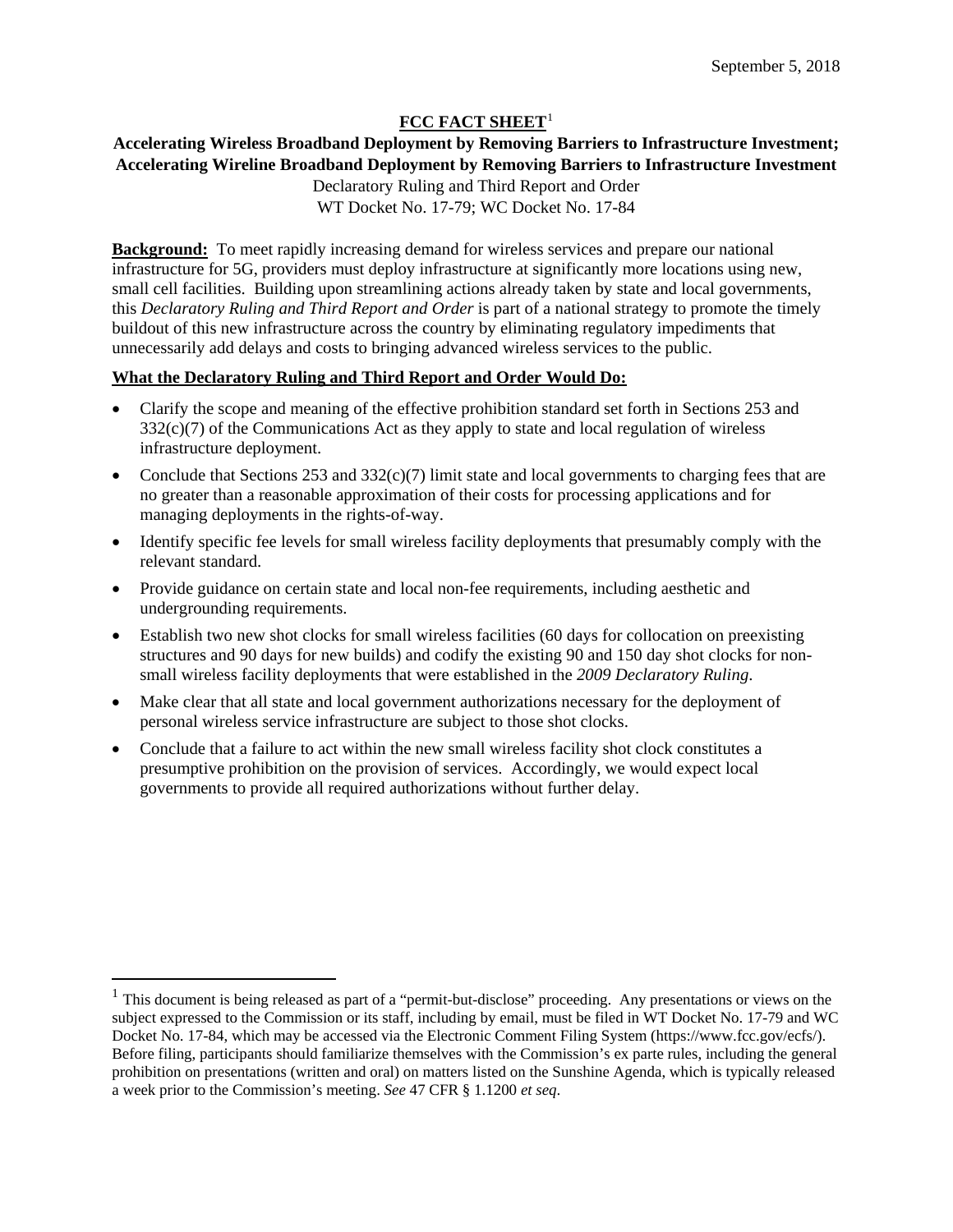### **Before the Federal Communications Commission Washington, D.C. 20554**

| In the Matter of                               |                     |
|------------------------------------------------|---------------------|
| Accelerating Wireless Broadband Deployment by  | WT Docket No. 17-79 |
| Removing Barriers to Infrastructure Investment |                     |
| Accelerating Wireline Broadband Deployment by  | WC Docket No. 17-84 |
| Removing Barriers to Infrastructure Investment |                     |

### **DECLARATORY RULING AND THIRD REPORT AND ORDER[\\*](#page-1-0)**

### **Adopted: [] Released: []**

By the Commission:

# **TABLE OF CONTENTS**

| Heading |
|---------|
|         |

| $\mathbf{L}$ |                                                                                          |  |
|--------------|------------------------------------------------------------------------------------------|--|
|              |                                                                                          |  |
|              |                                                                                          |  |
|              |                                                                                          |  |
|              |                                                                                          |  |
|              | A. Overview of the Section 253 and Section 332(c)(7) Framework Relevant to Small         |  |
|              |                                                                                          |  |
|              |                                                                                          |  |
|              |                                                                                          |  |
|              | D. States and Localities Act in Their Regulatory Capacities When Authorizing and Setting |  |
|              |                                                                                          |  |
|              |                                                                                          |  |
|              |                                                                                          |  |
|              |                                                                                          |  |
|              | 1. Two New Section 332 Shot Clocks for Deployment of Small Wireless Facilities  101      |  |

Heading Paragraph  $#$ 

<span id="page-1-0"></span> <sup>\*</sup> This document has been circulated for tentative consideration by the Commission at its September 2018 open meeting. The issues referenced in this document and the Commission's ultimate resolution of those issues remain under consideration and subject to change. This document does not constitute any official action by the Commission. However, the Chairman has determined that, in the interest of promoting the public's ability to understand the nature and scope of issues under consideration, the public interest would be served by making this document publicly available. The FCC's ex parte rules apply, and presentations are subject to "permit-but-disclose" ex parte rules. *See, e.g.*, 47 C.F.R. §§ 1.1206, 1.1200(a). Participants in this proceeding should familiarize themselves with the Commission's ex parte rules, including the general prohibition on presentations (written and oral) on matters listed on the Sunshine Agenda, which is typically released a week prior to the Commission's meeting. *See* 47 CFR §§ 1.1200(a), 1.1203.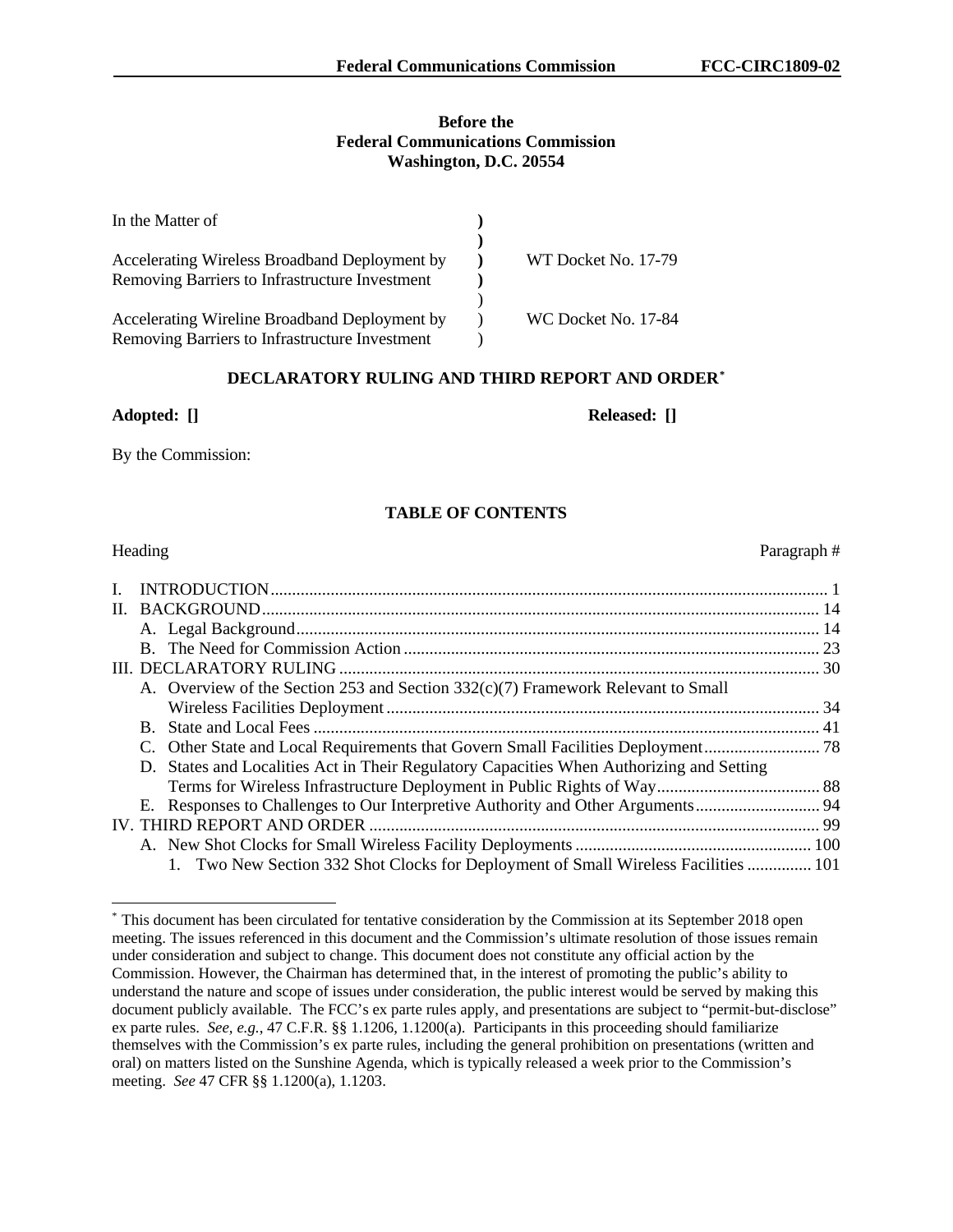| 1. Authorizations Subject to the "Reasonable Period of Time" Provision of Section |  |
|-----------------------------------------------------------------------------------|--|
|                                                                                   |  |
|                                                                                   |  |
|                                                                                   |  |
|                                                                                   |  |
|                                                                                   |  |
|                                                                                   |  |
| <b>APPENDIX A -- Final Rules</b>                                                  |  |
| <b>APPENDIX B -- Comments and Reply Comments</b>                                  |  |
| <b>APPENDIX C -- Final Regulatory Flexibility Analysis</b>                        |  |

### **I. INTRODUCTION**

1. America is in the midst of a transition to the next generation of wireless services, known as 5G. These new services can unleash a new wave of entrepreneurship, innovation, and economic opportunity for communities across the country. The FCC is committed to doing our part to help ensure the United States wins the global race to 5G to the benefit of all Americans. Today's action is the next step in the FCC's ongoing efforts to remove regulatory barriers that would unlawfully inhibit the deployment of infrastructure necessary to support these new services. We proceed by drawing on the balanced and commonsense ideas generated by many of our state and local partners in their own small cell bills.

2. Supporting the deployment of 5G and other next-generation wireless services through smart infrastructure policy is critical. Indeed, upgrading to these new services will, in many ways, represent a more fundamental change than the transition to prior generations of wireless service. 5G can enable increased competition for a range of services—including broadband—support new healthcare and Internet of Things applications, speed the transition to life-saving connected car technologies, and create jobs. It is estimated that wireless providers will invest \$275 billion over the next decade in nextgeneration wireless infrastructure deployments, which should generate an expected three million new jobs and boost our nation's GDP by half a trillion dollars. Moving quickly to enable this transition is important, as a new report forecasts that speeding 5G infrastructure deployment by even one year would unleash an additional \$[1](#page-2-0)00 billion to the U.S. economy.<sup>1</sup> Removing barriers can also ensure that every community gets a fair shot at these deployments and the opportunities they enable.

3. The challenge for policymakers is that the deployment of these new networks will look different than the 3G and 4G deployments of the past. Over the last few years, providers have been increasingly looking to densify their networks with new small cell deployments that have antennas often no larger than a small backpack. From a regulatory perspective, these raise different issues than the construction of large, 200-foot towers that marked the 3G and 4G deployments of the past. Indeed, estimates predict that upwards of 80 percent of all new deployments will be small cells going forward. To support advanced 4G or 5G offerings, providers must build out small cells at a faster pace and at a far greater density of deployment than before.

4. To date, regulatory obstacles have threatened the widespread deployment of these new services and, in turn, U.S. leadership in 5G. The FCC has lifted some of those barriers, including our decision in March 2018, which excluded small cells from some of the federal review procedures designed

<span id="page-2-0"></span> <sup>1</sup> Accenture Strategy, *Accelerating Future Economic Value From the Wireless Industry* at 2 (2018), https://ecfsapi.fcc.gov/file/10719049775997/Accenture-Strategy-Wireless-5G-Accelerating-Economic-Value-POV-July-2018.pdf.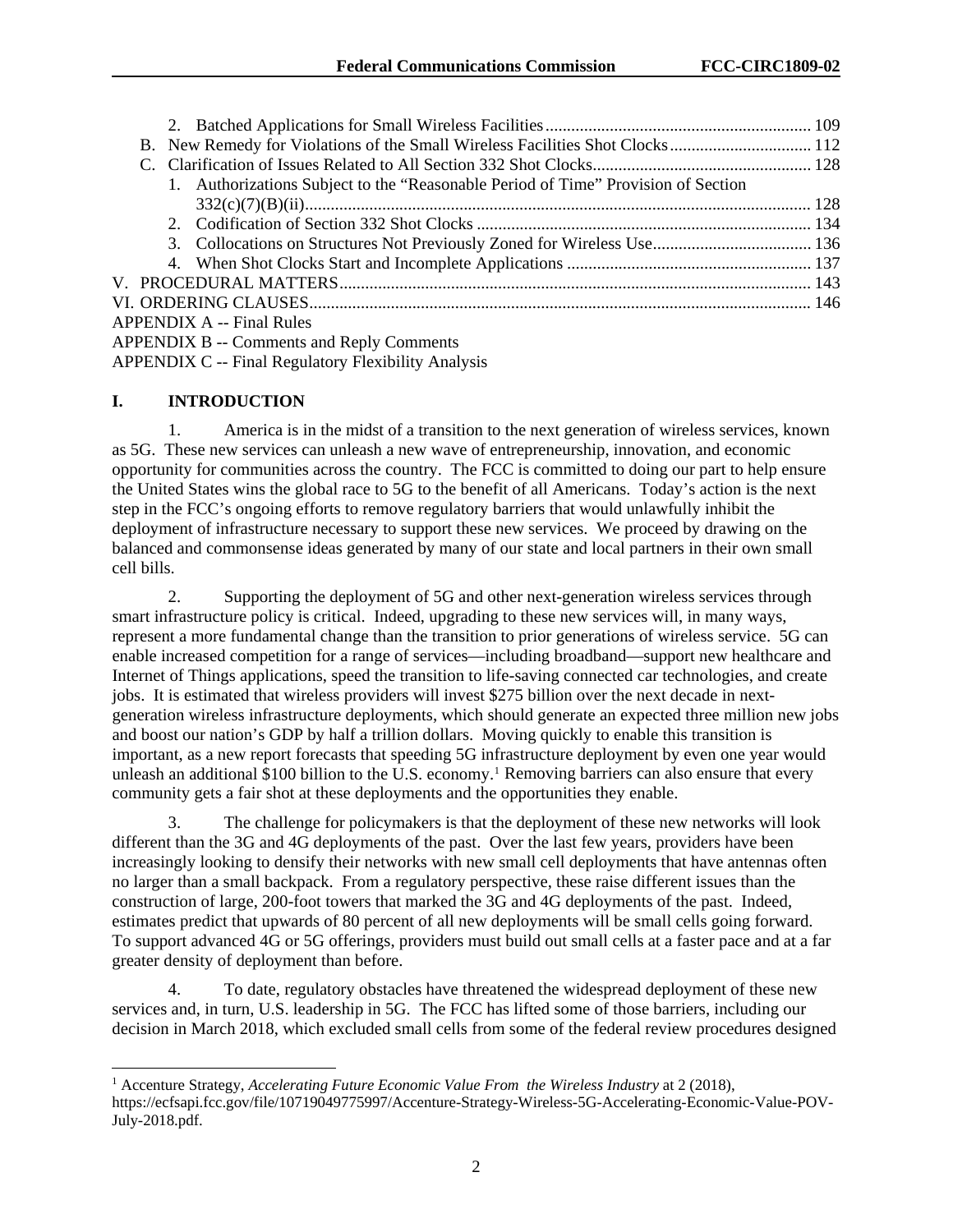for those larger, 200-foot towers. But as the record here shows, the FCC must continue to act in partnership with our state and local leaders.

5. Many states and localities have acted to update and modernize their approaches to small cell deployments. They are working to promote deployment and balance the needs of their communities. At the same time, the record shows that problems remain. In fact, many state and local officials have urged the FCC to continue our efforts in this proceeding and adopt additional reforms. Indeed, we have heard from a number of local officials that the excessive fees or other costs associated with deploying small scale wireless infrastructure in large or otherwise "must serve" cities are materially inhibiting the buildout of wireless services in their own communities.

We thus find that now is the appropriate time to move forward with an approach geared at the conduct that threatens to limit the deployment of 5G services. In reaching our decision today, we have benefited from the input provided by a range of stakeholders, including state and local elected officials. FCC leadership spent substantial time over the course of this proceeding meeting directly with local elected officials in their jurisdictions. In light of those discussions and our consideration of the record here, we reach a decision today that does not preempt nearly any of the provisions passed in recent state-level small cell bills. We have reached a balanced, commonsense approach, rather than adopting a one-size-fits-all regime. This ensures that state and local elected officials will continue to play a key role in reviewing and promoting the deployment of wireless infrastructure in their communities.

7. By building on state and local ideas, today's action boosts the United States' standing in the race to 5G. Our action would eliminate around \$2 billion in unnecessary costs, which would stimulate around \$2.5 billion of additional buildouts. And that new service would be deployed where it is needed most: 97 percent of new deployments would be in rural and suburban communities that otherwise would be on the wrong side of the digital divide.<sup>[2](#page-3-0)</sup>

8. The FCC will keep pressing ahead to ensure that every community in the country gets a fair shot at the opportunity that next-generation wireless services can enable. As detailed in the sections that follow, we do so by taking the following steps.

9. In the Declaratory Ruling, we note that a number of appellate courts have articulated different and often conflicting views regarding the scope and nature of the limits Congress imposed on state and local governments through Sections 253 and 332. We thus address and reconcile this split in authorities by taking three main actions.

10. First, we express our agreement with the U.S. Courts of Appeals for the First, Second, and Tenth Circuits that the "materially inhibit" standard articulated in 1997 by the Clinton-era FCC's *California Payphone* decision is the appropriate standard for determining whether a state or local law operates as a prohibition or effective prohibition within the meaning of Sections 253 and 332.

11. Second, we note, as numerous courts and prior FCC cases have recognized, that state and local fees and other charges associated with the deployment of wireless infrastructure can unlawfully prohibit the provision of service. At the same time, courts have articulated various approaches to determining the types of fees that run afoul of Congress's limits in Sections 253 and 332. We thus clarify the particular standard that governs the fees and charges that violate Sections 253 and 332 when it comes to the Small Wireless Facilities at issue in this decision.<sup>[3](#page-3-1)</sup> Namely, fees are only permitted to the extent

(1) The structure on which antenna facilities are mounted—

(i) is 50 feet or less in height, or

<span id="page-3-0"></span> <sup>2</sup> *See* Letter from Thomas J. Navin, Counsel to Corning, Inc. to Marlene H. Dortch, Secretary, FCC, WT Docket No. 17-79 (filed Aug. 29, 2018), Attach.A. at 3.

<span id="page-3-1"></span><sup>&</sup>lt;sup>3</sup> "Small Wireless Facilities," as used herein and consistent with Rule 1.1312(e)(2), encompasses facilities that meet the following conditions: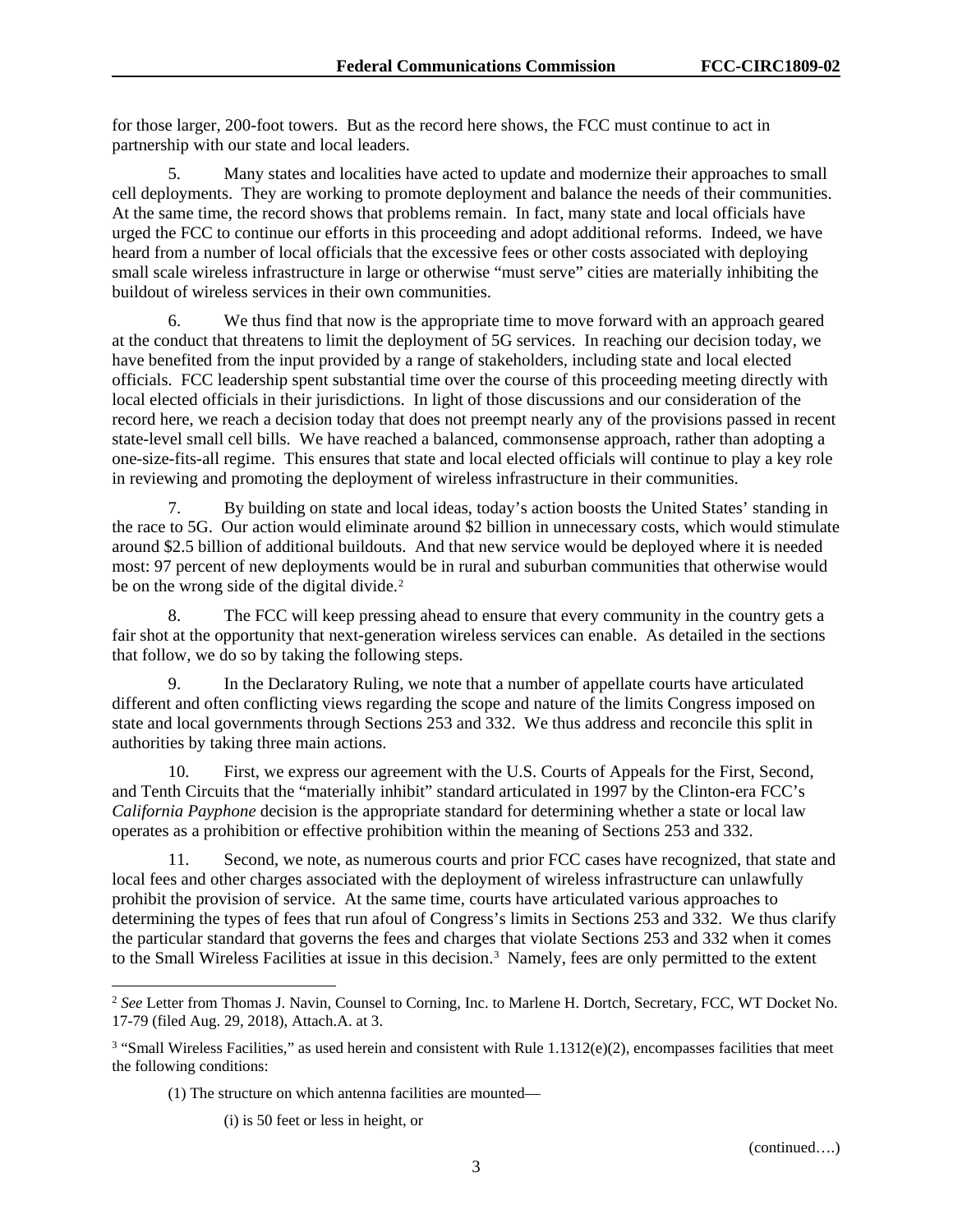that they are nondiscriminatory and represent a reasonable approximation of the locality's reasonable costs. In this section, we also identify specific fee levels for the deployment of Small Wireless Facilities that presumptively comply with this standard. We do so to help avoid unnecessary litigation over fees.

Third, we focus on a subset of other, non-fee provisions of local law that could also operate as prohibitions on service. We do so in particular by addressing state and local consideration of aesthetic concerns in the deployment of Small Wireless Facilities, recognizing that certain reasonable aesthetic considerations do not run afoul of Sections 253 and 332. This responds in particular to many concerns we heard from state and local governments about deployments in historic districts.

13. Next, we issue a Report and Order that addresses the "shot clocks" governing the review of wireless infrastructure deployments. We take three main steps in this regard. First, we create a new set of shot clocks tailored to support the deployment of Small Wireless Facilities. In particular, we read Sections 253 and 332 as allowing 60 days for reviewing the attachment of a Small Wireless Facility to an existing structure and 90 days for the construction of new qualifying facilities. Second, while we do not adopt a "deemed granted" remedy for violations of our new shot clocks, we clarify that failing to issue a decision up or down during this time period is not simply a "failure to act" within the meaning of applicable law. Rather, missing the deadline also constitutes a presumptive prohibition. We would thus expect any locality that misses the deadline to issue any necessary permits or authorizations without further delay. We also anticipate that a provider would have a strong case for quickly obtaining an injunction from a court that compels the issuance of all permits in these types of cases. Third, we clarify a number of issues that are relevant to all of the FCC's shot clocks, including the types of authorizations subject to these time periods.

### **II. BACKGROUND**

# **A. Legal Background**

14. In the Telecommunications Act of 1996 (the 1996 Act), Congress enacted sweeping new provisions intended to facilitate the deployment of telecommunications infrastructure. As U.S. Courts of Appeals have stated, "[t]he [1996] Act 'represents a dramatic shift in the nature of telecommunications regulation.'"[4](#page-4-0) The Senate floor manager, Senator Larry Pressler, stated that "[t]his is the most comprehensive deregulation of the telecommunications industry in history."[5](#page-4-1) Indeed, the purpose of the 1996 Act is to "provide for a pro-competitive, deregulatory national policy framework . . . by opening all telecommunications markets to competition."[6](#page-4-2) The conference report on the 1996 Act similarly indicates

(Continued from previous page)

(ii) is no more than 10 percent taller than other adjacent structures, or

(iii) is not extended to a height of more than 50 feet or by more than 10 percent above its preexisting height as a result of the collocation of new antenna facilities; and

(2) Each antenna associated with the deployment (excluding the associated equipment) is no more than three cubic feet in volume; and

(3) All antenna equipment associated with the facility (excluding antennas) are cumulatively no more than 28 cubic feet in volume; and

(4) The facility does not require antenna structure registration under part 17 of this chapter; and

(5) The facility is not located on Tribal lands, as defined under 36 CFR 800.16(x); and

(6) The facility does not result in human exposure to radiofrequency radiation in excess of the applicable safety standards specified in Rule 1.1307(b).

<span id="page-4-0"></span><sup>4</sup> *Sprint Telephony PCS LP v. County of San Diego*, 543 F.3d 571, 575 (9th Cir. 2008) (*County of San Diego*) (quoting *Cablevision of Boston, Inc. v. Pub. Improvement Comm'n*, 184 F.3d 88, 97 (1st Cir. 1999).

<span id="page-4-1"></span><sup>5</sup> CONG. REC. S8188–04, S8197 (daily ed. June 12, 1995).

<span id="page-4-2"></span><sup>6</sup> H.R. Conf. Rep. No. 104–458, at 113 (1996), reprinted in 1996 U.S.C.C.A.N. (100 Stat. 5) 124.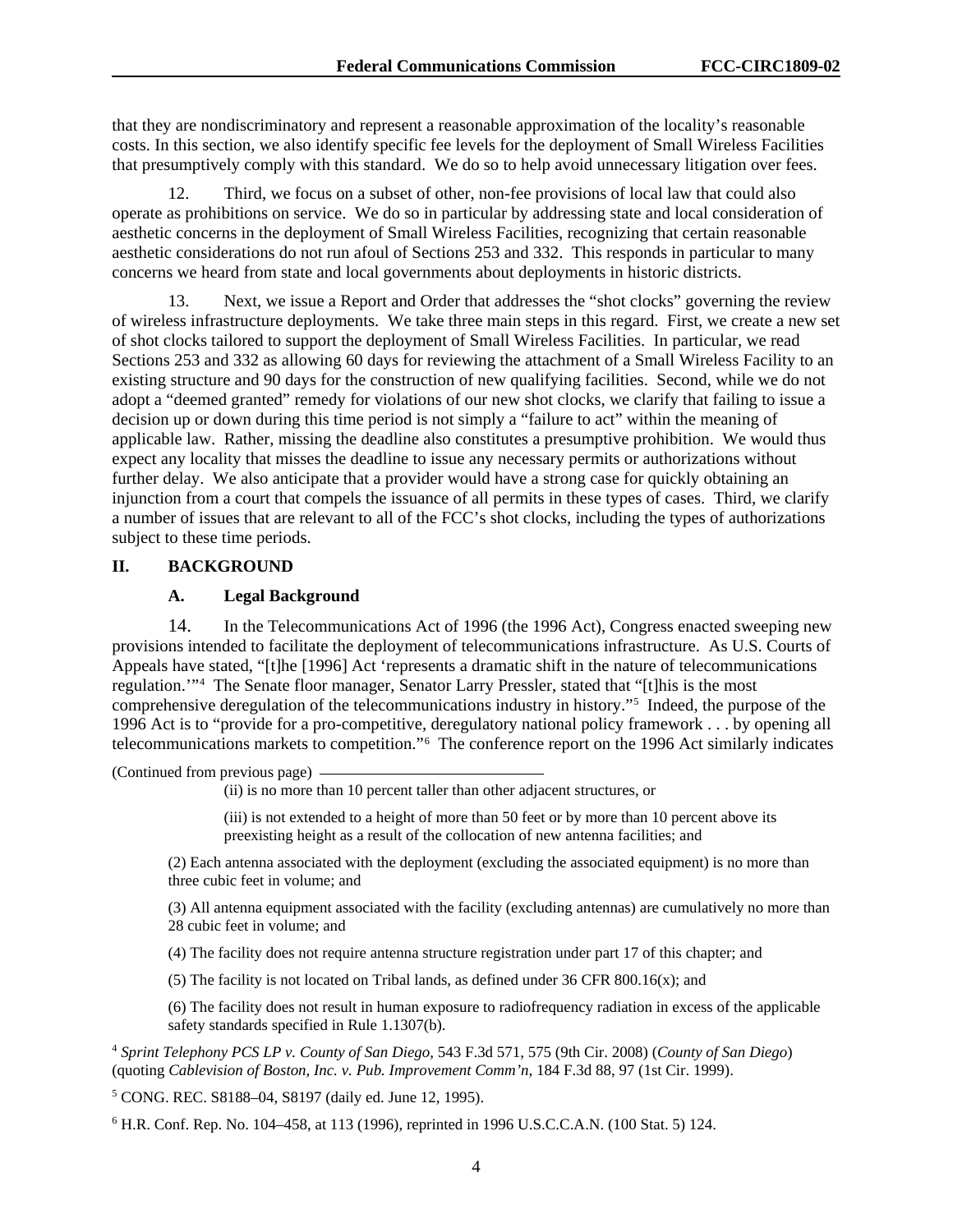that Congress "intended to remove all barriers to entry in the provision of telecommunications services."[7](#page-5-0) The 1996 Act thus makes clear Congress's commitment to a competitive telecommunications marketplace unhindered by unnecessary regulations, explicitly directing the FCC to "promote competition and reduce regulation in order to secure lower prices and higher quality services for American telecommunications consumers and encourage the rapid deployment of new telecommunications technologies."<sup>[8](#page-5-1)</sup>

15. Several provisions of the 1996 Act speak directly to Congress's determination that certain state and local regulations are unlawful. Section 253(a) provides that "[n]o State or local statute or regulation, or other State or local legal requirement, may prohibit or have the effect of prohibiting the ability of any entity to provide any interstate or intrastate telecommunications service."[9](#page-5-2) Courts have observed that Section 253 represents a "broad preemption of laws that inhibit competition."[10](#page-5-3)

16. The Commission has issued several rulings interpreting and providing guidance regarding the language Congress used in Section 253. For instance, in the 1997 *California Payphone* decision, the Commission, under the leadership of then Chairman William Kennard, stated that, in determining whether a state or local law has the effect of prohibiting the provision of telecommunications services, it "consider[s] whether the ordinance materially inhibits or limits the ability of any competitor or potential competitor to compete in a fair and balanced legal and regulatory environment."<sup>[11](#page-5-4)</sup>

17. Similar to Section 253, Congress specified in Section  $332(c)(7)$  that "[t]he regulation of the placement, construction, and modification of personal wireless service facilities by any State or local government or instrumentality thereof—(I) shall not unreasonably discriminate among providers of functionally equivalent services; and (II) shall not prohibit or have the effect of prohibiting the provision of personal wireless services."[12](#page-5-5) Clause (B)(ii) of that section further provides that "[a] State or local government or instrumentality thereof shall act on any request for authorization to place, construct, or modify personal wireless service facilities within a reasonable period of time after the request is duly filed with such government or instrumentality, taking into account the nature and scope of such request."<sup>[13](#page-5-6)</sup> Section  $332(c)(7)$  generally preserves state and local authority over the "placement, construction, and modification of personal wireless service facilities" but with the important limitations described above.<sup>[14](#page-5-7)</sup> Section 332(c)(7) also sets forth a judicial remedy, stating that "[a]ny person adversely affected by any final action or failure to act by a State or local government" that is inconsistent with the requirements of Section  $332(c)(7)$  "may, within 30 days after such action or failure to act, commence an action in any

<span id="page-5-2"></span><sup>9</sup> 47 U.S.C. § 253(a).

<span id="page-5-3"></span><sup>10</sup> *Puerto Rico Tel. Co. v. Telecomm. Reg. Bd. of Puerto Rico*, 189 F.3d 1, 11 n.7 (1st Cir. 1999).

<span id="page-5-4"></span><sup>11</sup> *California Payphone Ass'n*, 12 FCC Rcd 14191, 14206, para. 31 (1997) (*California Payphone*).

<span id="page-5-5"></span><sup>12</sup> 47 U.S.C. § 332(c)(7)(B)(i).

<span id="page-5-6"></span><sup>13</sup> 47 U.S.C § 332(c)(7)(B)(ii).

<span id="page-5-0"></span> <sup>7</sup> S. Rep. No. 104-230, at 126 (1996) (Conf. Rep.).

<span id="page-5-1"></span><sup>8</sup> Preamble, Telecommunications Act of 1996, P.L. 104-104, 100 Stat. 56 (1996); *see also AT&T Corp. v. Iowa Utilities Bd*., 525 U.S. 366, 371 (1999) (noting that the 1996 Act "fundamentally restructures local telephone markets" to facilitate market entry); *Reno v. American Civil Liberties Union*, 521 U.S. 844, 857-58 (1997) ("The Telecommunications Act was an unusually important legislative enactment . . . designed to promote competition").

<span id="page-5-7"></span><sup>&</sup>lt;sup>14</sup> [47 U.S.C. § 332\(c\)\(7\)\(A\)](http://www.westlaw.com/Link/Document/FullText?findType=L&pubNum=1000546&cite=47USCAS332&originatingDoc=I2fe7a5605ae811e4b86bd602cb8781fa&refType=RB&originationContext=document&vr=3.0&rs=cblt1.0&transitionType=DocumentItem&contextData=(sc.UserEnteredCitation)#co_pp_d6d1000098562) (stating that, "[e]xcept as provided in this paragraph, nothing in this chapter shall limit or affect the authority of a State or local government or instrumentality thereof over decisions regarding the placement, construction, and modification of personal wireless services facilities"). The statute defines "personal wireless services" to include CMRS, unlicensed wireless services, and common carrier wireless exchange access services. 47 U.S.C. § 332(c)(7)(C). In 2012, Congress expressly modified this preservation of local authority by enacting Section 6409(a), which requires local governments to approve certain types of facilities siting applications "[n]otwithstanding section 704 of the Telecommunications Act of 1996 [codified in substantial part a[s Section](http://www.westlaw.com/Link/Document/FullText?findType=L&pubNum=1000546&cite=47USCAS332&originatingDoc=I2fe7a5605ae811e4b86bd602cb8781fa&refType=RB&originationContext=document&vr=3.0&rs=cblt1.0&transitionType=DocumentItem&contextData=(sc.UserEnteredCitation)#co_pp_2cf2000076010)   $332(c)(7)$ ] ... or any other provision of law." Spectrum Act, 47 U.S.C. § 6409(a)(1).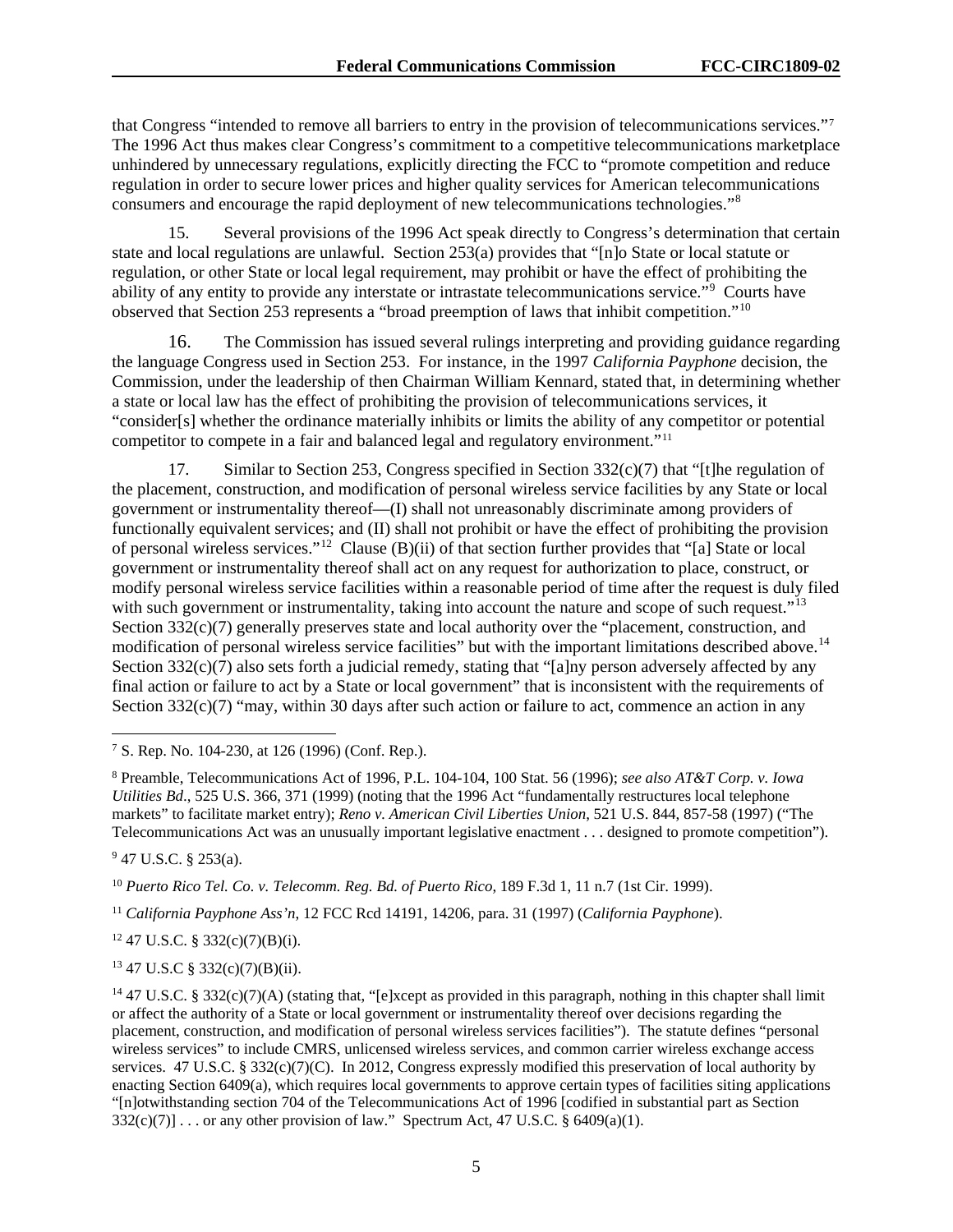court of competent jurisdiction."<sup>[15](#page-6-0)</sup> The provision further directs the court to "decide such action on an expedited basis."<sup>[16](#page-6-1)</sup>

18. The Commission has previously interpreted the language Congress used and the limits it imposed on state and local authority in Section 332. For instance, in interpreting Section  $332(c)(7)(B)(i)(II)$ , the Commission has found that "a State or local government that denies an application for personal wireless service facilities siting solely because 'one or more carriers serve a given geographic market' has engaged in unlawful regulation that 'prohibits or ha[s] the effect of prohibiting the provision of personal wireless services,' within the meaning of Section  $332(c)(7)(B)(i)(II).$ "<sup>[17](#page-6-2)</sup> In adopting this interpretation, the Commission explained that its "construction of the provision achieves a balance that is most consistent with the relevant goals of the Communications Act" and its understanding that "[i]n promoting the construction of nationwide wireless networks by multiple carriers, Congress sought ultimately to improve service quality and lower prices for consumers.<sup>"18</sup> The Commission also noted that an alternative interpretation would "diminish the service provided to [a wireless provider's] customers."[19](#page-6-4)

19. In the *2009 Declaratory Ruling*, the Commission acted to speed the deployment of thennew 4G services and concluded that, "[g]iven the evidence of unreasonable delays [in siting decisions] and the public interest in avoiding such delays," it should offer guidance regarding the meaning of the statutory phrases "reasonable period of time" and "failure to act" "in order to clarify when an adversely affected service provider may take a dilatory State or local government to court."[20](#page-6-5) The Commission interpreted "reasonable period of time" under Section  $332(c)(7)(B)(ii)$  to be 90 days for processing collocation applications and 150 days for processing applications other than collocations. [21](#page-6-6) The Commission further determined that failure to meet the applicable time frame enables an applicant to pursue judicial relief within the next 30 days.<sup>[22](#page-6-7)</sup> In litigation involving the 90-day and 150-day time frames, the locality may attempt to "rebut the presumption that the established timeframes are reasonable."[23](#page-6-8) If the agency fails to make such a showing, it may face "issuance of an injunction granting the application."[24](#page-6-9) In its *2014 Wireless Infrastructure Order*, [25](#page-6-10) the Commission clarified that the time

<span id="page-6-2"></span><sup>17</sup> *Petition for Declaratory Ruling to Clarify Provisions of Section 332(c)(7) to Ensure Timely Siting Review*, Declaratory Ruling, 24 FCC Rcd 13994, 14016, para. 56 (2009) (*2009 Declaratory Ruling*), *aff'd*, *City of Arlington v. FCC*, 668 F.3d 229 (5th Cir. 2012), *aff'd*, 133 S. Ct. 1863, 569 U.S. 290 (2013).

<span id="page-6-3"></span><sup>18</sup> *2009 Declaratory Ruling*, 24 RCC Rcd at 14017-18, para. 61.

<span id="page-6-4"></span><sup>19</sup> *Id*.

<span id="page-6-5"></span><sup>20</sup> *Id.* at 14008, para. 37; *see also id.* at 14029 (Statement of Chairman Julius Genachowski) ("the rules we adopt today . . . will have an important effect in speeding up wireless carriers' ability to build new 4G networks--which will in turn expand and improve the range of wireless choices available to American consumers").

<span id="page-6-6"></span><sup>21</sup> *Id.* at 14012, para. 45.

<span id="page-6-7"></span><sup>22</sup> *Id.* at 14005, 14012, paras. 32, 45.

<span id="page-6-8"></span><sup>23</sup> *Id.* at 14008-10, 14013-14, paras. 37-42, 49-50.

<span id="page-6-9"></span><sup>24</sup> *Id.* at 14009, para. 38; *see also City of Rancho Palos Verdes v. Abrams*, 544 U.S. 113, 115 (2005) (proper remedies for Section 332(c)(7) violations include injunctions but not constitutional tort damages).

<span id="page-6-10"></span><sup>25</sup> Specifically, the Commission determined that once a siting application is considered complete for purposes of triggering the Section  $332(c)(7)$  shot clocks, those shot clocks run regardless of any moratoria imposed by state or local governments, and the shot clocks apply to DAS and small-cell deployments so long as they are or will be used to provide "personal wireless services." *Acceleration of Broadband Deployment by Improving Wireless Facilities Siting Policies*, Report & Order, 29 FCC Rcd 12865, 12966, 12973, paras. 243, 270, (2014) (*2014 Wireless Infrastructure Order*), *aff'd*, *Montgomery County v. FCC*, 811 F.3d 121 (4th Cir. 2015); *see also Accelerating Wireless Broadband Deployment by Removing Barriers to Infrastructure Investment*, Notice of Proposed

(continued….)

<span id="page-6-0"></span> $15$  47 U.S.C. § 332(c)(7)(B)(v).

<span id="page-6-1"></span> $16$  47 U.S.C. § 332(c)(7)(B)(y).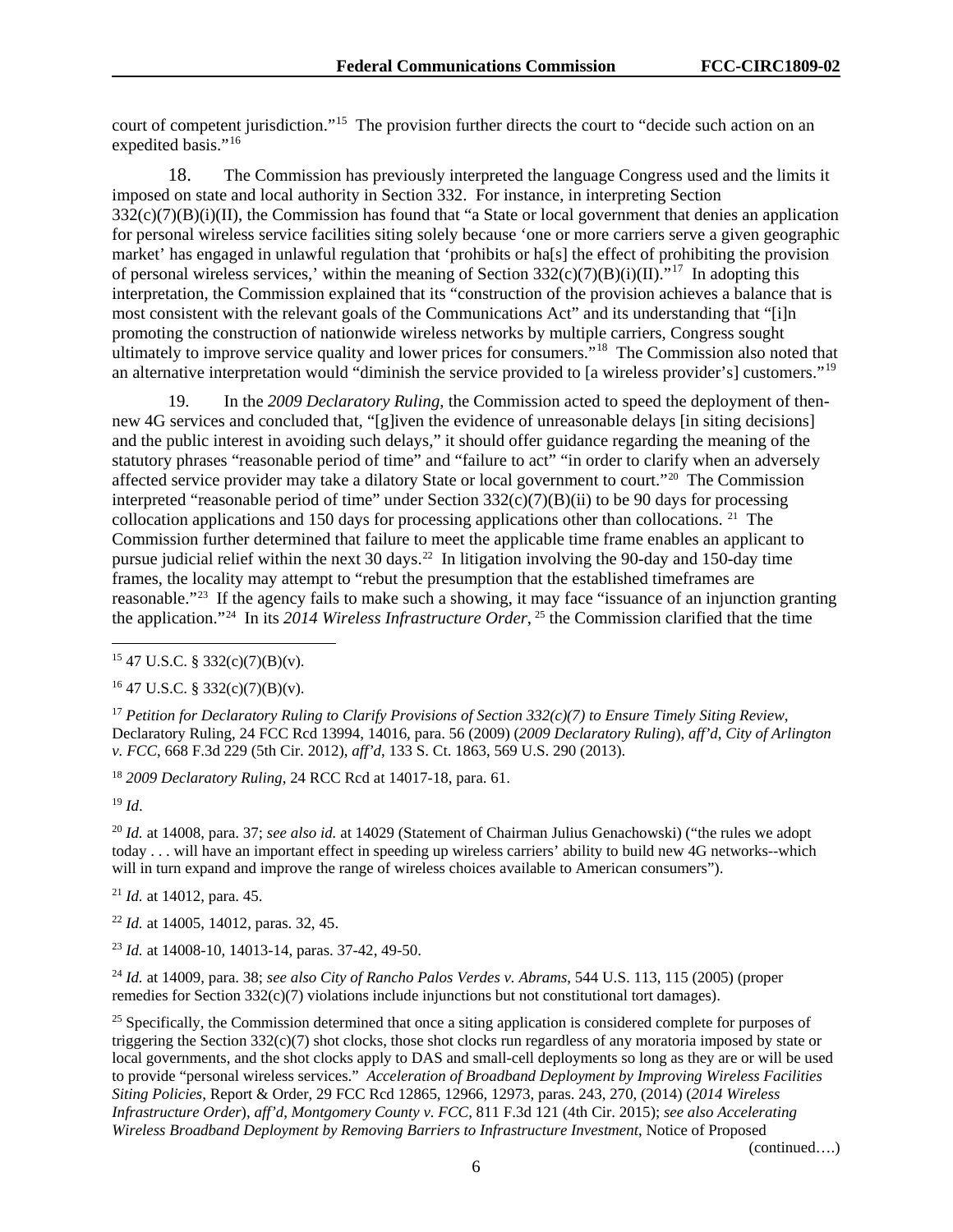frames under Section  $332(c)(7)$  are presumptively reasonable and begin to run when the application is submitted, not when it is found to be complete by a siting authority.<sup>[26](#page-7-0)</sup>

20. In 2012, Congress adopted Section 6409 of the Middle Class Tax Relief and Job Creation Act (the Spectrum Act), which provides further evidence of Congressional intent to limit state and local laws that operate as barriers to infrastructure deployment. It states that, "[n]otwithstanding section 704 of the Telecommunications Act of 1996 [codified as 47 U.S.C. § 332(c)(7)] or any other provision of law, a State or local government may not deny, and shall approve, any eligible facilities request for a modification of an existing wireless tower or base station that does not substantially change the physical dimensions of such tower or base station."<sup>[27](#page-7-1)</sup> Subsection (a)(2) defines the term "eligible facilities" request" as any request for modification of an existing wireless tower or base station that involves (a) collocation of new transmission equipment; (b) removal of transmission equipment; or (c) replacement of transmission equipment.[28](#page-7-2) In implementing Section 6409 and in an effort to "advance[e] Congress's goal of facilitating rapid deployment,"[29](#page-7-3) The Commission adopted rules to expedite the processing of eligible facilities requests, including documentation requirements and a 60-day period for states and localities to review such requests.<sup>[30](#page-7-4)</sup> The Commission further determined that a "deemed granted" remedy was necessary for cases in which the reviewing authority fails to issue a decision within the 60-day period in order to "ensur[e] rapid deployment of commercial and public safety wireless broadband services."[31](#page-7-5) The Fourth Circuit, affirming that remedy, explained that "[f]unctionally, what has occurred here is that the FCC—pursuant to properly delegated Congressional authority—has preempted state regulation of wireless towers."<sup>[32](#page-7-6)</sup>

21. Consistent with these broad federal mandates, courts have recognized that the Commission has authority to interpret Sections 253 and 332 of the Act to further elucidate what types of state and local legal requirements run afoul of the statutory parameters Congress established.<sup>[33](#page-7-7)</sup> For instance, the Fifth Circuit affirmed the *2009 Declaratory Ruling* in *City of Arlington*. The court concluded that the Commission possessed the "authority to establish the 90– and 150–day time frames" and that its decision was not arbitrary and capricious.<sup>[34](#page-7-8)</sup> More generally, as the agency charged with administering the Communications Act, the Commission has the authority, responsibility, and expert judgement to issue interpretations of the statutory language and to adopt implementing regulations that clarify and specify the scope and effect of the Act. Such interpretations are particularly appropriate where the statutory language is ambiguous, or the subject matter is "technical, complex, and dynamic," as it is in

(Continued from previous page)

<span id="page-7-0"></span><sup>26</sup> *2014 Wireless Infrastructure Order*, 29 FCC Rcd at 12970, para. 258. ("Accordingly, to the extent municipalities have interpreted the clock to begin running only after a determination of completeness, that interpretation is incorrect.").

<span id="page-7-1"></span><sup>27</sup> Middle Class Tax Relief and Job Creation Act of 2012, Pub. L. No. 112-96 § 6409(a)(2), 126 Stat. 156 (2012).

<span id="page-7-2"></span><sup>28</sup> *Id*.

<span id="page-7-3"></span><sup>29</sup> *2014 Wireless Infrastructure Order*, 29 FCC Rcd at 12872, para. 15.

<span id="page-7-4"></span><sup>30</sup> *2014 Wireless Infrastructure Order*, 29 FCC Rcd at 12922, 12956-57, paras. 135, 214-15.

<span id="page-7-5"></span><sup>31</sup> *2014 Wireless Infrastructure Order*, 29 FCC Rcd at 12961-62, paras. 226, 228.

<span id="page-7-6"></span><sup>32</sup> *Montgomery County v. FCC*, 811 F.3d at 129.

<span id="page-7-7"></span><sup>33</sup> *See, e.g.*, *City of Arlington v. FCC*, 668 F.3d 229, 253-54 (5th Cir. 2012) (*City of Arlington*); *County of San Diego*, 543 F.3d at 578; *RT Comms. v. FCC*, 201 F.3d 1264, 1268 (10th Cir. 2000).

<span id="page-7-8"></span><sup>34</sup> *City of Arlington*, 668 F.3d at 254, 260-61.

Rulemaking and Notice of Inquiry, 32 FCC Rcd 3330, 3339, para. 22 (2017) (*Wireless Infrastructure NPRM/NOI*); *Accelerating Wireline Broadband Deployment by Removing Barriers to Infrastructure Investment*, Third Report and Order and Declaratory Ruling, WC Docket No. 17-84, FCC 18-111, paras. 140-68 (rel. Aug. 3, 2018) (*Moratoria Declaratory Ruling*).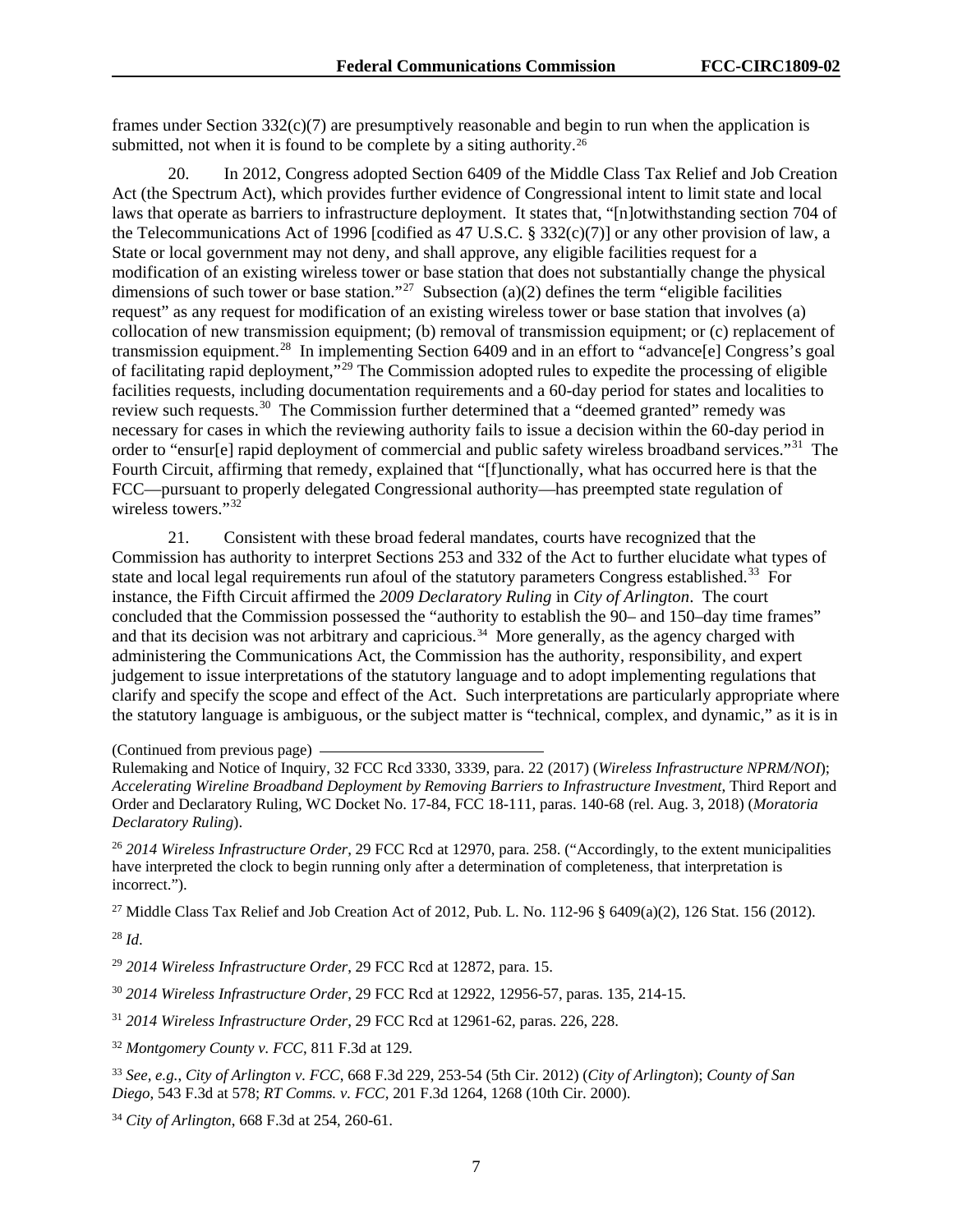the Communications Act, as recognized by the Supreme Court.<sup>35</sup> Here, the Commission has ample experience monitoring and regulating the telecommunications sector. It is well-positioned, in light of this experience and the record in this proceeding, to issue a clarifying interpretation of Sections 253 and 332(c)(7) that accounts both for the changing needs of a dynamic wireless sector that is increasingly reliant on Small Wireless Facilities and for state and local oversight that does not materially inhibit wireless deployment.

22. The congressional and FCC decisions described above point to consistent federal action, particularly when faced with changes in technology, to ensure that our country's approach to wireless infrastructure deployment promotes buildout of the facilities needed to provide Americans with nextgeneration services. Consistent with that long-standing approach, in the 2017 *Wireless Infrastructure NPRM/NOI*, the Commission sought comment on whether the FCC should again update its approach to infrastructure deployment to ensure that regulations are not operating as prohibitions in violation of Congress's decisions and federal policy.<sup>[36](#page-8-1)</sup> In August 2018, the Commission concluded that state and local moratoria on telecommunications services and facilities deployment are barred by Section 253(a).<sup>[37](#page-8-2)</sup>

### **B. The Need for Commission Action**

23. In response to the opportunities presented by offering new wireless services, and the problems facing providers that seek to deploy networks to do so, we find it necessary and appropriate to exercise our authority to interpret the Act and clarify the preemptive scope that Congress intended. The introduction of advanced wireless services has already revolutionized the way Americans communicate and transformed the U.S. economy. Indeed, the FCC's most recent wireless competition report indicates that American demand for wireless services continues to grow exponentially. It has been reported that monthly data usage per smartphone subscriber rose to an average of 3.9 gigabytes per subscriber per month, an increase of approximately 39 percent from year-end 2015 to year-end 2016.<sup>38</sup> As more Americans use more wireless services, demand for new technologies, coverage and capacity will necessarily increase, making it critical that the deployment of wireless infrastructure, particularly Small Wireless Facilities, not be stymied by unreasonable state and local requirements.

24. 5G wireless services, in particular, will transform the U.S. economy through increased use of high-bandwidth and low-latency applications and through the growth of the Internet of Things.<sup>[39](#page-8-4)</sup> While the existing wireless infrastructure in the U.S. was erected primarily using macro cells with relatively large antennas and towers, wireless networks increasingly have required the deployment of small cell systems to support increased usage and capacity. We expect this trend to increase with nextgeneration networks, as demand continues to grow, and providers deploy 5G service across the nation. It is precisely "[b]ecause providers will need to deploy large numbers of wireless cell sites to meet the country's wireless broadband needs and implement next-generation technologies" that the Commission has acknowledged "an urgent need to remove any unnecessary barriers to such deployment, whether

<span id="page-8-0"></span> <sup>35</sup> *Nat'l Cable & Telecommunications Ass'n, Inc. v. Gulf Power Co.*, 534 U.S. 327, 328 (2002); *FDA v. Brown & Williamson Tobacco Corp*., 529 U.S. 120 (2000) (recognizing "agency's greater familiarity with the ever-changing facts and circumstances surrounding the subjects regulated"); s*ee also*, *e.g.*, *National Cable & Telecomm. Ass'n v. Brand X Internet Servs.*, 545 U.S. 967, 983-986 (2005) (Commission's interpretation of an ambiguous statutory provision overrides earlier court decisions interpreting the same provision).

<span id="page-8-1"></span><sup>36</sup> *See generally Wireless Infrastructure NPRM/NOI*, 32 FCC Rcd at 3332-39, paras. 4-22.

<span id="page-8-2"></span><sup>37</sup> *See generally Moratoria Declaratory Ruling*.

<span id="page-8-3"></span><sup>38</sup> *See Implementation of Section 6002(b) of the Omnibus Budget Reconciliation Act of 1993 Annual Report and Analysis of Competitive Market Conditions with Respect to Mobile Wireless, Including Commercial Mobile Services*, Twentieth Report, 32 FCC Rcd 8968, 8972, para. 20 (2017) (*Twentieth Wireless Competition Report*).

<span id="page-8-4"></span><sup>39</sup> *See Wireless Infrastructure NPRM/NOI*, 32 FCC Rcd at 3331, para. 1.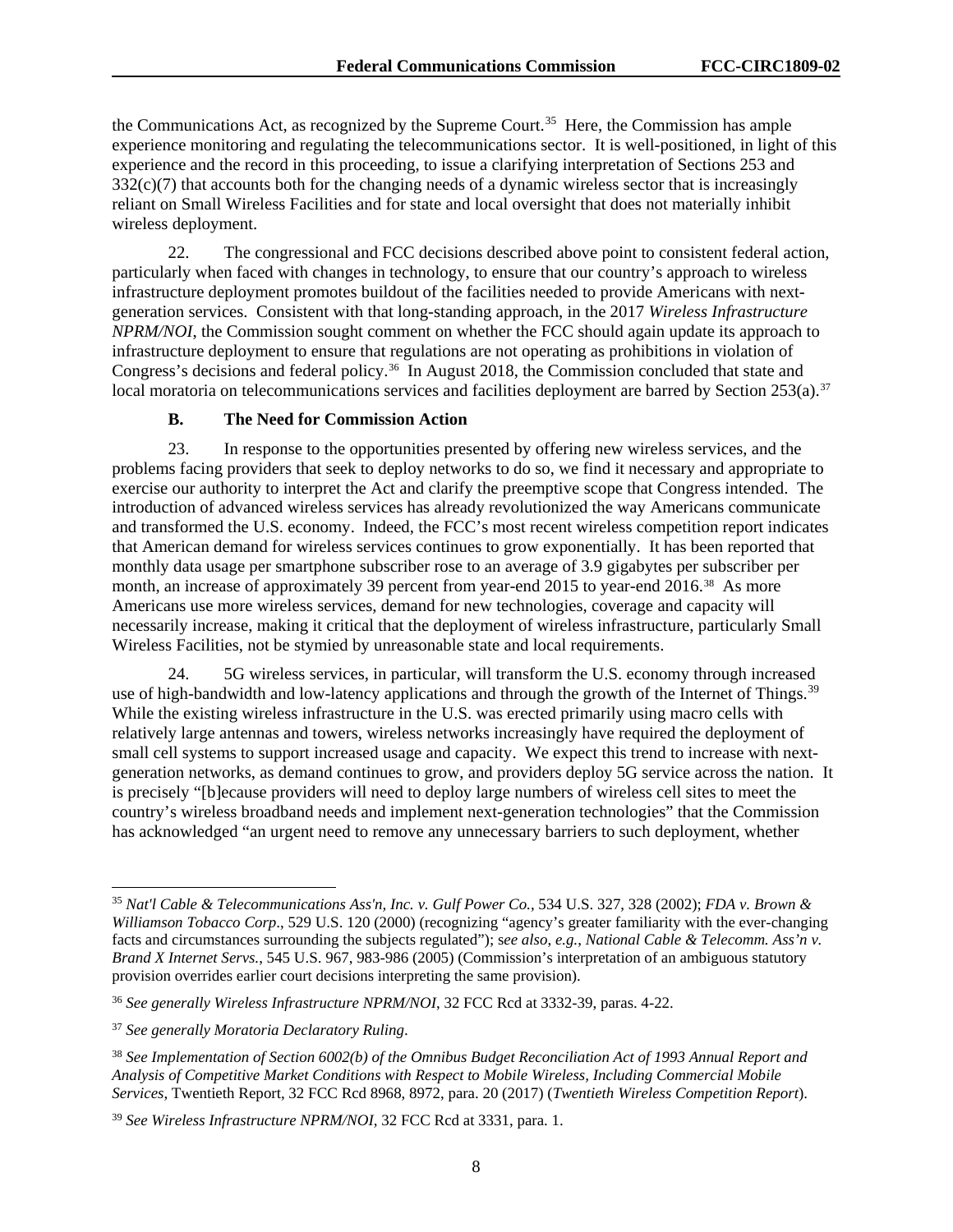caused by Federal law, Commission processes, local and State reviews, or otherwise."[40](#page-9-0) As explained below, the need to site so many more 5G-capable nodes leaves providers' deployment plans and the underlying economics of those plans vulnerable to increased per site delays and costs.

25. Some states and local governments have acted to facilitate the deployment of 5G and other next-gen infrastructure, looking to bring greater connectivity to their communities through forwardlooking policies. Leaders in these states are working hard to meet the needs of their communities and balance often competing interests. At the same time, outlier conduct persists. The record here suggests that the legal requirements in place in other state and local jurisdictions are materially impeding that deployment in various ways.[41](#page-9-1) Crown Castle, for example, describes "excessive and unreasonable" "fees to access the [rights-of-way] that are completely unrelated to their maintenance or management." It also points to barriers to market entry "for independent network and telecommunications service providers," including municipalities that "restric[t] access to the [right-of-way] only to providers of commercial mobile services" or that impose "onerous zoning requirements on small cell installations when other similar [right of way] utility installations are erected with simple building permits."<sup>42</sup> Crown Castle is not alone in describing local regulations that slow deployment. AT&T states that localities in Maryland, California, and Massachusetts have imposed fees so high that it has had to pause or decrease deployments.<sup>43</sup> Likewise, AT&T states that a Texas city has refused to allow small cell placement on any structures in a right-of-way (ROW).<sup>[44](#page-9-4)</sup> T-Mobile states that the Town of Hempstead, New York requires service providers who seek to collocate or upgrade equipment on existing towers that have been properly constructed pursuant to Class II standards to upgrade and certify these facilities under Class III standards that apply to civil and national defense and military facilities.<sup>[45](#page-9-5)</sup> Verizon states that a Minnesota town has proposed barring construction of new poles in rights-of-way and that a Midwestern suburb where it has been trying to get approval for small cells since 2014 has no established procedures for small cell approvals.[46](#page-9-6) Verizon states that localities in New York and Washington have required special use permits involving multiple layers of approval to locate small cells in some or all zoning districts.<sup>[47](#page-9-7)</sup>

26. Further, the record in this proceeding demonstrates that many local siting authorities are not complying with our existing Section 332 shot clock rules.<sup>48</sup> WIA states that its members routinely

<span id="page-9-2"></span><sup>42</sup> Crown Castle Comments at 7.

<span id="page-9-3"></span><sup>43</sup> Letter from Henry Hultquist, Vice President, Federal Regulatory, AT&T, to Marlene H. Dortch, Secretary, FCC, WT Docket No. 17-79 at 2 (filed Aug. 6, 2018) (AT&T Aug. 6, 2018 *Ex Parte* Letter).

<span id="page-9-4"></span><sup>44</sup> AT&T Comments at 6-7.

<span id="page-9-5"></span><sup>45</sup> T-Mobile Reply Comments at 7-9; *see also* CCA Reply Comments at 12; CTIA Reply Comments at 18; WIA Reply Comments at 22-23.

<span id="page-9-6"></span><sup>46</sup> *See* Verizon Comments at 7.

<span id="page-9-7"></span><sup>47</sup> *See* Verizon Comments at 35.

<span id="page-9-8"></span><sup>48</sup> *See, e.g.*, T-Mobile Comments at 8 (stating that "roughly 30% of all of its recently proposed sites (including small cells) involve cases where the locality failed to act in violation of the shot clocks."). According to WIA, one of its members "reports that 70% of its applications to deploy Small Wireless Facilities in the public ROWs during a two- (continued….)

<span id="page-9-0"></span> <sup>40</sup> *See Wireless Infrastructure NPRM/NOI*, 32 FCC Rcd at 3331, para. 2.

<span id="page-9-1"></span><sup>41</sup> *See, e.g.,* Letter from Henry Hultquist, AT&T, to Marlene H. Dortch, Secretary, FCC, WT Docket No. 17-79, at 1 (filed Aug. 10, 2018) ("Unfortunately, many municipalities are unable, unwilling, or do not make it a priority to act on applications within the shot clock period." ); Letter from Keith Buell, Sprint, to Marlene H. Dortch, Secretary, FCC, WT Docket No. 17-79, at 1-2 (filed Aug. 13, 2018) (Sprint Aug. 13, 2018 *Ex Parte* Letter); Letter from Katherine R. Saunders, Verizon, to Marlene H. Dortch, Secretary, FCC, WT Docket No. 17-79, at 2 (filed June 21, 2018) ("[L]ocal permitting delays continue to stymie deployments."); Letter from Kenneth J. Simon, Crown Castle, to Marlene H. Dortch, FCC, WT Docket No. 17-79 (filed Aug. 10, 2018); Letter from Scott K. Bergmann, Senior Vice President, Regulatory Affairs, CTIA, to Marlene H. Dortch, Secretary, FCC, WT Docket No. 17-79, at 1 (filed Aug. 30, 2018).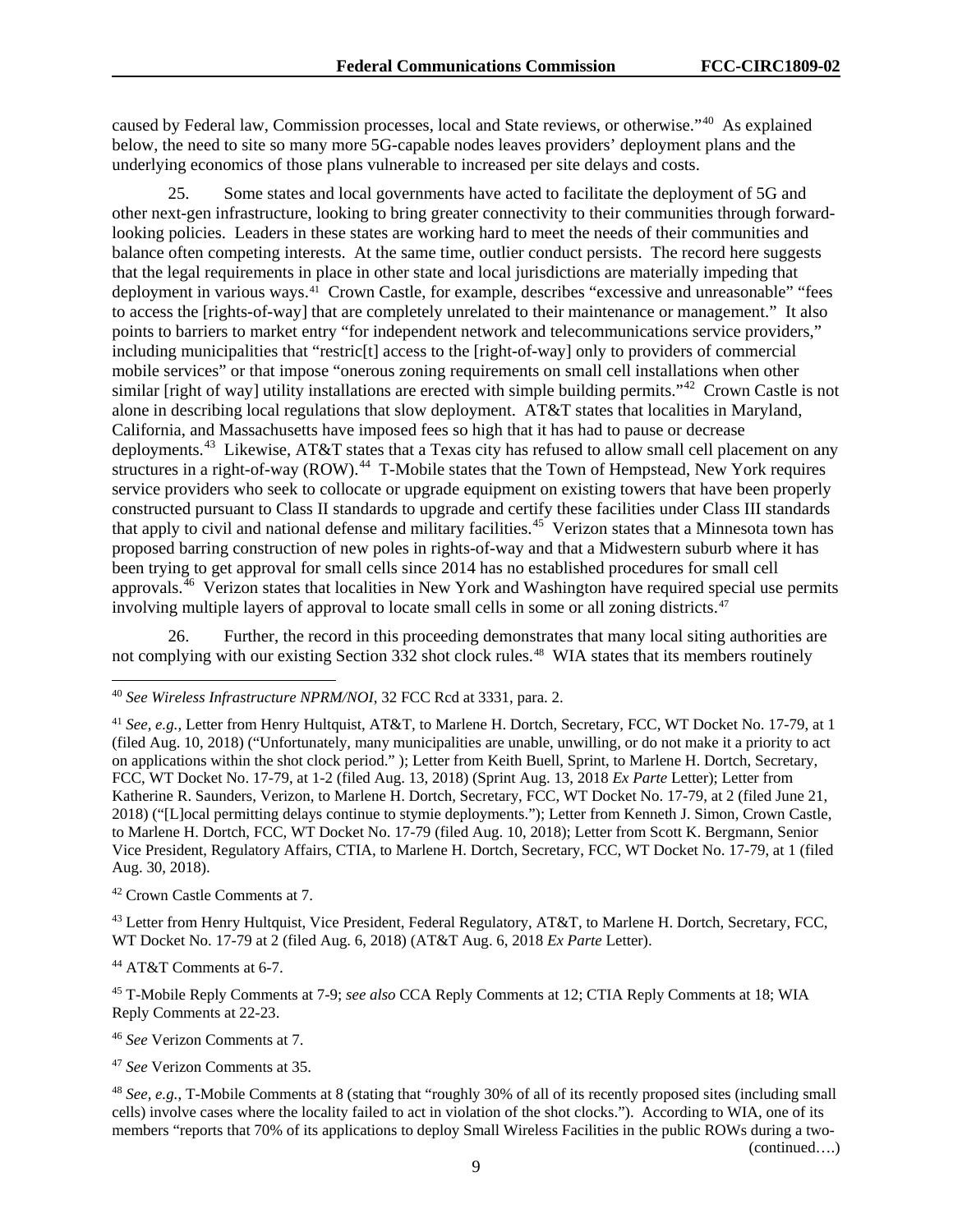face lengthy delays and specifically cite localities in New Jersey, New Hampshire, and Maine as being problematic.[49](#page-10-0) Similarly, AT&T identified an instance in which it took a locality in California 800 days to process an application.[50](#page-10-1) GCI provides an example in which it took an Alaska locality nine months to decide an application. [51](#page-10-2) T-Mobile states that a community in Colorado and one in California have lengthy pre-application processes for all small cell installations that include notification to all nearby households, a public meeting, and the preparation of a report, none of which these jurisdictions view as triggering a shot clock.[52](#page-10-3) Similarly, Lightower provides examples of long delays in processing siting applications. [53](#page-10-4) Finally, Crown Castle describes a case in which a "town took approximately two years and nearly twenty meetings, with constantly shifting demands, before it would even 'deem complete' Crown Castle's application."[54](#page-10-5)

27. Our Declaratory Ruling and Third Report and Order are intended to address these issues and outlier conduct. Our conclusions are also informed by findings, reports, and recommendations from the FCC Broadband Deployment Advisory Committee (BDAC), including the Model Code for Municipalities, the Removal of State and Local Regulatory Barriers Working Group report, and the Rates and Fees Ad Hoc Working Group report, which the Commission created in 2017 to identify barriers to deployments of broadband infrastructure, many of which are addressed here.<sup>[55](#page-10-6)</sup> We also considered input

<span id="page-10-0"></span><sup>49</sup> WIA Comments at 8. WIA states that one of its "member reports that the wireless siting approval process exceeds 90 days in more than 33% of jurisdictions it surveyed, and exceeds 150 days in 25% of surveyed jurisdictions." WIA Comments at 8. In some cases, WIA members have experienced delays ranging from one to three years in multiple jurisdictions—significantly longer than the 90- and 150-day time frames that the Commission established in 2009.

<span id="page-10-1"></span><sup>50</sup> *See* WIA Comments at 9 (citing and discussing AT&T's Comments in the 2016 Streamlining Public Notice, WT Docket No. 16-421).

<span id="page-10-2"></span><sup>51</sup> GCI Comments at 5-6.

<span id="page-10-3"></span><sup>52</sup> T-Mobile Comments at 21.

<span id="page-10-4"></span><sup>53</sup> Lightower submits that average processing timeframes have increased from 300 days in 2016 to approximately 570 days in 2017, much longer than the Commission's shot clocks. Lightower states that "forty-six separate jurisdictions in the last two years had taken longer than 150 days to consider applications, with twelve of those jurisdictions—representing 101 small wireless facilities—taking more than a year." Lightower Comments at 5-6. *See also* WIA Comments at 9 (citing and discussing Lightower's Comments in the 2016 Streamlining Public Notice, WT Docket No. 16-421).

<span id="page-10-5"></span><sup>54</sup> WIA Comments at 8 (citing and discussing Crown Castle's Comments in 2016 Streamlining Public Notice, WT Docket No. 16-421).

<span id="page-10-6"></span><sup>55</sup> BDAC Report of the Removal of State and Local Barriers Working Group, https://www.fcc.gov/sites/default/files/bdac-regulatorybarriers-01232018.pdf (approved January 10, 2018) (BDAC Regulatory Barriers Report); Draft Final Report of the Ad Hoc Committee on Rates and Fees to the BDAC, <https://www.fcc.gov/sites/default/files/bdac-07-2627-2018-rates-fees-wg-report-07242018.pdf> (July 26, 2018) (Draft BDAC Rates and Fees Report); BDAC Model Municipal Code (Harmonized),

<https://www.fcc.gov/sites/default/files/bdac-07-2627-2018-harmonization-wg-model-code-muni.pdf> (approved July 26, 2018) (BDAC Model Municipal Code). The Draft Final Report of the Ad Hoc Committee on Rates and Fees to the BDAC was presented to the BDAC on July 26, 2018 but has not been voted by the BDAC as of the adoption of this Declaratory Ruling.

<sup>(</sup>Continued from previous page)

year period exceeded the 90-day shot clock for installation of Small Wireless Facilities on an existing utility pole, and 47% exceeded the 150-day shot clock for the construction of new towers." WIA Comments at 7. A New Jersey locality took almost five years to deny a Sprint application. *See Sprint Spectrum L.P. v. Zoning Bd. of Adjustment of the Borough of Paramus, N.J.*, 21 F. Supp. 3d 381, 383, 387 (D.N.J. 2014), *aff'd*, 606 Fed. App'x 669 (3d Cir. 2015). Another locality took almost three years to deny a Crown Castle application to install a DAS system. *See Crown Castle NG East, Inc. v. Town of Greenburgh*, 2013 WL 3357169, \*6-8 (S.D.N.Y. 2013), *aff'd*, 552 Fed. Appx. 47 (2d Cir. 2014).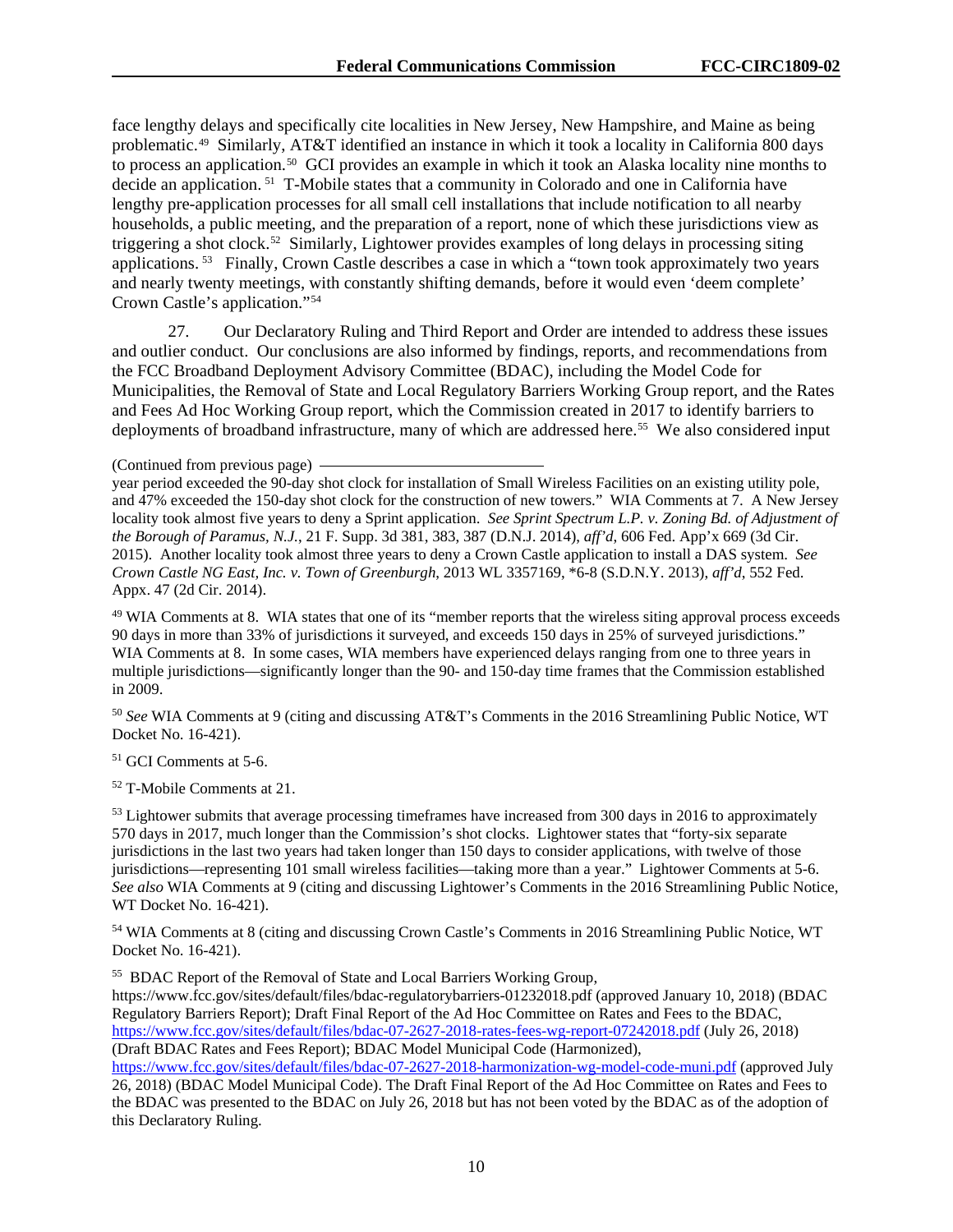from numerous state and local officials, about their concerns and how they have approached wireless deployment, much of which we took into account here. Our action is also consistent with congressional efforts to hasten deployment, including bi-partisan legislation pending in Congress like the STREAMLINE Small Cell Deployment Act and SPEED Act. The STREAMLINE Small Cell Deployment Act proposes to streamline wireless infrastructure deployments by requiring siting agencies to act on deployment requests within specified time frames and by limiting the imposition of onerous conditions and fees.<sup>[56](#page-11-0)</sup> The SPEED Act would similarly streamline federal permitting processes.<sup>[57](#page-11-1)</sup> In the same vein, the Model Code for Municipalities adopts streamlined infrastructure siting requirements while other BDAC reports and recommendations emphasize the negative impact of high fees on infrastructure deployments.[58](#page-11-2)

28. As do members of both parties of Congress and experts on the BDAC, we recognize the urgent need to streamline regulatory requirements to accelerate the deployment of wireless infrastructure for current needs and for the next generation of wireless service in 5G. State government officials also have urged us to act to expedite the deployment of 5G technology, in particular, by streamlining overly burdensome regulatory processes to ensure that 5G technology will expand beyond just urban centers. These officials have expressed their belief that reducing high regulatory costs and delays in urban areas would leave more money and encourage development in rural areas.<sup>59</sup> "[G]etting [5G] infrastructure out in a timely manner can be a challenge that involves considerable time and financial resources. The solution is to streamline relevant policies – allowing more modern rules for modern infrastructure."<sup>[60](#page-11-4)</sup> State officials have acknowledged that current regulations are "outdated" and "could hinder the timely arrival of 5G throughout the country," and urged the FCC "to push for more reforms that will streamline infrastructure rules from coast to coast."[61](#page-11-5)

29. Accordingly, in this Declaratory Ruling and Third Report and Order, we act to reduce regulatory barriers to the deployment of wireless infrastructure and to ensure that our nation remains the leader in advanced wireless services and wireless technology.

# **III. DECLARATORY RULING**

30. In this Declaratory Ruling, we note that a number of appellate courts have articulated different and often conflicting views regarding the scope and nature of the limits Congress imposed on state and local governments through Sections 253 and 332. In light of these diverging views, Congress's

<span id="page-11-2"></span><sup>58</sup> *See* BDAC Model Municipal Code; Draft BDAC Rates and Fees Report; BDAC Regulatory Barriers Report.

<span id="page-11-3"></span><sup>59</sup> Letter from Montana State Senator Duane Ankney to Marlene H. Dortch, Secretary, FCC, WT Docket 17-79, at 1 (filed July 31, 2018) (Duane Ankney July 31, 2018 *Ex Parte* Letter) .

<span id="page-11-4"></span><sup>60</sup> Letter from LaWana Mayfield, City Council Member, Charlotte, NC, to Marlene H. Dortch, Secretary, FCC, WT Docket 17-79, at 1 (filed July 31, 2018) (LaWana Mayfield July 31, 2018 *Ex Parte* Letter); *see also* Letter from South Carolina State Representative Terry Alexander to Marlene H. Dortch, Secretary, FCC, WT Docket 17-79, at 1 (filed August 7, 2018) ("[P]olicymakers at all levels of government must streamline complex siting stipulations that will otherwise slow down 5G buildout for small cells in particular."); Letter from Sal Pace, Pueblo County Commissioner, District 3, CO, to Marlene H. Dortch, Secretary, FCC, WT Docket 17-79, at 1 (filed July 30, 2018) (Sal Pace July 30, 2018 *Ex Parte* Letter) ("[T]he FCC should ensure that localities are fully compensated for their costs . . . Such fees should be reasonable and non-discriminatory, and should ensure that localities are made whole. Lastly, the FCC should set reasonable and enforceable deadlines for localities to act on wireless permit applications. . . . The distinction between siting large macro-towers and small cells should be reflected in any rulemaking.")

<span id="page-11-5"></span><sup>61</sup> Letter from Dr. Carolyn A. Prince, Chairwoman, Marlboro County Council, SC, to Marlene H. Dortch, Secretary, FCC, WT Docket 17-79, at 1 (filed July 31, 2018) (Dr. Carolyn Prince July 31, 2018 *Ex Parte* Letter)

<span id="page-11-0"></span> <sup>56</sup> *See, e.g.*, STREAMLINE Small Cell Deployment Act, S.3157, 115th Congress (2017-2018).

<span id="page-11-1"></span><sup>57</sup> *See, e.g.*, Streamlining Permitting to Enable Efficient Deployment of Broadband Infrastructure Act of 2017 (SPEED Act), S. 1988.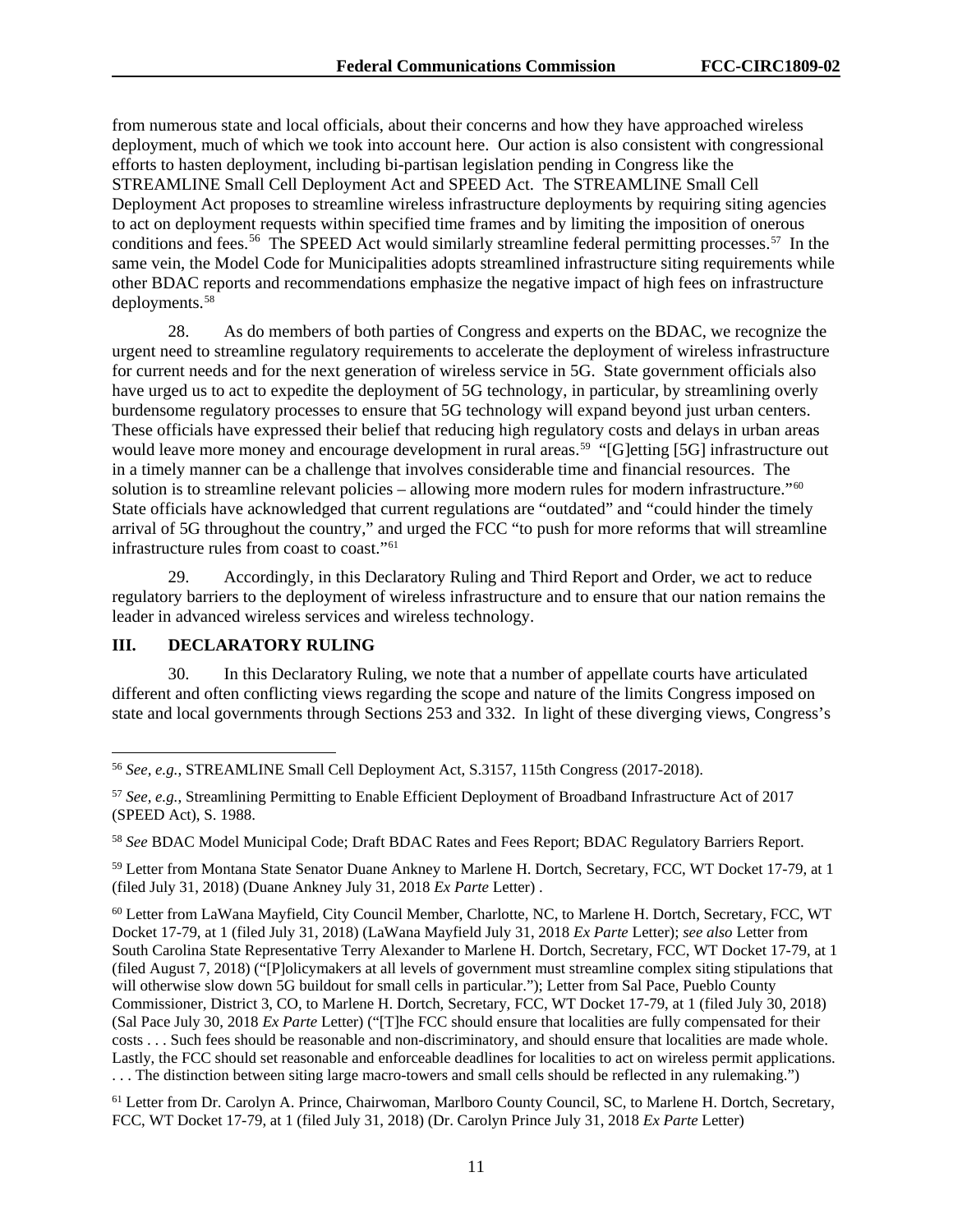vision for a consistent, national policy framework, and the need to ensure that our approach continues to make sense in light of the relatively new trend towards the large-scale deployment of Small Wireless Facilities, we take this opportunity to clarify and update the FCC's reading of the limits Congress imposed. We do so in three main respects.

31. First, in Part III.A, we express our agreement with the views already stated by the First, Second, and Tenth Circuits that the "materially inhibit" standard articulated in 1997 by the Clinton-era FCC's *California Payphone* decision is the appropriate standard for determining whether a state or local law operates as a prohibition or effective prohibition within the meaning of Sections 253 and 332.

32. Second, in Part III.B, we note, as numerous courts have recognized, that state and local fees and other charges associated with the deployment of wireless infrastructure can effectively prohibit the provision of service. At the same time, courts have articulated various approaches to determining the types of fees that run afoul of Congress's limits in Sections 253 and 332. We thus clarify the particular standard that governs the fees and charges that violate Sections 253 and 332 when to comes to the Small Wireless Facilities at issue in this decision. Namely, fees are only permitted to the extent that they represent a reasonable approximation of the local government's objectively reasonable costs, and are nondiscriminatory. <sup>62</sup> In this section, we also identify specific fee levels for the deployment of Small Wireless Facilities that presumptively comply with this standard. We do so to help avoid unnecessary litigation, while recognizing that it is the standard itself, not the particular, presumptive fee levels we articulate, that ultimately will govern whether a particular fee is allowed under Sections 253 and 332. So fees above those levels would be permissible under Sections 253 and 332 to the extent a locality's actual, reasonable costs (as measured by the standard above) are higher.

33. Finally, in Part III.C, we focus on a subset of other, non-fee provisions of state and local law that could also operate as prohibitions on service. We do so in particular by addressing state and local consideration of aesthetic concerns in the deployment of Small Wireless Facilities.

### **A. Overview of the Section 253 and Section 332(c)(7) Framework Relevant to Small Wireless Facilities Deployment**

34. In Sections 253(a) and 332(c)(7)(B) of the Act, Congress determined that state or local requirements that prohibit or have the effect of prohibiting the provision of service are unlawful and thus preempted.<sup>[63](#page-12-1)</sup> Section 253(a) addresses "any interstate or intrastate telecommunications service," while Section  $332(c)(7)(B)(i)(II)$  addresses "personal wireless services."<sup>[64](#page-12-2)</sup> Although the provisions contain

<span id="page-12-1"></span><sup>63</sup> 47 U.S.C. §§ 253(a), 332(c)(7)(B)(i)(II).

<span id="page-12-2"></span><sup>64</sup> *Id.*

<span id="page-12-0"></span> $62$  Fees charged by states or localities in connection with Small Wireless Facilities would be "compensation" for purposes of Section 253(c). This Declaratory Ruling interprets Section 253 and 332(c)(7) in the context of three categories of fees, one of which applies to all deployments of Small Wireless Facilities while the other two are specific to Small Wireless Facilities deployments inside the ROW. (1) "Event" or "one-time" fees are charges that providers pay on a non-recurring basis in connection with a one-time event, or series of events occurring within a finite period. The one-time fees addressed in this Declaratory Ruling are not specific to the ROW. For example, a provider may be required to pay fees during the application process to cover the costs related to processing an application building or construction permits, street closures, or a permitting fee, whether or not the deployment is in the ROW. (2) Recurring charges for a Small Wireless Facility's use of or attachment to property inside the ROW owned or controlled by a state or local government, such as a light pole or traffic light, is the second category of fees addressed here, and is typically paid on a per structure/per year basis. (3) Finally, ROW access fees are recurring charges that are assessed, in some instances, to compensate a state or locality for a Small Wireless Facility's access to the ROW, which includes the area on, below, or above a public roadway, highway, street, sidewalk, alley, utility easement, or similar property (including when such property is government-owed). A ROW access fee may be charged even if the Small Wireless Facility is not using government owned property within the ROW. *See* Draft BDAC Rates and Fees Report at p. 15-16. Unless otherwise specified, a reference to "fee" or "fees" herein refers to any one of, or any combination of, these three categories of charges.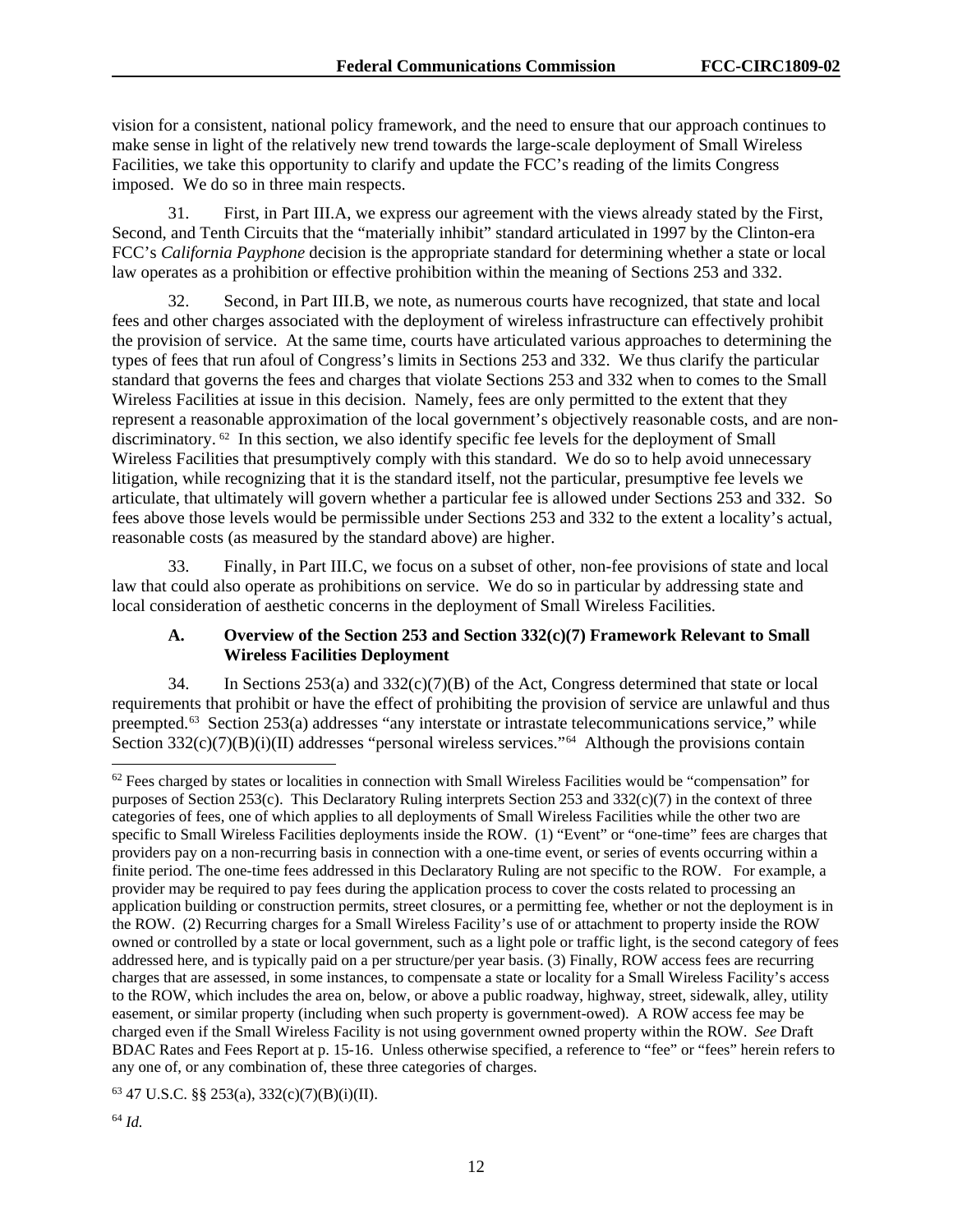identical "effect of prohibiting" language,<sup>[65](#page-13-0)</sup> the Commission and different courts over the years have each employed inconsistent approaches to deciding what it means for a state or local legal requirement to have the "effect of prohibiting" services under these two sections of the Act. This has caused confusion among both providers and local governments about what legal requirements are permitted under Section 253. For example, despite Commission decisions to the contrary, some courts have held that a denial of a wireless siting application will "prohibit or have the effect of prohibiting" the provision of a personal wireless service under Section  $332(c)(7)(B)(i)(II)$  only if the provider can establish that it has a significant gap in service coverage in the area and a lack of feasible alternative locations for siting facilities.<sup>[66](#page-13-1)</sup> Other courts have held that evidence of an already-occurring or complete inability to offer a telecommunications service is required to demonstrate an effective prohibition under Section 253(a).<sup>[67](#page-13-2)</sup> Conversely, still other courts like the First and Second Circuits have both endorsed prior Commission interpretations of what constitutes an effective prohibition and recognized that, under that analytical framework, a legal requirement can constitute an effective prohibition of services even if it is not an insurmountable barrier.<sup>68</sup> In this Declaratory Ruling, we first reaffirm, as our definitive interpretation of the effective prohibition standard, the test we set forth in *California Payphone*, namely, that a state or local legal requirement constitutes an effective prohibition if it "materially limits or inhibits the ability of any competitor or potential competitor to compete in a fair and balanced legal and regulatory environment." $69$  We then explain how this "material inhibition" standard applies in the context of state and local fees and aesthetic requirements. In doing so, we confirm the First and Second Circuits' understanding that under this analytical framework, a legal requirement can "materially inhibit" the provision of services even if it is

<span id="page-13-2"></span><sup>67</sup> *See, e.g.*, *County of San Diego*, 543 F.3d at 579-80; *Level 3 Commc'ns, LLC v. City of St. Louis*, 477 F.3d 528, 533-34 (8th Cir. 2007) (*City of St. Louis*).

<span id="page-13-3"></span><sup>68</sup> *Puerto Rico Tel. Co. v. Municipality of Guayanilla*, 450 F.3d 9, 18 (1st Cir. 2006) (*Municipality of Guayanilla*); *TCG New York, Inc. v. City of White Plains*, 305 F.3d 67, 76 (2d Cir. 2002) (*City of White Plains*).

<span id="page-13-0"></span> <sup>65</sup> *Id*.

<span id="page-13-1"></span><sup>66</sup> Courts vary widely regarding the type of showing needed to satisfy the second part of that standard. The First, Fourth, and Seventh Circuits have imposed a "heavy burden" of proof on applicants to establish a lack of alternative feasible sites, requiring them to show "not just that *this* application has been rejected but that further reasonable efforts to find another solution are so likely to be fruitless that it is a waste of time even to try." *Green Mountain Realty Corp. v. Leonard*, 750 F.3d 30, 40 (1st Cir. 2014); *accord New Cingular Wireless PCS, LLC v. Fairfax County*, 674 F.3d 270, 277 (4th Cir. 2012); *T-Mobile Northeast LLC v. Fairfax County*, 672 F.3d 259, 266-68 (4th Cir. 2012) (*en banc*); *Helcher v. Dearborn County*, 595 F.3d 710, 723 (7th Cir. 2010). The Second, Third, and Ninth Circuits have held that an applicant must show only that its proposed facilities are the "least intrusive means" for filling a coverage gap in light of the aesthetic or other values that the local authority seeks to serve. *Sprint Spectrum, LP v. Willoth*, 176 F.3d 630, 643 (2d Cir. 1999) (*Willoth*); *APT Pittsburgh Ltd. P'ship v. Penn Township*, 196 F.3d 469, 480 (3d Cir. 1999) (*APT*); *American Tower Corp. v. City of San Diego*, 763 F.3d 1035, 1056-57 (9th Cir. 2014); *T-Mobile USA, Inc. v. City of Anacortes*, 572 F.3d 987, 995-99 (9th Cir. 2009).

<span id="page-13-4"></span><sup>69</sup> *California Payphone*, 12 FCC Rcd at 14206, para. 31. A number of circuit courts have cited *California Payphone* as the leading authority regarding the standard to be applied under Section 253(a). *See, e.g.*, *County of San Diego*, 543 F.3d at 578; *City of St. Louis*, 477 F.3d at 533; *Municipality of Guayanilla*, 450 F.3d at 18; *Qwest Corp. v. City of Santa Fe*, 380 F.3d 1258, 1270 (10th Cir. 2004) (*City of Santa Fe*); *City of White Plains*, 305 F.3d at 76. Crown Castle argues that the Eighth and Ninth Circuit cited the FCC's *California Payphone* decision, but read the standard in an overly narrow fashion. *See, e.g.*, Letter from Kenneth J. Simon, Senior Vice Pres. and Gen. Counsel, Crown Castle, *et al*., to Marlene H. Dortch, Secretary, FCC, WT Docket No. 17-79 at 12 (filed June 7, 2018) (Crown Castle June 7, 2018 *Ex Parte* Letter); *see also* Smart Cities Coal. Comments at 60-61 (describing circuit split). Some commenters cite selected dictionary definitions or otherwise argue for a narrow definition of "prohibit." *See, e.g.*, Smart Cities Coal. Reply at 53. But because they do not go on to dispute the validity of the *California Payphone*  standard that has been employed not only by the Commission but also many courts, those arguments do not persuade us to depart from the *California Payphone* standard here.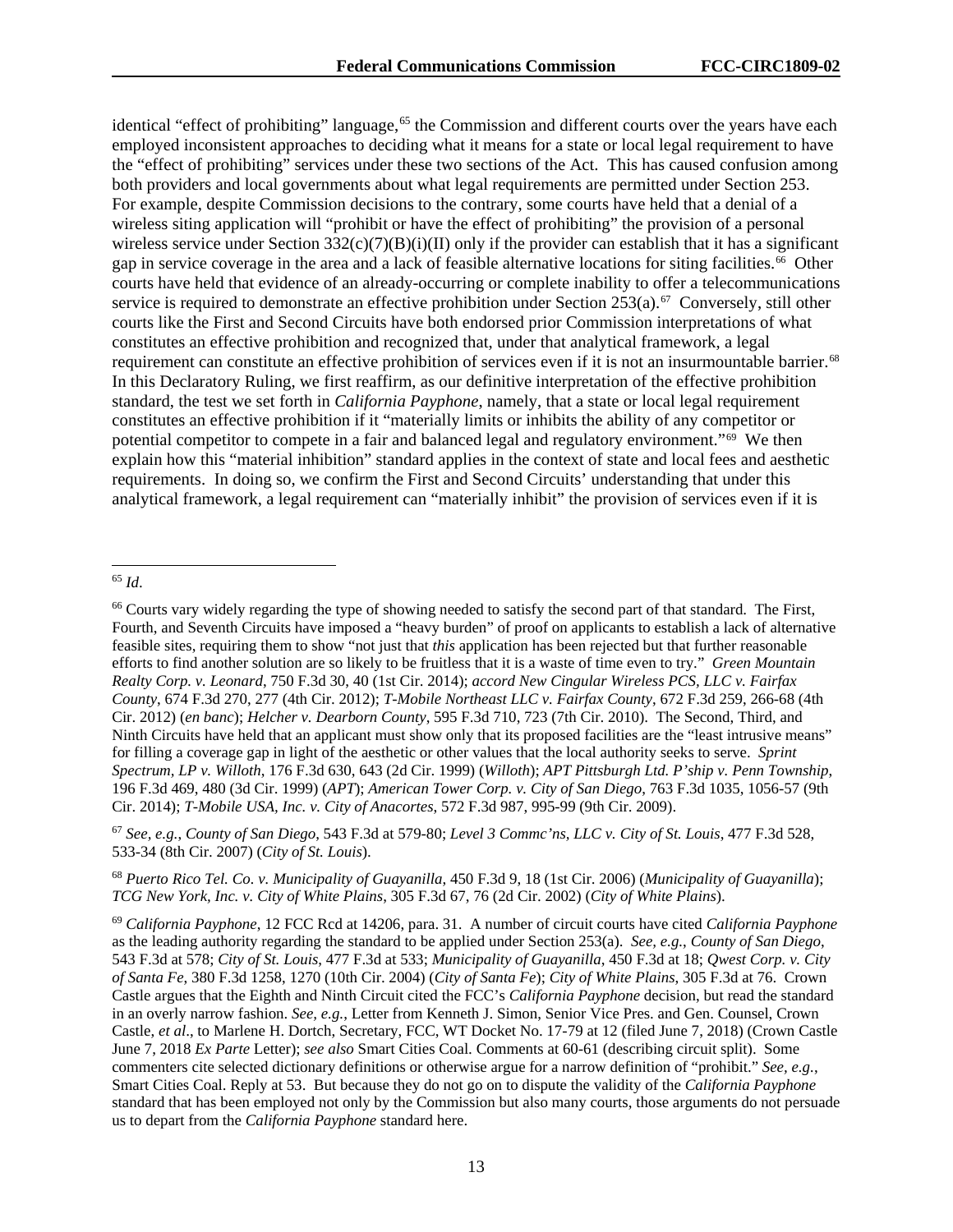not an insurmountable barrier.[70](#page-14-0) We also resolve the conflicting court interpretations of the 'effective prohibition' language so that continuing confusion on Section 253 does not materially inhibit the critical deployments of Small Wireless Facilities and our nation's drive to deploy 5G.[71](#page-14-1)

35. As an initial matter, we note that our Declaratory Ruling applies with equal measure to the effective prohibition standard that appears in both Sections 253(a) and  $332(c)(7)$ .<sup>72</sup> This ruling is consistent with the basic canon of statutory interpretation that identical words appearing in neighboring provisions of the same statute should be interpreted to have the same meaning.[73](#page-14-3) Moreover, both of these

<span id="page-14-2"></span><sup>72</sup> *See infra* Part III.A, B.

<span id="page-14-0"></span> <sup>70</sup> *See, e.g.*, *City of White Plains*, 305 F.3d at 76; *Municipality of Guayanilla*, 450 F.3d at 18; *see also, e.g.*, Crown Castle June 7, 2018 *Ex Parte* Letter at 12. Because the clarifications in this order should reduce uncertainty regarding the application of these provisions for state and local governments as well as stakeholders, we are not persuaded by some commenters' arguments that an expedited complaint process is required. *See, e.g.*, AT&T Comments at 28; CTIA Reply at 21. Nor do we address, at this time, requests for clarification and/or action on other issues raised in the record beyond those expressly discussed in this order. These other issues include arguments regarding other statutory interpretations that we do not address here. *See, e.g.*, CTIA Reply at 23 (raising broader questions about the precise interplay of Section 253 and Section 332(c)(7)); Crown Castle June 7, 2018 *Ex Parte*  Letter at 16-17 (raising broader questions about the scope of "legal requirements" under Section 253(a)). Consequently, this order should not be read as impliedly taking a position on those issues.

<span id="page-14-1"></span><sup>71</sup> *See, e.g.*, Crown Castle June 7, 2018 *Ex Parte* Letter at 11-12 (arguing that "[d]espite the Commission's efforts to define the boundaries of federal preemption under Section 253, courts have issued a number of conflicting decisions that have only served to confuse the preemption analysis sunder section 253" and that "the Commission should clarify that the *California Payphone* standard as interpreted by the First and Second Circuits is the appropriate standard going forward"); *see also* BDAC Regulatory Barriers Report at p. 9 ("The Commission should provide clarity on what actually constitutes an "excessive" fee for right-of-way access and use. The FCC should provide guidance on what constitutes a fee that is excessive and/or duplicative, and that therefore is not "fair and reasonable." The Commission should specifically clarify that "fair and reasonable" compensation for right-of way access and use implies some relation to the burden of new equipment placed in the ROW or on the local asset, or some other objective standard.").

<span id="page-14-3"></span><sup>73</sup> *See County of San Diego*, 543 F.3d at 579 ("We see nothing suggesting that Congress intended a different meaning of the text 'prohibit or have the effect of prohibiting' in the two statutory provisions, enacted at the same time, in the same statute. \*\*\*\*\* As we now hold, the legal standard is the same under either [Section 253 or 332(c)(7)]."); *see also, e.g.*, *Puerto Rico v. Franklin Cal. Tax-Free Trust*, 136 S.Ct. 1938, 1946 (2016) (citing *Sullivan v. Stroop*, 496 U.S. 478, 484 (1990) (reading same term used in different parts of the same Act to have the same meaning) and *Northcross v. Board of Ed. of Memphis City Schools*, 412 U.S. 427, 428 (1973) (per curiam) ("[S]imilarity of language . . . is . . . a strong indication that the two statutes should be interpreted *pari passu*"); Verizon Comments at 9-10; AT&T Reply at 3-4; Crown Castle June 7, 2018 *Ex Parte* Letter at 15.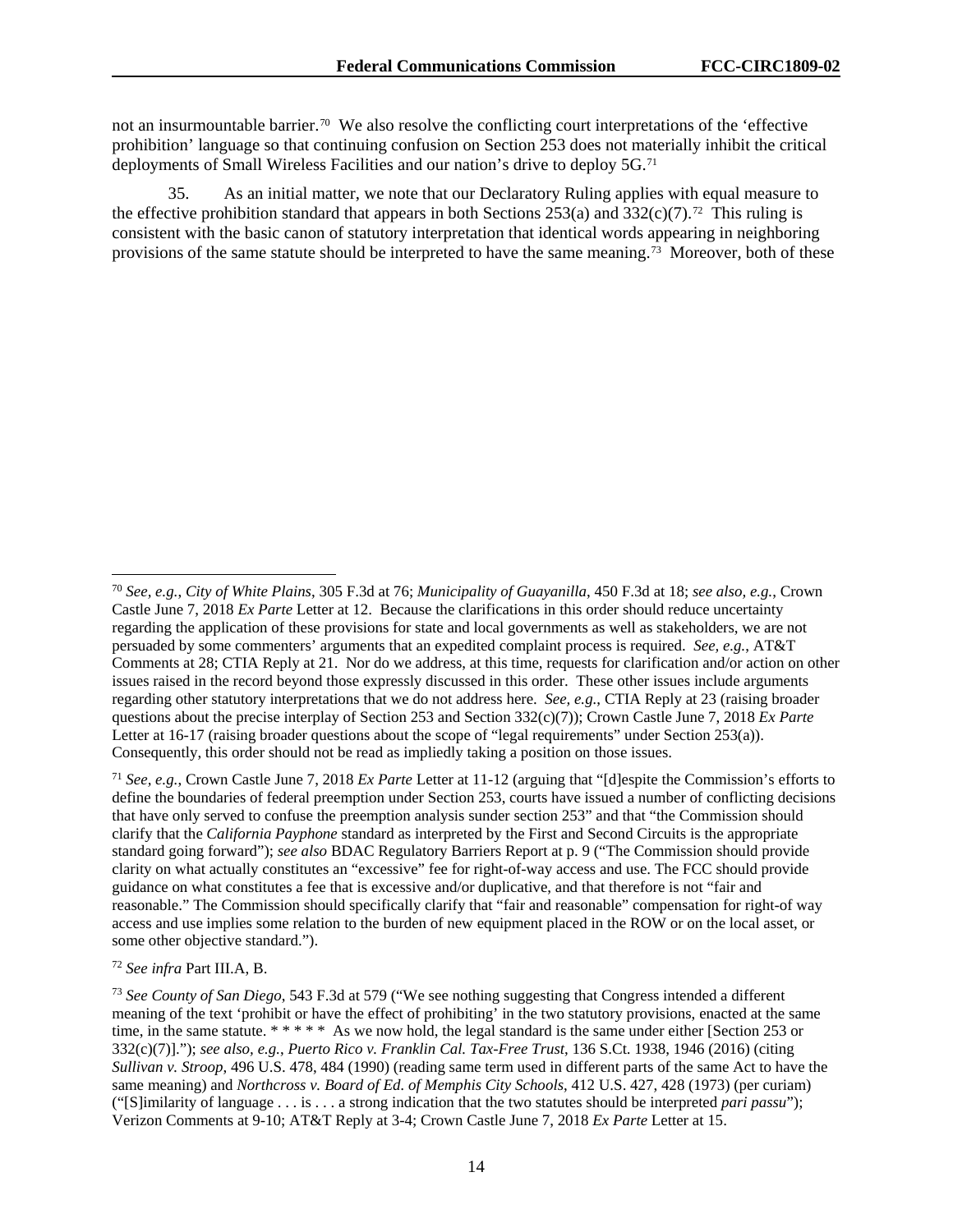provisions apply to wireless telecommunications services<sup>[74](#page-15-0)</sup> as well as to commingled services and facilities<sup>[75](#page-15-1)</sup>

36. As explained in *California Payphone* and reaffirmed here, a state or local legal requirement will have the effect of prohibiting wireless telecommunications services if it materially inhibits the provision of such services. We clarify that an effective prohibition occurs where a state or local legal requirement materially inhibits a provider's ability to engage in any of a variety of activities related to its provision of a covered service.<sup>[76](#page-15-2)</sup> This test is met not only when filling a coverage gap but also when densifying a wireless network, introducing new services or otherwise improving service capabilities.[77](#page-15-3) Under the *California Payphone* standard, a state or local legal requirement could materially inhibit service in numerous ways—not only by rendering a service provider unable to provide an existing service in a new geographic area or by restricting the entry of a new provider in providing service in a particular area, but also by materially inhibiting the introduction of new services or the

<span id="page-15-2"></span><sup>76</sup> By "covered service" we mean a telecommunications service or a personal wireless service for purposes of Section 253 and Section 332(c)(7), respectively.

<span id="page-15-0"></span> <sup>74</sup> Common carrier wireless services meet the definition of "telecommunications services," and thus are within the scope of Section 253(a) of the Act. *See, e.g.*, *Moratoria Declaratory Ruling*, FCC 18-111, para 142 n.523; *see also, e.g.*, League of Minnesota Cities Comments at 11; Verizon Reply at 9-10. While some commenters cite certain distinguishing factual characteristics between wireline and wireless services, the record does not reveal why those distinctions would be material to whether wireless telecommunications services are covered by Section 253 in the first instance. *See, e.g.*, City of San Antonio *et al*. Comments, Exh. A at 13; Virginia Joint Commenters Comments at 5; *id*., Exh. A at 45-46. To the contrary, Section 253(e) expressly preserves "application of section 332(c)(3) of this title to commercial mobile service providers" notwithstanding Section 253—a provision that would be meaningless if wireless telecommunications services already fell outside the scope of Section 253. 47 U.S.C. § 253(e). For this same reason, we also reject claims that the existence of certain protections for personal wireless services in Section 332(c)(7) demonstrate that wireless telecommunications services must fall outside the scope of Section 253. *See, e.g.*, Virginia Joint Commenters Comments, Exh. A at iii, 45-46.

<span id="page-15-1"></span><sup>75</sup> *See, e.g.*, *Moratoria Declaratory Ruling*, FCC 18-111, para 145 n.531; *Restoring Internet Freedom*, Declaratory Ruling, Report and Order, and Order, 33 FCC Rcd 311, 425, para. 190 (2018); *see also, e.g.*, *Coastal Communications Service v. City of New York*, 658 F.Supp.2d 425, 441-42 (E.D.N.Y. 2009) (finding that a restriction on advertising on newly-installed payphones was subject to Section 253(a) where the advertising was a material factor in the provider's ability to provide the payphone service itself). The fact that facilities are sometimes deployed by third parties not themselves providing covered services also does not place such deployment beyond the purview of Section 253(a) or Section  $332(c)(7)(B)(i)$  insofar as the facilities are used by wireless service providers on a wholesale basis to provide covered services (among other things). *See, e.g.*, T-Mobile Comments at 26. Given our conclusion that neither commingling of services nor the identity of the entity engaged in the deployment activity changes the applicability of Section 253(a) or Section 332(c)(7)(B)(i)(II) where the facilities are being used for the provisioning of services within the scope of the relevant statutory provisions, we reject claims to the contrary. *See, e.g.*, Colorado Communications and Utility Alliance *et al*. Comments at 15-16; City of San Antonio *et al*. Comments, Exh. A at 12; *id*., Exh. C at 13-15.

<span id="page-15-3"></span><sup>77</sup> *See, e.g.*, Crown Castle Comments at 54-55; Free State Foundation Comments at 12; T-Mobile Comments at 43- 45; CTIA Reply at 14; WIA Reply at 26; Crown Castle June 7, 2018 *Ex Parte* Letter at 13-14; Letter from Kara Romagnino Graves, Director, Regulatory Affairs, CTIA, to Marlene H. Dortch, Secretary, FCC, WT Docket No. 17- 79, at 8-9 (filed June 27, 2018) (CTIA June 27, 2018 *Ex Parte* Letter). As T-Mobile explains, for example, a provider might need to improve "signal strength or system capacity to allow it to provide reliable service to consumers in residential and commercial buildings." T-Mobile Comments at 43; *see also, e.g.*, *Acceleration of Broadband Deployment By Improving Wireless Facilities Siting Policies et al.*, WT Docket Nos. 13-238, *et al.*, Notice of Proposed Rulemaking, 28 FCC Rcd 14238, 14253, para. 38 (2013) (observing that "DAS and small cell facilities[ ] are critical to satisfying demand for ubiquitous mobile voice and broadband services"). The growing prevalence of smart phones has only accelerated the demand for wireless providers to take steps to improve their service offerings. *See, e.g.*, *Twentieth Wireless Competition Report*, 32 FCC Rcd at 9011-13, paras. 62-65.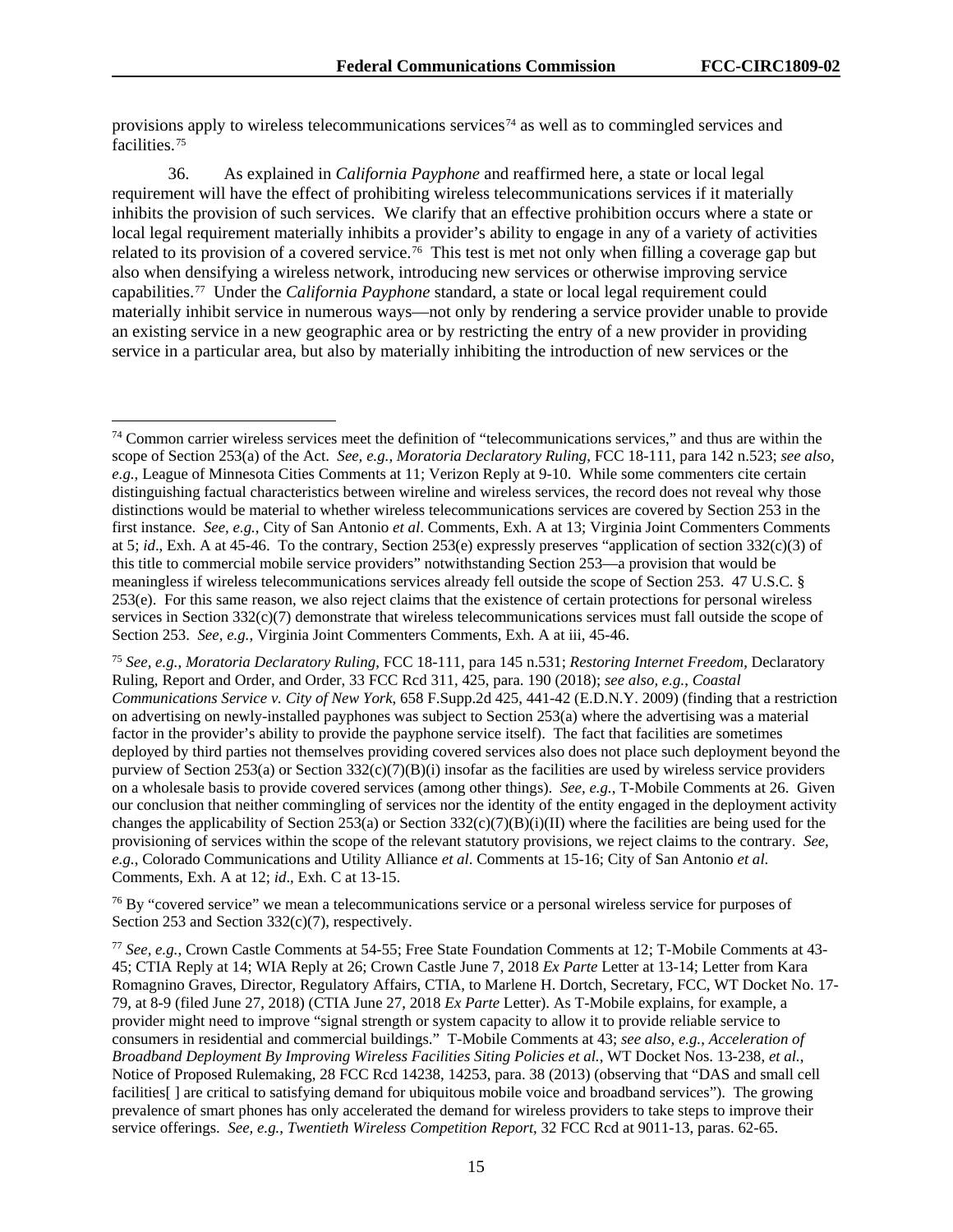improvement of existing services. Thus, an effective prohibition includes materially inhibiting additional services or improving existing services.<sup>[78](#page-16-0)</sup>

37. Our reading of Section 253(a) and Section  $332(c)(7)(B)(i)(II)$  reflects and supports a marketplace in which services can be offered in a multitude of ways with varied capabilities and performance characteristics consistent with the policy goals in the 1996 Act and the Communications Act. To limit Sections 253(a) and 332(c)(7)(B)(i)(II) to protecting only against coverage gaps or the like would be to ignore Congress's contemporaneously-expressed goals of "promot[ing] competition[,] . . . secur[ing] . . . higher quality services for American telecommunications consumers and encourage[ing] the rapid deployment of new telecommunications technologies."[79](#page-16-1) In addition, as the Commission recently explained, the implementation of the Act "must factor in the fundamental objectives of the Act, including the deployment of a 'rapid, efficient . . . wire and radio communication service with adequate facilities at reasonable charges' and 'the development and rapid deployment of new technologies, products and services for the benefit of the public . . . without administrative or judicial delays[, and] efficient and intensive use of the electromagnetic spectrum.'"[80](#page-16-2) These provisions demonstrate that our interpretation of Section 253 and Section  $332(c)(7)(B)(i)(II)$  is in accordance with the broader goals of the various statutes that the Commission is entrusted to administer.

38. *California Payphone* further concluded that providers must be allowed to compete in a "fair and balanced regulatory environment."[81](#page-16-3) As reflected in decisions such as the Commission's *Texas PUC Order*, a state or local legal requirement can function as an effective prohibition either because of the resulting "financial burden" in an absolute sense, or, independently, because of a resulting competitive disparity.[82](#page-16-4) We clarify that "[a] regulatory structure that gives an advantage to particular services or facilities has a prohibitory effect, even if there are no express barriers to entry in the state or local code; the greater the discriminatory effect, the more certain it is that entities providing service using the

<span id="page-16-0"></span> $78$  Our conclusion finds further support in our broad understanding of the statutory term "service," which, as we explained in our recent *Moratoria Declaratory Ruling*, means "any covered service a provider wishes to provide, incorporating the abilities and performance characteristics it wishes to employ, including to provide existing services more robustly, or at a higher level of quality—such as through filling a coverage gap, densification, or otherwise improving service capabilities." *Moratoria Declaratory Ruling*, FCC 18-111, para. 162 n.594; *see also Public Utility Comm'n of Texas, et al., Pet. for Decl. Ruling and/or Preemption of Certain Provisions of the Texas Pub. Util. Reg. Act of 1995*, Memorandum Opinion and Order, 13 FCC Rcd 3460, 3496, para. 74 (1997) (*Texas PUC Order*) (interpreting the scope of 'telecommunications services' covered by Section 253(a) and clarifying that it would be an unlawful prohibition for a state or locality to specify "the means or facilities" through which a service provider must offer service); Crown Castle June 7, 2018 *Ex Parte* Letter at 10-11 (discussing this precedent).We find this interpretation of "service" warranted not only under Section 253(a), but Section 332(c)(7)(B)(i)(II)'s reference to "services" as well.

<span id="page-16-1"></span><sup>&</sup>lt;sup>79</sup> Preamble to the Telecommunications Act of 1996, Pub. Law. No.  $104-104$ , § 202, 110 Stat. 56 (1996). Consequently, we reject arguments suggesting that the provision of some level of wireless service in the past necessarily demonstrates that there is no effective prohibition of service under the state or local legal requirements that applied during those periods or that an effective prohibition only is present if a provider can provide no covered service whatsoever. *See, e.g.*, City and County of San Francisco Comments at 25-26; Virginia Joint Commenters Comments, Exh. A at 31-33. Nor, in light of these goals, do we find it reasonable to interpret the protections of these provisions as doing nothing more than guarding against a monopoly as some suggest. *See, e.g.*, Smart Cities Coal. Comments, WC Docket No. 17-84, at 8-9 (filed June 15, 2017) cited in Smart Cities Coal. Comments at 57 n.141.

<span id="page-16-2"></span><sup>80</sup> *Accelerating Wireless Broadband Deployment By Removing Barriers To Infrastructure Investment*, Second Report and Order, FCC 18-30, para. 62 (rel. Mar. 30, 2018) (*Wireless Infrastructure Second R & O*) (quoting 47 U.S.C. §§ 151, 309(j)(3)(A), (D)).

<span id="page-16-3"></span><sup>81</sup> *California Payphone*, 12 FCC Rcd at 14206, para. 31.

<span id="page-16-4"></span><sup>82</sup> *Texas PUC Order*, 13 FCC Rcd at 3466, 3498-500, paras. 13, 78-81; *see also, e.g.*, Crown Castle June 7, 2018 *Ex Parte* at 10-11, 13.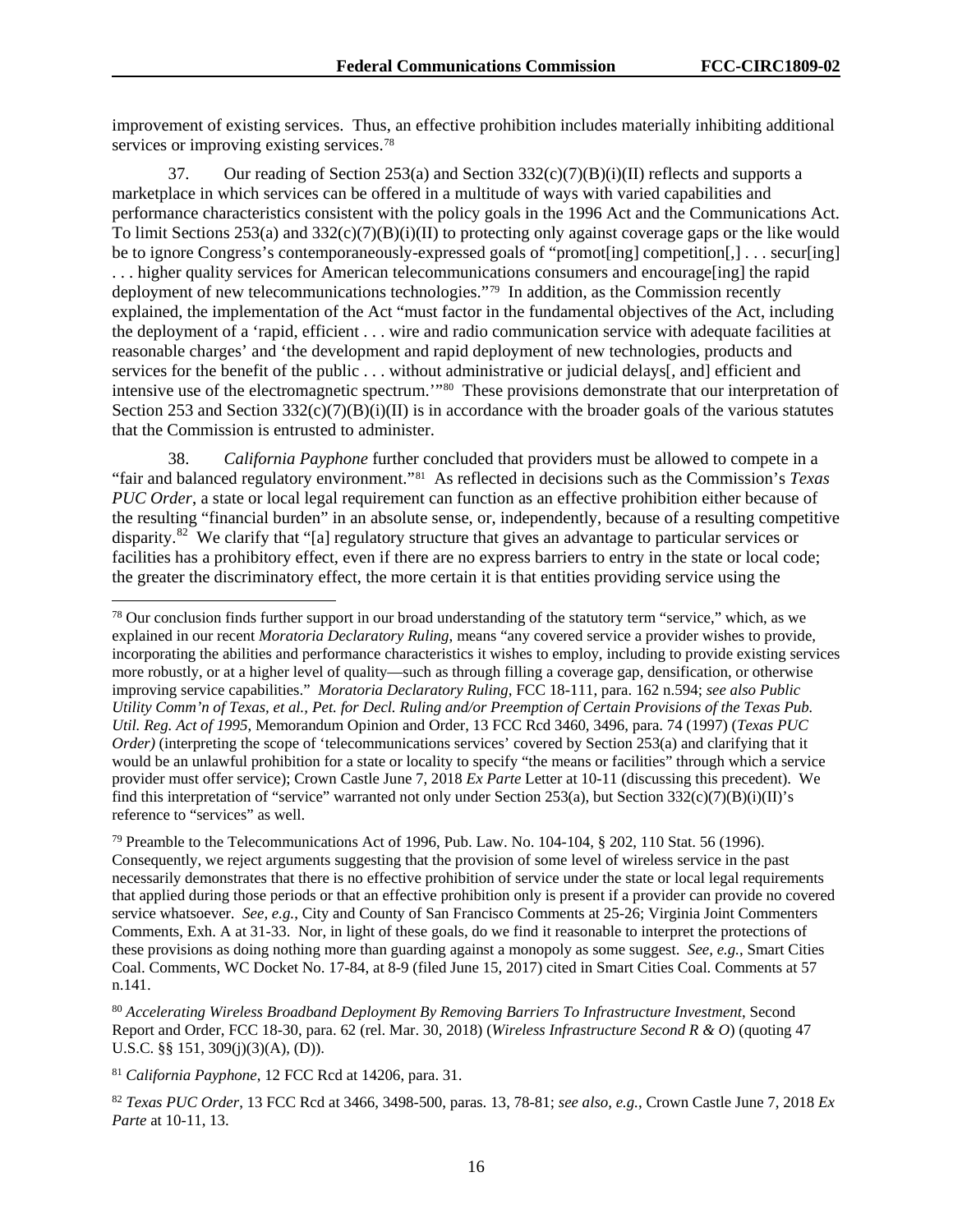disfavored facilities will experience prohibition."[83](#page-17-0) This conclusion is consistent with both Commission and judicial precedent recognizing the prohibitory effect that results from a competitor being treated materially differently than similarly-situated providers.<sup>[84](#page-17-1)</sup> We provide our authoritative interpretation below of the circumstances in which a "financial burden," as described in the *Texas PUC Order*, constitutes an effective prohibition in the context of certain state and local fees.

39. As we explained above, we reject alternative readings of the effective prohibition language that have been adopted by some courts and used to defend local requirements that have the effect of prohibiting densification of networks. Decisions that have applied solely a "coverage gap" based approach under Section  $332(c)(7)(B)(i)(II)$  reflect both an unduly narrow reading of the statute and an outdated view of the marketplace.<sup>[85](#page-17-2)</sup> Those cases, including some that formed the foundation for "coverage gap"-based analytical approaches, appear to view wireless service as if it were a single, monolithic offering provided only via traditional wireless towers. [86](#page-17-3) By contrast, the current wireless

<span id="page-17-2"></span><sup>85</sup> Some courts have expressed concern about alternative readings of the statute that would lead to extreme outcomes—either always requiring a grant under some interpretations, or never preventing a denial under other interpretations. *See, e.g.*, *Willoth*, 176 F.3d at 639-41; *APT*, 196 F.3d at 478-79; *Town of Amherst v. Omnipoint Communications Enterprises, Inc.*, 173 F.3d 9, 14 (1st Cir. 1999); *AT&T Wireless PCS v. City Council of Virginia Beach*, 155 F.3d 423, 428 (4th Cir. 1998) (*City Council of Virginia Beach*); *see also, e.g.*, Greenling Comments at 2; City and County of San Francisco Reply at 16. Our interpretation avoids those concerns while better reflecting the text and policy goals of the Communications Act and 1996 Act than coverage gap-based approaches ultimately adopted by those courts. Our approach ensures meaningful constraints on state and local conduct that otherwise would prohibit or have the effect of prohibiting the provision of personal wireless services. At the same time, our standard does not preclude all state and local denials of requests for the placement, construction, or modification of personal wireless service facilities, as explained below. *See infra* III.B, C.

<span id="page-17-3"></span><sup>86</sup> *See, e.g.*, *Willoth*, 176 F.3d at 641-44; *360 Degrees Commc'ns Co. v. Board of Supervisors of Albemarle County*, 211 F.3d 79, 86-88 & n.1 (4th Cir. 2000) (*Albermarle County*); *see also, e.g.*, ExteNet Comments at 29; T-Mobile Comments at 42; Verizon Comments at 18; WIA Comments at 38-40. Even some cases that implicitly recognize the limitations of a gap-based test fail to account for those limitations in practice when applying Section 332(c)(7)(B)(i)(II). *See, e.g.*, *Second Generation Properties v. Town of Pelham*, 313 F.3d 620, 633 n.14 (4th Cir. 2002) (discussing scenarios where a carrier has coverage but insufficient capacity to adequately handle the volume of calls or where new technology emerges and a carrier would like to use it in areas that already have coverage using prior-generation technology). Courts that have sought to identify limited set of characteristics of personal wireless services covered by the Act essentially allow actual or effective prohibition of many personal wireless services that providers wish to offer with additional or more advanced characteristics. *See, e.g.*, *Willoth*, 176 F.3d at 641-43 (drawing upon certain statutory definitions); *Cellular Tel. Co. v. Zoning Bd. of Adjustment of the Borough of Ho-Ho-Kus*, 197 F.3d 64, 70 (3d Cir. 1999) (*Borough of Ho-Ho-Kus*) (concluding that it should be up to state or local authorities to assess and weigh the benefits of differing service qualities); *Albermarle County*, 211 F.3d at 87 (citing 47 CFR §§ 22.99, 22.911(b) as noting the possibility of some 'dead spots'); *cf. USCOC of Greater Iowa, Inc. v. Zoning Bd. of Adjustment of the City of Des Moines*, 465 F.3d 817 (8th Cir. 2006) (describing as a "dubious proposition" the argument that a denial of a request to construct a tower resulting in "less than optimal" service quality could be an effective prohibition). An outcome that allows the actual or effective prohibition of some covered services is contrary to the Act. Section 253(a) applies to any state or local legal requirement that prohibits or has the effect of prohibiting any entity from providing "any" interstate or intrastate telecommunications service, 47 U.S.C. § 253(a). Similarly, Section  $332(c)(7)(B)(i)(II)$  categorically precludes state or local regulation of the placement, construction, or modification of personal wireless service facilities that prohibits or has the effect of prohibiting the provision of personal wireless "services." 47 U.S.C. § 332(c)(7)(B)(i)(II). We find the most natural (continued….)

<span id="page-17-0"></span> <sup>83</sup> Crown Castle June 7, 2018 *Ex Parte* Letter at 13.

<span id="page-17-1"></span><sup>84</sup> *See, e.g.*, *Texas PUC Order*, 13 FCC Rcd at 3466, 3498-500, paras. 13, 78-81; *Federal-State Joint Board On Universal Service; Western Wireless Corporation Petition For Preemption Of An Order Of The South Dakota Public Utilities*, Declaratory Ruling, 15 FCC Rcd 15168, 15173, paras. 12-13 (2000) (*Western Wireless Order*); *Pittencrieff Communications, Inc. For Declaratory Ruling Regarding Preemption of the Texas Public Utility Regulatory Act Of 1995*, Memorandum Opinion and Order, 13 FCC Rcd 1735, 1751-52, para. 32 (1997); *City of White Plains*, 305 F.3d at 80.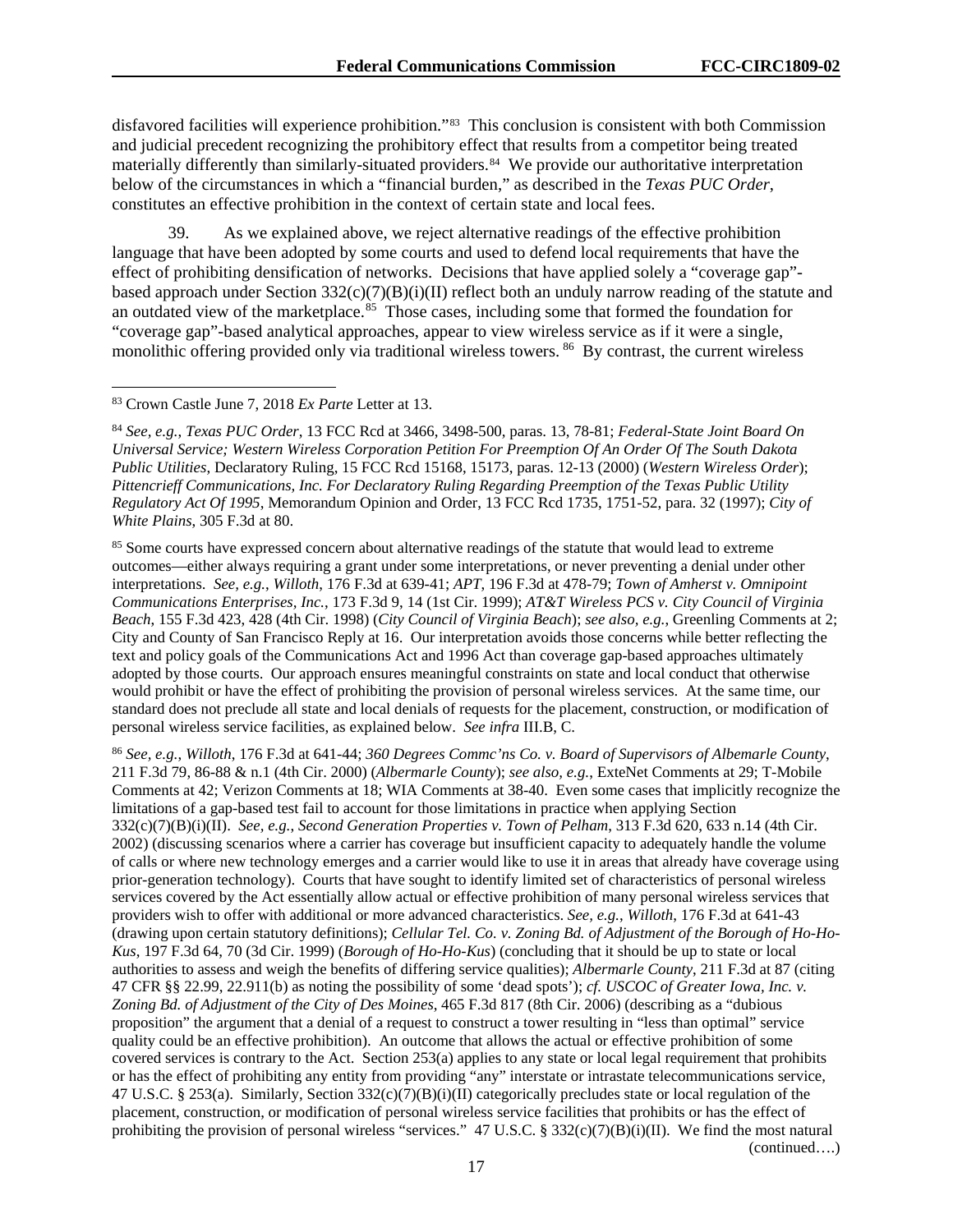marketplace is characterized by a wide variety of offerings with differing service characteristics and deployment strategies. [87](#page-18-0) As Crown Castle explains, coverage gap-based approaches are "simply incompatible with a world where the vast majority of new wireless builds are going to be designed to add network capacity and take advantage of new technologies, rather than plug gaps in network coverage."[88](#page-18-1)  Moreover, a critical feature of these new wireless builds is to accommodate increased in-building use of wireless services, necessitating deployment of small cells in order to ensure quality service to wireless callers within such buildings.<sup>[89](#page-18-2)</sup>

40. Likewise, we reject the suggestion of some courts like the Eighth and Ninth Circuits that evidence of an existing or complete inability to offer a telecommunications service is required under 253(a).[90](#page-18-3) Such an approach is contrary to the material inhibition standard of *California Payphone* and the

interpretation of these sections is that any service that meets the definition of "telecommunications service" or "personal wireless service" is encompassed by the language of each provision, rather than only some subset of such services or service generally. The notion that such state or local regulation permissibly could prohibit some personal wireless services, so long as others are available, is at odds with that interpretation. In addition as we explain above, a contrary approach would fail to advance important statutory goals as well as the interpretation we adopt. Further, the approach reflected in these court decisions could involve state or local authorities "inquir[ing] into and regulat[ing] the services offered—an inquiry for which they are ill-qualified to pursue and which could only delay infrastructure deployment." Crown Castle June 7, 2018 *Ex Parte* Letter at 14. Instead, our effective prohibition analysis focuses on the service the provider wishes to provide, incorporating the capabilities and performance characteristics it wishes to employ, including facilities deployment to provide existing services more robustly, or at a better level of quality, all to offer a more robust and competitive wireless service for the benefit of the public.

<span id="page-18-0"></span><sup>87</sup> *See generally, e.g.*, *Twentieth Wireless Competition Report*, 32 FCC Rcd at 8968; *see also, e.g.*, T-Mobile Comments at 42-43; AT&T Reply at 4-5; CTIA Reply at 13-14; WIA Reply at 23-24; Crown Castle June 7, 2018 *Ex Parte* Letter at 15. We do not suggest that viewing wireless service as if it were a single, monolithic offering provided only via traditional wireless towers would have reflected an accurate understanding of the marketplace in the past, even if it might have been somewhat more understandable that courts held such a simplified view at that time. Rather, the current marketplace conditions highlight even more starkly the shortcomings of coverage gapbased approaches, which do not account for other characteristics and deployment strategies. *See, e.g.*, *Twentieth Wireless Competition Report*, 32 FCC Rcd at 8974-75, para. 12 (observing that "[p]roviders of mobile wireless services typically offer an array of mobile voice and data services," including "interconnected mobile voice services"); *id*. at 8997-97, paras. 42-43 (discussing various types of wireless infrastructure deployment to, among other things, "improve spectrum efficiency for 4G and future 5G services," "to fill local coverage gaps, to densify networks and to increase local capacity").

<span id="page-18-1"></span><sup>88</sup> Crown Castle June 7, 2018 *Ex Parte* Letter at 15; *see also id*. at 13 ("Densification of networks will be key for augmenting the capacity of existing networks and laying the groundwork for the deployment of 5G."); *id*. at 15-16 ("When trying to maximize spectrum re-use and boost capacity, moving facilities by just a few hundred feet can mean the difference between excellent service and poor service. The FCC's rules, therefore, must account for the effect siting decisions would have on every level of service, including increasing capacity and adding new spectrum bands. Practices and decisions that prevent carriers from doing either materially prohibit the provision of telecommunications service and thus should be considered impermissible under Section 332."). Contrary approaches appear to occur in part when courts' policy balancing places more importance on broadly preserving state and local authority than is justified. *See, e.g.*, *APT*, 196 F.3d at 479; *Albermarle County*, 211 F.3d at 86; *City Council of Virginia Beach*, 155 F.3d at 429; *National Tower, LLC v. Plainville Zoning Bd. of Appeals*, 297 F.3d 14 (1st Cir. 2002); *see also, e.g.*, League of Arizona Cities *et al.* Joint Comments at 45; Smart Cities Coal. Reply at 33. As explained above, our interpretation that "telecommunications services" in Section 253(a) and "personal wireless services" in Section 332(c)(7)(B)(i)(II) are focused on the covered services that providers seek to provide including the relevant service characteristics they seek to incorporate—not only is consistent with the text of those provisions but better reflects the broader policy goals of the Communications Act and the 1996 Act.

<span id="page-18-2"></span><sup>89</sup> *See* WIA Comments at 39; T-Mobile Comments at 43-44.

<span id="page-18-3"></span><sup>90</sup> *See, e.g.*, *County of San Diego*, 543 F.3d at 577, 579-80; *City of St. Louis*, 477 F.3d at 533-34; *see also, e.g.*, Virginia Joint Commenters Comments, Exh. A at 39-41. Although the Ninth Circuit in *County of San Diego* found that "the unambiguous text of §253(a)" precluded a prior Ninth Circuit approach that found an effective prohibition (continued….)

<sup>(</sup>Continued from previous page)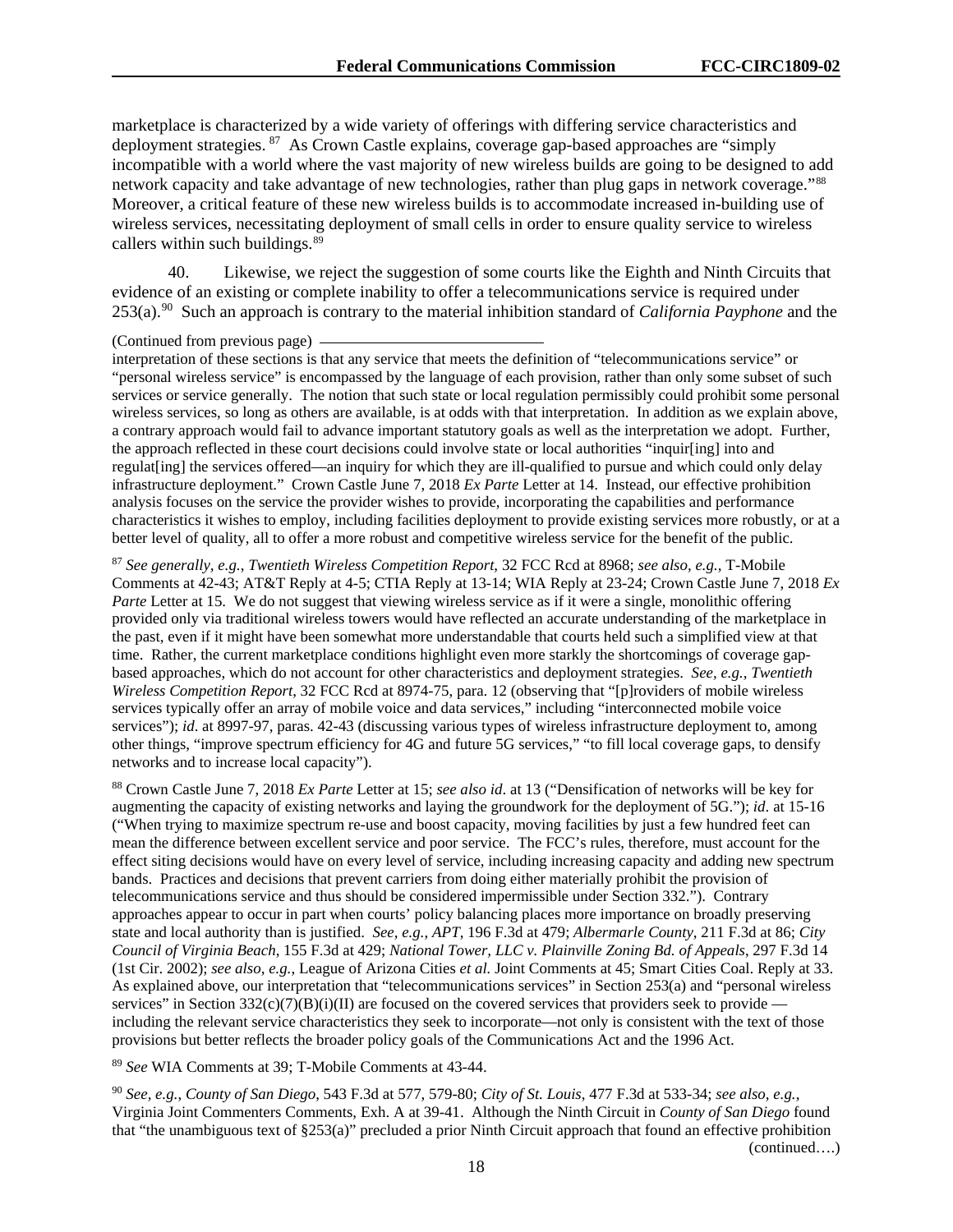correct recognition by courts "that a prohibition does not have to be complete or 'insurmountable'" to constitute an effective prohibition.<sup>91</sup> The "effectively prohibit" language must have some meaning independent of the "prohibit" language, and we find that the interpretation of the First, Second, and Tenth Circuits reflects that principle, while being more consistent with the *California Payphone* standard than the approach of the Eighth and Ninth Circuits. $92$ 

# **B. State and Local Fees**

41. Federal courts have long recognized that the fees charged by local governments for the deployment of communications infrastructure can run afoul of the limits Congress imposed in the effective prohibition standard embodied in Sections 253 and 332.[93](#page-19-2) In *Municipality of Guayanilla*, for example, the First Circuit addressed whether a city could lawfully charge a 5 percent gross revenue fee. The court found that the "5% gross revenue fee would constitute a substantial increase in costs" for the provider, and that the ordinance consequently "will negatively affect [the provider's] profitability."<sup>[94](#page-19-3)</sup> The fee, together with other requirements, thus "place a significant burden" on the provider.<sup>95</sup> In light of this analysis, the First Circuit agreed that the fee "'materially inhibits or limits the ability'" of the provider "to compete in a fair and balanced legal and regulatory environment."<sup>[96](#page-19-5)</sup> The court thus held that the fee does not survive scrutiny under Section 253. In doing so, the First Circuit also noted that the inquiry is not limited to the impact that a fee would have on deployment in the jurisdiction that imposes the fee. Rather, the court noted the aggregate effect of fees when totaled across all relevant jurisdictions.<sup>[97](#page-19-6)</sup> At the same time, the First Circuit did not decide whether the fair and reasonable compensation allowed under Section 253 must be limited to cost recovery or, at the very least, related to the actual use of the ROW.<sup>[98](#page-19-7)</sup>

42. In *City of White Plains*, the Second Circuit likewise faced a 5 percent gross revenue fee,

(Continued from previous page)

based on broad governmental discretion and the "mere possibility of prohibition," that holding is not implicated by our interpretations here. *County of San Diego*, 543 F.3d at 578; *cf. City of St. Louis*, 477 F.3d at 532. Consequently, those decisions do not preclude the Commission's interpretations here, *see, e.g.*, Verizon Reply at 7, and we reject claims to the contrary. *See, e.g.*, Smart Communities Comments at 60.

<span id="page-19-0"></span><sup>91</sup> *City of White Plains*, 305 F.3d at 76 (citing *RT Commc'ns*, 201 F.3d at 1268); *see also, e.g.*, *Municipality of Guayanilla*, 450 F.3d at 18 (quoting *City of White Plains*, 305 F.3d at 76 and citing *City of Santa Fe*, 380 F.3d at 1269); Crown Castle June 7, 2018 *Ex Parte* Letter at 12.; Letter from Tamara Preiss, Vice President, Federal Regulatory and Legal Affairs, Verizon, to Marlene H. Dortch, Secretary, FCC, WT Docket No. 17-79, Attach. at 5 (filed Aug. 10, 2018) (Verizon Aug. 10, 2018 *Ex Parte* Letter).

<span id="page-19-1"></span><sup>92</sup> *See supra* note 85. We discuss specific applications of the *California Payphone* standard in the context of certain fees and non-fee regulations in the sections below, and leave others to be addressed case-by-case as they arise or otherwise are taken up by the Commission or courts in the future.

<span id="page-19-2"></span><sup>93</sup> The Commission also has recognized the potential for fees to result in an effective prohibition. *See, e.g.*, *Pittencrieff Communications, Inc. For Declaratory Ruling Regarding Preemption of the Texas Public Utility Regulatory Act Of 1995*, Memorandum Opinion and Order, 13 FCC Rcd 1735, 1751-52, para. 37 (1997) (observing that "even a neutral [universal service] contribution requirement might under some circumstances effectively prohibit an entity from offering a service").

<span id="page-19-3"></span><sup>94</sup> *Municipality of Guayanilla*, 450 F.3d at 18-19.

<span id="page-19-4"></span><sup>95</sup> *Id*. at 19.

<span id="page-19-5"></span><sup>96</sup> *Id*. (quoting *City of White Plains*, 305 F.3d at 76).

<span id="page-19-6"></span><sup>97</sup> *Municipality of Guayanilla*, 450 F.3d at 17 (looking at the aggregate cost of fees charged across jurisdictions given the interconnected nature of the service).

<span id="page-19-7"></span><sup>98</sup> *Id.* at 22 ("We need not decide whether fees imposed on telecommunications providers by state and local governments must be limited to cost recovery. We agree with the district court's reasoning that fees should be, at the very least, related to the actual use of rights of way and that 'the costs [of maintaining those rights of way] are an essential part of the equation.'").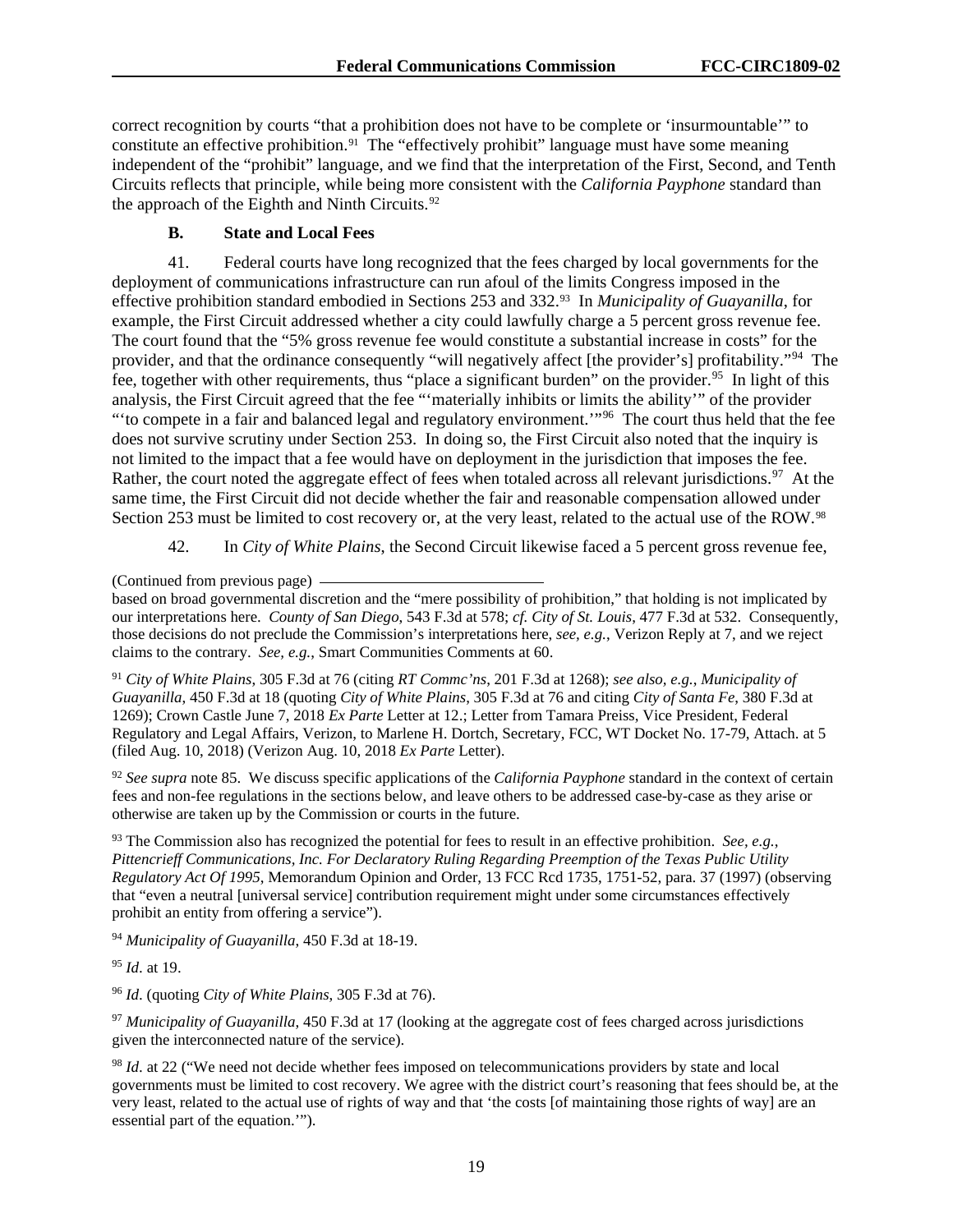which it found to be "[t]he most significant provision" in a franchise agreement implementing an ordinance that the court concluded effectively prohibited service in violation of Section 253.[99](#page-20-0) While the court noted that "compensation is . . . sometimes used as a synonym for cost,"[100](#page-20-1) it ultimately did not resolve whether fair and reasonable compensation "is limited to cost recovery, or whether it also extends to a reasonable rent," relying instead on the fact that "White Plains has not attempted to charge Verizon the fee that it seeks to charge TCG," thus failing Section 253's "competitively neutral and nondiscriminatory" standard.<sup>[101](#page-20-2)</sup> But the court did observe that "Section 253(c) requires compensation to be reasonable essentially to prevent monopolist pricing by towns."<sup>[102](#page-20-3)</sup>

43. In another example, the Tenth Circuit in *City of Santa Fe* addressed a \$6,000 per foot fee set for Qwest's use of the ROW.<sup>103</sup> The court held "that the rental provisions are prohibitive because they create[d] a massive increase in cost" for Qwest.[104](#page-20-5) The court recognized that Section 253 allows the recovery of cost-based fees, though it ultimately did not decide whether to "measure 'fair and reasonable' by the City's costs or by a 'totality of circumstances test'" applied in other courts because it determined that the fees at issue were not cost-based and "fail[ed] even the totality of the circumstances test."[105](#page-20-6)  Consequently, the fee was preempted under Section 253.

44. At the same time, the courts have adopted different approaches to analyzing whether fees run afoul of Section 253, at times failing even to articulate a particular test.[106](#page-20-7) Among other things, courts have expressed different views on whether Section 253 limits states' and localities' fees to recovery of their costs or allows fees set in excess of that level.[107](#page-20-8) We articulate below the Commission's

<span id="page-20-5"></span><sup>104</sup> *Id*. at 1271.

<span id="page-20-6"></span><sup>105</sup> *Id.* at 1272 (observing that "[t]he City acknowledges . . . that the rent required by the Ordinance is not limited to recovery of costs").

<span id="page-20-7"></span><sup>106</sup> *Compare, e.g., Municipality of Guayanilla*, 450 F.3d at 18-19 (finding that fees were significant and had the effect of prohibiting service); *City of Santa Fe*, 380 F.3d at 1271 (similar); *with, e.g.*, *Qwest v. Elephant Butte Irrigation Dist.*, 616 F.Supp.2d 1110, 1123-24 (D.N.M. 2008) (rejecting Qwest's reliance on preceding finding of effective prohibition from quadrupled costs where the fee at issue was a penny per foot); *Qwest v. City of Portland*, 2006 WL 2679543, \*15 (D. Or. 2006) (asserting with no explanation that "a registration fee of \$35 and a refundable deposit of \$2,000 towards processing expenses . . . could not possibly have the effect of prohibiting Qwest from providing telecommunications services").

<span id="page-20-8"></span><sup>107</sup> For example and as noted above, in *Municipality of Guayanilla* the First Circuit reserved judgment on whether the fair and reasonable compensation allowed under Section 253 must be limited to cost recovery or if it was sufficient if the compensation was related to the actual use of rights of way. *Municipality of Guayanillia*, 450 F.3d at 22. Other courts have found reasonable compensation to require cost-based fees. *XO Missouri v. City of Maryland Heights*, 256 F.Supp.2d 987, 993-95 (E.D. Mo. 2003) (*City of Maryland Heights*); *Bell Atlantic–Maryland, Inc. v. Prince George's County*, 49 F.Supp.2d 805, 818 (D. Md. 1999) (*Prince George's County*) vacated on other grounds, 212 F.3d 863 (4th Cir. 2000). Still other courts have applied a test that weighs a number of considerations when evaluating whether compensation is fair and reasonable. *TCG Detroit v. City of Dearborn*, 206 F.3d 618, 625 (6th Cir. 2000) (*City of Dearborn*) (considering "the amount of use contemplated . . . the amount that other providers

(continued….)

<span id="page-20-0"></span> <sup>99</sup> *City of White Plains*, 305 F.3d at 77.

<span id="page-20-1"></span><sup>&</sup>lt;sup>100</sup> *City of White Plains*, 305 F.3d at 77. In this context, the court stated that the term "compensation" is "flexible" and capable of different meanings depending on the context in which it is used. *Id.*

<span id="page-20-2"></span><sup>101</sup> *City of White Plains*, 305 F.3d at at 79. In particular, the court concluded that "fees that exempt one competitor are inherently not 'competitively neutral,' regardless of how that competitor uses its resulting market advantage," *id.* at 80, and thus "[a]llowing White Plains to strengthen the competitive position of the incumbent service provider would run directly contrary to the pro-competitive goals of the [1996 Act]," *id.* at 79.

<span id="page-20-3"></span><sup>102</sup> *City of White Plains*, 305 F.3d at 79.

<span id="page-20-4"></span><sup>103</sup> *City of Santa Fe*, 380 F.3d at 1270-71.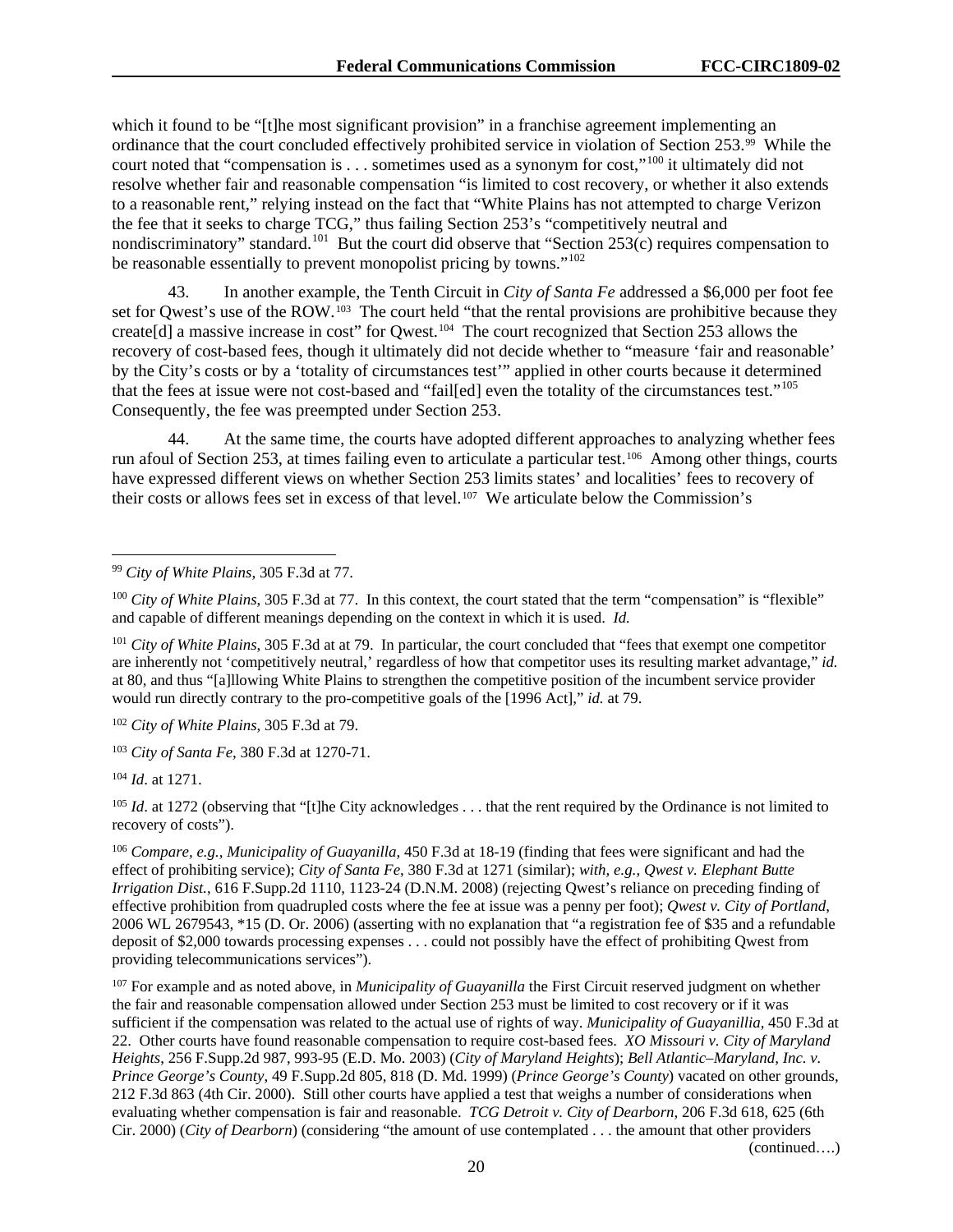interpretation of Section 253(a) and the standards we adopt for evaluating when a fee for Small Wireless Facility deployment is preempted, regardless how the fee is challenged. We also clarify that the Commission interprets Section  $332(c)(7)(B)(i)(II)$  to have the same substantive meaning as Section  $253(a)$ .

45. *Record Evidence on Costs Associated with Small Wireless Facilities.* Keeping pace with the demands on current 4G networks and upgrading our country's wireless infrastructure to 5G require the deployment of many more Small Wireless Facilities.<sup>[108](#page-21-0)</sup> For example, Verizon anticipates that network densification and the upgrade to 5G will require 10 to 100 times more antenna locations than currently exist. AT&T estimates that providers will deploy hundreds of thousands of wireless facilities in the next few years alone—equal to or more than the number providers have deployed in total over the last few decades.<sup>109</sup> Sprint, in turn, has announced plans to build at least 40,000 new small sites over the next few years.[110](#page-21-2) A report from Accenture estimates that, overall, during the next three or four years, 300,000 small cells will need to be deployed—a total that it notes is "roughly double the number of macro cells built over the last 30 years." $111$ 

46. The many-fold increase in Small Wireless Facilities will magnify per-facility fees charged to providers. Per-facility fees that once may have been tolerable when providers built macro towers several miles apart now act as effective prohibitions when multiplied by each of the many Small Wireless Facilities to be deployed. Thus a per-facility fee may affect a prohibition on 5G service or the densification needed to continue 4G service even if that same per-facility fee did not effectively prohibit previous generations of wireless service.

47. Cognizant of the changing technology and its interaction with regulations created for a previous generation of service, the *2017 Wireline Infrastructure NPRM/NOI* sought comment on whether government-imposed fees could act as a prohibition within the meaning of Section 253, and if so, what fees would qualify for 253(c)'s savings clause. [112](#page-21-4) The *2017 Wireless Infrastructure NPRM/NOI* similarly sought comment on the scope of Sections 253 and  $332(c)(7)$  and on any new or updated guidance the Commission should provide, potentially through a Declaratory Ruling.<sup>[113](#page-21-5)</sup> In particular, the Commission sought comment on whether it should provide further guidance on how to interpret and apply the phrase

<span id="page-21-0"></span><sup>108</sup> *See* CTIA June 27, 2018 *Ex Parte* Letter at 6 ("[s]mall cell technology is needed to support 4G densification and 5G connectivity."); *see also* Accelerating Wireless Deployment by Removing Barriers to Infrastructure Investment, Report and Order, 32 FCC Rcd 9760, 9765, para. 12 (2017) (*2017 Pole replacement Order*) (recognizing that Small Wireless Facilities will be increasingly necessary to support the rollout of next-generation services).

<span id="page-21-1"></span><sup>109</sup> *See* Verizon Comments at 3; AT&T Comments at 1.

<span id="page-21-2"></span><sup>110</sup> *See* Letter from Keith C. Buell, Senior Counsel, Sprint, to Marlene H. Dortch, Secretary, FCC, WT Docket No. 17-79 at 2 (filed Feb. 21, 2018).

<span id="page-21-3"></span><sup>111</sup> Letter from Scott K. Bergmann, Senior Vice President, Regulatory Affairs, CTIA, to Marlene H. Dortch, Secretary, FCC, WT Docket No. 17-79 et al., at 1 & Attach. at 6 (filed July 19, 2018) (CTIA July 19, 2018 *Ex Parte*).

<span id="page-21-4"></span><sup>112</sup> *Accelerating Wireline Broadband Deployment by Removing Barriers to Infrastructure Investment*, Notice of Proposed Rulemaking and Notice of Inquiry, 32 FCC Rcd 3266, 3296-97, paras. 100 -101 and 3298-99, paras. 104- 105 (2017) (*Wireline Infrastructure NPRM/NOI*).

<span id="page-21-5"></span><sup>113</sup> *Wireless Infrastructure NPRM/NOI*, 32 FCC Rcd at 3360, para. 87. In addition, in 2016, the Wireless Telecommunications Bureau released a public notice seeking comment on ways to expedite the deployment of next generation wireless infrastructure, including providing guidance on application processing fees and charges for use of rights of way. *See Streamlining Deployment of Small Cell Infrastructure by Improving Wireless Facilities Siting Policies*, Public Notice, 31 FCC Rcd 13360 (WTB 2016).

<sup>(</sup>Continued from previous page)

would be willing to pay . . . and the fact that TCG had agreed in earlier negotiations to a fee almost identical to what it now was challenging as unfair").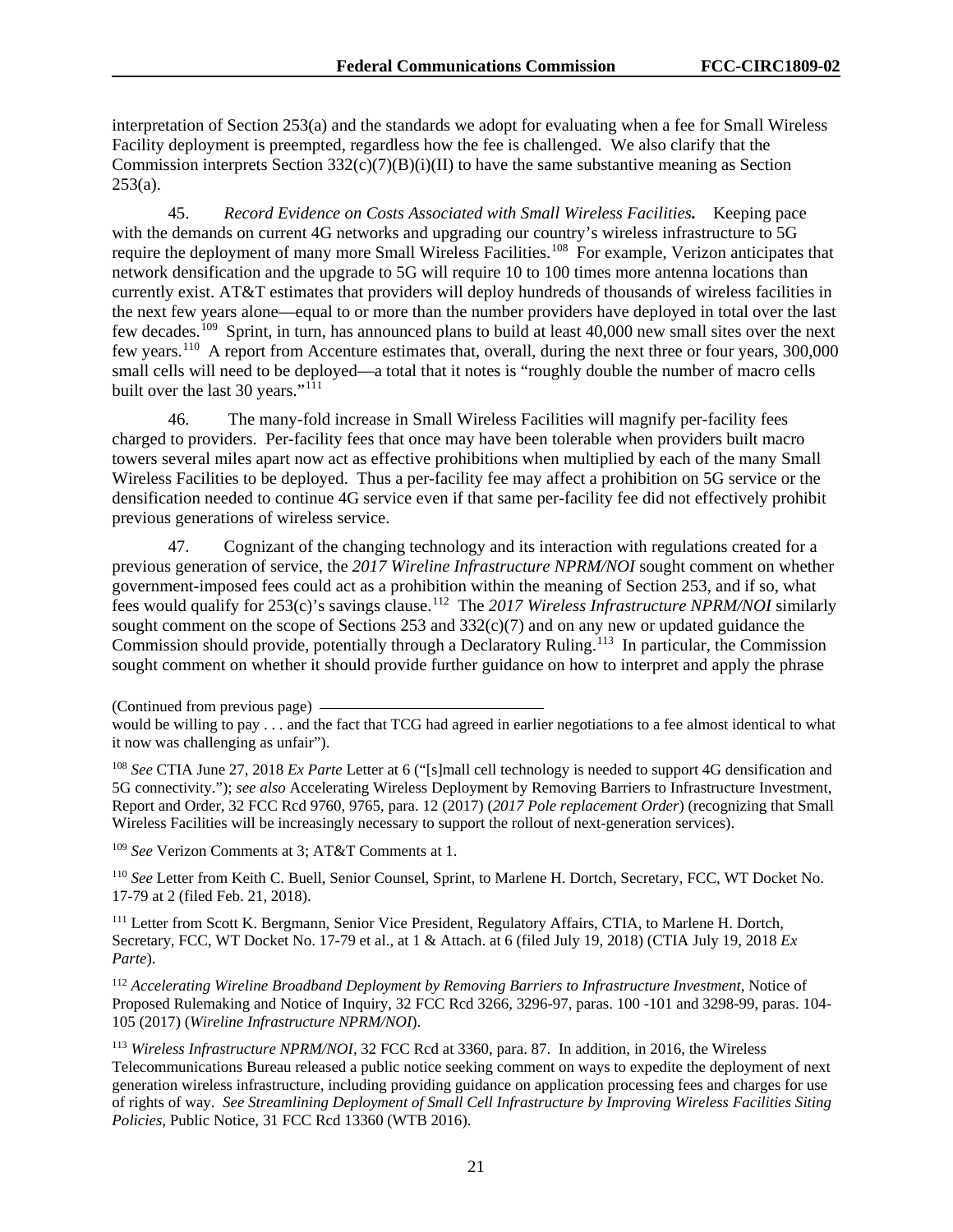"prohibit or have the effect of prohibiting."<sup>[114](#page-22-0)</sup>

We conclude that ROW access fees, and fees for the use of government property in the ROW,<sup>[115](#page-22-1)</sup> such as light poles, traffic lights, utility poles, and other similar property suitable for hosting Small Wireless Facilities, as well as application or review fees and similar fees imposed by a state or local government as part of their regulation of the deployment of Small Wireless Facilities inside and outside the ROW, violate Sections 253 or 332(c)(7) unless these conditions are met: (1) the fees are a reasonable approximation of the state or local government's costs,  $^{116}$  $^{116}$  $^{116}$  (2) only objectively reasonable costs are factored into those fees, and (3) the fees are no higher than the fees charged to similarly-situated competitors in similar situations.<sup>[117](#page-22-3)</sup>

49. We base our interpretation on several considerations, including the text and structure of the Act as informed by legislative history, the economics of capital expenditures in the context of Small Wireless Facilities (including the manner in which capital budgets are fixed *ex ante*) and the extensive record evidence that shows the actual effects that state and local fees have in deterring wireless providers from adding to, improving, or densifying their networks and consequently the service offered over them (including, but not limited to, introducing next-generation 5G wireless service). We address each of these considerations in turn.

<span id="page-22-2"></span><sup>116</sup> By costs, we mean those costs specifically related to and caused by the deployment. These include, for instance, the costs of processing applications or permits, maintaining the ROW, and maintaining a structure within the ROW. *See Puerto Rico Tel. Co. v. Municipality of Guayanilla*, 354 F. Supp. 2d 107, 114 (D.P.R. 2005), *aff'd*, 450 F.3d 9 (1st Cir. 2006) ("fees charged by a municipality need to be related to the degree of actual use of the public rights-of way" to constitute fair and reasonable compensation under Section 253(c)).

<span id="page-22-3"></span><sup>117</sup> We explain above what we mean by "fees." *See supra* note 62. Contrary to some claims, we are not asserting a "general ratemaking authority." Virginia Joint Commenters Comments at 6. Our interpretations in this order bear on whether and when fees associated with Small Wireless Facility deployment have the effect of prohibiting wireless telecommunications service and thus are subject to preemption under Section 253(a), informed by the savings clause in Section 253(c). While that can implicate issues surrounding how those fees were established, it does so only to the extent needed to vindicate Congress's intent in Section 253. We do not interpret Section 253(a) or (c) to authorize the regulation or establishment of state and local fees as an exercise in itself. We likewise are not persuaded by undeveloped assertions that the Commission's interpretation of Section 253 in the context of fees would somehow violate constitutional separation of powers principles. *See, e.g.*, Virginia Joint Commenters Comments, Exh. A at 52.

<span id="page-22-0"></span> <sup>114</sup> *Wireless Infrastructure NPRM/NOI,* 32 FCC Rcd at 3362*,* para*.* 90*.*

<span id="page-22-1"></span><sup>&</sup>lt;sup>115</sup> We do not find these fees to be taxes within the meaning of Section  $601(c)(2)$  of the 1996 Act. *See, e.g.*, Smart Cities Coal. Reply at 36 (quoting the savings clause for "State or local law pertaining to taxation" in Section 601(c)(2) of the 1996 Act). It is ambiguous whether a fee charged for access to ROWs should be viewed as a tax for purposes of Section 601(c)(2) of the 1996 Act. *See, e.g.*, *City of Dallas v. FCC*, 118 F.3d 393, 397-98 (5th Cir. 1997) (distinguishing "the price paid to rent use of public right-of-ways" from a "tax" and citing similar precedent). Given that Congress clearly contemplated in Section 253(c) that states' and localities' fees for access to ROWs could be subject to preemption where they violate Section 253—or else the savings clause in that regard would be superfluous—we find the better view is that such fees do not represent a tax encompassed by Section  $601(c)(2)$  of the 1996 Act. We do not address whether particular fees could be considered taxes under other statutes not administered by the FCC, but we reject the suggestion that tests courts use to determine what constitute "taxes" in the context of such other statutes should apply to the Commission's interpretation of Section  $601(c)(2)$  here in light of the statutory context for Section 601(c)(2) in the 1996 Act and the Communications Act discussed above. *See, e.g.*, *Qwest Corp. v. City of Surprise*, 434 F.3d 1176, 1183-84 & n.3 (9th Cir. 2006) (holding that particular fees at issue there were taxes for purposes of the Tax Injunction Act and stating in dicta that had the Tax Injunction Act not applied it would agree with the conclusion of the district court that it was covered by Section  $601(c)(2)$  of the 1996 Act); *MCI Communications Services, Inc. v. City of Eugene*, 359 F. Appx. 692, 696 (9th Cir. 2009) (asserting without analysis that the same test would apply to determine if a fee constitutes a tax under both the Tax Injunction Act and Section 601(c)(2) of the 1996 Act).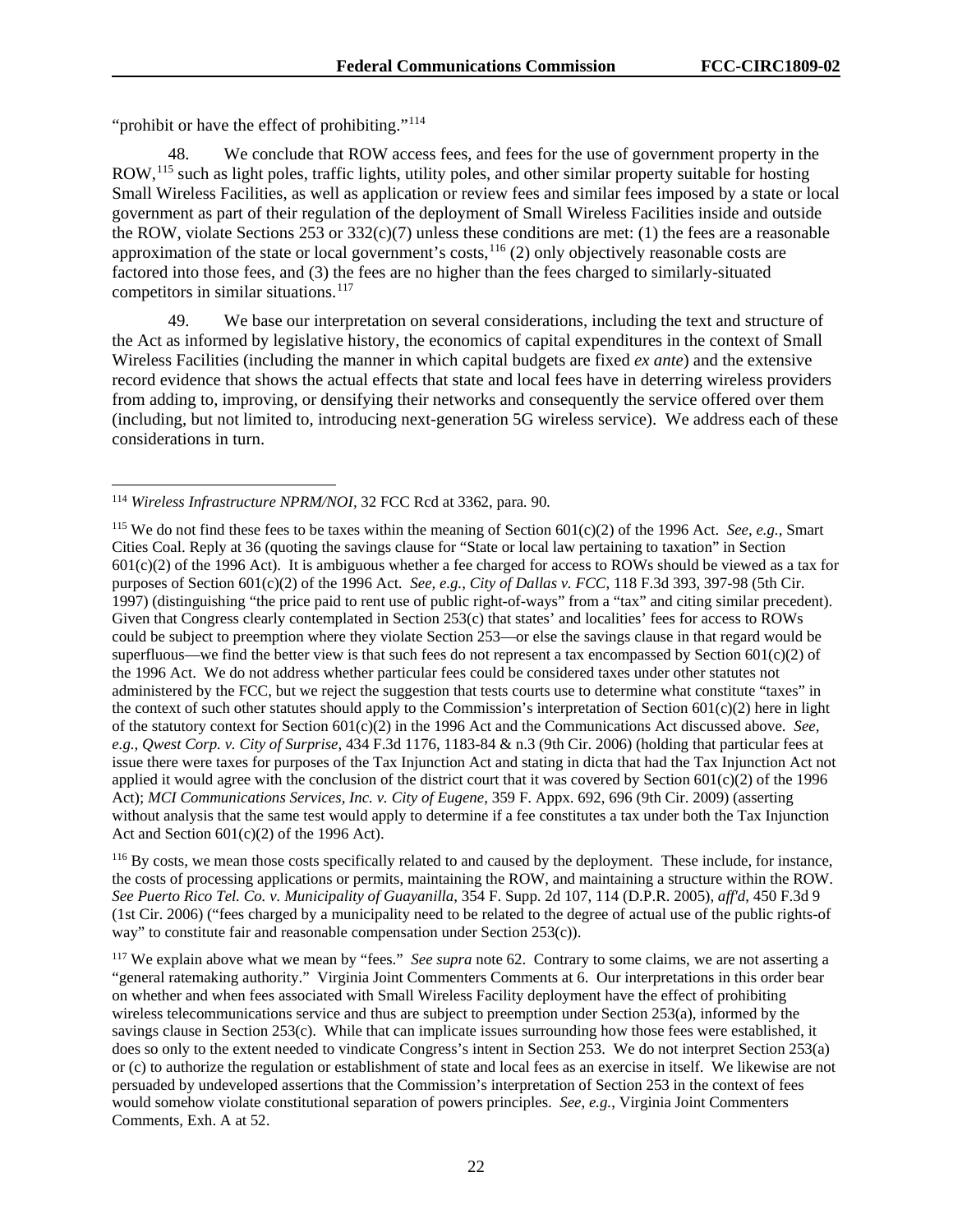50. *Text and Structure.* We start our analysis with a consideration of the text and structure of Section 253. That section contains several related provisions that operate in tandem to define the roles that Congress intended the federal government, states, and localities to play in regulating the provision of telecommunications services. Section 253(a) sets forth Congress's intent to preempt state or local legal requirements that "prohibit or have the effect of prohibiting the ability of any entity to provide any interstate or intrastate telecommunications service."[118](#page-23-0) Section 253(b), in turn, makes clear Congress's intent that state and local "requirements necessary to preserve and advance universal service, protect the public safety and welfare, ensure the continued quality of telecommunications services, and safeguard the rights of consumers" are not preempted.<sup>119</sup> Of particular importance in the fee context, Section  $253(c)$ reflects a considered policy judgment that "[n]othing in this section" shall prevent states and localities from recovering certain carefully delineated fees. Specifically, Section 253(c) makes clear that fees are not preempted that are "fair and reasonable" and imposed on a "competitively neutral and nondiscriminatory basis," for "use of public rights-of-way on a "nondiscriminatory basis," so long as they are "publicly disclosed" by the government.<sup>120</sup> Section 253(d), in turn, provides one non-exclusive mechanism by which a party can obtain a determination from the Commission of whether a specific state or local requirement is preempted under Section 253(a)—namely, by filing a petition with the Commission.<sup>[121](#page-23-3)</sup>

51. In reviewing this statutory scheme, the Commission previously has construed Section 253(a) as "broadly limit[ing] the ability of state[s] to regulate," while the remaining subsections set forth "defined areas in which states may regulate."<sup>122</sup> We reaffirm this conclusion, consistent with the view of most courts to have considered the issue—namely, that Sections 253(b) and (c) make clear that certain state or local laws, regulations, and legal requirements are not preempted under the expansive scope of Section 253(a).<sup>[123](#page-23-5)</sup> Our interpretation of Section 253(a) is informed by this statutory context,<sup>[124](#page-23-6)</sup> and the observation of courts that when a preemption provision precedes a narrowly-tailored savings clause, it is reasonable to infer that Congress intended a broad preemptive scope.<sup>125</sup> We need not decide today whether Section 253(a) preempts all fees not expressly saved by Section 253(c) with respect to all types of deployments. Rather, we conclude, based on the record before us, that with respect to Small Wireless Facilities, even fees that might seem small in isolation have material and prohibitive effects on

<span id="page-23-3"></span><sup>121</sup> 47 U.S.C. § 253(d).

<span id="page-23-4"></span><sup>122</sup> *Texas PUC Order*, 13 FCC Rcd at 3481, para. 44.

<span id="page-23-5"></span><sup>123</sup> *See, e.g., Connect America Fund Sandwich Isles Communications,* Memorandum Opinion and Order*,* 32 FCC Rcd 5878, 5881, 5885-87, paras. 8, 19-25 (2017) *(Sandwich Isles Section 253 Order)*; Texas PUC Order, , 13 FCC Rcd at 3480-81, paras. 41-44; *Global Network Commc'ns, Inc. v. City of New York*, 562 F.3d 145, 150-51 (2d Cir. 2009); *Southwestern Bell Tel. Co. v. City of Houston*, 529 F.3d 257, 262 (5th Cir. 2008); *City of St. Louis*, 477 F.3d at 531-32 (8th Cir. 2007); *Municipality of Guayanilla*, 450 F.3d at 15-16; *City of Santa Fe*, 380 F.3d at 1269; *BellSouth Telecomm's, Inc. v. Town of Palm Beach*, 252 F.3d 1169, 1187-89 (11th Cir. 2001). Some courts appear to have viewed Section 253(c) as an independent basis for preemption. *See, e.g., City of Dearborn*, 206 F.3d at 624 (after concluding that a franchise fee did not violate Section 253(a), going on to evaluate whether it was "fair and reasonable" under Section 253(c)). We find more persuasive the Commission and other court precedent to the contrary, which we find better adheres to the statutory language.

<span id="page-23-6"></span><sup>124</sup> *See, e.g.*, *Utility Air Regulatory Group v. EPA*, 134 S.Ct. 2427, 2442 (2014).

<span id="page-23-7"></span><sup>125</sup> *See, e.g.*, *Pilot Life Ins. Co. v. Dedeaux*, 481 U.S. 41, 44-45 (1987); *City of New York v. Permanent Mission of India to United Nations*, 618 F.3d 172, 189-90 (2d Cir. 2010); *Frank v. Delta Airlines, Inc*., 314 F.3d 195, 199 (5th Cir. 2002); *cf. United States v. Kay*, 359 F.3d 738 (5th Cir. 2004) (justifying a broad reading of a statute given that Congress "narrowly defin[ed] exceptions and affirmative defenses against a backdrop of broad applicability").

<span id="page-23-0"></span> $118$  47 U.S.C. § 253(a).

<span id="page-23-1"></span><sup>119</sup> 47 U.S.C. § 253(b).

<span id="page-23-2"></span><sup>120</sup> 47 U.S.C. § 253(c).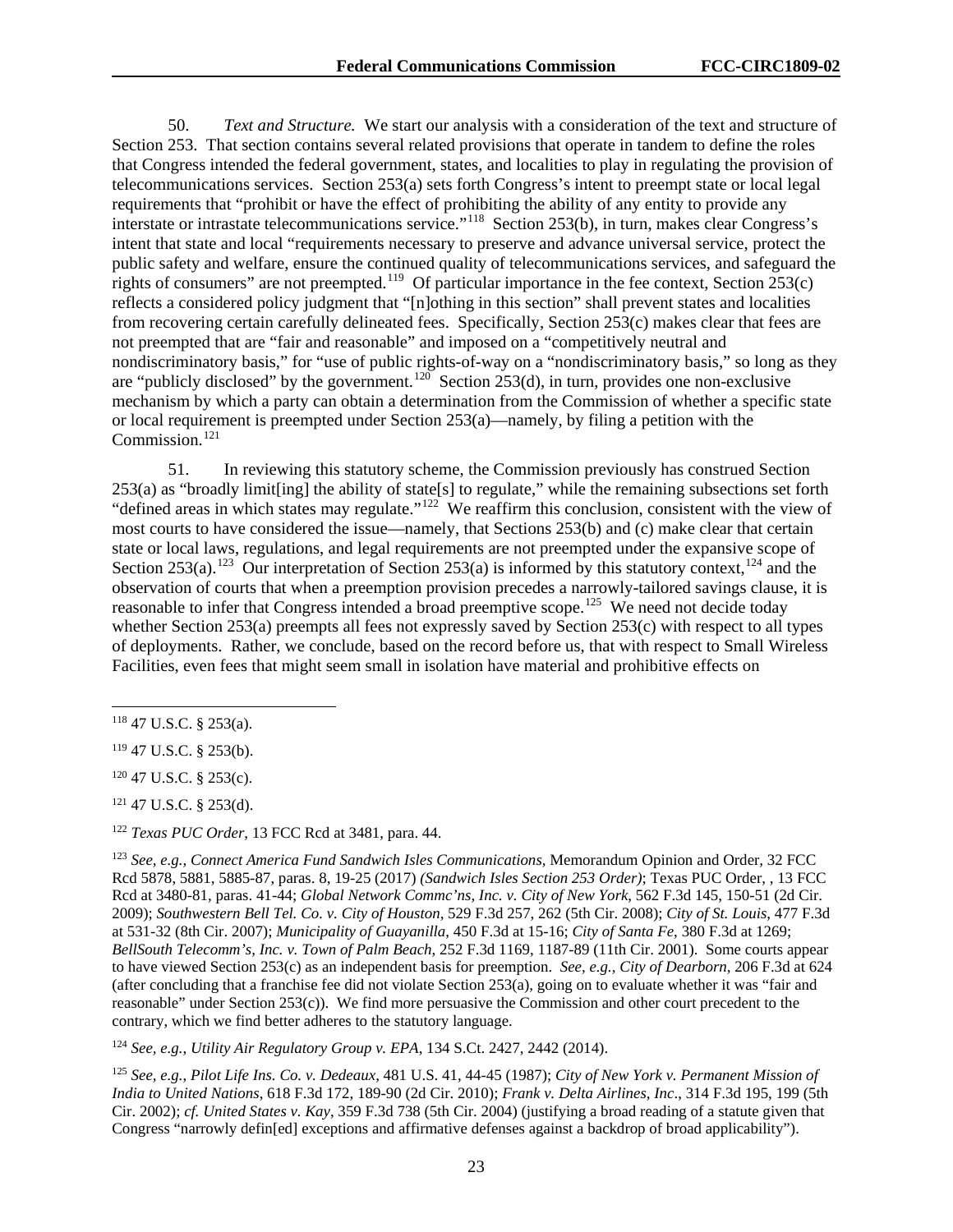deployment,<sup>[126](#page-24-0)</sup> particularly when considered in the aggregate given the nature and volume of anticipated Small Wireless Facility deployment.<sup>127</sup> Against this backdrop, and in light of significant evidence, set forth herein, that Congress intended Section 253 to preempt legal requirements that effectively prohibit service, including wireless infrastructure deployment, we view the substantive standards for fees that Congress sought to insulate from preemption in Section 253(c) as an appropriate ceiling for state and local fees that apply to the deployment of Small Wireless Facilities in public ROWs.<sup>[128](#page-24-2)</sup>

52. In addition, notwithstanding that Section 253(c) only expressly governs ROW fees, we find it appropriate to look to its substantive standards as a ceiling for other state and local fees addressed by this *Declaratory Ruling*.<sup>[129](#page-24-3)</sup> For one, our evaluation of the material effects of fees on the deployment of Small Wireless Facilities does not differ whether the fees are for ROW access, use of government property within the ROW, or one-time application and review fees or the like—any of which drain limited capital resources that otherwise could be used for deployment—and we see no reason why the Act would tolerate a greater prohibitory effect in the case of application or review fees than for ROW fees.<sup>130</sup> In addition, elements of the substantive standards for ROW fees in Section 253(c) appears at least analogous to elements of the *California Payphone* standard for evaluating an effective prohibition under Section 253(a). In pertinent part, both incorporate principles focused on the legal requirements to which a provider may be fairly subject,[131](#page-24-5) and seek to guard against competitive disparities.[132](#page-24-6) Without resolving the precise interplay of those concepts in Section 253(c) and the *California Payphone* standard, their similarities support our use of the substantive standards of Section 253(c) to inform our evaluation of fees at issue here that are not directly governed by that provision.

53. From the foregoing analysis, we can derive the three principles that we articulate in this Declaratory Ruling about the types of fees that are preempted. As explained in more detail below, we also interpret Section  $253(c)$ 's "fair and reasonable compensation" to refer to fees that represent a reasonable approximation of actual and direct costs incurred by the government, where the costs being

<span id="page-24-3"></span><sup>129</sup> *See supra* note 62.

<span id="page-24-4"></span><sup>130</sup> *Cf. Cheney R. Co. v. ICC*, 902 F.2d 66, 69 (D.C. Cir. 1990) (observing that the *expressio unius* canon is a "feeble helper in an administrative setting, where Congress is presumed to have left to reasonable agency discretion questions that it has not directly resolved," and concluding there that "Congress's mandate in one context with its silence in another suggests not a prohibition but simply a decision not to mandate any solution in the second context, i.e., to leave the question to agency discretion").

<span id="page-24-5"></span><sup>131</sup> For ROW compensation to be saved under Section 253(c) it must be "fair and reasonable," while the *California Payphone* standard looks to whether a legal requirement "materially limits or inhibits" the ability to compete in a "fair" legal environment for a covered service. *California Payphone*, 12 FCC Rcd at 14206, para. 31.

<span id="page-24-6"></span> $132$  For ROW compensation to be saved under Section 253(c) it also must be "competitively neutral and nondiscriminatory," while the *California Payphone* standard also looks to whether a legal requirement "materially limits or inhibits" the ability to compete in a "balanced" legal environment for a covered service. *California Payphone*, 12 FCC Rcd at 14206, para. 31.

<span id="page-24-0"></span> <sup>126</sup> *See infra* paras. 62-63.

<span id="page-24-1"></span><sup>127</sup> *See, e.g.*, *Wireless Infrastructure Second R&O*, FCC 18-30, para. 64.

<span id="page-24-2"></span><sup>128</sup> *See, e.g.*, Verizon Aug. 10, 2018 *Ex Parte* Letter, Attach. at 9-10. We therefore reject the view of those courts that have concluded that Section 253(a) necessarily requires some additional showing beyond the fact that a particular fee is not cost-based. *See, e.g.*, *Qwest v. City of Berkeley*, 433 F.3d 1253, 1257 (9th Cir. 2006) ("we decline to read" prior Ninth Circuit precedent "to mean that all non-cost based fees are automatically preempted, but rather that courts must consider the substance of the particular regulation at issue"). At the same time, our interpretation does not take the broader view of the preemptive scope of Section 253 adopted by the Sixth Circuit, which interpreted Section 253(c) as an independent prohibition on conduct that is not itself prohibited by Section 253(a). *City of Dearborn*, 206 F.3d at 624.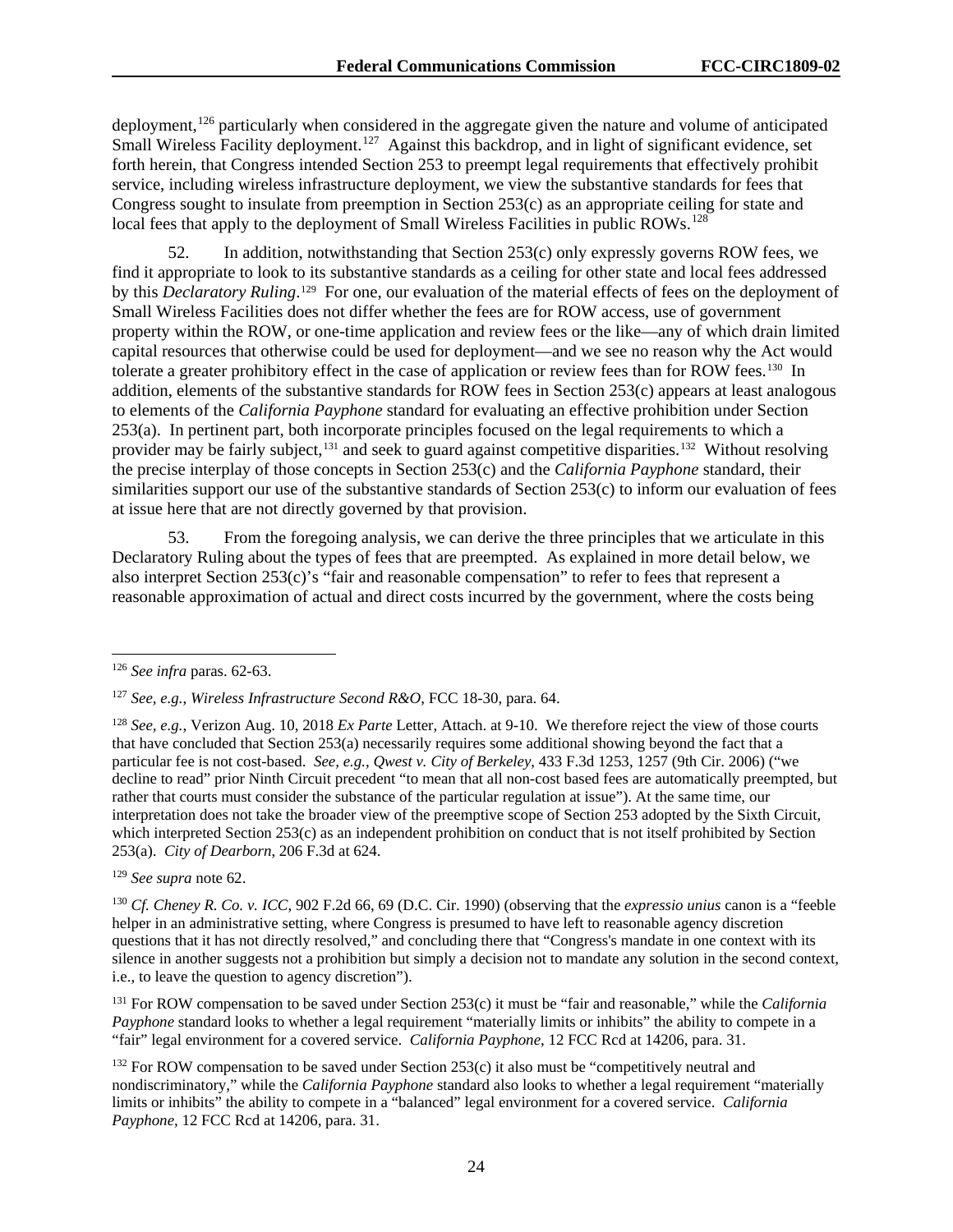passed on are themselves objectively reasonable.<sup>[133](#page-25-0)</sup> Although there is precedent that "fair and reasonable" compensation could mean not only cost-based charges but also market-based charges in certain instances,<sup>[134](#page-25-1)</sup> the statutory context persuades us to adopt a cost-based interpretation here. In particular, while the general purpose of Section 253(c) is to preserve certain state and local conduct from preemption, it includes qualifications and limitations to cabin state and local action under that savings clause in ways that ensure appropriate protections for service providers. The reasonableness of interpreting the qualifications and limitations in the Section 253(c) savings clause as designed to protect the interests of service providers is emphasized by the statutory language. The "competitively neutral and nondiscriminatory" and public disclosure qualifications in Section 253(c) appear most naturally understood as protecting the interest of service providers from fees that otherwise would have been saved from preemption under Section 253(c) absent those qualifiers. Under the *noscitur a sociis* canon of statutory interpretation, that context persuades us that the "fair and reasonable" qualifier in Section 253(c) similarly should be understood as focused on protecting the interest of providers.<sup>[135](#page-25-2)</sup> As discussed in greater detail below, while it might well be fair for providers to bear basic, reasonable costs of entry,<sup>136</sup> the record does not reveal why it would be fair or reasonable from the standpoint of protecting providers to require them to bear costs beyond that level, particularly in the context of the deployment of Small Wireless Facilities. In addition, the text of Section 253(c) provides that ROW access fees must be imposed on a "competitively neutral and nondiscriminatory basis." This means, for example, that fees charged to one provider cannot be materially higher than those charged to a competitor for similar uses.<sup>[137](#page-25-4)</sup>

54. Other considerations support our approach, as well. By its terms, Section 253(a) preempts state or local legal requirements that "prohibit" or have the "effect of prohibiting" the provision of services, and we agree with court precedent that "[m]erely allowing the [local government] to recoup its processing costs . . . cannot in and of itself prohibit the provision of services."[138](#page-25-5) The Commission has long understood that Section 253(a) is focused on state or local barriers to entry for the provision of service, $139$  and we conclude that states and localities do not impose an unreasonable barrier to entry when they merely require providers to bear the direct and reasonable costs caused by their decision to enter the

<span id="page-25-2"></span><sup>135</sup> *See, e.g.*, *Life Technologies Corp. v. Promega Corp.*, 137 S.Ct. 734 (2017) ("A word is given more precise content by the neighboring words with which it is associated." (internal alteration and quotation marks omitted)).

<span id="page-25-3"></span><sup>136</sup> *See infra* para. 55.

<span id="page-25-4"></span><sup>137</sup> *See, e.g.*, *City of White Plains*, 305 F.3d at 80.

<span id="page-25-5"></span><sup>138</sup> *City of Santa Fe*, 380 F.3d at 1269; *see also* Verizon Comments at 17.

<span id="page-25-0"></span> <sup>133</sup> *See infra* paras. 68-74; *see also, e.g.*, *City of Maryland Heights*, 256 F.Supp.2d at 993-95; *Bell Atlantic– Maryland*, 49 F.Supp.2d at 818.

<span id="page-25-1"></span><sup>134</sup> *See, e.g.*, *NetCoalition v. SEC*, 615 F.3d 525 (D.C. Cir. 2010) (statute did not unambiguously require the SEC to interpret "fair and reasonable" to mean cost-based, and the SEC's reliance on market-based rates as "fair and reasonable" where there was competition was a reasonable interpretation).

<span id="page-25-6"></span><sup>139</sup> *See, e.g.*, *Sandwich Isles Section 253 Order*, 32 FCC Rcd at 5878, 5882-83, paras. 1, 13; *Western Wireless Order*, 15 FCC Rcd at 16231, para. 8; Petition of the State of Minnesota for a Declaratory Ruling regarding the Effect of Section 253 on an Agreement to Install Fiber Optic Wholesale Transport Capacity in State Freeway Rights of Way, Memorandum Opinion and Order, 14 FCC Rcd 21697, 21707, para. 18 (*Minnesota Order*); *Hyperion Order*, 14 FCC Rcd at 11070, para. 13; *Texas PUC Order*, 13 FCC Rcd at 3480, para. 41; *TCI Cablevision Of Oakland County, Inc. Petition for Declaratory Ruling, Preemption and Other Relief Pursuant to 47 U.S.C. §§ 541, 544(e), and 253*, Memorandum Opinion and Order, 12 FCC Rcd 21396, 21399, para. 7 (1997) (*TCI Order*); *California Payphone*, 12 FCC Rcd at 14209, para. 38; *see also, e.g.*, *AT&T Comm'ns of the Sw. v. City of Dallas*, 8 F.Supp.2d 582, 593 (N.D. Tx. 1998) (*AT&T v. City of Dallas*) ("[A]ny fee that is not based on AT&T's use of City rights-ofway violates § 253(a) of the FTA as an economic barrier to entry."); Verizon Comments at 11-12; Verizon Aug. 10, 2018 *Ex Parte* Letter, Attach. at 7. Because we view the *California Payphone* standard as reflecting a focus on barriers to entry, we decline requests to adopt a distinct, additional standard with that as an explicit focus. *See, e.g.*, T-Mobile Comments at 35.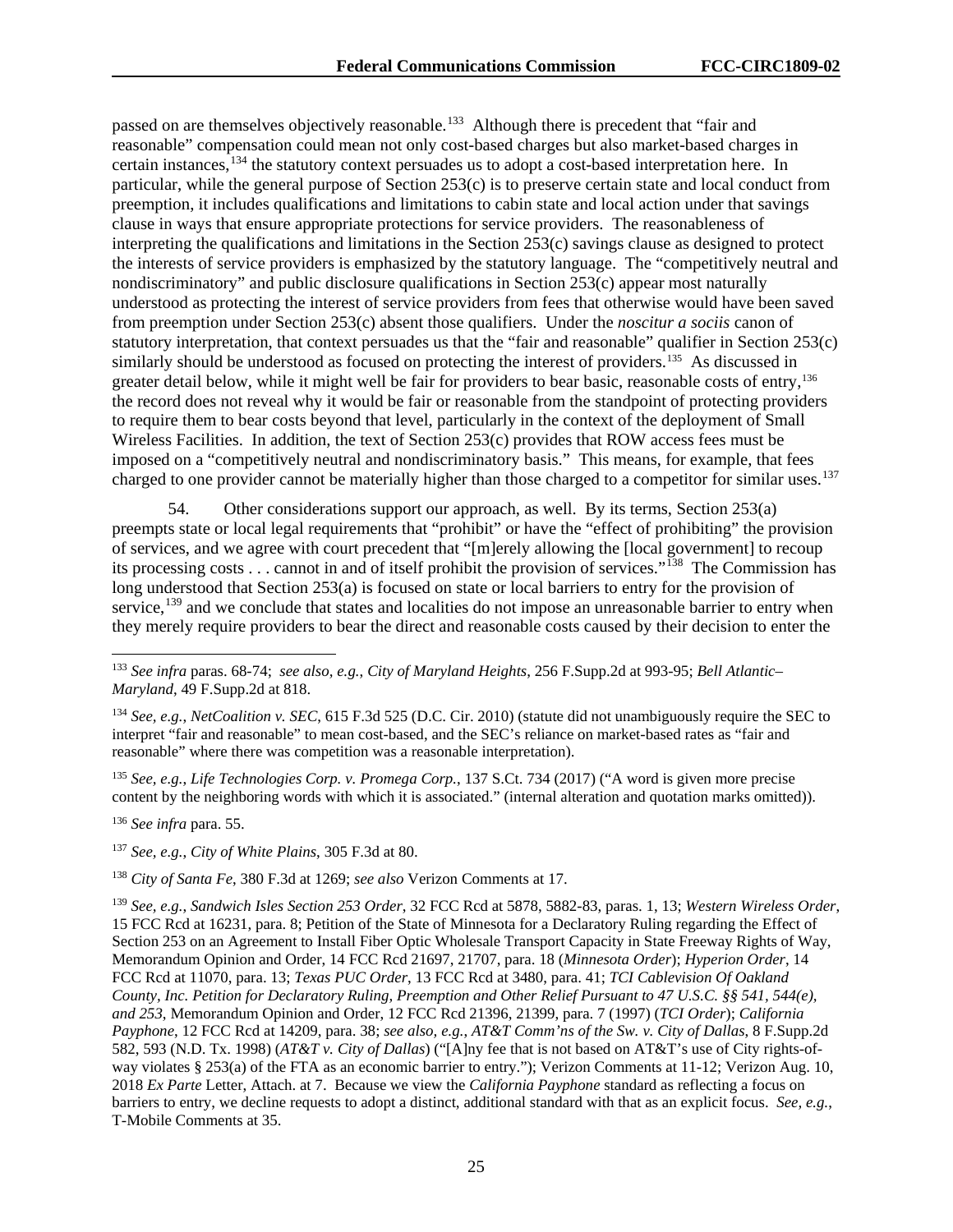market. <sup>[140](#page-26-0)</sup> We decline to interpret a government's recoupment of such fundamental costs of entry as having the effect of prohibiting the provision of services, nor has any commenter argued that recovery of cost by a government would prohibit service in a manner restricted by Section 253(a).[141](#page-26-1) Reasonable state and local regulation of facilities deployment is an important predicate for a viable marketplace for communications services by protecting property rights and guarding against conflicting deployments that could harm or otherwise interfere with others' use of property.<sup>142</sup> By contrast, fees that recover more than the state or local costs associated with facilities deployment—or that are based on unreasonable costs, such as exorbitant consultant fees or the like—go beyond such governmental recovery of fundamental costs of entry. In addition, interpreting Section 253(a) to prohibit states and localities from recovering a reasonable approximation of reasonable costs could interfere with the ability of states to exercise the police powers reserved to them under the Tenth Amendment.<sup>143</sup> We therefore conclude that Section 253(a) is circumscribed to permit states and localities to recover a reasonable approximation of their costs related to the deployment of Small Wireless Facilities.

55. *Commission Precedent*. We draw further confidence in our conclusions from the Commission's *California Payphone* decision, which we reaffirm here, finding that a state or local legal requirement would violate Section 253(a) if it "materially limits or inhibits" an entity's ability to compete in a "balanced" legal environment for a covered service.<sup>144</sup> As explained above, fees charged by a state or locality that recover the reasonable approximation of reasonable costs do not "materially inhibit" a

<span id="page-26-1"></span><sup>141</sup> For example, Verizon states that "[a]lthough *any* fee could be said to raise the cost of providing service," Verizon Aug. 10, 2018 *Ex Parte* Letter, Attach. at 9, "[t]he Commission should interpret . . . Section 253(a) to allow costbased fees for access to public rights-of-way and structures within them, but to prohibit above-cost fees that generate revenue in excess of state and local governments' actual costs." *Id*., Attach. at 6.

<span id="page-26-2"></span><sup>142</sup> *See, e.g.*, *TCI Order*, 12 FCC Rcd at 21441, para. 103; *see also, e.g.*, Garrett Hardin, *The Tragedy of the Commons*, 162 SCI. 1243 (1968). States' or localities' regulation premised on addressing effects of deployment besides these costs caused by facilities deployment are distinct issues, which we discuss below. *See infra* Part III.C*.*

<span id="page-26-3"></span>143 The Supreme Court has recognized that land use regulation can involve an exercise of police powers. *See, e.g.*, *Hodel v. Va. Surface Min. & Reclamation Ass'n, Inc.*, 452 U.S. 264, 289 (1981). As that Court observed, "[i]t would . . . be a radical departure from long-established precedent for this Court to hold that the Tenth Amendment prohibits Congress from displacing state police power laws regulating private activity." *Id*. at 292. At the same time, the Court also has held that "historic police powers of the States" are not to be preempted by federal law "unless that was the clear and manifest purpose of Congress." *Wisconsin Public Intervenor v. Mortier*, 501 U.S. 597, 605 (1991) (internal quotation marks omitted). As relevant here, we see no clear and manifest intent that Congress intended to preempt publicly disclosed, objectively reasonable cost-based fees imposed on a nondiscriminatory basis, particularly in light of Section 253(c).

<span id="page-26-4"></span><sup>144</sup> We disagree with suggestions that the Commission applied an additional and more stringent "commercial" viability" test in *California Payphone*. *See, e.g.*, Crown Castle June 7, 2018 *Ex Parte* Letter at 10. Instead, the Commission was simply evaluating the Section 253 petition on its own terms, *see, e.g.*, *California Payphone*, 12 FCC Rcd at 14204, 14210, paras. 27, 41, and, without purporting to define the bounds of Section 253(a), explaining that the petitioner "ha[d] not sufficiently supported its allegation" that the provision of service at issue "would be 'impractical and uneconomic.'" *Id*. at 14210, para. 41. Confirming that this language was simply the Commission's short-hand reference to arguments put forward by the petitioner itself, and not a Commission-announced standard for applying Section 253, the Commission has not applied a "commercial viability" standard in other decisions, as these same commenters recognize. *See, e.g.*, Crown Castle June 7, 2018 *Ex Parte* Letter at 10.

<span id="page-26-0"></span> <sup>140</sup> *See, e.g.*, *Implementation of Section 224 of the Act*, Report and Order and Order on Reconsideration, 26 FCC Rcd 5240, 5301-03, paras. 142-45 (2011) (rejecting an approach to defining a lower bound rate for pole attachments that "would result in pole rental rates *below* incremental cost" as contrary to cost causation principles); *Investigation of Interstate Access Tariff Non-Recurring Charges*, Memorandum Opinion and Order, 2 FCC Rcd 3498, 3502, para. 34 (1987) (observing in the rate regulation context that "the public interest is best served, and a competitive marketplace is best encouraged, by policies that promote the recovery of costs from the cost-causer"). Our interpretation limiting states and localities to the recovery of a reasonable approximation of objectively reasonable cost also takes into account state and local governments' exclusive control over access to the ROW.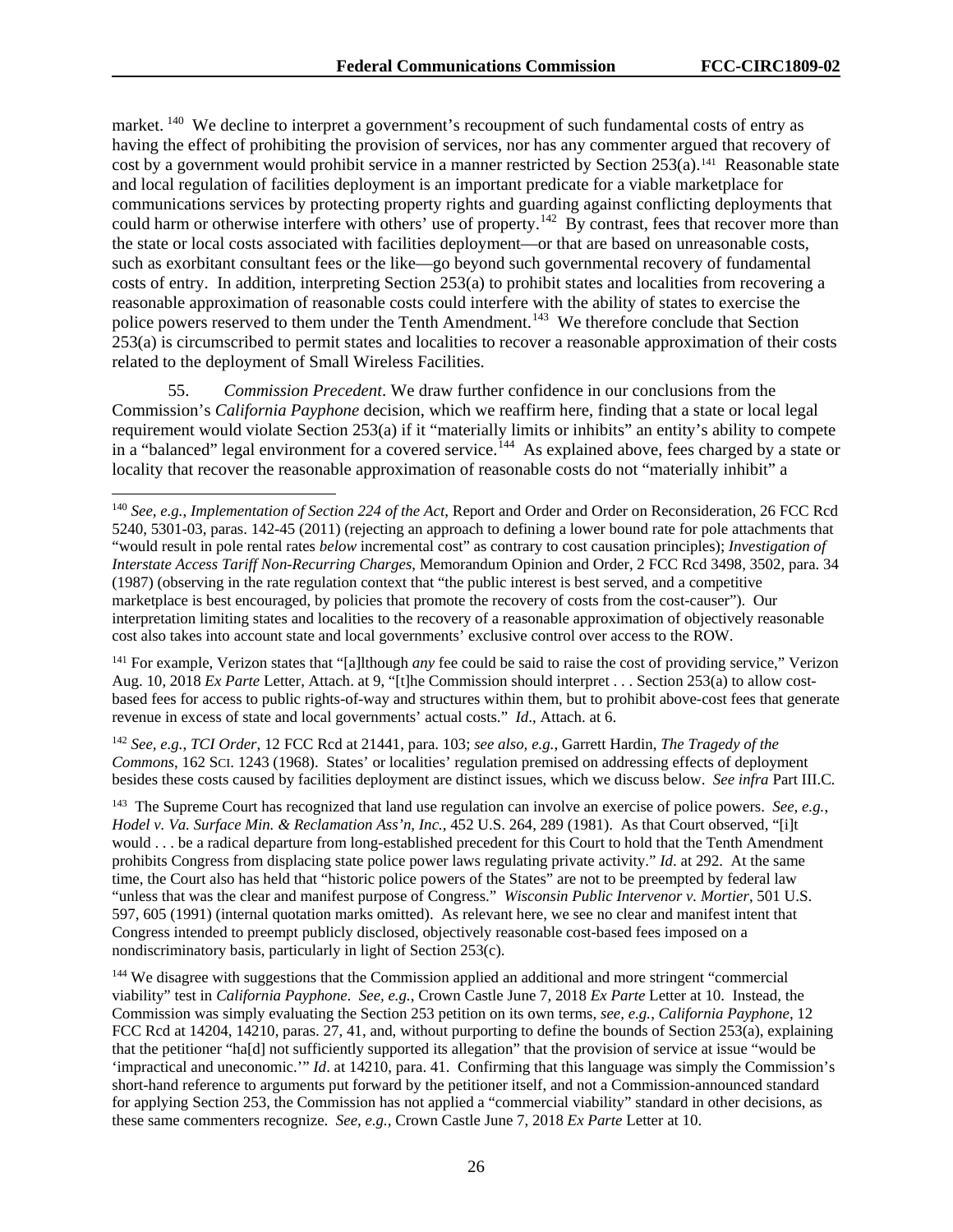provider's ability to compete in a "balanced" legal environment. To the contrary, those costs enable localities to recover their necessary expenditures to provide a stable and predictable framework in which market participants can enter and compete. On the other hand, in the *Texas PUC Order* interpreting *California Payphone*, the Commission concluded that state or local legal requirements such as fees that impose a "financial burden" on providers can be effectively prohibitive.<sup>145</sup> As the record shows, excessive state and local governments' fees assessed on the deployment of Small Wireless Facilities in the ROW in fact materially inhibit the ability of many providers to compete in a balanced environment.<sup>146</sup>

56. *California Payphone* and *Texas PUC* separately support the conclusion that fees cannot be discriminatory or introduce competitive disparities, as such fees would be inconsistent with a "balanced" regulatory marketplace. Thus, fees that treat one competitor materially differently than other competitors in similar situations are themselves grounds for finding an effective prohibition—even in the case of fees that are a reasonable approximation of the actual and reasonable costs incurred by the state or locality. Indeed, the Commission has previously recognized the potential for subsidies provided to one competitor to distort the marketplace and create a barrier to entry in violation of Section 253(a).<sup>147</sup> We reaffirm that conclusion here.

57. *Legislative History*. While our interpretation follows directly from the text and structure of the Act, our conclusion finds further support in the legislative history, which reflects Congress's focus on the ability of states and localities to recover the reasonable costs they incur in maintaining the rights of way.<sup>[148](#page-27-3)</sup> Significantly, Senator Dianne Feinstein, during the floor debate on Section 253(c), "offered examples of the types of restrictions that Congress intended to permit under Section 253(c), including [to] 'require a company to pay fees to *recover an appropriate share of the increased street repair and paving costs* that result from repeated excavation.'"[149](#page-27-4) Representative Bart Stupak, a sponsor of the legislation, similarly explained during the debate on Section 253 that "if a company plans to run 100 miles of trenching in our streets and wires to all parts of the cities, it *imposes a different burden* on the right-ofway than a company that just wants to string a wire across two streets to a couple of buildings," making clear that the compensation described in the statute is related to the burden, or cost, from a provider's use of the ROW.[150](#page-27-5) These statements buttress our interpretation of the text and structure of Section 253 and confirm Congress's apparent intent to craft specific safe harbors for states and localities, and to permit recovery of reasonable costs related to the ROW as "fair and reasonable compensation," while preempting fees above a reasonable approximation of cost that improperly inhibit service.<sup>[151](#page-27-6)</sup>

58. *Capital Expenditures.* Apart from the text, structure, and legislative history of the 1996 Act, an additional, independent justification for our interpretation follows from the simple, logical premise, supported by the record, that state and local fees in one place of deployment necessarily have the effect of reducing the amount of capital that providers can use to deploy infrastructure elsewhere, whether

<span id="page-27-0"></span> <sup>145</sup> *Texas PUC Order*, 13 FCC Rcd at 3466, 3498-500, paras. 13, 78-81.

<span id="page-27-1"></span><sup>146</sup> *See infra* paras. 58-63.

<span id="page-27-2"></span><sup>147</sup> *See, e.g.*, *Western Wireless Order*, 15 FCC Rcd at 16231, para. 8.

<span id="page-27-3"></span><sup>148</sup> *See, e.g.*, WIA Comments, Attach. 2 at 70.

<span id="page-27-4"></span><sup>&</sup>lt;sup>149</sup> WIA Comments, Attach. 2 at 70 (quoting 141 Cong. Rec. S8172 (daily ed. June 12, 1995) (statement of Sen. Feinstein, quoting letter from Office of City Attorney, City and County of San Francisco)) (emphasis added)); *see also, e.g.*, Verizon Comments at 15 (similar); *City of Maryland Heights*, 256 F.Supp.2d at 995-96.

<span id="page-27-5"></span><sup>150</sup> 141 Cong. Rec. H8460-01, H8460 (daily ed. Aug. 4, 1995).

<span id="page-27-6"></span><sup>&</sup>lt;sup>151</sup> We reject other comments downplaying the relevance of legislative statements by some commenters as inconsistent with the text and structure of the Act. *See, e.g.*, League of Arizona Cities *et al.* Joint Comments at 27- 28; NATOA Comments, Exh. A at 26-28; Smart Cities Coal. Reply at 57-58; Cities of San Antonio et al. Reply at 20-21; *see also, e.g.*, *City of Portland v. Electric Lightwave, Inc.*, 452 F.Supp.2d 1049, 1071-72 (D. Or. 2005).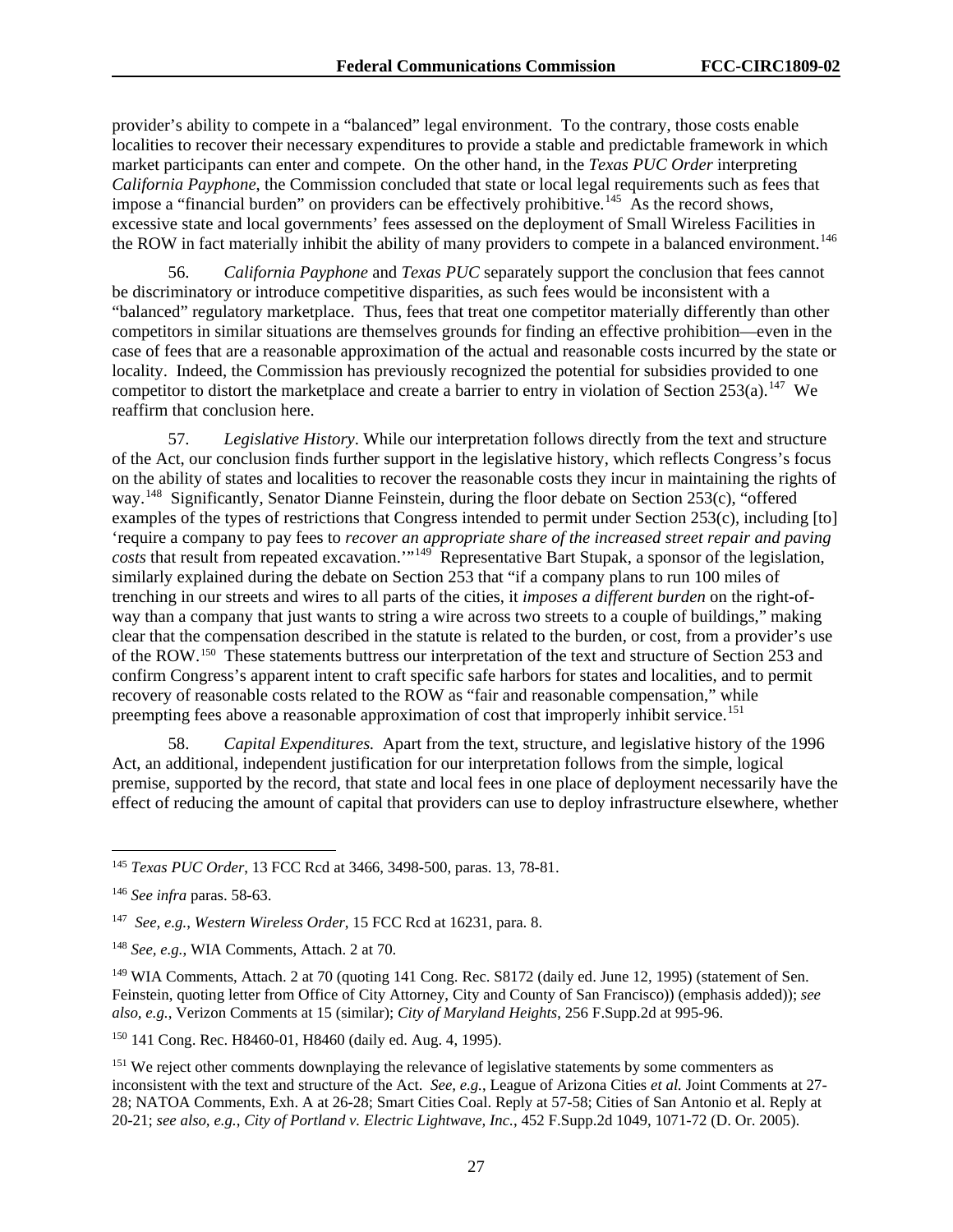the reduction takes place on a local, regional or national level.[152](#page-28-0) We are persuaded that providers and infrastructure builders, like all economic actors, have a finite (though perhaps fluid)<sup>[153](#page-28-1)</sup> amount of resources to use for the deployment of infrastructure. This does not mean that these resources are limitless, however. We conclude that fees imposed by localities, above and beyond the recovery of localities' reasonable costs, materially and improperly inhibit deployment that could have occurred elsewhere.<sup>154</sup> This and regulatory uncertainty created by such effectively prohibitive conduct<sup>[155](#page-28-3)</sup> creates an appreciable impact on resources that materially limits plans to deploy service. This record evidence emphasizes the importance of evaluating the effect of fees on Small Wireless Facility deployment on an aggregate basis. Consistent with the First Circuit's analysis in *Municipality of Guayanilla*, the record persuades us that fees associated with Small Wireless Facility deployment lead to "a substantial increase in costs"—particularly when considered in the aggregate—thereby "plac[ing] a significant burden" on carriers and materially inhibiting their provision of service contrary to Section 253 of the Act.<sup>[156](#page-28-4)</sup>

59. The record is replete with evidence that providers have limited capital budgets that are constrained by state and local fees.<sup>[157](#page-28-5)</sup> As AT&T explains, "[a]ll providers have limited capital dollars to invest, funds that are quickly depleted when drained by excessive ROW fees."<sup>[158](#page-28-6)</sup> AT&T added that "[c]ompetitive demands will force carriers to deploy small cells in the largest cities. But, when those largest cities charge excessive fees to access ROWs and municipal ROW structures, carriers' finite capital

<span id="page-28-2"></span><sup>154</sup> As Verizon observes, "[a] number of states enacted infrastructure legislation because they determined that rate relief was necessary to ensure wireless deployment," and thus could be seen as having "acknowledged that excessive fees impose a substantial barrier to the provision of service." Verizon Aug. 10, 2018 *Ex Parte* Letter, Attach. at 7-8.

<span id="page-28-3"></span><sup>155</sup> See, e.g., CTIA Comments at 32 (identifying "disparate interpretations" regarding the fees that are preempted and seeking FCC clarification to "dispel the resulting uncertainty"); Verizon Comments at 10 (similar); Letter from Cathleen A. Massey, Vice Pres.-Fed. Regulatory Affairs, T-Mobile, to Marlene H. Dortch, Secretary, FCC, WT Docket No. 17-79, Attach. at 7 (filed Sept. 21, 2017) (seeking clarification of Section 253); BDAC Regulatory Barriers Report, p. 9 ("The FCC should provide guidance on what constitutes a fee that is excessive and/or duplicative, and that therefore is not "fair and reasonable." The Commission should specifically clarify that "fair and reasonable" compensation for right-of way access and use implies some relation to the burden of new equipment placed in the ROW or on the local asset, or some other objective standard.").

#### <span id="page-28-4"></span><sup>156</sup> *Municipality of Guayanilla*, 450 F.3d at 19.

<span id="page-28-5"></span><sup>157</sup> *See, e.g.,* AT&T Comments at 2; Conterra Broadband et al. Comments at 6; Mobilitie Comments at 3; Sprint Comments at 17; Letter from Courtney Neville, Associate General Counsel, Competitive Carriers Association, to Marlene H. Dortch, Secretary, FCC, WT Docket No. 17-79 at 2-3 (filed July 16, 2018) (CCA July 16, 2018 *Ex Parte* Letter); Letter from Henry Hultquist, Vice President, Federal Regulatory, to Marlene H. Dortch, Secretary, FCC, WT Docket No. 17-79 at 2 (filed June 8, 2018) (AT&T June 8, 2018 *Ex Parte* Letter); Crown Castle June 7, 2018 *Ex Parte* Letter at 2; Letter from Katharine R. Saunders, Managing Associate General Counsel, Federal Regulatory and Legal Affairs, Verizon, to Marlene H. Dortch, Secretary, FCC, WT Docket No. 17-79 at 2 (filed June 21, 2018) (Verizon June 21, 2018 *Ex Parte* Letter); Letter from Ronald W. Del Sesto, Jr., Counsel for Uniti Fiber, to Marlene H. Dortch, Secretary, FCC, WT Docket No. 17-79 at 5 (filed Oct. 30, 2017); Verizon Aug. 10, 2018 *Ex Parte* Letter, Attach. at 2-4. When developing capital budgets, companies rationally would account for anticipated revenues associated with the services that can be provided by virtue of planned facilities deployment, and the record does not reveal—nor do we see any basis to assume—that such revenues would be so great as to eliminate constraints on providers' capital budgets so as to enable full deployment notwithstanding the level of state and local fees.

<span id="page-28-6"></span><sup>158</sup> AT&T Aug. 6, 2018 *Ex Parte* Letter at 2.

<span id="page-28-0"></span><sup>&</sup>lt;sup>152</sup> At a minimum, this analysis complements and reinforces the justifications for our interpretation provided above. While the relevant language of Section 253(a) and Section  $332(c)(7)(B)(i)(II)$  is not limited just to Small Wireless Facilities, we proceed incrementally in our Declaratory Ruling here and address the record before us, which indicates that our interpretation of the effective prohibition standard here is particularly reasonable in the context of Small Wireless Facility deployment.

<span id="page-28-1"></span><sup>&</sup>lt;sup>153</sup> For example, the precise amount of these resources might shift as a service provider encounters unexpected costs, recovers costs passed on to subscribers, or earns a profit above those costs.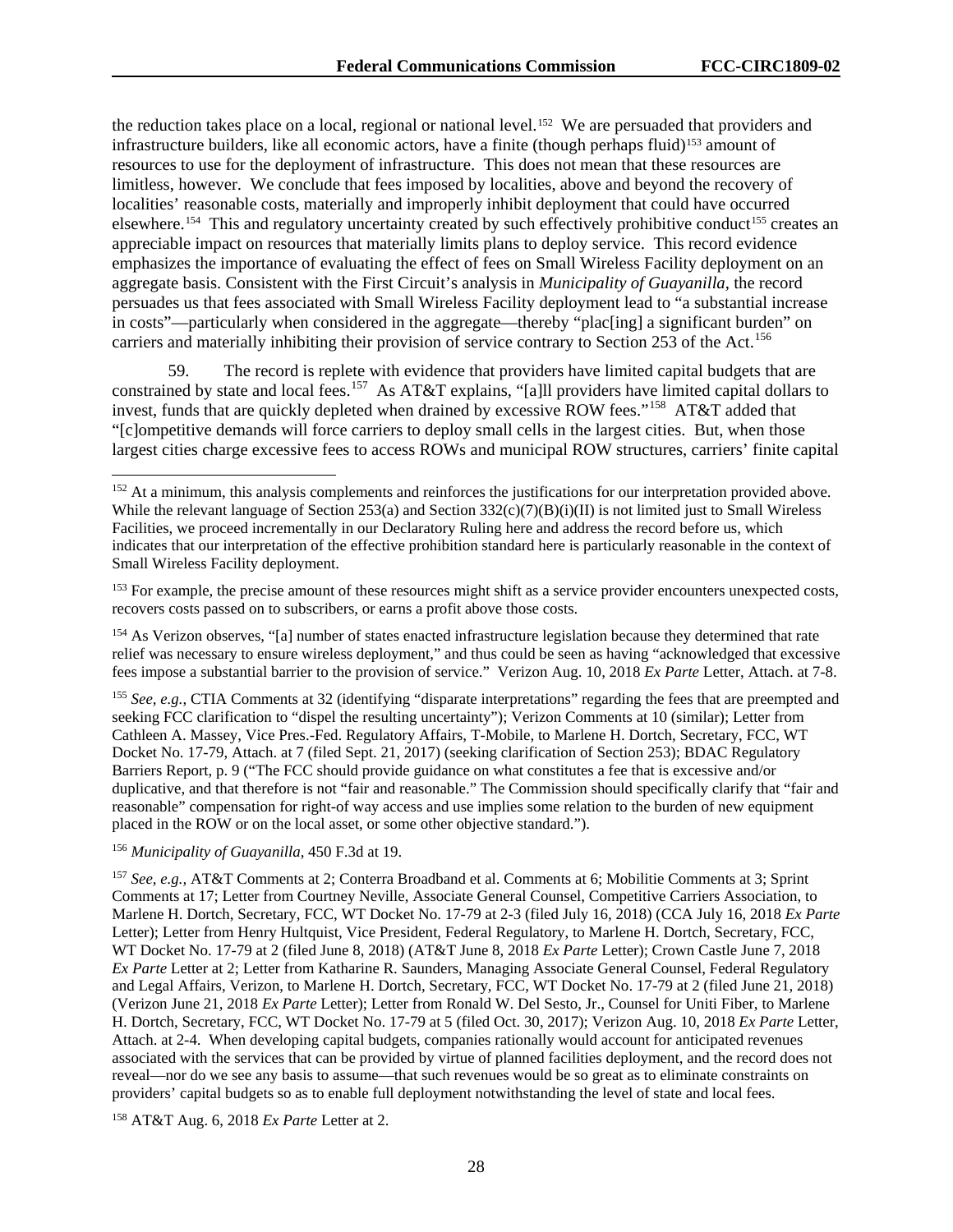dollars are prematurely depleted, leaving less for investment in mid-level cities and smaller communities. Larger municipalities have little incentive to not overcharge, and mid-level cities and smaller municipalities have no ability to avoid this harm."[159](#page-29-0) As to areas that might not be sufficiently crucial to deployment to overcome high fees, AT&T identified jurisdictions in Maryland, California, and Massachusetts where high fees have directly resulted in paused or decreased deployments.<sup>[160](#page-29-1)</sup> Limiting localities to reasonable cost recovery will "allow[] AT&T and other providers to stretch finite capital dollars to additional communities."[161](#page-29-2) Verizon similarly explains that "[c]apital budgets are finite. When providers are forced to spend more to deploy infrastructure in one locality, there is less money to spend in others. The leverage that some cities have to extract high fees means that other localities will not enjoy next generation wireless broadband services as quickly, if at all."[162](#page-29-3) Sprint, too, affirms that, because "all carriers face limited capital budgets, they are forced to limit the number and pace of their deployment investments to areas where the delays and impediments are the least onerous, to the detriment of their customers and, ultimately and ironically, to the very jurisdictions that imposed obstacles in the first place."[163](#page-29-4) Sprint gives a specific example of its deployments in two adjacent jurisdictions – the City of Los Angeles and Los Angeles County – and describes how high fees in the county prevented Sprint from activating any small cells there, while more than 500 deployments occurred in the city, which had significantly lower fees.<sup>[164](#page-29-5)</sup> Similarly, Conterra Broadband states that "[w]hen time and capital are diverted away from actual facility installation and instead devoted to clearing regulatory roadblocks, consumers and enterprises, including local small businesses, schools and healthcare centers, suffer."[165](#page-29-6)  Based on the record, we find that fees charged by states and localities are causing *actual* delays and restrictions on deployments of Small Wireless Facilities in a number of places across the country in violation of Section  $253(a)$ .<sup>[166](#page-29-7)</sup>

60. Our conclusion finds further support when one considers the aggregate effects of fees imposed by individual localities, including, but not limited to, the potential limiting implications for a nationwide wireless network that reaches all Americans, which is among the key objectives of the statutory provisions in the 1996 Act that we interpret here.<sup>[167](#page-29-8)</sup> When evaluating whether fees result in an effective prohibition of service due to financial burden, we must consider the marketplace regionally and nationally and thus must consider the cumulative effects of state or local fees on service in multiple geographic areas that providers serve or potentially would serve. Where providers seek to operate on a regional or national basis, they have constrained resources for entering new markets or introducing, expanding, or improving existing services, particularly given that a provider's capital budget for a given

<span id="page-29-2"></span><sup>161</sup> *Id*.

<span id="page-29-0"></span> <sup>159</sup> *Id.*

<span id="page-29-1"></span><sup>&</sup>lt;sup>160</sup> *Id.* (pausing or delaying deployments in Citrus Heights, CA, Oakland, CA and three Maryland counties; decreasing deployments in Lowell, MA and decreasing deployments from 98 to 25 sites in Escondido, CA).

<span id="page-29-3"></span><sup>162</sup> Verizon Aug. 10, 2018 *Ex Parte* Letter at 5, Attach. at 2-4.

<span id="page-29-4"></span><sup>163</sup> Sprint Comments at 17.

<span id="page-29-5"></span><sup>164</sup> Sprint Aug. 13, 2018 *Ex Parte* Letter at 1-2.

<span id="page-29-6"></span><sup>165</sup> Conterra Broadband *et al*. Comments at 6.

<span id="page-29-7"></span><sup>166</sup> Letter from Kenneth J. Simon, Senior Vice President and General Counsel, Crown Castle, to Marlene H. Dortch, Secretary, FCC, WT Docket No. 17-79 at 4 (filed August 10, 2018) (Crown Castle Aug. 10, 2018 *Ex Parte* Letter).

<span id="page-29-8"></span><sup>167</sup> *New England Public Comms. Council Petition for Preemption Pursuant to Section 253*, Memorandum Opinion and Order, 11 FCC Rcd 19713, 19717, para. 9 (1996) (1996 Act intent of "accelerat[ing] deployment of advanced telecommunications services to all Americans by opening all telecommunications markets to competition."); *see also* Crown Castle Aug. 10, 2018 *Ex Parte* Letter at 7.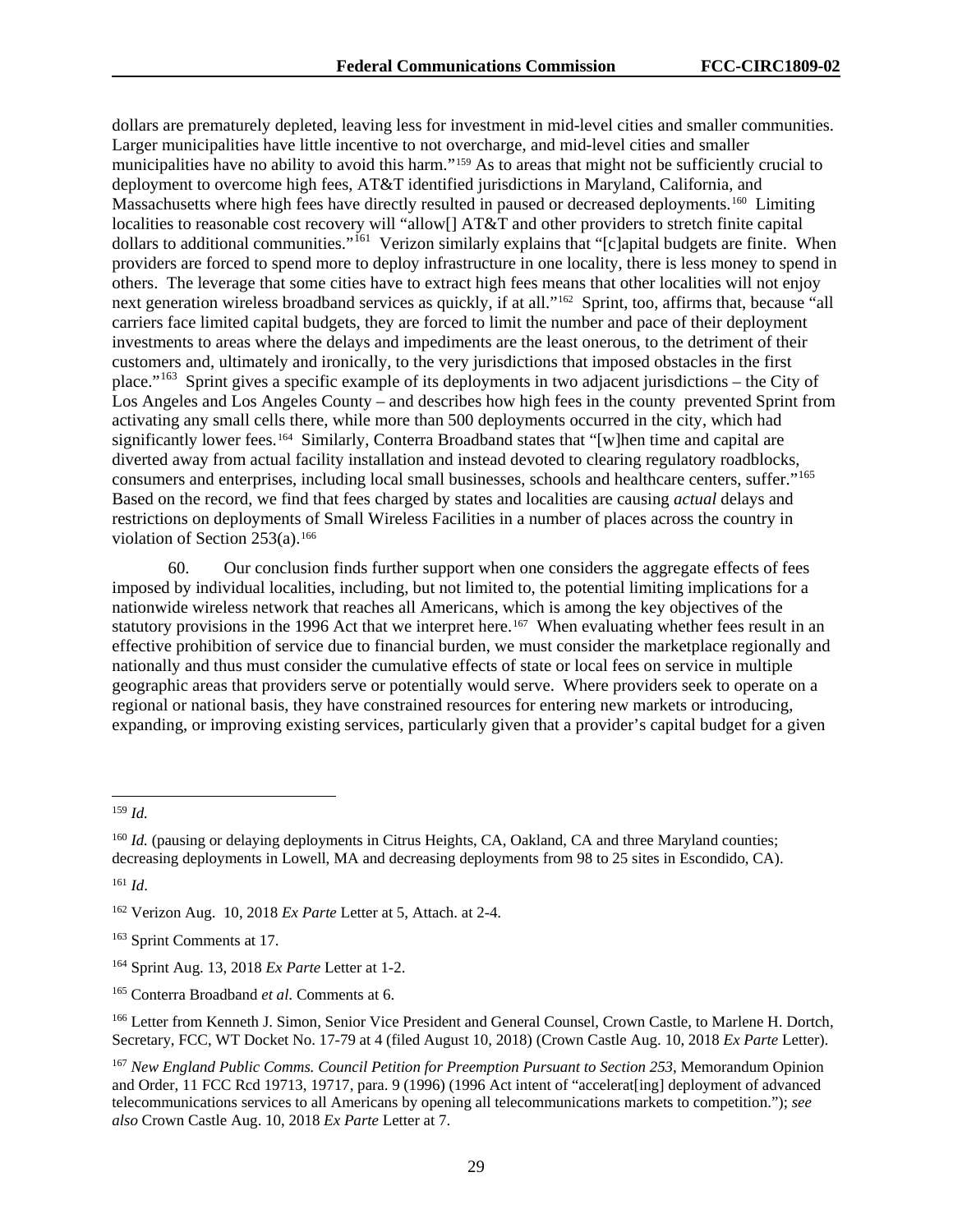period of time is often set in advance.<sup>168</sup> In such cases, the resources consumed in serving one geographic area are likely to deplete the resources available for serving other areas.<sup>[169](#page-30-1)</sup> The text of Section 253(a) is not limited by its terms only to effective prohibitions within the geographic area targeted by the state or local fee. Where a fee in a geographic area affects service outside that geographic area, the statute is most naturally read to encompass consideration of all affected areas.

61. A contrary, geographically-restrictive interpretation of Section 253(a) would exacerbate the digital divide by giving dense or wealthy states and localities that might be most critical for a provider to serve the ability to leverage their unique position to extract fees for their own benefit at the expense of regional or national deployment by decreasing the deployment resources available for less wealthy or dense jurisdictions.[170](#page-30-2) As a result, the areas likely to be hardest hit by excessive government fees are not necessarily jurisdictions that charge those fees, but rather areas where the case for new, expanded, or improved service was more marginal to start—and whose service may no longer be economically justifiable in the near-term given the resources demanded by the "must-serve" areas. To cite some examples of harmful aggregate effects, AT&T notes that high annual recurring fees are particularly harmful because of their "continuing and compounding nature."[171](#page-30-3) It also states that, "if, as S&P Global Market Intelligence estimates, small-cell deployments reach nearly 800,000 by 2026, a ROW fee of \$1000 per year …would result in nearly \$800 million annually in forgone investment." [172](#page-30-4) Yet another commenter notes that, "[f]or a deployment that requires a vast number of small cell facilities across a metropolitan area, these fees quickly mount up to hundreds of thousands of dollars, often making deployment economically infeasible," and "far exceed[ing] any costs the locality incurs by orders of magnitude, while taking capital that would otherwise go to investment in new infrastructure."[173](#page-30-5) Endorsing such a result would thwart the purposes underlying Section 253(a). As Crown Castle observes, "[e]ven where the fees do not result in a direct lack of service in a high-demand area like a city or urban core, the high cost of building and operating facilities in these jurisdictions consume [sic] capital and revenue that could otherwise be used to expand wireless infrastructure in higher cost areas. This impact of egregious fees is prohibitory, and should be taken into account in any prohibition analysis."[174](#page-30-6)

62. Some municipal commenters endorse a cost-based approach to "ensure that localities are fully compensated for their costs [and that] fees should be reasonable and non-discriminatory, and should ensure that localities are made whole"<sup>[175](#page-30-7)</sup> in recognition that "getting [5G] infrastructure out in a timely manner can be a challenge that involves considerable time and financial resources."[176](#page-30-8) Commenters from smaller municipalities recognize that "thousands and thousands of small cells are needed for 5G… [and]

<span id="page-30-2"></span><sup>170</sup> *See, e.g.,* Letter from Sam Liccardo, Mayor or San Jose, to the Hon. Brendan Carr, Commissioner, FCC, WT Docket No. 17-79, Attachment at 1-2 (filed Aug. 2, 2018) (describing payment by providers of \$24 million to a Digital Inclusion Fund in order to deploy small cells in San Jose on city owned light poles).

<span id="page-30-3"></span><sup>171</sup> AT&T Comments at 19.

<span id="page-30-4"></span><sup>172</sup> AT&T Comments at 19-20.

<span id="page-30-5"></span><sup>173</sup> Mobilitie Comments at 3.

<span id="page-30-0"></span> <sup>168</sup> *See, e.g.*, AT&T June 8, 2018 *Ex Parte* Letter at 2; Crown Castle June 7, 2018 *Ex Parte* Letter at 2; Verizon June 21, 2018 *Ex Parte* Letter at 2.

<span id="page-30-1"></span><sup>169</sup> *See, e.g.*, *Municipality of Guayanilla*, 450 F.3d at 17 ("Given the interconnected nature of utility services across communities and the strain that the enactment of gross revenue fees in multiple municipalities would have on PRTC's provision of services, the Commonwealth-wide estimates are relevant to determining how the ordinance affects PRTC's 'ability . . . to provide any interstate or intrastate telecommunications service'" under Section  $253(a)$ ).

<span id="page-30-6"></span><sup>174</sup> Crown Castle Aug. 10, 2018 *Ex Parte* Letter at 2.

<span id="page-30-7"></span><sup>175</sup> Sal Pace July 30, 2018 *Ex Parte* Letter at 1.

<span id="page-30-8"></span><sup>176</sup> LaWana Mayfield July 31, 2018 *Ex Parte Letter* at 1.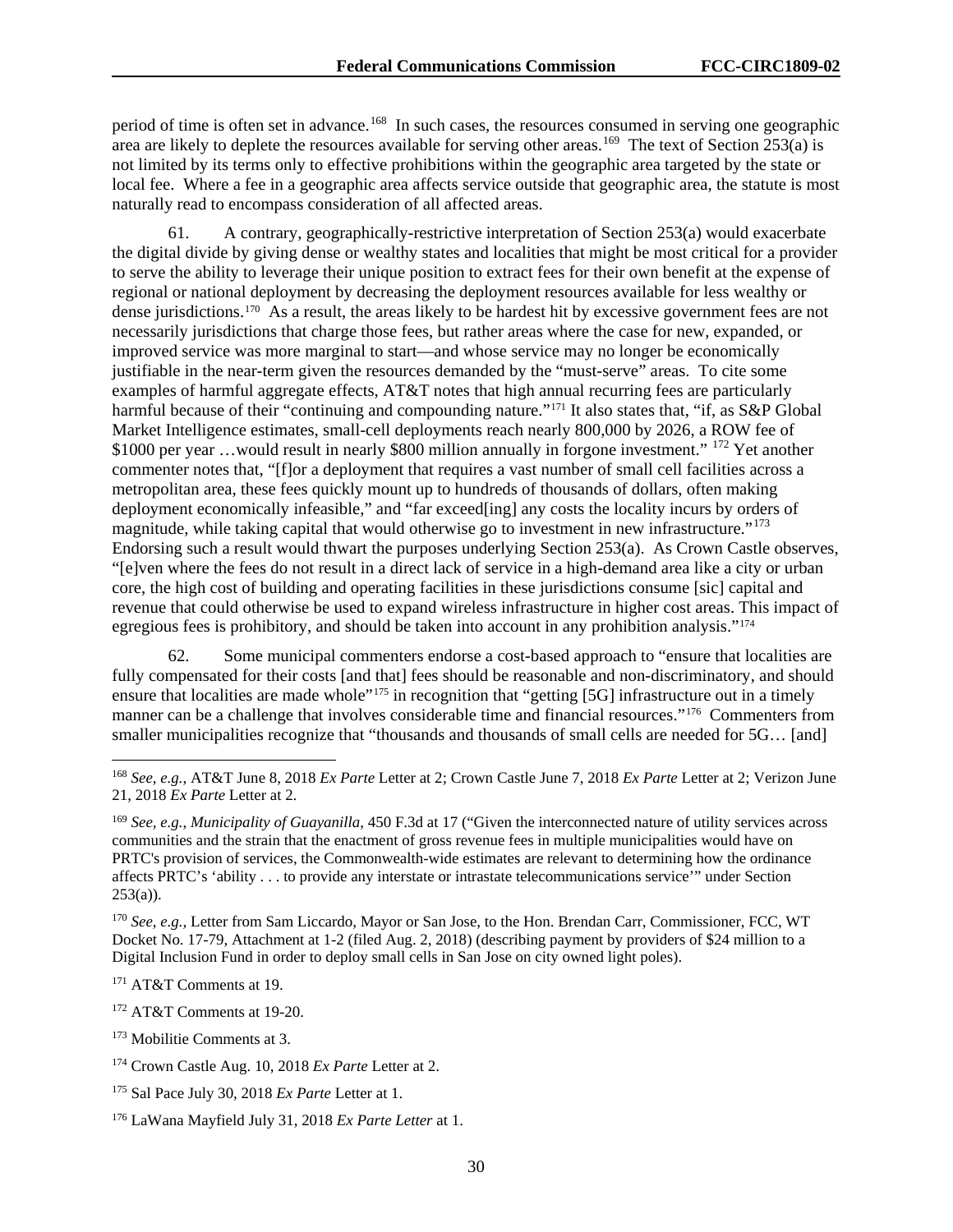old regulations could hinder the timely arrival of 5G throughout the country"[177](#page-31-0) and urge the Commission to "establish some common-sense standards insofar as it relates to fees associated with the deployment of small cells [due to] a cottage industry of consultants [] who have wrongly counseled communities to adopt excessive and arbitrary fees."<sup>178</sup> Representatives from non-urban areas in particular caution that, "if the investment that goes into deploying 5G on the front end is consumed by big, urban areas, it will take longer for it to flow outwards in the direction of places like Florence, [SC]."<sup>179</sup> "[R]educing the high regulatory costs in urban areas would leave more dollars to development in rural areas [because] most of investment capital is spent in the larger urban areas [since] the cost recovery can be made in those areas. This leaves the rural areas out."<sup>[180](#page-31-3)</sup> We agree with these commenters, and we further agree with courts that have considered "the *cumulative effect* of future similar municipal [fees ordinances]" across a broad geographic area when evaluating the effect of a particular fee in the context of Section  $253(a)$ .<sup>[181](#page-31-4)</sup>

63. Applying this approach here, the record reveals that fees above a reasonable approximation of cost, even when they may not be perceived as excessive or likely to prohibit service in isolation, will have the effect of prohibiting wireless service when the aggregate effects are considered, particularly given the nature and volume of anticipated Small Wireless Facility deployment.<sup>[182](#page-31-5)</sup> The record reveals that these effects can take several forms. In some cases, the fees in a particular jurisdiction will lead to reduced or entirely forgone deployment of Small Wireless Facilities in the near term for that jurisdiction.<sup>183</sup> In other cases, where it is essential for a provider to deploy in a given area, the fees charged in that geographic area can deprive providers of capital needed to deploy elsewhere, and lead to reduced or forgone near-term deployment of Small Wireless Facilities in other geographic areas.<sup>184</sup> In both of those scenarios the bottom-line outcome on the national development of 5G networks is the same—diminished deployment of Small Wireless Facilities critical for wireless service and building out 5G networks.[185](#page-31-8)

64. *Relationship to Section 332*. While the above analysis focuses on the text and structure of the Act, legislative history, Commission orders, and case law interpreting Section 253(a), we clarify that the statutory phrase "prohibit or have the effect of prohibiting" in Section  $332(c)(7)(B)(i)(II)$  has the

<span id="page-31-3"></span><sup>180</sup> Senator Duane Ankney July 31, 2018 *Ex Parte* Letter at 1; *see also* Letter from Elder Alexis D. Pipkins, Sr. to the Hon. Brendan Carr, Commissioner, FCC at 1 (filed July 26, 2018) ("the race to 5G is global…instead of each city or state for itself, we should be working towards aligned, streamlined frameworks that benefit us all.").

<span id="page-31-4"></span><sup>181</sup> *Puerto Rico Tel. Co. v. Municipality of Guayanilla*, 354 F. Supp. 2d 107, 111–12 (D.P.R. 2005), aff'd, 450 F.3d 9 (1st Cir. 2006) (emphasis added).

<span id="page-31-5"></span><sup>182</sup> *See, e.g.*, *Wireless Infrastructure Second R&O*, FCC 18-30, at para. 64. In addition, although one could argue that, in theory, a sufficiently small departure from actual and reasonable costs might not have the effect of prohibiting service in a particular instance, the record does not reveal an alternative, administrable approach to evaluating fees without a cost-based focus.

<span id="page-31-6"></span><sup>183</sup> *See, e.g.*, AT&T June 8, 2018 *Ex Parte* Letter at 1-2; Crown Castle June 7, 2018 *Ex Parte* Letter at 2.

<span id="page-31-7"></span><sup>184</sup> AT&T June 8, 2018 *Ex Parte* Letter at 1-2; Crown Castle June 7, 2018 *Ex Parte* Letter at 2; Verizon June 21, 2018 *Ex Parte* Letter at 2; CCA July 16, 2018 *Ex Parte* Letter at 2-3.

<span id="page-31-0"></span> <sup>177</sup> Dr. Carolyn A. Prince July 31, 2018 *Ex Parte* Letter at 2.

<span id="page-31-1"></span><sup>178</sup> Letter from Ashton J. Hayward III, Mayor, Pensacola, FL to Commr. Brendan Carr, WT Docket No. 17-79 at 1 (filed June 8, 2018).

<span id="page-31-2"></span><sup>179</sup> Representative Terry Alexander Aug. 7, 2018 *Ex Parte* Letter at 1.

<span id="page-31-8"></span><sup>185</sup> *See, e.g.,* Letter from Thomas J. Navin, Counsel to Corning, Inc. to Marlene Dortch, Secretary, FCC, WT Docket No. 17-79 (filed Jan 25, 2018), Attach. at 6-7 (comparing different effects on deployment between a base case and a high fee case, and estimating that pole attachment fees nationwide assuming high fees would result in 28.2M fewer premises passed, or 31 percent of the 5G Base case results, and an associated \$37.9B in forgone network deployment).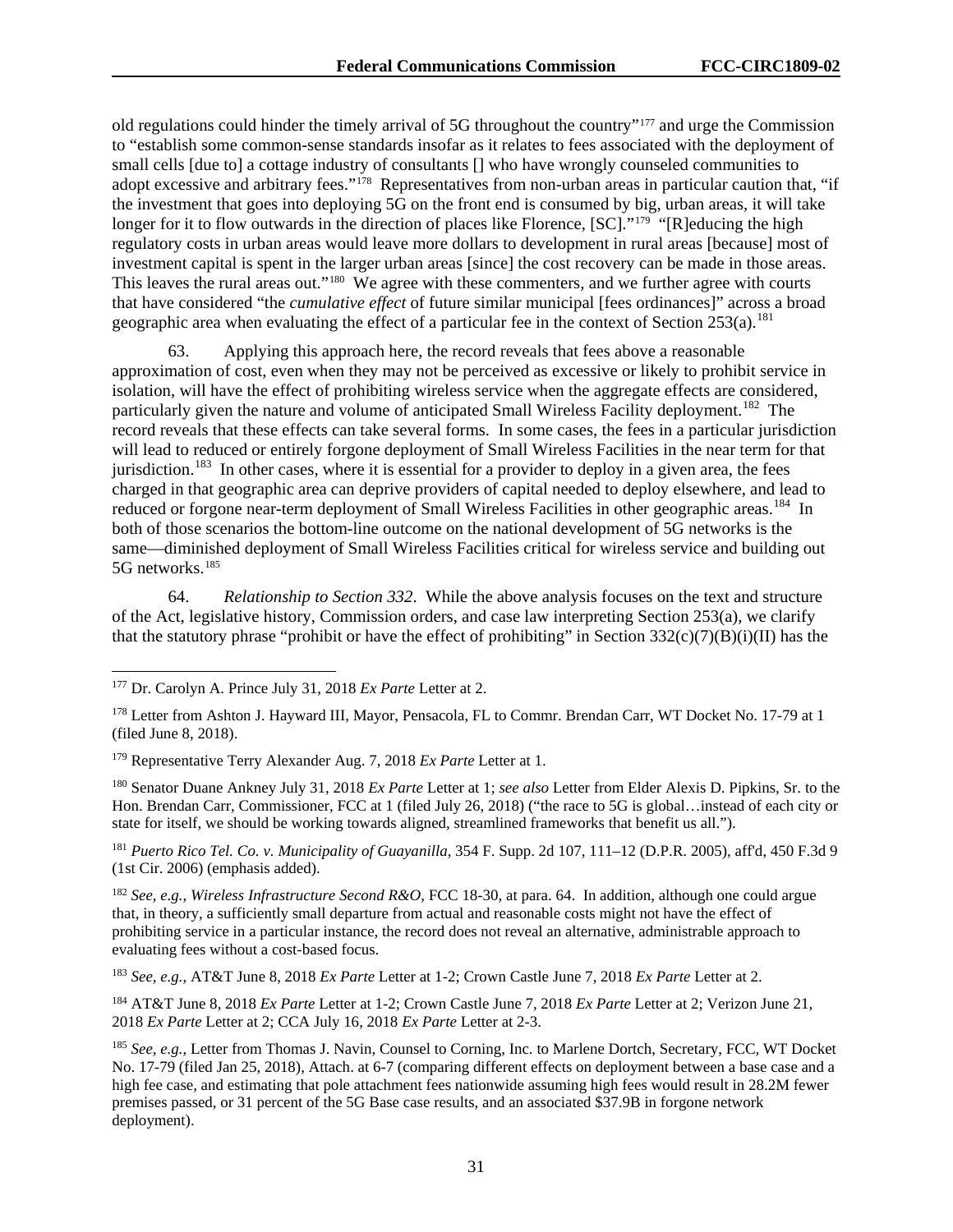same meaning as the phrase "prohibits or has the effect of prohibiting" in Section 253(a). As noted in the prior section, there is no evidence to suggest that Congress intended for virtually identical language to have different meanings in the two provisions.<sup>186</sup> Instead, we find it more reasonable to conclude that the language in both sections should be interpreted to have the same meaning and to reflect the same standard,<sup>[187](#page-32-1)</sup> including with respect to preemption of fees that could "prohibit" or have "the effect of prohibiting" the provision of covered service. Both sections were enacted to address concerns about state and local government practices that undermined providers' ability to provide covered services, and both bar state or local conduct that prohibits or has the effect of prohibiting service.

65. To be sure, Sections 253 and  $332(c)(7)$  may relate to different categories of state and local fees. Ultimately, we need not resolve here the precise interplay between Sections 253 and  $332(c)(7)$ . It is enough for us to conclude that, collectively, Congress intended for the two provisions to cover the universe of fees charged by state and local governments in connection with the deployment of telecommunications infrastructure. Given the analogous purposes of both sections and the consistent language used by Congress, we find the phrase "prohibit or have the effect of prohibiting" in Section  $332(c)(7)(B)(i)(II)$  should be construed as having the same meaning and governed by the same preemption standard as the nearly identical language in Section  $253(a)$ .<sup>[188](#page-32-2)</sup>

66. *Application of the Interpretations and Principles Established Here*. Consistent with the interpretations above, the requirement that compensation be limited to a reasonable approximation of objectively reasonable costs and be non-discriminatory applies to all state and local government fees paid in connection with a provider's use of the ROW to deploy Small Wireless Facilities including, but not limited to, fees for access to the ROW itself, and fees for the attachment to or use of property within the ROW owned or controlled by the government (*e.g.*, street lights, traffic lights, utility poles, and other infrastructure within the ROW suitable for the placement of Small Wireless Facilities). This interpretation applies with equal force to any fees reasonably related to the placement, construction, maintenance, repair, movement, modification, upgrade, replacement, or removal of Small Wireless Facilities within the ROW, including, but not limited to, application or permit fees such as siting applications, zoning variance applications, building permits, electrical permits, parking permits, or

<span id="page-32-0"></span><sup>&</sup>lt;sup>186</sup> We reject the claims of some commenters that Section  $332(c)(7)(B)(i)(II)$  must be interpreted differently than Section 253(a) because Section 332(c)(7)(B)(i)(II) is limited exclusively to decisions on individual requests. *See*, *e.g.*, City and County of San Francisco Comments at 24-26. Even assuming *arguendo* that position reflects the appropriate interpretation of the scope of Section  $332(c)(7)(B)(i)(II)$ , the record does not reveal why a distinction between broadly-applicable requirements and decisions on individual requests would call for a materially different analytical approach, even if it arguably could be relevant when evaluating the application of that analytical approach to a particular preemption claim. In addition, although some commenters assert that such an interpretation "would make it virtually impossible for local governments to enforce their zoning laws with regard to wireless facility siting," they provide no meaningful explanation why that would be the case. *See, e.g.*, City and County of San Francisco Reply at 16. While some local commenters note that the savings clauses in Section 253(b) and (c) do not have express counterparts in the text of Section 332(c)(7)(B)(i), *see, e.g.*, City and County of San Francisco Comments at 26, we are not persuaded that this compels a different interpretation of the virtually identical language restricting actual or effective prohibitions of service in Section 253(a) and Section 332(c)(7)(B)(i)(II), particularly given our reliance on considerations in addition to the savings clauses themselves when interpreting the 'effective prohibition' language. *See supra* paras. 55-63.

<span id="page-32-1"></span><sup>187</sup> *See, e.g.*, *County of San Diego*, 543 F.3d at 579; *see also, e.g.*, *Puerto Rico v. Franklin Cal. Tax-Free Trust*, 136 S.Ct. 1938, 1946 (2016); Verizon Comments at 9-10; AT&T Reply at 3-4; Crown Castle June 7, 2018 *Ex Parte*  Letter at 15.

<span id="page-32-2"></span><sup>188</sup> Section 253(a) expressly addresses state or local activities that prohibit or have the effect of prohibiting "any entity" from providing a telecommunications service. 47 U.S.C. § 253(a). In the *2009 Declaratory Ruling*, the Commission likewise interpreted Section 332(c)(7)(B)(i)(II) as implicated where the state or local conduct prohibits or has the effect of prohibiting the provision of personal wireless service by one entity even if another entity already is providing such service. *See 2009 Declaratory Ruling*, 24 FCC Rcd at 14016-19, paras. 56-65.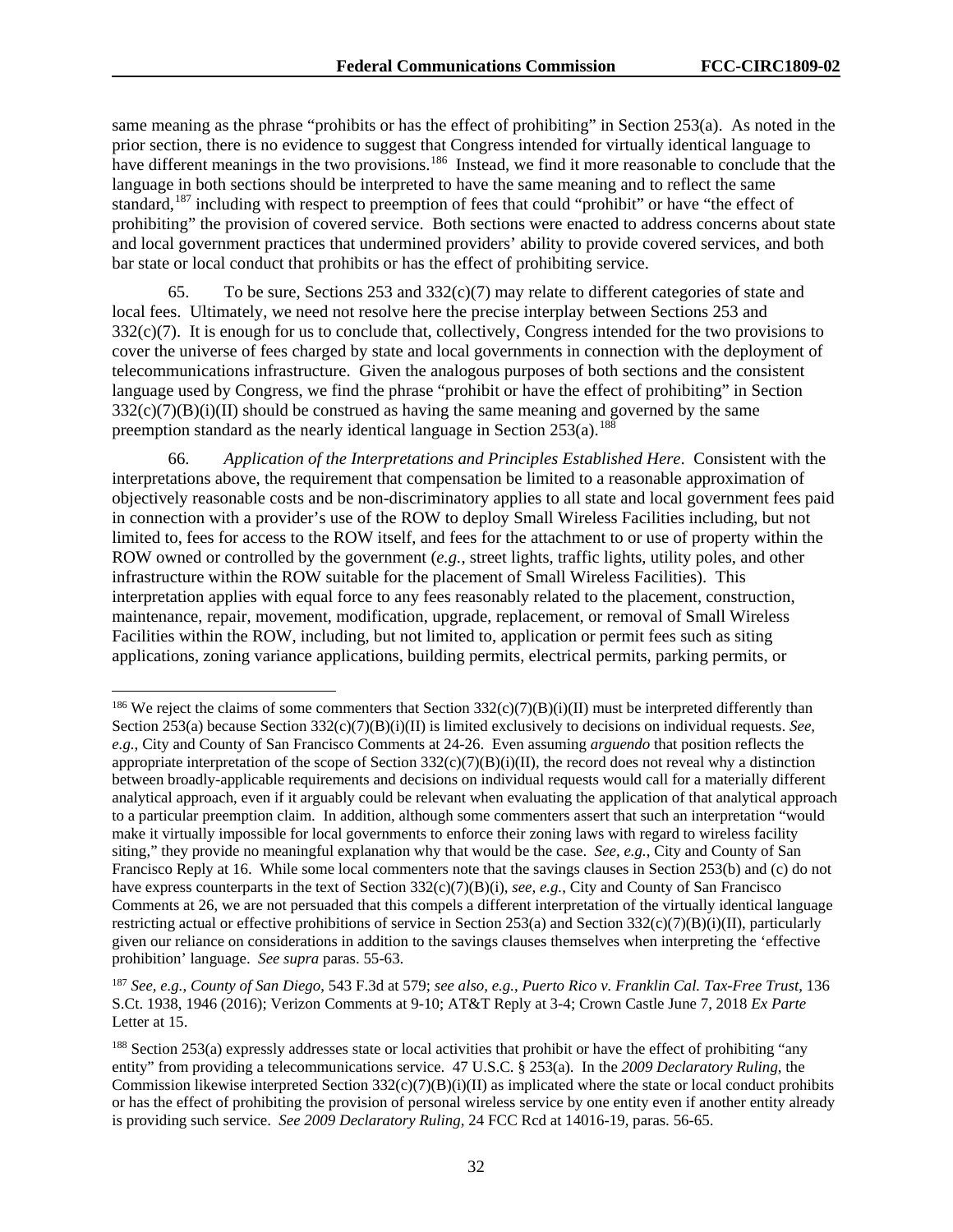excavation permits.

67. Applying the principles established in this Declaratory Ruling, a variety of fees not reasonably tethered to costs appear to violate Sections 253(a) or 332(c)(7) in the context of Small Wireless Facility deployments.<sup>189</sup> For example, we agree with courts that have recognized that gross revenue fees generally are not based on the costs associated with an entity's use of the ROW,<sup>[190](#page-33-1)</sup> and where that is the case, are preempted under Section 253(a). In addition, although we reject calls to preclude a state or locality's use of third party contractors or consultants, or to find all associated compensation preempted,<sup>[191](#page-33-2)</sup> we make clear that the principles discussed herein regarding the reasonableness of cost remain applicable. Thus, fees must not only be limited to a reasonable approximation of costs, but in order to be reflected in fees the *costs themselves* must also be reasonable. Accordingly, any unreasonably high costs, such as excessive charges by third party contractors or consultants, may not be passed on through fees even though they are an actual "cost" to the government. If a locality opts to incur unreasonable costs, Sections 253 and  $332(c)(7)$  do not permit it to pass those costs on to providers. Fees that depart from these principles are not saved by Section 253(c), as we discuss below.

68. *Interpretation of Section 253(c) in the Context of Fees.* In this section, we turn to the interpretation of several provisions in Section 253(c), which provides that state or local action that otherwise would be subject to preemption under Section 253(a) may be permissible if it meets specified criteria. Section 253(c) expressly provides that state or local governments may require telecommunications providers to pay "fair and reasonable compensation" for use of public ROWs but requires that the amounts of any such compensation be "competitively neutral and nondiscriminatory" and "publicly disclosed."[192](#page-33-3)

69. We interpret the ambiguous phrase "fair and reasonable compensation," within the statutory framework we outlined for Section 253, to allow state or local governments to charge fees that recover a reasonable approximation of the state or local governments' actual and reasonable costs. We conclude that an appropriate yardstick for "fair and reasonable compensation," and therefore an indicator of whether a fee violates Section 253(c), is whether it recovers a reasonable approximation of a state or local government's objectively reasonable costs of, respectively, maintaining the ROW, maintaining a structure within the ROW, or processing an application or permit.<sup>[193](#page-33-4)</sup>

<span id="page-33-3"></span><sup>192</sup> 47 U.S.C. § 253(c).

<span id="page-33-0"></span><sup>&</sup>lt;sup>189</sup> We acknowledge that a fee not calculated by reference to costs might nonetheless happen to land at a level that is a reasonable approximation of objectively reasonable costs, and otherwise constitute fair and reasonable compensation as we describe herein. If all these criteria are met, the fee would not be preempted.

<span id="page-33-1"></span><sup>190</sup> *See, e.g.*, *Municipality of Guayanilla*, 450 F.3d at 21; *City of Maryland Heights*, 256 F.Supp.2d at 993-96; *Prince George's County*, 49 F.Supp.2d at 818; *AT&T. v. City of Dallas*, 8 F.Supp.2d at 593; *see also, e.g.*, CTIA Comments at 30, 45; *id*. Attach. at 17; ExteNet Comments, Exh. 1 at 41; T-Mobile Comments at 7; WIA Comments at 52-53.

<span id="page-33-2"></span><sup>191</sup> *See, e.g.*, CCA Comments at 17-21 (asking the Commission to declare franchise fees or percentage of revenue fees outside the scope of fair and reasonable compensation and to prohibit State and localities from requiring service providers to obtain business licenses for individual cell sites). For example, although fees imposed by a state or local government calculated as a percentage of a provider's revenue are unlikely to be a reasonable approximation of cost, if such a percentage of revenue fee was, in fact, ultimately shown to be a reasonable approximation of costs, the fee would not be preempted.

<span id="page-33-4"></span><sup>193</sup> *Puerto Rico Tel. Co. v. Municipality of Guayanilla*, 354 F. Supp. 2d 107, 114 (D.P.R. 2005), aff'd, 450 F.3d 9 (1st Cir. 2006) ("fees charged by a municipality need to be related to the degree of actual use of the public rights-of way" to constitute fair and reasonable compensation under Section 253(c)); *New Jersey Payphone Ass'n, Inc. v. Town of West New York*, 130 F.Supp.2d 631, 638 (D. N.J. 2001) (*New Jersey Payphone Ass'n*) ("Plainly, a fee that does more than make a municipality whole is not compensatory in the literal sense, and risks becoming an economic barrier to entry.")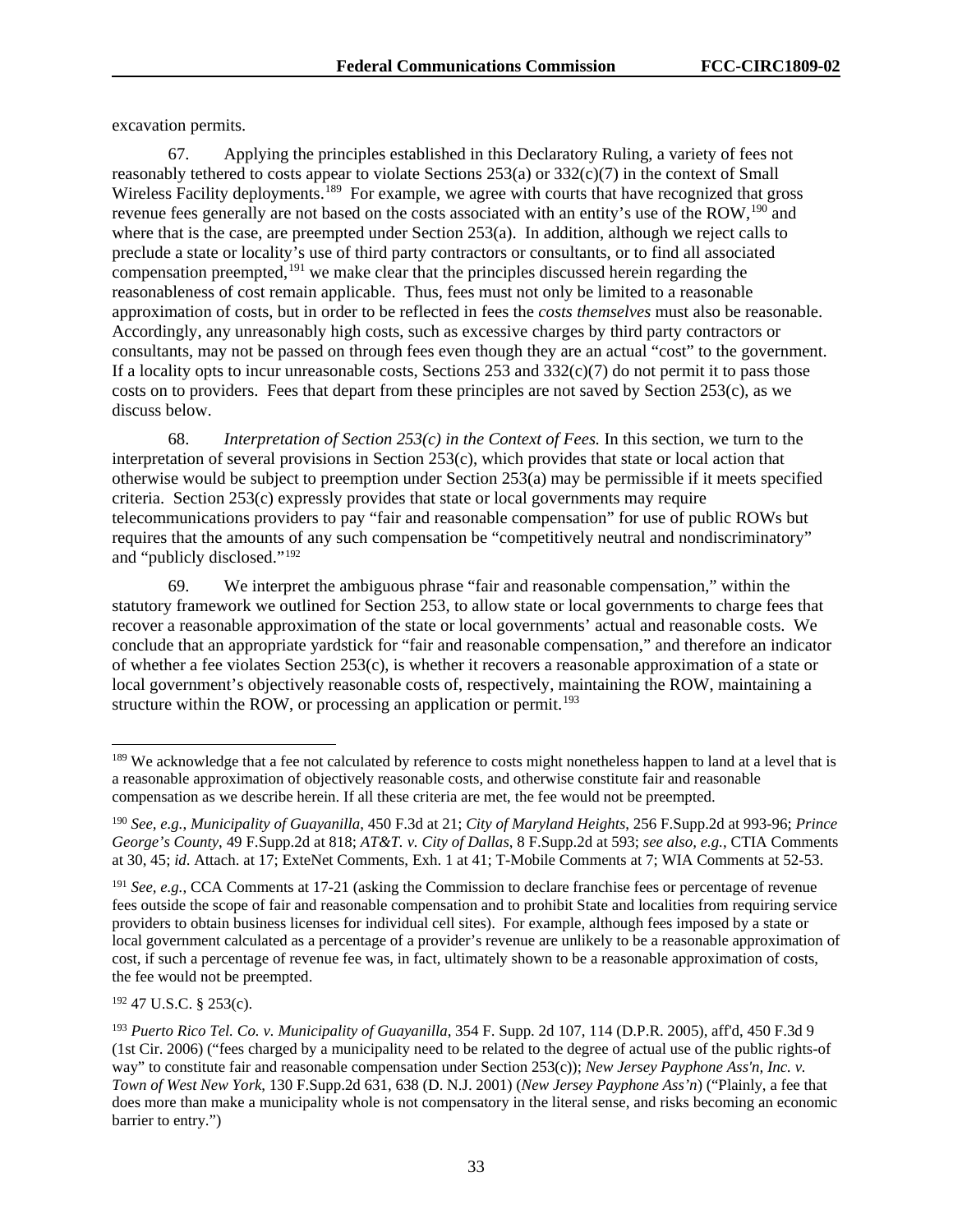70. We disagree with arguments that "fair and reasonable compensation" in Section 253(c) should somehow be interpreted to allow state and local governments to charge "any compensation" and we give weight to BDAC comments that "[a]s a policy matter, the Commission should recognize that local fees designed to maximize profit are barriers to deployment."<sup>194</sup> Several commenters argue, in particular, that Section 253(c)'s language must be read as permitting localities latitude to charge any fee at all<sup>[195](#page-34-1)</sup> or a "market-based rent."<sup>196</sup> Many of these arguments seem to suggest that Section 253 or 332 have not previously been read to impose limits on fees, but as noted above courts have long read these provisions as imposing such limits. Still others argue that limiting the fees state and local governments may charge amounts to requiring taxpayers to subsidize private companies' use of public resources.<sup>197</sup> We find little support in the record, legislative history, or case law for that position.<sup>198</sup> Indeed, our approach to compensation ensures that cities are not going into the red to support or subsidize the deployment of wireless infrastructure.

<span id="page-34-2"></span><sup>196</sup> Draft BDAC Rates and Fees Report, p. 10 (listing "Local Government Perspectives").

<span id="page-34-3"></span><sup>197</sup> National League of Cities Comments, Statement of the Hon. Gary Resnick, Mayor Wilton Manors, FL Comments at 6-7 ("preemption of local fees or rent for use of government-owned light and traffic poles, or fees for use of the right-of-way amounts to a taxpayer subsidy of wireless providers and wireless infrastructure companies. There is no corresponding benefit for such taxpayers such as requiring the broadband industry to reduce consumer rates or offer advanced services to all communities within a certain time frame."); Letter from Rondella M. Hawkins, Officer, City of Austin - Telecom. & Reg. Affairs to Marlene Dortch, Secretary, FCC, WT Docket No. 17- 79 (filed Aug. 7, 2018) at 1. These commenters do not explain why allowing recovery of a reasonable approximation of the state or locality's objectively reasonable costs would involve a taxpayer subsidy of service providers, and we are not persuaded that our interpretation would create a subsidy.

<span id="page-34-4"></span><sup>198</sup> As discussed more fully above, Congress intended through Section 253 to preempt state and local governments from imposing barriers in the form of excessive fees, while also preserving state and local authority to protect specified interests through competitively neutral regulation consistent with the Act. Our interpretation of Section 253(c) is consistent with Congress's objectives. Our interpretation of "fair and reasonable compensation" in Section 253(c) is also consistent with prior Commission action limiting fees, and easing access, to other critical communications infrastructure. For example, in implementing the requirement in the Pole Attachment Act that utilities charge "just and reasonable" rates, the Commission adopted rules limiting the rates utilities can impose on cable companies for pole attachments. Based on the costs associated with building and operation of poles, the rates the Commission adopted were upheld by the Supreme Court, which found that the rates imposed were permissible and not "confiscatory" because they "provid[ed] for the recovery of fully allocated cost, including the actual cost of capital." *See FCC v. Florida Power Corp.*, 480 U.S. 245, 254 (1987). Here we adopt an analogous approach in interpreting the statutory requirement in Section 253(c) that state and local governments be permitted to recover only "fair and reasonable compensation" for their maintenance of ROW and government-owned structures within ROW used to host Small Wireless Facilities.

<span id="page-34-0"></span><sup>&</sup>lt;sup>194</sup> BDAC Regulatory Barriers Report, Appendix C, p. 3 (a "[ROW] burden-oriented [fee] standard is flexible enough to suit varied localities and network architectures, would ensure that fees are not providing additional revenues for other localities purposes unrelated to providing and maintaining the ROW, and would provide some basis to challenge fees that, on their face, are so high as to suggest their sole intent is to maximize revenue.")

<span id="page-34-1"></span><sup>195</sup> *See, e.g.*, Baltimore Comments at 15-16 (noting that local governments traditionally impose fees based on rent, and other ROW users pay market-based fees and arguing that citizens should not have to "subsidize" wireless deployments); Bellevue *et al*. Reply at 12-13 (stating that "the FCC should compensate municipalities at fair market value because any physical invasion is a taking under the Fifth Amendment, and just compensation is "typically" calculated using fair market value."); National League of Cities Comments at 5 ("local governments, like private landlords, are entitled to collect rent for the use of their property and have a duty to their residents to assess appropriate compensation. This does not necessarily translate to restricting this compensation to just the cost of managing the asset – just as private property varies in value, so does municipal property."); Smart Cities Coal. Reply at 7-10 (stating that "fair and reasonable compensation (i.e., fair market value) is not, as some commenters contend, measured by the regulatory cost for use of a ROW or other property; rather it is measured by what it would cost the user of the ROW to purchase rights form a local property owner.").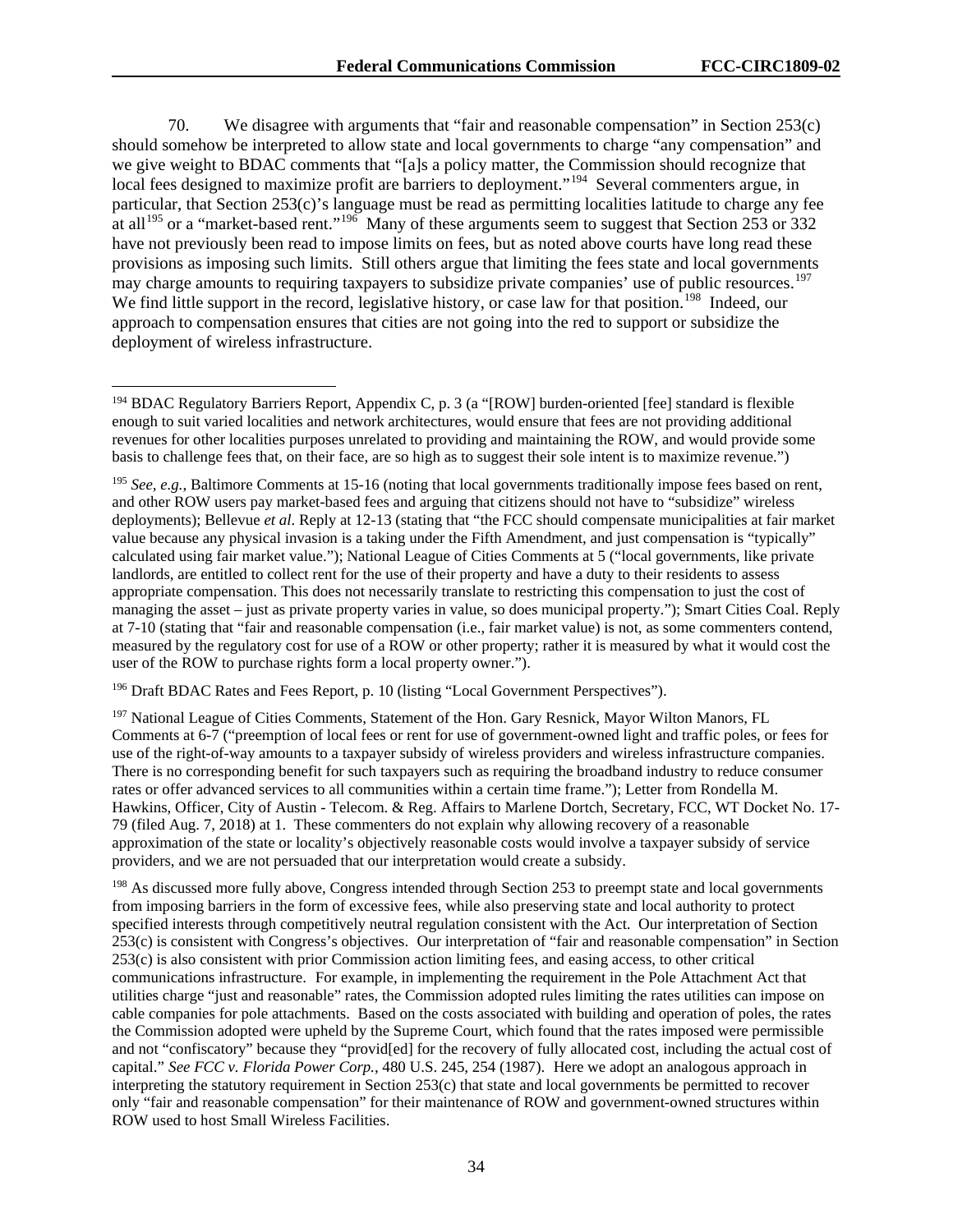71. The existence of Section 253(c) makes clear that Congress anticipated that "effective prohibitions" could result from state or local government fees, and intended through that clause to provide protections in that respect, as discussed in greater detail herein.<sup>199</sup> Against that backdrop, we find it unlikely that Congress would have left providers entirely at the mercy of effectively unconstrained requirements of state or local governments.<sup>[200](#page-35-1)</sup> Our interpretation of Section 253(c), in fact, is consistent with the views of many municipal commenters, at least with respect to one-time permit or application fees, and the members of the BDAC Ad Hoc Committee on Rates and Fees who unanimously concurred that one-time fees for municipal applications and permits, such as an electrical inspection or a building permit, should be based on the cost to the government of processing that application.<sup>[201](#page-35-2)</sup> The Ad Hoc Committee noted that "[the] cost-based fee structure [for one-time fees] unanimously approved by the committee accommodates the different siting related costs that different localities may incur to review and process permit applications, while precluding excessive fees that impede deployment.<sup>[202](#page-35-3)</sup> We find that the same reasoning should apply to other state and local government fees such as ROW access fees or fees for the use of government property within the ROW.[203](#page-35-4)

72. We recognize that state and local governments incur a variety of direct and actual costs in connection with Small Wireless Facilities, such as the cost for staff to review the provider's siting application, costs associated with a provider's use of the ROW, and costs associated with maintaining the ROW itself or structures within the ROW to which Small Wireless Facilities are attached.<sup>[204](#page-35-5)</sup> We also recognize that direct and actual costs may vary by location, scope, and extent of providers' planned deployments, such that different localities will have different fees under the interpretation set forth in this Declaratory Ruling.

73. Because we interpret fair and reasonable compensation as a *reasonable approximation* of costs, we do not suggest that localities must use any specific accounting method to document the costs they may incur when determining the fees they charge for Small Wireless Facilities within the ROW. Moreover, in order to simplify compliance, when a locality charges both types of recurring fees identified above (i.e., for access to the ROW and for use of or attachment to property in the ROW), we see no reason for concern with how it has allocated costs between those two types of fees. It is sufficient under the statute that the total of the two recurring fees reflects the total costs involved.[205](#page-35-6) Fees that cannot

<span id="page-35-1"></span><sup>200</sup> *See, e.g., City of White Plains*, 305 F.3d at 78–79; *Puerto Rico Tel. Co. v. Municipality of Guayanilla*, 354 F. Supp. 2d 107, 114 (D.P.R. 2005), *aff'd*, 450 F.3d 9 (1st Cir. 2006). We disagree with arguments that competition between municipalities, or competition from adjacent private landowners, would be sufficient to ensure reasonable pricing in the ROW. *See e.g.*, Smart Communities Comments, Exh. 2, The Economics of Government Right of Way Fees, Declaration of Kevin Cahill, Ph.D at para. 15. We find this argument unpersuasive in view of the record evidence in this proceeding showing significant fees imposed on providers in localities across the country. *See, e.g.*, AT&T Comments at 18; Verizon Comments at 6-7; *see also* BDAC Regulatory Barriers Report, Appendix. C, p. 2.

<span id="page-35-2"></span><sup>201</sup> *See, e.g.,* Smart Communities Comments Cahill 2A at 2-3 (noting that "…a common model is to charge a fee that covers the costs that a municipality incurs in conducting the inspections and proceedings required to allow entry, fees that cover ongoing costs associated with inspection or expansion of facilities ..."); Colorado Comm. and Utility All. *et al.* Comments at 19 (noting that "application fees are based upon recovery of costs incurred by localities."); Draft BDAC Rates and Fees Report, p. 15-16.

<span id="page-35-3"></span><sup>202</sup> *See* Draft BDAC Rates and Fees Report, p. 15-16. Although the BDAC Ad Hoc Rates and Fees Committee and municipal commenters only support a cost-based approach for one-time fees, we find no reason not to extend the same reasoning to ROW access fees or fees for the use of government property within the ROW, when all three types of fees are a legal requirement imposed by a government and pose an effective prohibition.

<span id="page-35-4"></span><sup>203</sup> *See supra* para. 48.

<span id="page-35-5"></span><sup>204</sup> *See*, *e.g.*, Colorado Comm. and Utility All. *et al*. Comments at 18-19 (discussing range of costs that application fees cover).

<span id="page-35-6"></span><sup>205</sup> *See supra* note 62 (identifying three categories of fees charged by states and localities).

<span id="page-35-0"></span> <sup>199</sup> *See supra* Part III.A, B.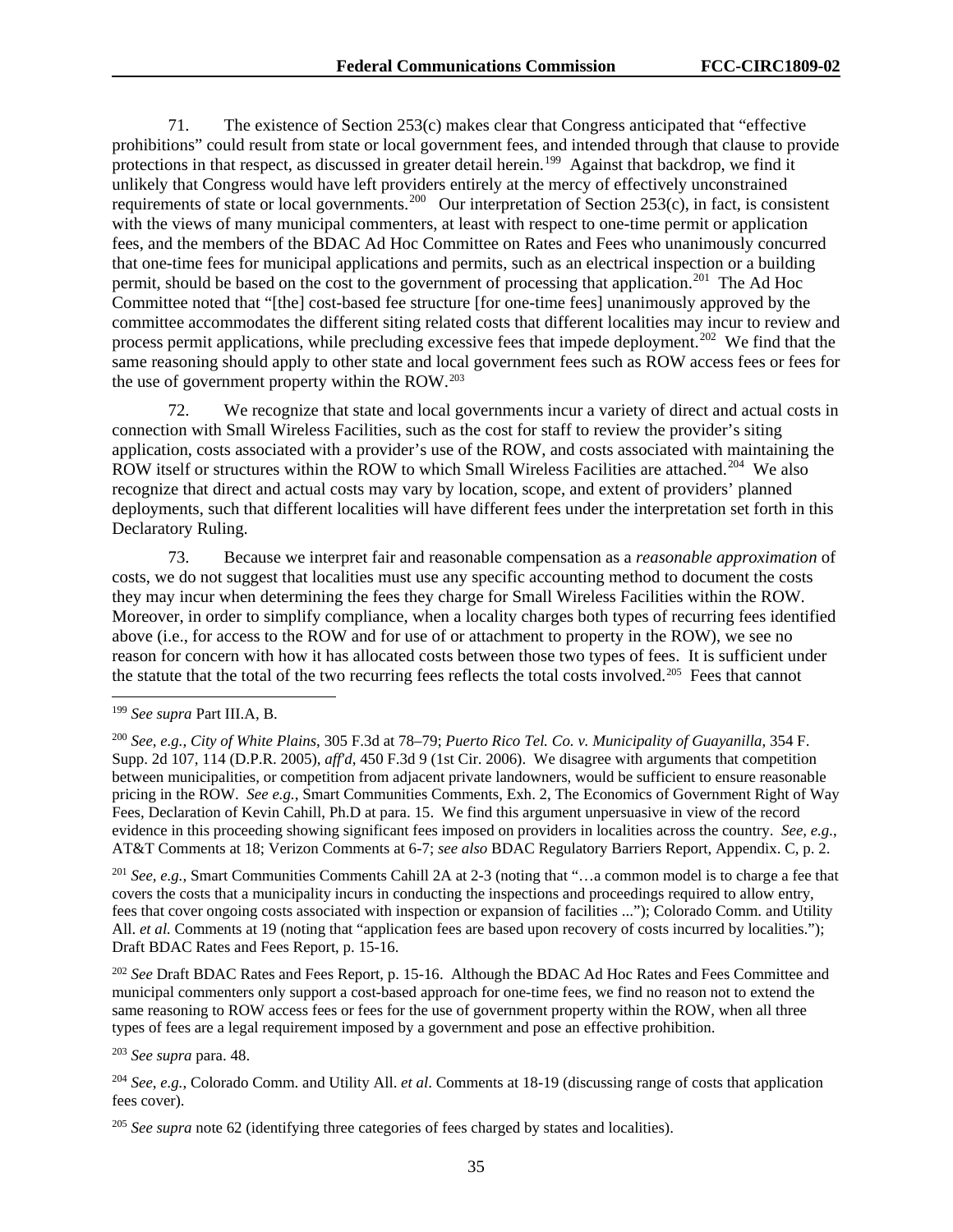ultimately be shown by a state or locality to be a reasonable approximation of their costs, such as high fees designed to subsidize local government costs in another geographic area or accomplish some public policy objective beyond the providers' use of the ROW, are not "fair and reasonable compensation…for *use* of the public rights-of-way" under Section  $253(c)$ .<sup>[206](#page-36-0)</sup> Likewise, we agree with both industry and municipal commenters that excessive and arbitrary consulting fees or other costs should not be recoverable as "fair and reasonable compensation,"[207](#page-36-1) because they are not a function of the provider's "use" of the public ROW.

74. In addition to requiring that compensation be "fair and reasonable," Section 253(c) requires that it be "competitively neutral and nondiscriminatory." The Commission has previously interpreted this language to prohibit states and localities from charging fees on new entrants and not on incumbents.<sup>208</sup> Courts have similarly found that states and localities may not impose a range of fees on one provider but not on another<sup>[209](#page-36-3)</sup> and even some municipal commenters acknowledge that governments should not discriminate on the fees charged to different providers.<sup>[210](#page-36-4)</sup> The record reflects continuing concerns from providers, however, that they face discriminatory charges.<sup>211</sup> We reiterate the Commission's previous determination that state and local governments may not impose fees on some providers that they do not impose on others. We would also be concerned about fees, whether one-time or recurring, related to Small Wireless Facilities, that exceed the fees for other wireless telecommunications infrastructure in similar situations, and to the extent that different fees are charged for similar use of the public ROW.<sup>[212](#page-36-6)</sup>

75. *Fee Levels Likely to Comply with Section 253***.** Our interpretation of Section 253(a) and "fair and reasonable compensation" under Section 253(c) provides guidance for local and state fees charged with respect to one-time fees generally, and recurring fees for deployments in the ROW. Following suggestions for the Commission to "establish a presumptively reasonable 'safe harbor' for

<span id="page-36-3"></span><sup>209</sup> *City of White Plains*, 305 F.3d 80.

<span id="page-36-0"></span> <sup>206</sup> 47 U.S.C. § 253(c) (emphasis added). Our interpretation is consistent with court decisions interpreting the "fair and reasonable" compensation language as requiring fees charged by municipalities relate to the degree of actual use of a public ROW. *See, e.g, P.R. Tel. Co. v. Municipality of Guayanilla*, 283 F. Supp. 2d 534, 543-44 (D.P.R. 2003); *see also Municipality of Guayanilla*, 450 F.3d at 21-24; *City of Maryland Heights*, 256 F. Supp. 2d at 984.

<span id="page-36-1"></span><sup>207</sup> *See* Letter from Ashton J. Hayward III, Mayor, Pensacola, FL to Commr. Brendan Carr, WT Docket No. 17-79 at 1 (filed June 8, 2018); *see also*, Illinois Municipal League Comments at 2 (noting that proposed small cell legislation in Illinois allows municipalities to recover "reasonable costs incurred by the municipality in reviewing the application.").

<span id="page-36-2"></span><sup>208</sup> *TCI Cablevision of Oakland County*, Memorandum Opinion and Order, 12 FCC Rcd. 21396, 21443 para.108 (1997).

<span id="page-36-4"></span><sup>&</sup>lt;sup>210</sup> City of Baltimore Reply at 15 ("The City does agree that rates to access the right of way by similar entities must be nondiscriminatory."). Other commenters argue that nothing in Section 253 can apply to property in the ROW. City of San Francisco Reply at 2-3, 19 (denying that San Francisco is discriminatory to different providers but also asserting that "[l]ocal government fees for use of their poles are simply beyond the purview of section 253(c)").

<span id="page-36-5"></span><sup>211</sup> *See, e.g.*, CFP Comments at 31-33 (noting that the City of Baltimore charges incumbent Verizon "less than \$.07 per linear foot for the space that it leases in the public right-of-way" while it charges other providers "\$3.33 per linear foot to lease space in the City's conduit). Some municipal commenters argue that wireless infrastructure occupies more space in the ROW. *See* Smart Communities Reply Comments at 82 ("wireless providers are placing many of those permanent facilities in the public rights-of-way, in ways that require much larger deployments. It is not discrimination to treat such different facilities differently, and to focus on their impacts"). We recognize that different uses of the ROW may warrant charging different fees, and we only find fees to be discriminatory and not competitively neutral when different amounts are charged for similar uses of the ROW.

<span id="page-36-6"></span><sup>&</sup>lt;sup>212</sup> Our interpretation is consistent with principles described by the BDAC's Ad Hoc Committee on Rates and Fees. Draft BDAC Rates and Fees Report at 5 (Jul. 24, 2018) (listing "neutral treatment and access of all technologies and communication providers based upon extent/nature of ROW use" as principle to guide evaluation of rates and fees).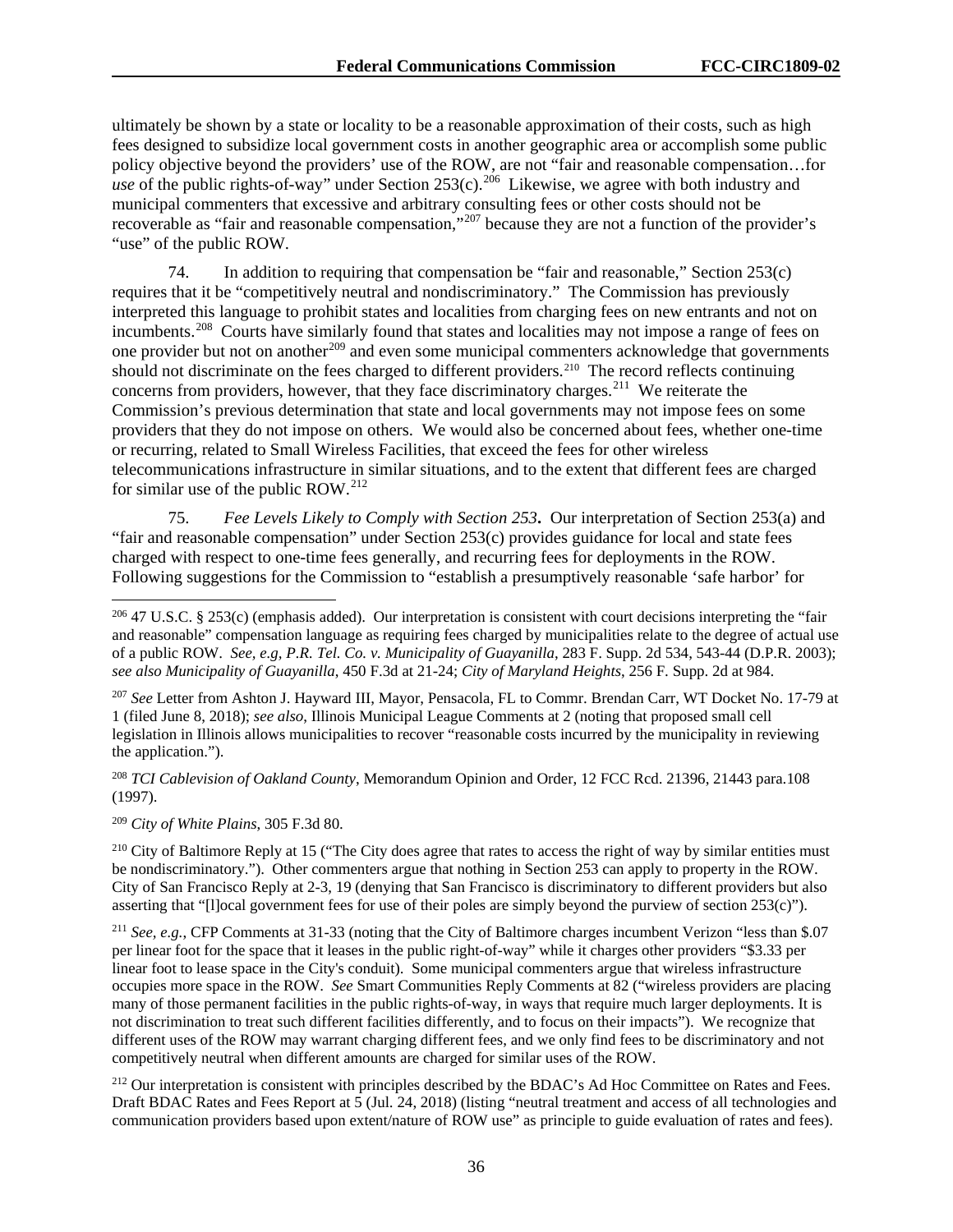certain ROW and use fees,"[213](#page-37-0) and to facilitate the deployment of specific types of infrastructure critical to the rollout of 5G in coming years, we identify in this section three particular types of fee scenarios and supply specific guidance on amounts that are presumptively not prohibited by Section 253. Informed by our review of information from a range of sources, we conclude that fees at or below these amounts presumptively do not constitute an effective prohibition under Section 253(a) or Section 332(c)(7), and are presumed to be "fair and reasonable compensation" under Section 253(c).

76. Based on our review of the Commission's pole attachment rate formula, which would require fees below the levels described in this paragraph, as well as small cell legislation in twenty states, local legislation from certain municipalities in states that have not passed small cell legislation, and comments in the record, we presume that the following fees would not be prohibited by Section 253 or Section  $332(c)(7)$ : (a) \$500 for a single up-front application that includes up to five Small Wireless Facilities, with an additional \$100 for each Small Wireless Facility beyond five, and (b) \$270 per Small Wireless Facility per year for all recurring fees, including any possible ROW access fee or fee for attachment to municipally-owned structures in the ROW..[214](#page-37-1) 

77. By presuming that fees at or below the levels above comply with Section 253, we assume that there would be almost no litigation by providers over fees set at or below these levels. Likewise, our review of the record, including the many state small cell bills passed to date, indicate that there should be only very limited circumstances in which localities can charge higher fees consistent with the requirements of Section 253. In those limited circumstances, a locality could prevail in charging fees that are above this level by showing that such fees nonetheless comply with the limits imposed by Section 253—that is, that they are (1) a reasonable approximation of costs, (2) those costs themselves are reasonable, and (3) are non-discriminatory. Allowing localities to charge fees above these levels upon this showing recognizes local variances in costs.

#### **C. Other State and Local Requirements that Govern Small Facilities Deployment**

78. There are also other types of state and local land-use or zoning requirements that may restrict Small Wireless Facility deployments to the degree that they have the effect of prohibiting service in violation of Sections 253 and 332. In this section, we discuss how those statutory provisions apply to requirements outside the fee context both generally, and with particular focus on aesthetic and undergrounding requirements.

79. As discussed above, a state or local legal requirement constitutes an effective prohibition if it "materially limits or inhibits the ability of any competitor or potential competitor to compete in a fair

<span id="page-37-0"></span> <sup>213</sup> BDAC Regulatory Barriers Report, Appendix C, p. 3.

<span id="page-37-1"></span><sup>214</sup> 47 CFR § 1.1409; National Conference of State Legislatures, Mobile 5G and Small Cell Legislation, (May 7, 2018), [http://www.ncsl.org/research/telecommunications-and-information-technology/mobile-5g-and-small-cell](http://www.ncsl.org/research/telecommunications-and-information-technology/mobile-5g-and-small-cell-legislation.aspx)[legislation.aspx](http://www.ncsl.org/research/telecommunications-and-information-technology/mobile-5g-and-small-cell-legislation.aspx) (providing description of state small cell legislation); Little Rock, Ark. Ordinance No. 21,423 (June 6, 2017); NCTA August 20, 2018 *Ex Parte* Letter, Attachment; *see also* H.R. 2365, 2018 Leg. 2d Reg. Sess. (Ariz. 2018) (\$100 per facility for first 5 small cells in application; \$50 annual utility attachment rate, \$50 ROW access fee); H.R. 189 149th Gen. Assemb. Reg. Sess. (Del. 2017) (\$100 per small wireless facility on application; fees not to exceed actual, direct and reasonable cost); S. 21320<sup>th</sup> Gen. Assemb. Reg. Sess. (Ind. 2017) (\$100 per small wireless facility); H.R. 1991, 99<sup>th</sup> Gen. Assemb. 2<sup>nd</sup> Reg. Sess. (Missouri, 2018) (\$100 for each facility collocated on authority pole; \$150 annual fee per pole); H.R. 38 2018 Leg. Assemb. 2d Reg. Sess. (N.M. 2018) (\$100 for each of first 5 small facilities in an application; \$20 per pole annually; \$250 per facility annually for access to ROW); S. 189, 2018 Leg. Gen. Sess. (Utah 2018) (\$100 per facility to collocate on existing or replacement utility pole; \$250 annual ROW fee per facility for certain attachments). *See also* Letter from Kara R. Graves, Dir. Reg. Affairs and D. Zachary Champ, Dir. Govt. Affairs to Marlene Dortch, Secretary, FCC WT Docket No. 17-79 (filed Aug. 10, 2018) Attach. (listing fees in twenty state small cell legislations) (CTIA/WIA Aug. 10, 2018 *Ex Parte* Letter). We recognize that certain fees in a minority of state small cell bills are above the levels we presume to be allowed under Section 253. Any party may still charge fees above the levels we identify by demonstrating that the fee is a reasonable approximation of cost that itself is objectively reasonable.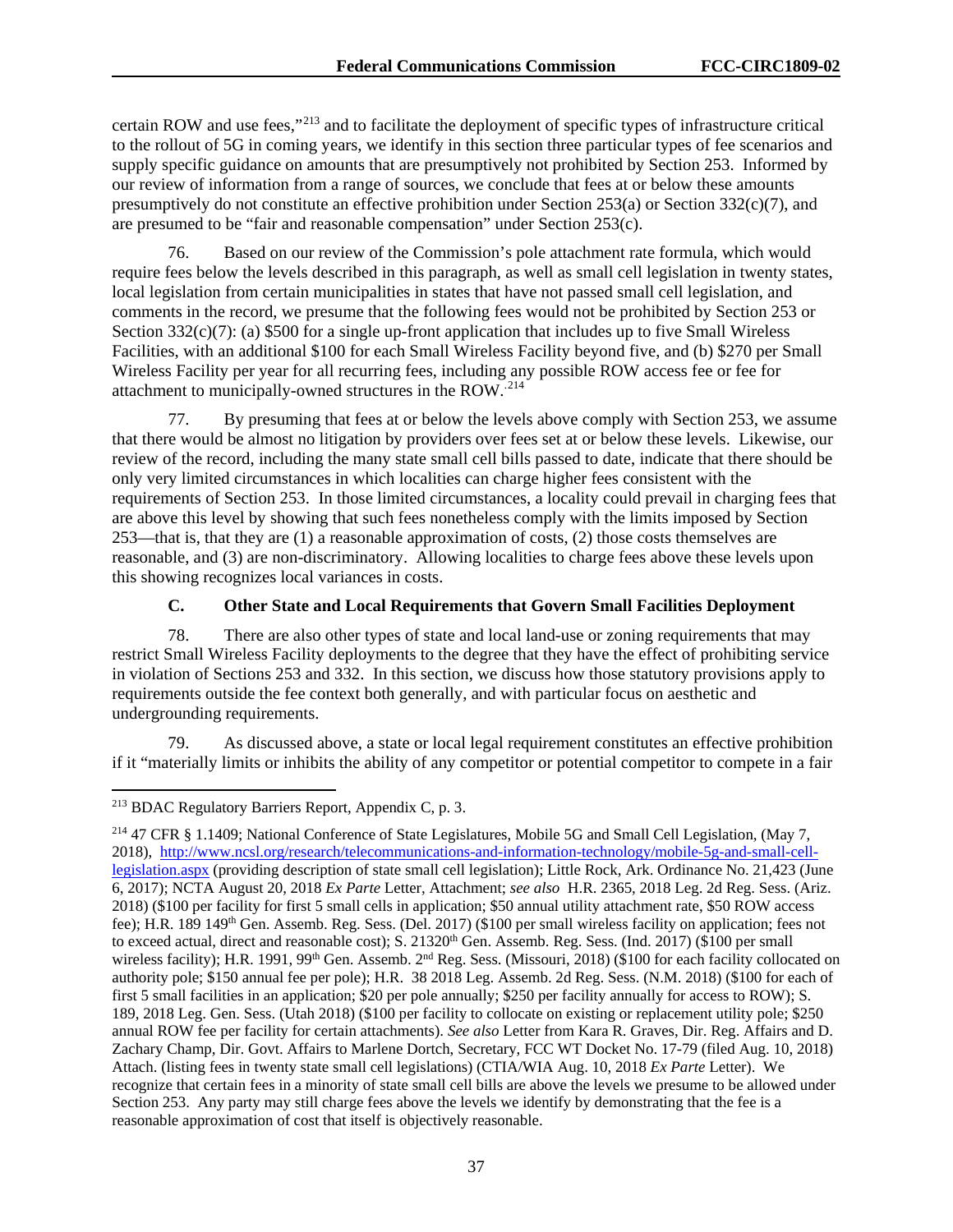and balanced legal and regulatory environment."[215](#page-38-0) Our interpretation of that standard, as set forth above, applies equally to fees and to non-fee legal requirements. And as with fees, Section 253 contains certain safe harbors that permit some legal requirements that might otherwise be preempted by Section 253(a). Section 253(b) saves "requirements necessary to preserve and advance universal service, protect the public safety and welfare, ensure the continued quality of telecommunications services, and safeguard the rights of consumers.[216](#page-38-1) And Section 253(c) preserves state and local authority to manage the public rights-of-way.[217](#page-38-2)

80. Given the wide variety of possible legal requirements, we do not attempt here to determine which of every possible non-fee legal requirements are preempted for having the effect of prohibiting service, although our discussion of fees above should prove instructive in evaluating specific requirements. Instead, we focus on some specific types of requirements raised in the record and provide guidance on when those particular types of requirements are preempted by the statute.

81. *Aesthetics.* The *Wireless Infrastructure NPRM/NOI* sought comment on whether deployment restrictions based on aesthetic or similar factors are widespread and, if so, how Sections 253 and  $332(c)(7)$  should be applied to them.<sup>[218](#page-38-3)</sup> Parties describe a wide range of such requirements that allegedly restrict deployment of Small Wireless Facilities. For example, many providers criticize burdensome requirements to deploy facilities using "stealth" designs or other means of camouflage, <sup>[219](#page-38-4)</sup> as well as unduly stringent mandates regarding the size of equipment, colors of paint, and other details.<sup>220</sup> Providers also assert that the procedures some localities use to evaluate the appearance of proposed facilities and to decide whether they comply with applicable land-use requirements are overly restrictive.<sup>221</sup> Many providers are particularly critical of the use of unduly vague or subjective criteria

<span id="page-38-1"></span><sup>216</sup> 47 U.S.C. § 253(b).

<span id="page-38-2"></span><sup>217</sup> 47 U.S.C. § 253(c).

<span id="page-38-3"></span><sup>218</sup> *Wireless Infrastructure NPRM/NOI*, 32 FCC Rcd at 3362-66, paras. 90-92, 95, 97-99.

<span id="page-38-4"></span><sup>219</sup> *See, e.g.,* CCIA Comments at 14-15 (discussing regulations enacted by Village of Skokie, Illinois); WIA Reply Comments (WT Docket No. 16-421) at 9-10 (discussing restrictions imposed by Town of Hempstead, New York); *see also* AT&T Comments at 14-17; PTA-FLA Comments at 19; Verizon Comments at 19-20; AT&T Aug. 6, 2018 *ex parte* at 3.

<span id="page-38-5"></span><sup>220</sup> *See, e.g.,* CCIA Comments at 13-14 (describing regulations established by Skokie, Illinois that prescribe in detail the permissible colors of paint and their potential for reflecting light); AT&T Aug. 6, 2018 *ex parte* at 3 ("Some municipalities require carriers to paint small cell cabinets a particular color when like requirements were not imposed on similar equipment placed in the ROW by electric incumbents, competitive telephone companies, or cable companies," and asserts that it often "is highly burdensome to maintain non-factory paint schemes over years or decades, including changes to the municipal paint scheme," due to "technical constraints as well such as manufacture warranty or operating parameters, such as heat dissipation, corrosion resistance, that are inconsistent with changes in color, or finish."); AT&T Comments at 16-17 (contending that some localities "allow for a single size and configuration for small cell equipment while requiring case-by-case approval of any non-conforming equipment, even if smaller and upgraded in design and performance," and thus effectively compel "providers [to] incur the added expense of conforming their equipment designs to the approved size and configuration, even if newer equipment is smaller, to avoid the delays associated with the approval of an alternative equipment design and the risk of rejection of that design."); *id.* at 17 (some local governments "prohibit the placement of wireless facilities in and around historic properties and districts, regardless of the size of the equipment or the presence of existing more visually intrusive construction near the property or district").

<span id="page-38-6"></span><sup>221</sup> *See, e.g.,* Crown Castle Comments at 14-15 (criticizing San Francisco's aesthetic review procedures that discriminate against providers and criteria and referring to extended litigation); CTIA Reply Comments at 17 ("San Francisco imposes discretionary aesthetic review for wireless ROW facilities."); T-Mobile Comments at 40; *but see* San Francisco Comments at 3-7 (describing aesthetic review procedures). *See also* AT&T Comments at 13-17;

<span id="page-38-0"></span> <sup>215</sup> *California Payphone*, 12 FCC Rcd at 14206, para. 31; *see supra* paras. 34-40.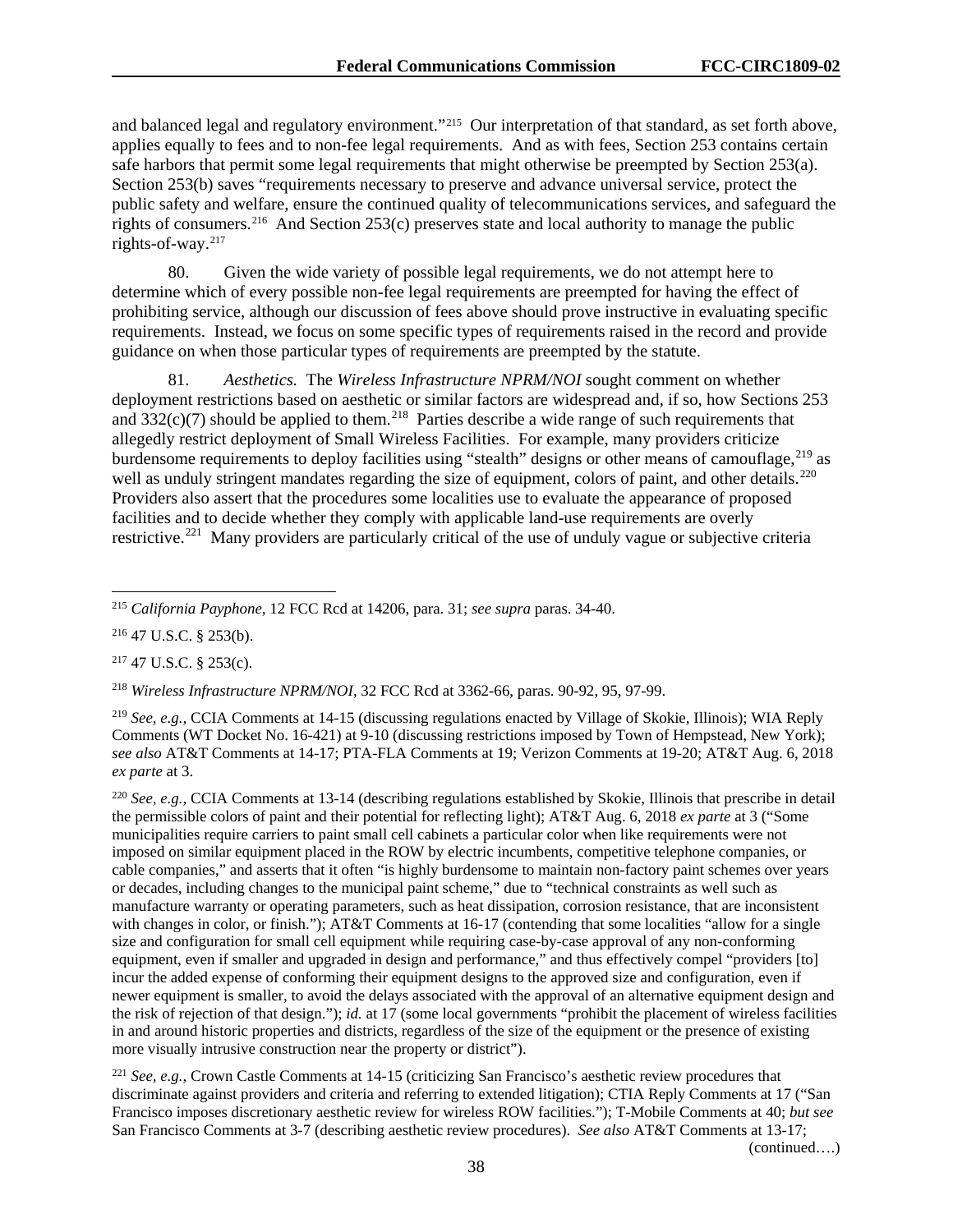that may apply inconsistently to different providers or are only fully revealed after application, making it impossible for providers to take these requirements into account in their planning and adding to the time necessary to deploy facilities.<sup>[222](#page-39-0)</sup> At the same time, we have heard concerns in the record about carriers deploying unsightly facilities that are significantly out of step with similar, surrounding deployments.

82. State and local governments add that many of their aesthetic restrictions are justified by factors that the providers fail to mention. They assert that their zoning requirements and their review and enforcement procedures are properly designed to, among other things, (1) ensure that the design, appearance, and other features of buildings and structures are compatible with nearby land uses; (2) manage ROW so as to ensure traffic safety and coordinate various uses; and (3) protect the integrity of their historic, cultural, and scenic resources and their citizens' quality of life.<sup> $223$ </sup>

83. Given these differing perspectives and the significant impact of aesthetic requirements on the ability to deploy infrastructure and provide service, we provide guidance on whether and in what circumstances aesthetic requirements violate the Act. This will help localities develop and implement lawful rules, enable providers to comply with these requirements, and facilitate the resolution of disputes. We conclude that aesthetics requirements are not preempted if they are  $(1)$  reasonable,  $(2)$  no more burdensome than those applied to other types of infrastructure deployments, and (3) published in advance.

84. Like fees, compliance with aesthetic requirements imposes costs on providers, and the impact on their ability to provide service is just the same as the impact of fees. We therefore draw on our analysis of fees to address aesthetic requirements. We have explained above that fees that merely require providers to bear the direct and reasonable costs that their deployments impose on states and localities should not be viewed as having the effect of prohibiting service and are permissible.<sup>[224](#page-39-2)</sup> Analogously, aesthetic requirements that are reasonable in that they are reasonably directed to avoiding or remedying the intangible public harm of unsightly or out-of-character deployments are also permissible. In assessing whether this standard has been met, aesthetic requirements that are more burdensome than those the state or locality applies to similar infrastructure deployments are not permissible, because such discriminatory application evidences that the requirements are not, in fact, reasonable and directed at remedying the impact of the wireless infrastructure deployment.

<span id="page-39-0"></span><sup>222</sup> *See, e.g.,* AT&T Comments at 13-17; Sprint Comments at 38-40; T-Mobile Comments at 8-12; Verizon Comments at 5-8. WIA cites allegations that an unnamed city in California recently declined to support approval of a proposed small wireless installation, claiming that the installations do not meet "Planning and Zoning Protected Location Compatibility Standards," even though the same equipment has been deployed elsewhere in the city dozens of times, and even though the "Protected Location" standards should not apply because the proposals are not on "protected view" streets). WIA Reply Comments, WT Docket No. 16-421 at 9-10; *id.* at 8 (noting that one city changed its aesthetic standards after a proposal was filed); AT&T Comments at 17 (noting that a design approval took over a year); Virginal Joint Commenters, WT Docket No. 16-421 (state law providing discretion for zoning authority to deny application because of "aesthetics" concerns without additional guidance); Extenet Reply Comments at 13 (noting that some "local governments impose aesthetic requirements based entirely on subjective considerations that effectively give local governments latitude to block a deployment for virtually any aestheticallybased reason")

<span id="page-39-1"></span><sup>223</sup> *See, e.g.,* NLC Comments, WT Docket No. 16-421 at 8-10; Smart Communities Comments, WT Docket No. 16- 421 at 35-36; New York City Comments at 10-15; New Orleans Comments at 1-2, 5-8; San Francisco Comments at 3-12; CCUA Reply Comments at 5; Irvine (CA) Comments at 2; Oakland County (MI) Comments at 3-5; Florida Coalition of Local Gov'ts Reply Comments at 6-12 (justifications for undergrounding requirements); *id.* at 16-21 (justifications for municipal historic-preservation requirements); *id.* at 22-16 (justifications for aesthetics and design requirements).

<span id="page-39-2"></span><sup>224</sup> *See supra* paras. 53-4.

<sup>(</sup>Continued from previous page)

Extenet Comments at 37; CTIA Comments at 21-22; Sprint Comments at 38-40; T-Mobile Comments at 8-12; Verizon Comments at 5-8.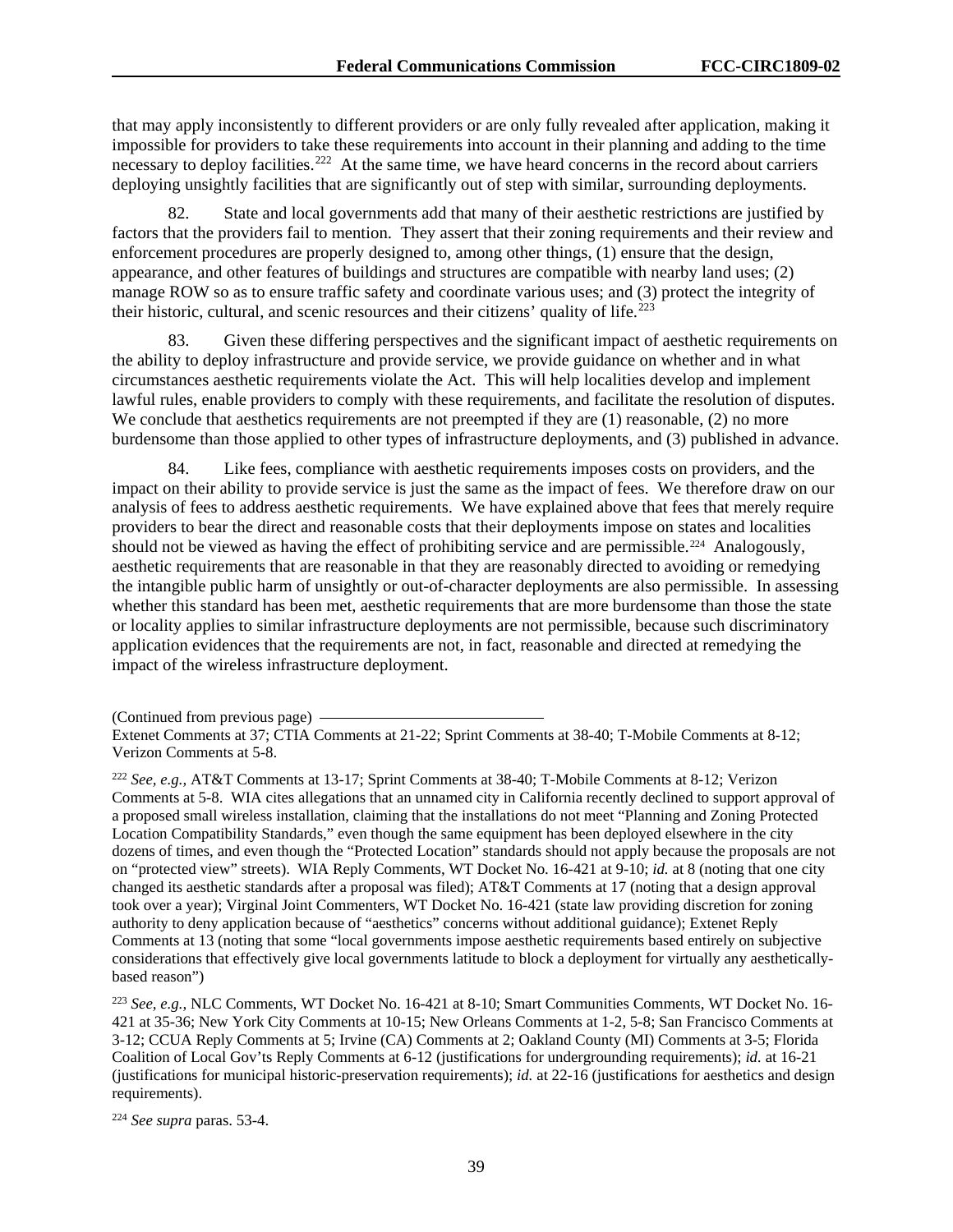85. Finally, in order to establish that they are reasonable and reasonably directed to avoiding aesthetic harms, aesthetic requirements must be published in advance. "Secret" rules that require applicants to guess at what types of deployments will pass aesthetic muster substantially increase providers' costs without providing any public benefit or addressing any public harm. Providers cannot design or implement rational plans for deploying Small Wireless Facilities if they cannot predict in advance what aesthetic requirements they will be obligated to satisfy to obtain permission to deploy a facility at any given site.

86. *Undergrounding requirements.* We understand that some local jurisdictions have adopted undergrounding provisions that require infrastructure to be deployed below ground based, at least in some circumstances, on the locality's aesthetic concerns. A number of providers have complained that these types of requirements amount to an effective prohibition.<sup>[225](#page-40-0)</sup> In addressing this issue, we first reiterate that while undergrounding requirements may well be permissible under state law as a general matter, any local authority to impose undergrounding requirements under state law does not remove the imposition of such undergrounding requirements from the provisions of Section 253. In this sense, we note that a requirement that *all* wireless facilities be deployed underground would amount to an effective prohibition given the propagation characteristics of wireless signals. In this sense, we agree with the U.S. Court of Appeals for the Ninth Circuit when it observed that "[i]f an ordinance required, for instance, that all facilities be underground and the plaintiff introduced evidence that, to operate, wireless facilities must be above ground, the ordinance would effectively prohibit it from providing services."<sup>[226](#page-40-1)</sup> Thus undergrounding requirements can amount to effective prohibitions by materially inhibiting the deployment of wireless service.

87. *Minimum spacing requirements.* Some parties complain of municipal requirements regarding the spacing of wireless installations—*i.e.*, mandating that facilities be sited at least 100, 500, or 1,000 feet, or some other minimum distance, away from other facilities, ostensibly to avoid excessive overhead "clutter" that would be visible from public areas.<sup>[227](#page-40-2)</sup> We acknowledge that while some such requirements may violate 253(a), others may be reasonable aesthetic requirements. Therefore, such requirements should be evaluated under the same standards as other aesthetic requirements.[228](#page-40-3) 

<span id="page-40-3"></span> $^{228}$  Another type of restriction that imposes substantial burdens on providers, but does not meaningfully advance any recognized public-interest objective, is an explicit or implicit *quid pro quo* in which a municipality makes clear that it will approve a proposed deployment only on condition that the provider supply an "in-kind" service or benefit to the municipality, such as installing a communications network dedicated to the municipality's exclusive use. *See*, *e.g.*, Comcast Comments at 9-10 Verizon Comments at 7, Crown Castle Comments at 55-56. Such requirements impose costs, but rarely, if ever, yield benefits directly related to the deployment. Additionally, where such restrictions are not cost-based, they inherently have "the effect of prohibiting" service, and thus are preempted by

<span id="page-40-0"></span> <sup>225</sup> *See, e.g.,* AT&T Comments at 14-15; Crown Castle Comments at 54-56; T-Mobile Comments at 38; Verizon Comments at 6-8; WIA Comments at 56; CTIA Reply at 16. *But see* Chicago Comments at 15; City of Claremont (CA) Comments at 1; City of Kenmore (WA) Comments at 1; City of Mukilteo (--) Comments at 2; Florida Coalition of Local Gov'ts Comments at 6-12; Smart Communities Comments at 74.

<span id="page-40-1"></span><sup>226</sup> *County of San Diego*, 543 F.3d at 580, *accord*, BDAC Model Municipal Code at 13, § 2.3.e (providing for municipal zoning authority to allow providers to deploy small wireless facilities on existing vertical structures where available in neighborhoods with undergrounding requirements, or if no technically feasible structures exist, to place vertical structures commensurate with other structures in the area).

<span id="page-40-2"></span><sup>227</sup> *See, e.g.,* Verizon Comments at 8 (describing requirements imposed by Buffalo Grove, Illinois); CCIA Comments at 14-15 ("These restrictions stifle technological innovation and unnecessarily burden the ability of a provider to use the best available technological to serve a particular area. For example, 5G technology will require higher band spectrum for greater network capacity, yet some millimeter wave spectrum simply cannot propagate long distances over a few thousand feet—let alone a few hundred. Therefore, a local requirement of, for example, a thousand-foot minimum separation distance between small cells would unnecessarily forestall any network provider seeking to use higher band spectrum with greater capacity when that provider needs to boost coverage in a specific area of a few hundred feet."). *See also* AT&T Comments at 15; CTIA Reply at 17.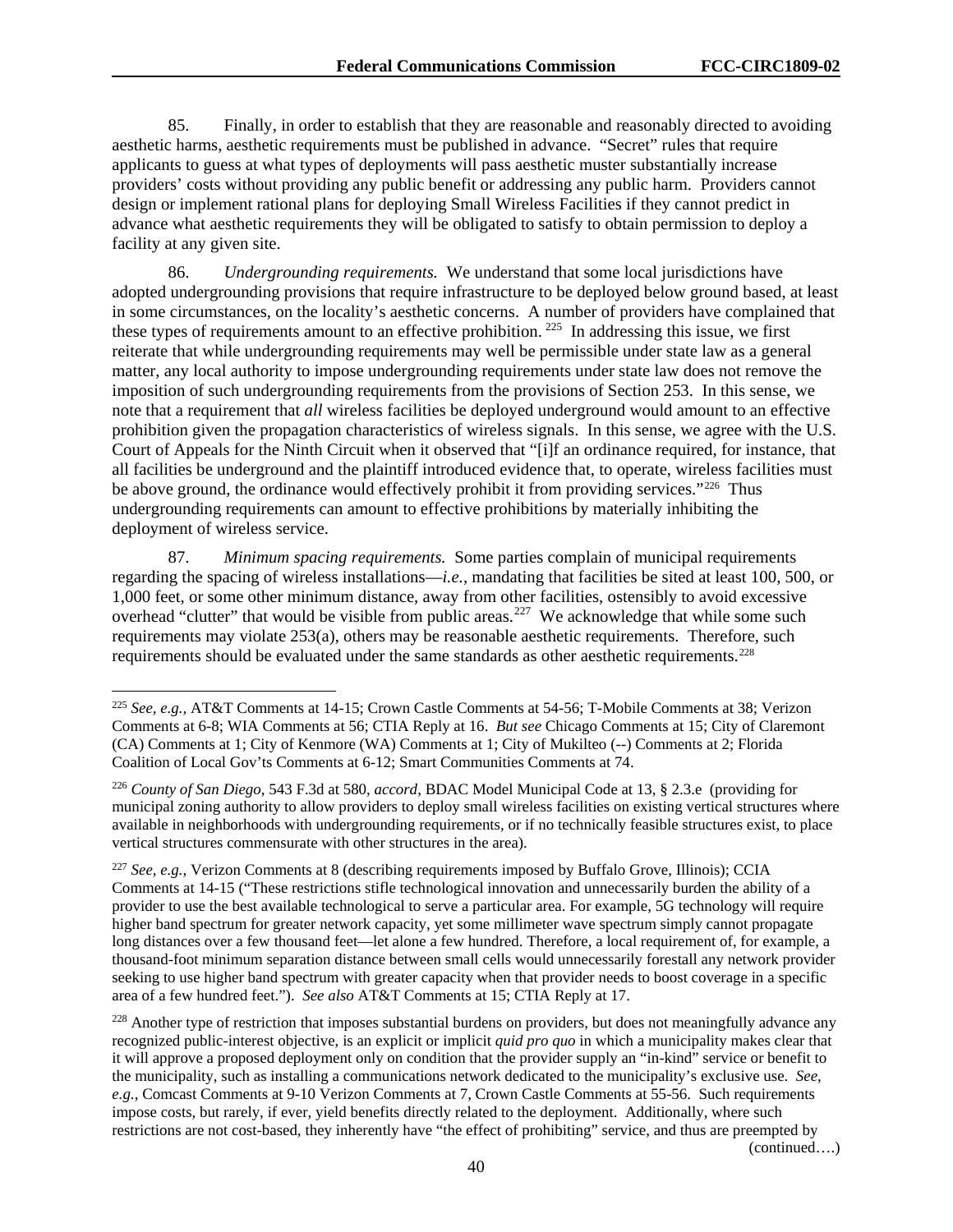## **D. States and Localities Act in Their Regulatory Capacities When Authorizing and Setting Terms for Wireless Infrastructure Deployment in Public Rights of Way**

88. We confirm that our interpretations today extend to state and local governments' terms for access to public ROW that they own or control, including areas on, below, or above public roadways, highways, streets, sidewalks, or similar property, as well as their terms for use of or attachment to government-owned property within such ROW, such as light poles, traffic lights, and similar property suitable for hosting Small Wireless Facilities.<sup>229</sup> As explained below, for two alternative and independent reasons, we disagree with state and local government commenters who assert that, in providing or denying access to government-owned structures, these governmental entities function solely as "market participants" whose rights cannot be subject to federal preemption under Section 253(a) or Section  $332(c)(7).^{230}$  $332(c)(7).^{230}$  $332(c)(7).^{230}$ 

89. First, this effort to differentiate between such governmental entities' "regulatory" and "proprietary" capacities in order to insulate the latter from preemption ignores a fundamental feature of the market participant doctrine.<sup>[231](#page-41-2)</sup> As the Ninth Circuit has observed, at its core, this doctrine is "a presumption about congressional intent," which "may have a different scope under different federal statutes."<sup>232</sup> The Supreme Court has likewise made clear that the doctrine is applicable only "[i]n the absence of any express or implied indication by Congress."[233](#page-41-4) In contrast, where state action conflicts with express or implied federal preemption, the market participant doctrine does not apply, whether or not the state or local government attempts to impose its authority over use of public rights-of-way by permit or by lease or contract.<sup>234</sup> Here, both Sections 253(a) and Section 332(c)(7)(B)(i)(II) expressly address preemption, and neither carves out an exception for proprietary conduct.<sup>[235](#page-41-6)</sup>

(Continued from previous page)

Section 253(a). *See also* BDAC Regulatory Barriers Report, Appendix E at 1 (describing "conditions imposed that are unrelated to the project for which they were seeking ROW access" as "inordinately burdensome"); BDAC Model Municipal Code at 19,  $\S$  2.5a.(v)(F) (providing that municipal zoning authority "may not require an Applicant to perform services . . . or in-kind contributions [unrelated] to the Communications Facility or Support Structure for which approval is sought").

<span id="page-41-0"></span><sup>229</sup> See supra paras. 48-66. We are not addressing here how our interpretations apply to access or attachments to government-owned property located outside the public ROW.

<span id="page-41-1"></span><sup>230</sup> *See, e.g.,* AASHTO Comments, Att. 1 (Del. DOT Comments) at 3-5; New York City Comments at 2-8; San Antonio *et al.* Comments at 14-15; Smart Communities Comments at 62-66; San Francisco Comments at 28-30; League of Arizona Cities *et al.* Comments, WT Docket No. 16-421 at 3-9; San Antonio *et al.* Comments, WT Docket No. 16-421 at 14-15. *See also Wireless Infrastructure NPRM/NOI*, 32 FCC Rcd at 3364-65, para. 96 (seeking comment on this issue).

<span id="page-41-2"></span> $^{231}$  The market participant doctrine establishes that, unless otherwise specified by Congress, federal statutory provisions may be interpreted as preempting or superseding state and local governments' activities involving regulatory or public policy functions, but not their activities as "market participants" to serve their "purely proprietary interests," analogous to similar transactions of private parties. *Building & Construction Trades Council v. Associated Builders & Contractors*, 507 U.S. 218, 229, 231 (1993) (*Boston Harbor*); *see also Wisconsin Dept. of Industry, Labor, and Human Relations v. Gould, Inc.*, 475 U.S. 282, 289 (1986) (*Gould*).

<span id="page-41-3"></span><sup>232</sup> *See*, *e.g.*, *Engine Mfrs. Ass'n v. South Coast Air Quality Mgmt. Distr.,* 498 F.3d 1031, 1042 (9th Cir. 2007); *Johnson v. Rancho Santiago Comm. College*, 623 F.3d 1011, 1022 (9th Cir. 2010).

<span id="page-41-4"></span><sup>233</sup> *See Boston Harbor*, 507 U.S. at 231.

<span id="page-41-5"></span><sup>234</sup> *See American Trucking Ass'n v. City of Los Angeles,* 569 U.S. 641, 650 (2013) (*American Trucking*).

<span id="page-41-6"></span><sup>235</sup> At a minimum, we conclude that Congress's language has not unambiguously pointed to such a distinction. *See*  Letter from Tamara Preiss, Vice President, Federal Regulatory and Legal Affairs, Verizon, to Marlene H. Dortch, Secretary, FCC, WT Docket No. 17-79, at 2 (filed Aug. 23, 2018) (Verizon Aug. 23, 2018 *Ex Parte* Letter). Furthermore, we contrast these statutes with those that do not expressly or impliedly preempt proprietary conduct. *Compare*, *e.g.*, *American Trucking*, 569 U.S. 641 (finding that FAA Authorization Act of 1994's provision that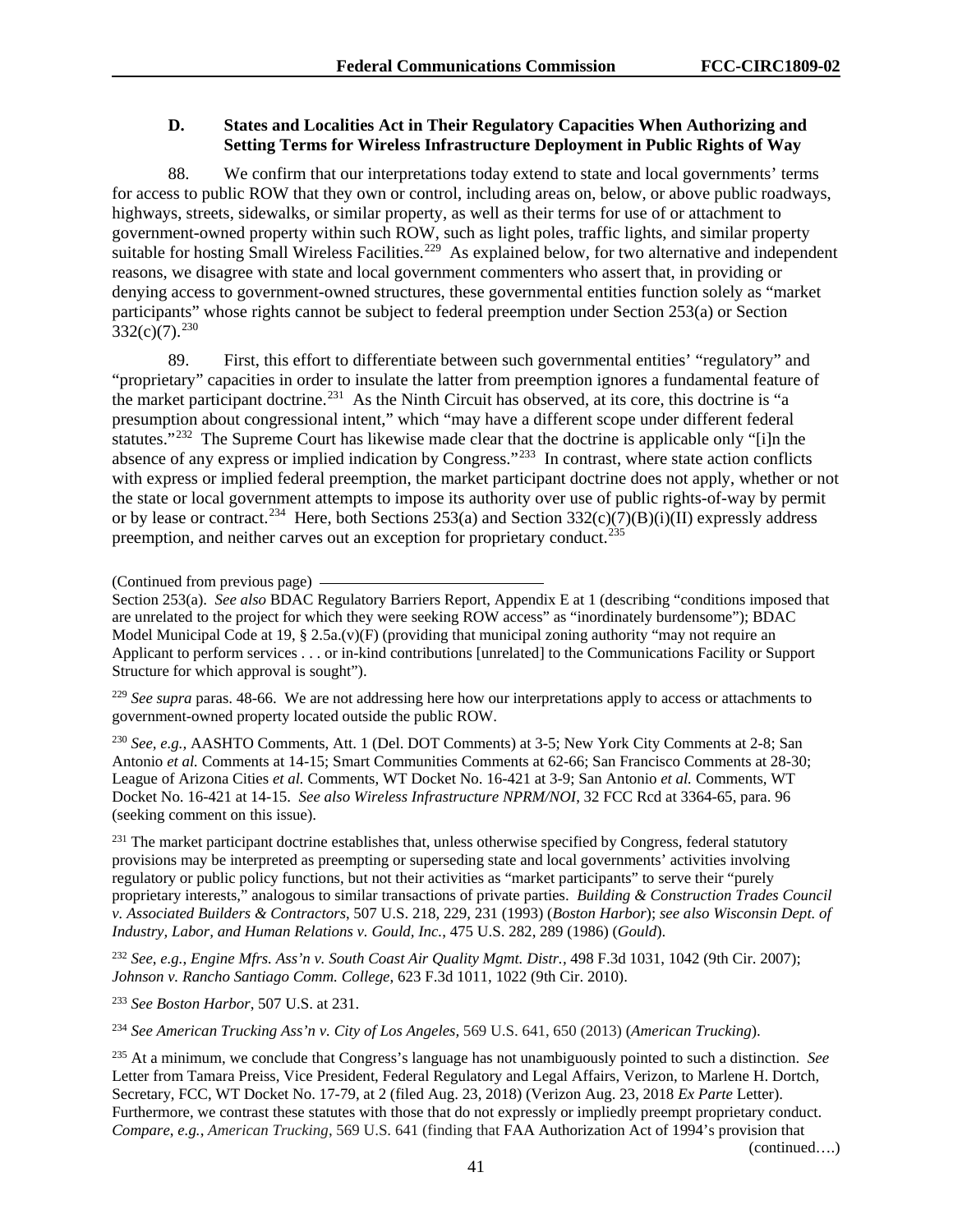90. Specifically, Section 253(a) expressly preempts certain state and local "legal requirements" and makes no distinction between a state or locality's regulatory and proprietary conduct. Indeed, as the Commission has long recognized, Section 253(a)'s sweeping reference to "state [and] local statute[s] [and] regulation[s]" and "other State [and] local legal requirement[s]" demonstrates Congress's intent "to capture a broad range of state and local actions that prohibit or have the effect of prohibiting entities from providing telecommunications services."<sup>[236](#page-42-0)</sup> Section 253(b) mentions "requirement[s]," a phrase that is even broader than that used in Section 253(a) but covers "universal service," "public safety and welfare," "continued quality of telecommunications," and "safeguard[s for the] rights of consumers." The subsection does not recognize a distinction between regulatory and proprietary. Section 253(c), which expressly insulates from preemption certain state and local government activities, refers in relevant part to "manag[ing] the public rights-of-way" and "requir[ing] fair and reasonable compensation," while eliding any distinction between regulatory and proprietary action in either context. The Commission has previously observed that Section 253(c) "makes explicit a local government's continuing authority to issue construction permits regulating how and when construction is conducted on roads and other public rights-of-way;"<sup>[237](#page-42-1)</sup> we conclude here that, as a general matter, "manage[ment]" of the ROW includes any conduct that bears on access to and use of those ROW, notwithstanding any attempts to characterize such conduct as proprietary.<sup>[238](#page-42-2)</sup> This reading, coupled with Section 253(c)'s narrow scope, suggests that Congress's omission of a blanket proprietary exception to preemption was intentional and thus that such conduct can be preempted under Section 253(a). We therefore construe Section 253(c)'s requirements, including the requirement that compensation be "fair and reasonable," as applying equally to charges imposed via contracts and other arrangements between a state or local government and a party engaged in wireless facility deployment.<sup>[239](#page-42-3)</sup> This interpretation is consistent with Section 253(a)'s reference to "State"

"State [or local government] may not enact or enforce a law, regulation, or other provision having the force and effect of law related to a price, route, or service of any motor carrier . . . with respect to the transportation of property" expressly preempted the terms of a standard-form concession agreement drafted to govern the relationship between the Port of Los Angeles and any trucking company seeking to operate on the premises), *and Gould*, 475 U.S. at 289 (finding that NLRA preempted a state law barring state contracts with companies with disfavored labor practices because the state scheme was inconsistent with the federal scheme), *with Boston Harbor*, 507 U.S. at 224-32. In *Boston Harbor*, the Supreme Court observed that the NLRA contained no express preemption provision or implied preemption scheme and consequently held:

In the absence of any express or implied indication by Congress that a State may not manage its own property when it pursues its purely proprietary interests, and where analogous private conduct would be permitted, this Court will not infer such a restriction.

*Id.* (internal citations omitted).

<span id="page-42-0"></span><sup>236</sup> *See Minnesota Order*, 14 FCC Rcd at 21707, para. 18. We find these principles to be equally applicable to our interpretation of the meaning of "regulation[s]" referred to under Section  $332(c)(7)(B)$  insofar as such actions impermissibly "prohibit or have the effect of prohibiting the provision of personal wireless services." *Supra* paras. 34-40.

<span id="page-42-1"></span><sup>237</sup> *See Minnesota Order*, 14 FCC Rcd at 21728-29, para. 60, quoting H. R. Rep. No. 104-204, U.S. Congressional & Administrative News, March 1996, vol.1, Legislative History section at 41 (1996).

<span id="page-42-2"></span><sup>238</sup> Indeed, to permit otherwise could limit the utility of ROW access for telecommunications service providers and thus conflict with the overarching preemption scheme set up by Section 253(a), for which 253(b) and 253(c) are exceptions. By construing "manage[ment]" of a ROW to include some proprietary behaviors, we mean to suggest that conduct taken in a proprietary capacity is likewise subject to 253(c)'s general limitations, including the requirement that any compensation charged in such capacity be "fair and reasonable."

<span id="page-42-3"></span><sup>239</sup> *Cf. Minnesota Order*, 14 FCC Rcd at 21729-30, para. 61-62 (internal citations omitted) ("Moreover, Minnesota has not shown that the compensation required for access to the right-of-way is 'fair and reasonable.' The compensation appears to reflect the value of the exclusivity inherent in the Agreement[, which provides the developer with exclusive physical access, for at least ten years, to longitudinal rights-of-way along Minnesota's

<sup>(</sup>Continued from previous page)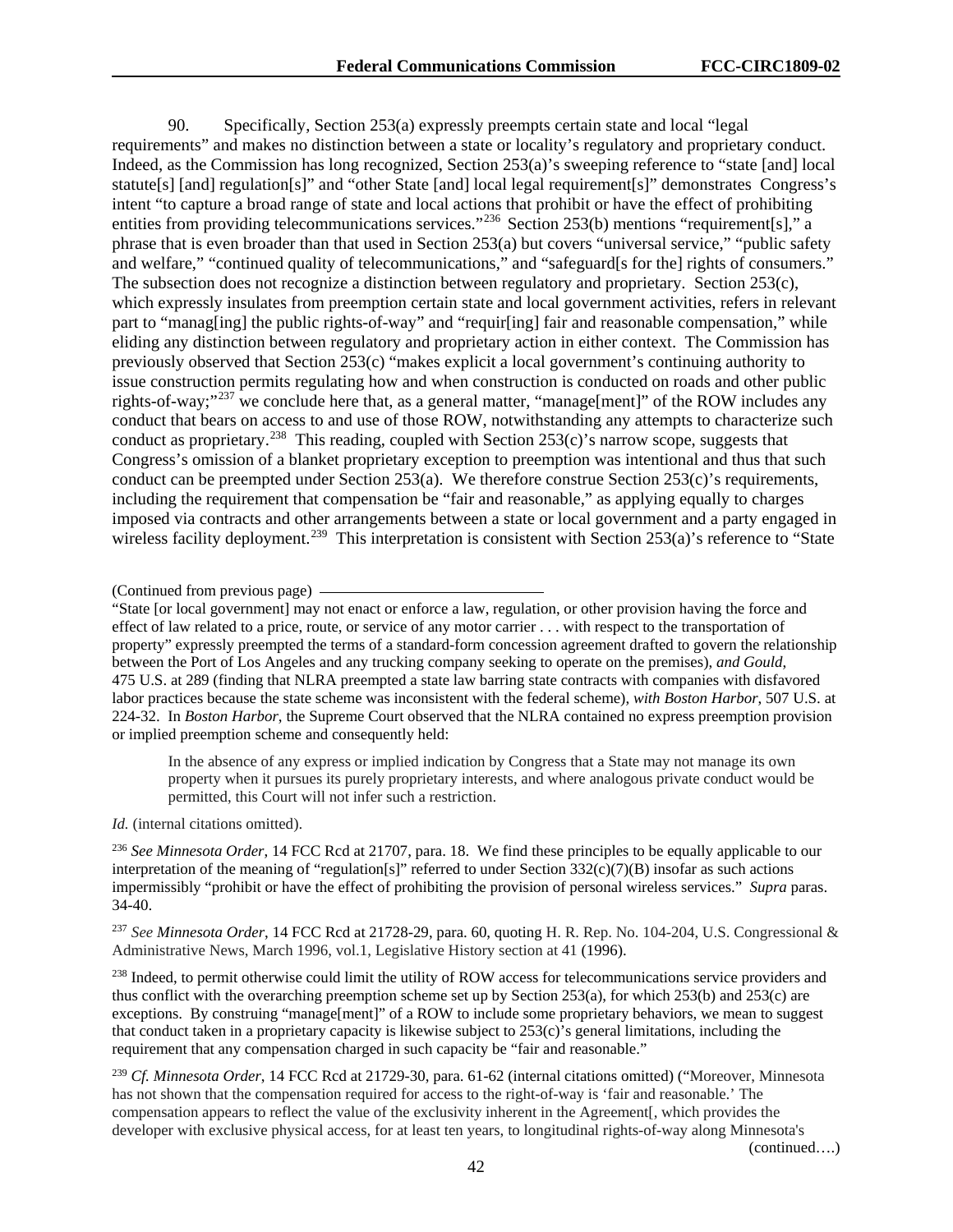or local legal requirement[s]," which the Commission has consistently construed to include such agreements.<sup>240</sup> In light of the foregoing, whatever the force of the market participant doctrine in other contexts, <sup>[241](#page-43-1)</sup> we believe the language, legislative history, and purpose of Sections 253(a) and (c) are incompatible with the application of this doctrine in this context. We observe once more that "[o]ur conclusion that Congress intended this language to be interpreted broadly is reinforced by the scope of section 253(d)," which "directs the Commission to preempt any statute, regulation, or legal requirement *permitted* or imposed by a state or local government if it contravenes sections 253(a) or (b). A more restrictive interpretation of the term 'other legal requirements' easily could permit state and local restrictions on competition to escape preemption based solely on the way in which [State] action [is] structured. We do not believe that Congress intended this result."<sup>242</sup>

91. Similarly, and as discussed elsewhere,  $^{243}$  $^{243}$  $^{243}$  we interpret Section 332(c)(7)(B)(ii)'s references to "any request[s] for authorization to place, construct, or modify personal wireless service facilities" broadly, consistent with Congressional intent. As described below, we find that "any" is unqualifiedly broad, and that "request" encompasses anything required to secure all authorizations necessary for the deployment of personal wireless services infrastructure. In particular, we find that Section  $332(c)(7)$  includes authorizations relating to access to a ROW, including but not limited to the "place[ment], construct[ion], or modif[ication]" of facilities on government-owned property, for the purpose of providing "personal wireless service." We observe that this result, too, is consistent with Commission precedent such as the *Minnesota Order*, which involved a contract that provided exclusive access to a ROW. As but one example, to have limited that holding to exclude government-owned property within the ROW even if the carrier needed access to that property would have the effect of diluting or completely defeating the purpose of Section  $332(c)(7)$ .<sup>[244](#page-43-4)</sup>

92. Second, and in the alternative, even if Section 253(a) and Section  $332(c)(7)$  were to permit leeway for States and localities acting in their proprietary role, the examples in the record would be excepted because they involve States and localities fulfilling regulatory objectives.<sup>[245](#page-43-5)</sup> In the

<span id="page-43-0"></span><sup>240</sup> *Cf.* Crown Castle June 7, 2018 *Ex Parte* Letter at 17 n.83 ("Section 253(c), which carves out ROW management, would hardly be necessary if all ROW decisions were proprietary and shielded from the statute's sweep.").

<span id="page-43-1"></span><sup>241</sup> We acknowledge that the Commission previously "conclude[ed] that Section 6409(a) applies only to State and local governments acting in their role as land use regulators" and "f[ound] that this conclusion is consistent with judicial decisions holding that Sections 253 and 332(c)(7) of the Communications Act do not preempt 'non regulatory decisions[.]'" *See 2014 Wireless Infrastructure Order*, 29 FCC Rcd at 12964-65, paras. 237-240. To the extent necessary, we clarify here that the actions and analysis there were limited in scope given the different statutory scheme and record in that proceeding, which did not, at the time, suggest a need to "further elaborate as to how this principle should apply to any particular circumstance" (there, in connection with application of Section  $6409(a)$ ). Here, in contrast, as described herein, we find that further elucidation by the Commission is needed.

<span id="page-43-2"></span><sup>242</sup> *Minnesota Order*, 14 FCC Rcd at 21707, para. 18 (internal citations omitted) (emphasis omitted).

<span id="page-43-3"></span><sup>243</sup> *See infra* Part IV.C.1 (Authorizations Subject to the "Reasonable Period of Time" Provision of Section 332(c)(7)(B)(ii)).

<span id="page-43-4"></span><sup>244</sup> *See also infra* para. 132 and cases cited therein. Precedent that may appear to reach a different result can be distinguished in that it resolves disputes arising under Section 332 and/or 253(a) without analyzing the scope of Section 253(c). Furthermore, those situations did not involve government-owned property or structures within a public ROW. *See*, *e.g.*, *Sprint Spectrum L.P. v. Mills*, 283 F.3d 404, 420-21 (2d Cir. 2002) (declining to find preemption under Section 332 applicable to terms of a school rooftop lease); *Omnipoint Commc'ns, Inc. v. City of Huntington Beach*, 738 F.3d 192, 195-96, 200-01 (9th Cir. 2013) (declining to find preemption under Section 332 applicable to restrictions on lease of parkland).

<span id="page-43-5"></span><sup>245</sup> In this regard, also relevant to our interpretations here is courts' admonition that government activities that are characterized as transactions but in reality are "tantamount to regulation" are subject to preemption, *Gould*, 475 U.S. (continued….)

<sup>(</sup>Continued from previous page)

interstate freeway system,] rather than fair and reasonable charges for access to the right-of-way. Nor has Minnesota shown that the Agreement provides for 'use of public rights-of-way on a nondiscriminatory basis.'")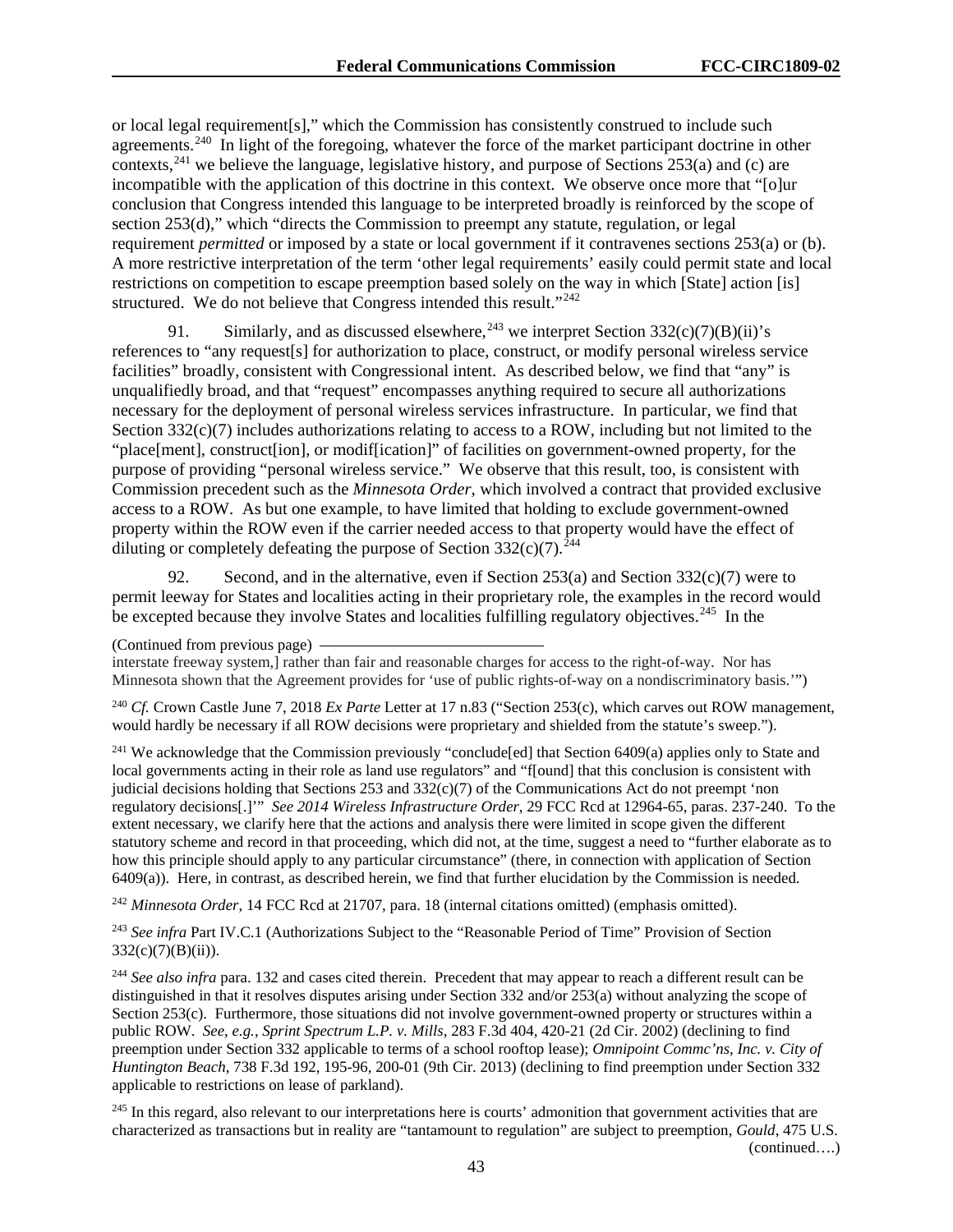proprietary context, "a State acts as a 'market participant with no interest in setting policy.'"[246](#page-44-0) We contrast state and local governments' purely proprietary actions with states and localities acting with respect to managing or controlling access to property within public ROW, or to decisions about where facilities that will provide personal wireless service to the public may be sited. As several commenters point out, courts have recognized that states and localities "hold the public streets and sidewalks in trust for the public" and "manage public ROW in their regulatory capacities."<sup>[247](#page-44-1)</sup> These decisions could be based on a number of regulatory objectives, such as aesthetics or public safety and welfare, some of which, as we note elsewhere, would fall within the preemption scheme envisioned by Congress. In these situations, the State or locality's role seems to us to be indistinguishable from its function and objectives as a regulator.<sup>[248](#page-44-2)</sup> To the extent that there is some distinction, the temptation to blend the two roles for purposes of insulating conduct from federal preemption cannot be underestimated in light of the overarching statutory objective that telecommunications service and personal wireless services be deployed without material impediments.

93. Our interpretation of both provisions finds ample support in the record of this proceeding. Specifically, commenters explain that public ROW and government-owned structures within such ROW are frequently relied upon to supply services for the benefit of the public, and are often the best-situated locations for the deployment of wireless facilities.<sup>[249](#page-44-3)</sup> However, the record is also replete with examples of states and localities refusing to allow access to such ROW or structures, or imposing onerous terms and conditions for such access.<sup>[250](#page-44-4)</sup> These examples extend far beyond governments' treatment of single structures;[251](#page-44-5) indeed, in some cases it has been suggested that states or localities are using their

<span id="page-44-0"></span><sup>246</sup> *See*, *e.g.*, *Chamber of Commerce of U.S. v. Brown*, 554 U.S. 60, 70 (2008).

<span id="page-44-1"></span><sup>247</sup> *See* Verizon Comments at 26-28 & n.85; T-Mobile Comments at 50 & n.210 and cases cited therein.

<span id="page-44-2"></span><sup>248</sup> Indeed, the Commission has long recognized that, in enacting Sections  $253(c)$  and  $332(c)(7)$ , Congress affirmatively protected the ability of state and local governments to carry out their responsibilities for maintaining, managing, and regulating the use of ROW and structures therein for the benefit of the public. *TCI Cablevision of Oakland County, Inc.*, 12 FCC Rcd 21396, 21441, para. 103 (1997) ("We recognize that section 253(c) preserves the authority of state and local governments to manage public rights-of-way. Local governments must be allowed to perform the range of vital tasks necessary to preserve the physical integrity of streets and highways, to control the orderly flow of vehicles and pedestrians, to manage gas, water, cable (both electric and cable television), and telephone facilities that crisscross the streets and public rights-of-way."); *Moratoria Declaratory Ruling*, para. 142 (same); *Classic Telephone*, Petition for Preemption, Declaratory Ruling, and Injunctive Relief, 11 FCC Rcd 13082, 13103, para. 39 (1996) (same). We find these situations to be distinguishable from those where a State or locality might be engaged in a discrete, *bona fide* transaction involving sales or purchases of services that do not otherwise violate the law or interfere with a preemption scheme. *Compare*, *e.g.*, *Cardinal Towing & Auto Repair, Inc., v. City of Bedford*, 180 F.3d 686, 691, 693-94 (5th Cir. 1999) (declining to find that the FAA Authorization Act of 1994, as amended by the ICC Termination Act of 1995, preempted an ordinance and contract specifications that were designed only to procure services that a municipality itself needed, not to regulate the conduct of others), *with NextG Networks of N.Y., Inc. v. City of New York*, 2004 WL 2884308 (N.D.N.Y., Dec. 10, 2004) (crediting allegations that a city's actions, such as issuing a request for proposal and implementing a general franchising scheme, were not of a purely proprietary nature, but rather, were taken in pursuit of a regulatory objective or policy). This action could include, e.g., procurement of services for the State or locality, or a contract for employment services between a State or locality and one of its employees. We do not intend to reach these scenarios with our interpretations today.

<span id="page-44-3"></span><sup>249</sup> *See, e.g.,* Verizon Aug. 23, 2018 *Ex Parte* Letter at 4-5.

<span id="page-44-4"></span><sup>250</sup> *See supra* para. 25.

<span id="page-44-5"></span><sup>251</sup> *Cf. Sprint Spectrum L.P. v. Mills*, 283 F.3d 404.

<sup>(</sup>Continued from previous page)

at 289, and that government action disguised as private action may not be relied on as a pretext to advance regulatory objectives. *See*, *e.g.*, *Coastal Communications Service v. City of New York*, 658 F.Supp.2d 425, 441-42 (E.D.N.Y. 2009) (finding that a restriction on advertising on newly-installed payphones was subject to section 253(a) where the advertising was a material factor in the provider's ability to provide the payphone service itself).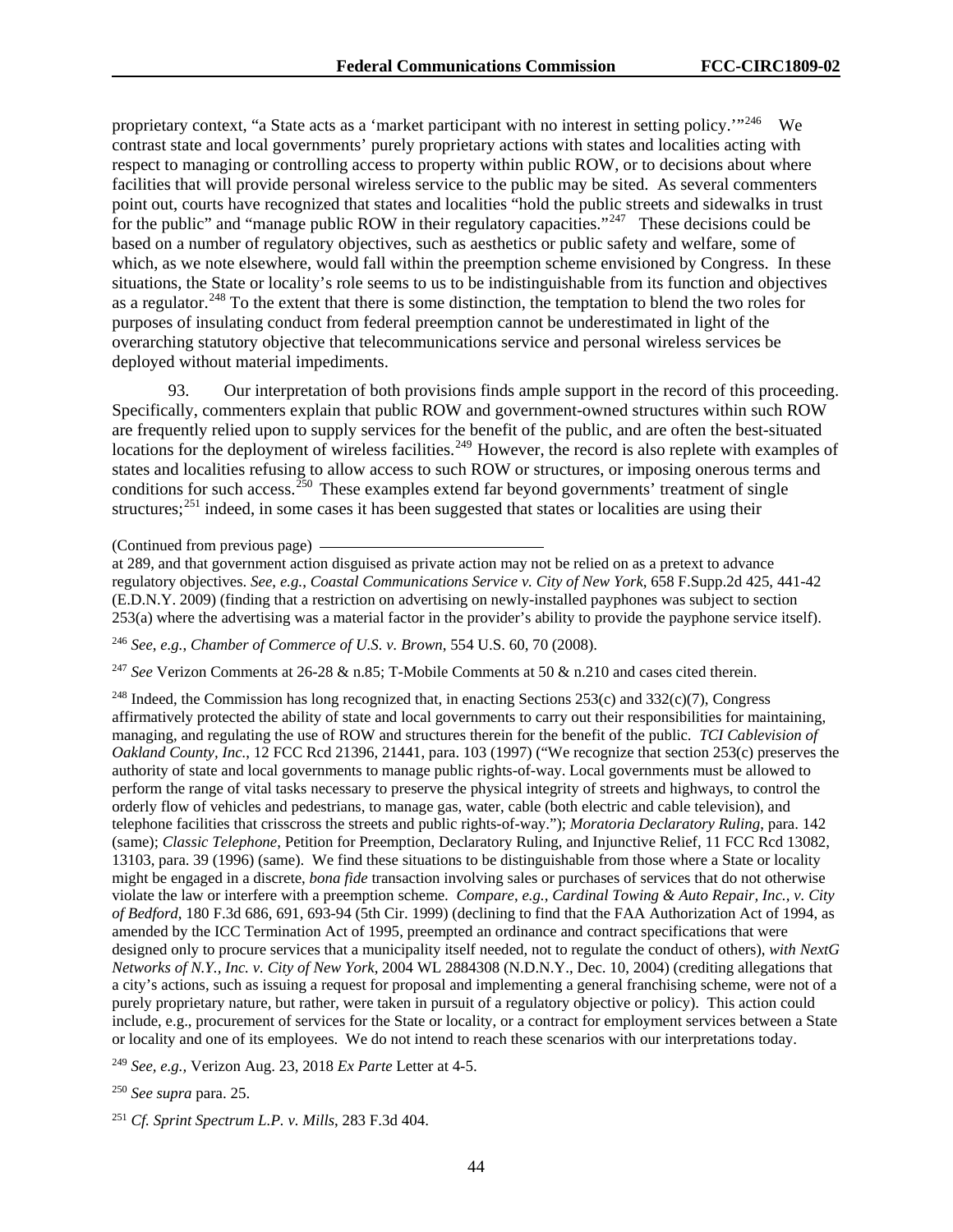proprietary roles to effectuate a general municipal policy disfavoring wireless deployment in public ROW.<sup>[252](#page-45-0)</sup> We believe that Section 253(c) is properly construed to suggest that Congress did not intend to permit states and localities to rely on their ownership of property within a ROW as a pretext to advance regulatory objectives that prohibit or have the effect of prohibiting the provision of covered services, and thus that such conduct is preempted.<sup>[253](#page-45-1)</sup> Our interpretations here are intended to facilitate the implementation of the scheme Congress intended and to provide greater regulatory certainty to states, municipalities, and regulated parties about what conduct is preempted under Section 253(a). Should factual questions arise about whether a state or locality is engaged in such behavior, Section 253(d) affords state and local governments and private parties an avenue for specific preemption challenges.

#### **E. Responses to Challenges to Our Interpretive Authority and Other Arguments**

94. We reject claims that we lack authority to issue authoritative interpretations of Sections 253 and 332(c)(7) in this Declaratory Ruling. As explained above, we act here pursuant to our broad authority to interpret key provisions of the Communications Act, consistent with our exercise of that interpretive authority in the past.<sup>254</sup> In this instance, we find that issuing a Declaratory Ruling is necessary to remove what the record reveals is substantial uncertainty and to reduce the number and complexity of legal controversies regarding certain fee and non-fee state and local legal requirements in connection with Small Wireless Facility infrastructure. We thus exercise our authority in this Declaratory Ruling to interpret Section 253 and Section  $332(c)(7)$  and explain how those provisions apply in the specific scenarios at issue here.<sup>[255](#page-45-3)</sup>

95. Nothing in Sections 253 or 332(c)(7) purports to limit the exercise of our general

<span id="page-45-0"></span> <sup>252</sup> *See NextG Networks of N.Y., Inc. v. City of New York*, 2004 WL 2884308; *Coastal Communications Service v. City of New York*, 658 F.Supp.2d at 441-42.

<span id="page-45-1"></span><sup>&</sup>lt;sup>253</sup> We contrast this instance to others in which we either declined to act or responded to requests for action with respect to specific disputes. *See*, *e.g.*, *2014 Wireless Infrastructure Order*, 29 FCC Rcd at 12964-65, paras. 237- 240; *Continental Airlines Petition for Declaratory Ruling Regarding the Over-the-Air Reception Devices (OTARD) Rules*, Memorandum Opinion and Order, 21 FCC Rcd 13201, 13220, para. 43 (2006) (observing, in the context of a different statutory and regulatory scheme, that "[g]iven that the Commission intended to preempt restrictions [regarding restrictions on Continental's use of its Wi-Fi antenna] in private lease agreements, however, Massport would be preempted even if it is acting in a private capacity with regard to its lease agreement with Continental."); *Connect America Fund*, Memorandum Opinion and Order, FCC 17-85, para. 14 (July 3, 2017) (rejecting argument that argument that Section 253(a) is inapplicable where it would affect the State's ability to "deal[] with its real estate interests . . . as it sees fit," such as by granting access to "rights-of-way over land that it owns); *Minnesota Order*, 14 FCC Rcd at 21706-08, paras. 17-19; *cf*. *Amigo.Net Pet. for Decl. Ruling*, Mem. Op. and Order, 17 FCC Rcd 10964, 10967 (WCB 2002) (Section 253 did not apply to carrier's provision of network capacity to government entities exclusively for such entities' internal use); *T-Mobile West Corp. v. Crow*, 2009 WL 5128562 (D. Ariz., Dec. 17, 2009) (Section  $332(c)(7)$  did not apply to contract for deployment of wireless facilities and services for use on state university campus). We clarify here that such prior instances are not to be construed as a concession that Congress did not make preemption available, or that the Commission lacked the authority to support parties' attempts to avail themselves of relief offered under preemption schemes, when confronted with instances in which a state or locality is relying on its proprietary role to skirt federal regulatory reach. Indeed, these instances demonstrate the opposite – that preemption is available to effectuate Congressional intent – and merely illustrate application of this principle. Also, we do not find it necessary to await specific disputes in the form of Section 253(d) petitions to offer these interpretations. In the alternative and as an independent means to support the interpretations here, we clarify that we intend for our views to guide how preemption should apply in fact-specific scenarios.

<span id="page-45-2"></span><sup>254</sup> *See, e.g.*, *Moratoria Declaratory Ruling*, FCC 18-111, paras. 161-68; *2009 Declaratory Ruling*, 24 FCC Rcd at 14001, para. 23.

<span id="page-45-3"></span><sup>&</sup>lt;sup>255</sup> Targeted interpretations of the statute like those we adopt here fall far short of a "federal regulatory program dictating the scope and policies involved in local land use" that some commenters fear. League of Minnesota Cities Comments at 9.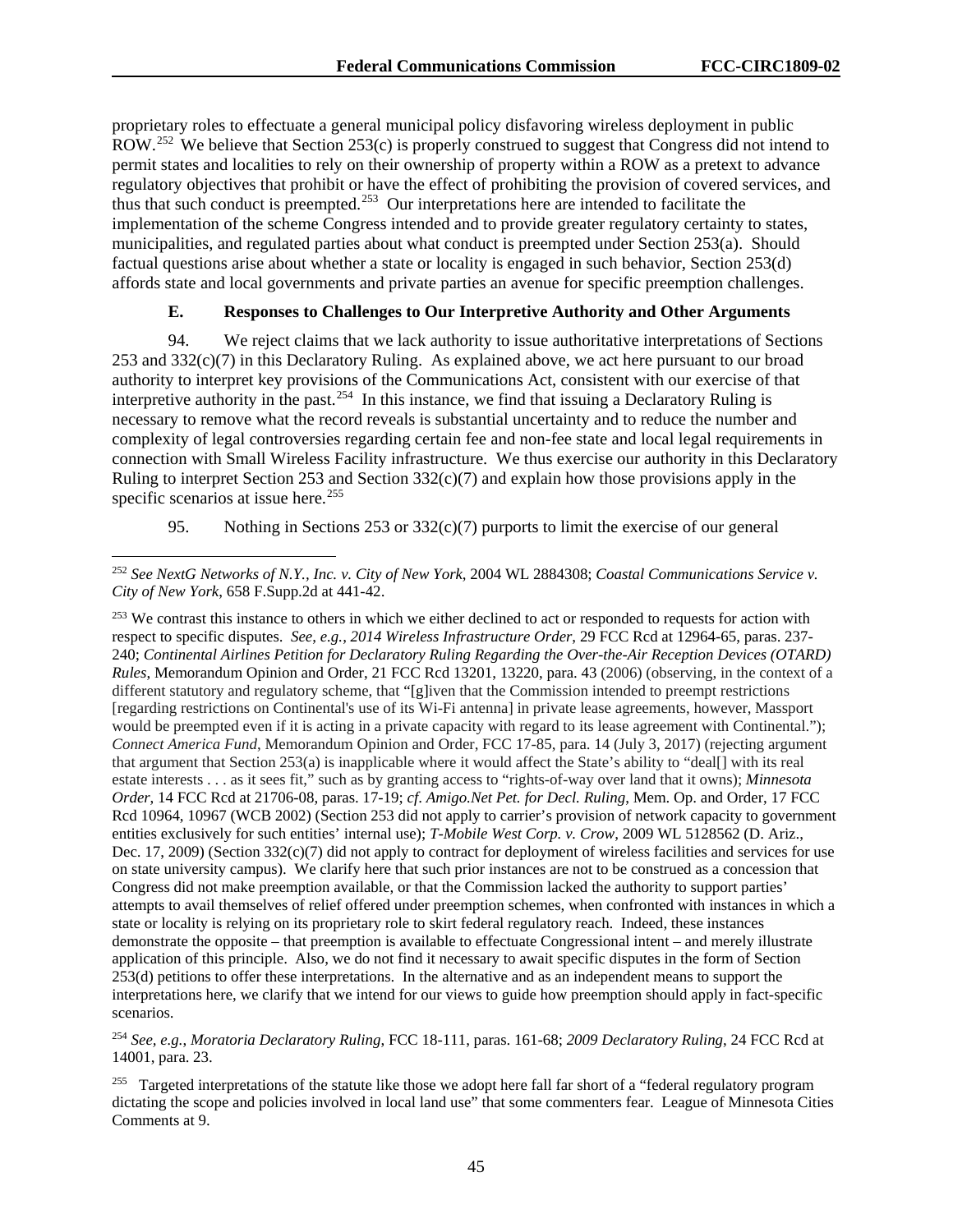interpretive authority.[256](#page-46-0) Congress's inclusion of preemption provisions in Section 253(d) and Section 332(c)(7)(B)(v) does not limit the Commission's ability pursuant to other sections of the Act to construe and provide its authoritative interpretation as to the meaning of those provisions.<sup>[257](#page-46-1)</sup> Any preemption under Section 253 and/or Section 332(c)(7)(B) that subsequently occurs will proceed in accordance with the enforcement mechanisms available in each context. But whatever enforcement mechanisms may be available to preempt specific state and local requirements, nothing in Section 253 or Section  $332(c)(7)$ prevents the Commission from declaring that a category of state or local laws is inconsistent with Section 253(a) or Section 332(c)(7)(B)(i)(II) because it prohibits or has the effect of prohibiting the relevant covered service.<sup>[258](#page-46-2)</sup>

96. Although some commenters contend in general terms that differences in judicial approaches to Section 253 are limited and thus there is little need for Commission guidance,  $259$  the

<span id="page-46-1"></span><sup>257</sup> *See, e.g.*, California PUC Comments at 11; Verizon Comments at 31-33; CTIA Reply at 22-23; WIA Reply at 16- 18. We thus reject claims to the contrary. *See, e.g.*, City of New York Comments at 8; Virginia Joint Commenters Comments, Exh. A at 41-44; City of New York Reply at 1-2; NATOA Reply at 9-10; Smart Cities Coal. Reply at 34. Indeed, the Fifth Circuit upheld just such an exercise of authority with respect to the interpretation of Section 332(c)(7) in the past. *See generally City of Arlington*, 668 F.3d at 249-54. While some commenters assert that the questions addressed by the Commission in the order underlying the Fifth Circuit's *City of Arlington* decision are somehow more straightforward than our interpretations here, they do not meaningfully explain why that is the case, instead seemingly contemplating that the Commission would address a wider, more general range of circumstances than we actually do here. *See, e.g.*, Virginia Joint Commenters Comments, Exh. A at 44-45.

<span id="page-46-2"></span><sup>258</sup> Consequently, we reject claims that relying on our general interpretative authority to interpret Section 253 and Section 332(c)(7) would render any provisions of the Act mere surplusage, *see, e.g.*, Smart Cities Coal. Reply at 34- 35, or would somehow "usurp the role of the judiciary." Washington State Cities Reply at 14. We likewise reject other arguments insofar as they purport to treat Section 253(d)'s provision for preemption as more specific than, or otherwise controlling over, other Communications Act provisions enabling the Commission to authoritatively interpret the Act. *See, e.g.*, Virginia Joint Commenters Comments, Exh. A at 43. To the contrary, "[t]he specific controls but only within its self-described scope." *Nat'l Cable & Telecomm's Ass'n v. Gulf Power*, 534 U.S. 327, 336 (2002). In addition, concerns that the Commission might interpret Section 253(c) in a manner that would render it a nullity or in a manner divorced from relevant context—things we do not do here—bear on the reasonableness of a given interpretation and not on the existence of interpretive authority in the first instance, as some contend. *See, e.g.*, Virginia Joint Commenters Comments, Exh. A at 43-44.

<span id="page-46-3"></span>259 *See, e.g.*, City of San Antonio *et al*. Comments, Exh. B at 26-27; Fairfax County Comments at 20; Smart Cities Coal. Comments at 61. Some commenters assert that there are reasonable, material reliance interests arising from past court interpretations that would counsel against our interpretations in this order because "localities and providers have adjusted to the tests within their circuits" and "reflected those standards in local law." Smart Communities Comments, WT Docket No. 16-141 at 67 (filed Mar. 8, 2017) cited in City of Austin Comments at 2 n.3. Arguments such as these, however, merely underscore the regulatory patchwork that inhibits the development of a robust nationwide telecommunications and private wireless service as envisioned by Congress. By offering

<span id="page-46-0"></span><sup>&</sup>lt;sup>256</sup> We also reject claims that Section  $601(c)(1)$  of the 1996 Act constrains our interpretation of these provisions. *See, e.g.*, NARUC Reply at 3; Smart Cities Coal. Reply at 33, 35-36. That provision guards against implied preemption, while Section 253 and Section 332(c)(7)(B) both expressly restrict state and local activities. *See, e.g.*, *Texas PUC Order*, 14 FCC Rcd at 3485-86, para. 51. Courts also have read that provision narrowly. *See, e.g.*, *In re: FCC 11-161*, 753 F.3d 1015, 1120 (10th Cir. 2014); *Qwest Corp. v. Minnesota Pub. Utilities Comm'n*, 684 F.3d 721, 730-31 (8th Cir. 2012); *Farina, v. Nokia Inc.*, 625 F.3d 97, 131 (3d Cir. 2010). Although the Ninth Circuit in *County of San Diego* asserted that there is a presumption that express preemption provisions should be read narrowly, and that the presumption would apply to the interpretation of Section 253(a), *County of San Diego*, 543 F.3d at 548, the cited precedent applies that presumption where "the State regulates in an area where there is no history of significant federal presence." *Air Conditioning & Refrigeration Inst. v. Energy Res. Conservation & Dev. Comm'n*, 410 F.3d 492, 496 (9th Cir.2005). Whatever the applicability of such a presumption more generally, there is a substantial history of federal involvement here, particularly insofar as interstate telecommunications services and wireless services are implicated. *See, e.g.*, *Ting v. AT&T*, 319 F.3d 1126, 1136 (9th Cir. 2003); *Ivy Broad. Co. v. Am. Tel. & Tel. Co.*, 391 F.2d 486, 490–92 (2d Cir. 1968); 47 U.S.C., Title III (1934).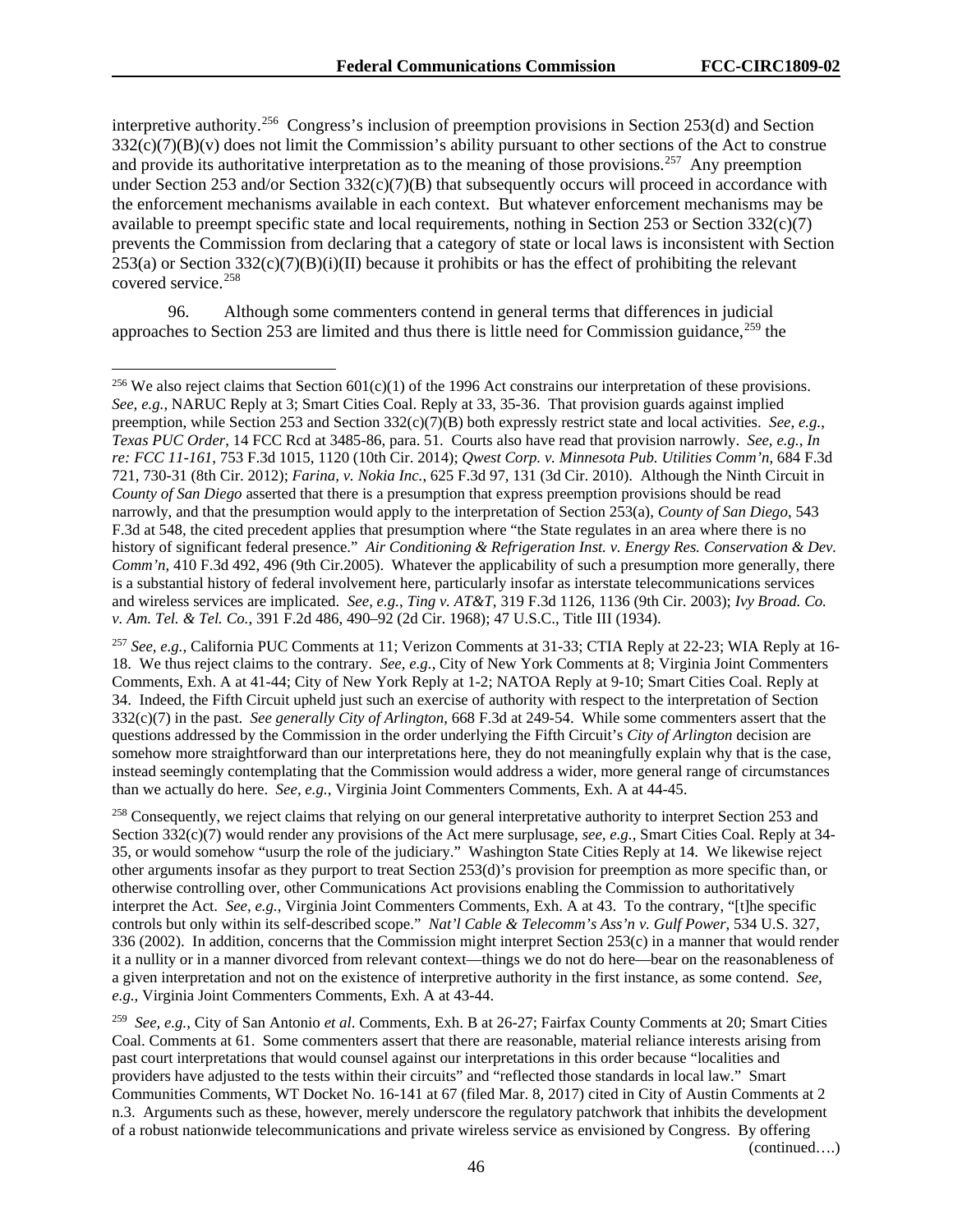interpretations we offer in this Declaratory Ruling are intended to help address certain specific scenarios that have caused significant uncertainty and legal controversy, irrespective of the degree to which this uncertainty has been reflected in court decisions. We also reject claims that a Supreme Court brief joined by the Commission demonstrates that there is no need for the interpretations in this Declaratory Ruling.<sup>260</sup> To the contrary, that brief observed that some potential interpretations of certain court decisions "would create a serious conflict with the Commission's understanding of Section 253(a), and [] would undermine the federal competition policies that the provision seeks to advance."[261](#page-47-1) The brief also noted that, if warranted, "the Commission can restore uniformity by issuing authoritative rulings on the application of Section 253(a) to particular types of state and local requirements."<sup>[262](#page-47-2)</sup> Rather than cutting against the need for, or desirability of, the interpretations we offer in this Declaratory Ruling, the brief instead presaged them. $263$ 

97. Our interpretations of Sections 253 Section 332(c)(7) are likewise not at odds with the Tenth Amendment and constitutional precedent, as some commenters contend.<sup>[264](#page-47-4)</sup> In particular, our interpretations do not directly "compel the states to administer federal regulatory programs or pass legislation."<sup>265</sup> The outcome of violations of Section 253(a) or Section 332(c)(7)(B) of the Act are no more than a consequence of "the limits Congress already imposed on State and local governments"

interpretations of the relevant statutes here, we intend, thereby, to eliminate potential regional regulatory disparities flowing from differing interpretations of those provisions. *See, e.g.*, WIA Reply at 19-20.

<span id="page-47-0"></span><sup>260</sup> *See* City of San Antonio *et al*. Comments, Exh. B at 27 (citing Brief for the United States as Amicus Curiae, *Level 3 Commc'ns v. City of St. Louis*, Nos. 08-626, 08-759 at 9, 11 (filed May 28, 2009) (Amicus Brief)).

<span id="page-47-1"></span><sup>261</sup> Amicus Brief at 12-13. The brief also identified other specific areas of concern with those cases. *See, e.g.*, *id*. at 13 ("The court appears to have accorded inordinate significance to Level 3's inability to 'state with specificity what additional services it might have provided' if it were not required to pay St. Louis's license fee. That specific failure of proof—which the court of appeals seems to have regarded as emblematic of broader evidentiary deficiencies in Level 3's case—is not central to a proper Section 253(a) inquiry." (citation omitted)); *id*. at 14 ("Portions of the Ninth Circuit's decision, moreover, could be read to suggest that a Section 253 plaintiff must show effective preclusion—rather than simply material interference—in order to prevail. As discussed above, limiting the preemptive reach of Section 253(a) to legal requirements that completely preclude entry would frustrate the policy of open competition that Section 253 was intended to promote." (citation omitted)).

<span id="page-47-2"></span><sup>262</sup> *Id*. at 18.

<span id="page-47-3"></span><sup>263</sup> Contrary to some claims, the need for these clarifications also is not undercut by prior determinations that advanced telecommunications capability is being deployed in a reasonable and timely fashion to all Americans. *See, e.g.*, Letter from Nancy Werner, General Counsel, NATOA, to Marlene H. Dortch, Secretary, FCC, WT Docket No. 17-79, at 2 (filed June 21, 2018) (NATOA June 21, 2018 *Ex Parte* Letter) (citing *Inquiry Concerning Deployment of Advanced Telecommunications Capability to All Americans in a Reasonable and Timely Fashion*, GN Docket N. 17- 199, 2018 Broadband Deployment Report, 33 FCC Rcd 1660, 1707-08, para. 94 (2018) (*2018 Broadband Deployment Report*)). These commenters do not explain why the distinct standard for evaluating deployment of advanced telecommunications capability, *see 2018 Broadband Deployment Report*, 33 FCC Rcd at 1663-76, paras. 9-39, should bear on the application of Section 253 or Section  $332(c)(7)$ . Further, as the Commission itself observed, "[a] finding that deployment of advanced telecommunications capability is reasonable and timely in no way suggests that we should let up in our efforts to foster greater deployment." *Id*. at 1664, para. 13.

<span id="page-47-4"></span><sup>264</sup> *See, e.g.*, City of San Antonio *et al*. Comments, Exh. A at 28; Smart Cities Coal. Comments at 77-78; Smart Cities Coal. Reply at 48-50; NATOA June 21, 2018 *Ex Parte* Letter at 3.

<span id="page-47-5"></span><sup>265</sup> *Montgomery County v. FCC*, 811 F.3d at 128; *see Printz v. United States*, 521 U.S. 898, 117 S.Ct. 2365, 138 L.Ed.2d 914 (1997); *New York v. United States*, 505 U.S. 144, 112 S.Ct. 2408, 120 L.Ed.2d 120 (1992). These provisions preempting state law thus do not "compel the States to enact or administer a federal regulatory program," *Printz*, 521 U.S. at 900, or "dictate what a state . . . may or may not do." *Murphy v. Nat'l Collegiate Athletic Ass'n*, 138 S.Ct. 1461, 1478 (2018).

<sup>(</sup>Continued from previous page)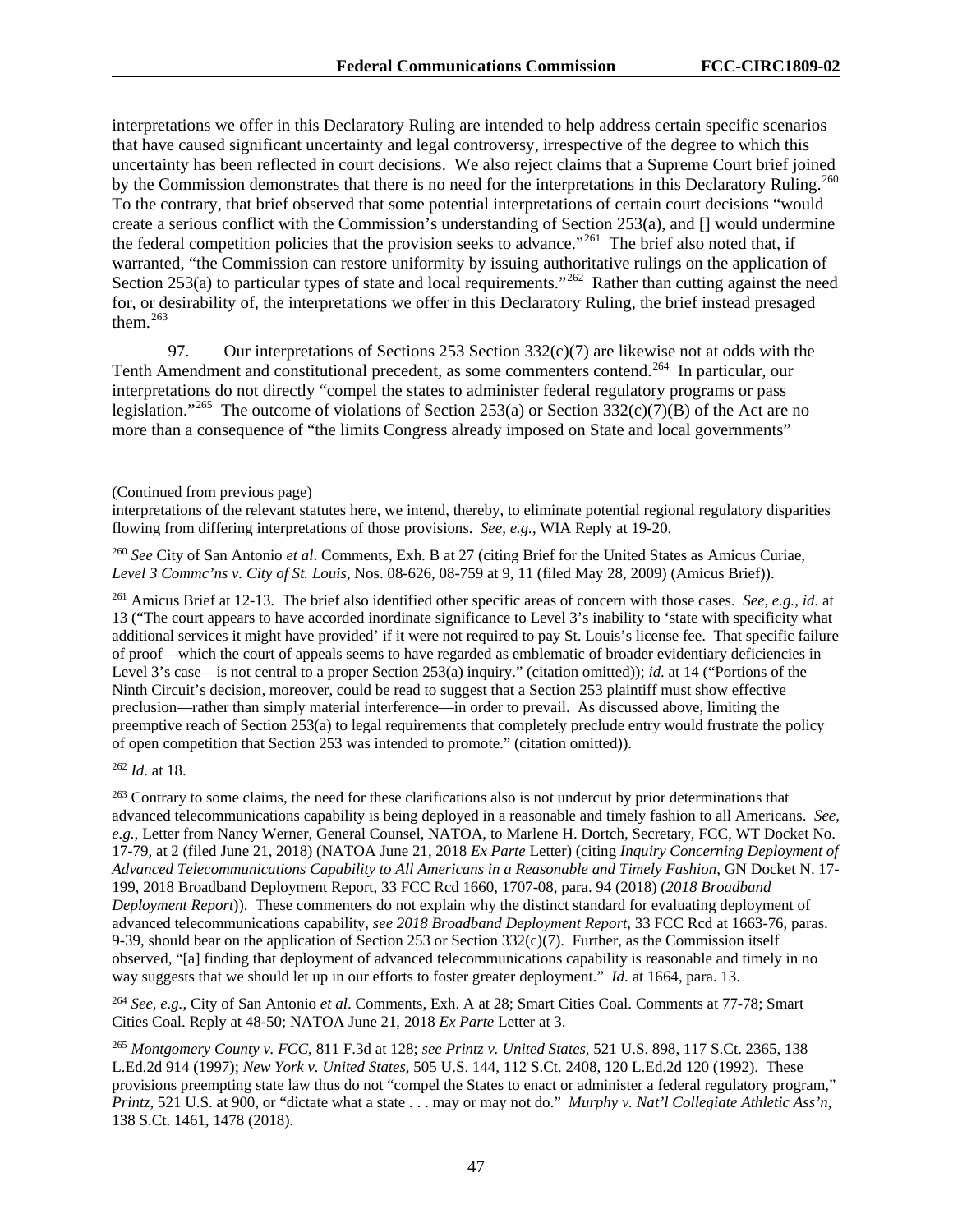through its enactment of Section  $332(c)(7)$ <sup>[266](#page-48-0)</sup>

98. We also reject the suggestion that the limits Section 253 places on state and local rightsof-way fees and management will unconstitutionally interfere with the relationship between a state and its political subdivisions.<sup>267</sup> As relevant to our interpretations here, it is not clear, at first blush, that such concerns would be implicated.<sup>268</sup> Because state and local legal requirements can be written and structured in myriad ways, and challenges to such state or local activities could be framed in broad or narrow terms, we decline to resolve such questions here, divorced from any specific context.

#### **IV. THIRD REPORT AND ORDER**

99. In this Third Report and Order, we address the application of shot clocks to state and local review of wireless infrastructure deployments. We do so by taking action in three main areas. First, we adopt a new set of shot clocks tailored to support the deployment Small Wireless Facilities. Second, we adopt a specific remedy that applies to violations of these new Small Wireless Facility shot clocks, which we expect will operate to significantly reduce the need for litigation over missed shot clocks. Third, we clarify a number of issues that are relevant to all of the FCC's shot clocks, including the types of authorizations subject to these time periods.

#### **A. New Shot Clocks for Small Wireless Facility Deployments**

100. In 2009, the Commission concluded that we should use shot clocks to define a presumptive "reasonable period of time" beyond which state or local inaction on wireless infrastructure siting applications would constitute a "failure to act" within the meaning of Section 332.<sup>[269](#page-48-3)</sup> We adopted a 90-day clock for reviewing collocation applications and a 150-day clock for reviewing siting applications other than collocations. The record here suggests that our two existing Section 332 shot clocks have increased the efficiency of deploying wireless infrastructure. Many localities already process wireless siting applications in less time than required by those shot clocks and a number of states have enacted laws requiring that collocation applications be processed in 60 days or less.<sup>[270](#page-48-4)</sup> Some siting agencies acknowledge that they have worked to gain efficiencies in processing siting applications and welcome the

<span id="page-48-0"></span> <sup>266</sup> *2009 Declaratory Ruling*, 24 FCC Rcd at 14002, para. 25. The Communications Act establishes its own framework for oversight of wireless facility deployment—one that is largely deregulatory, *see, e.g.*, *Wireless Infrastructure Second R&O*, FCC 18-30, at para. 63; *Implementation of Sections 3(n) and 332 of the Communications Act*, GN Docket No. 93-252, Second Report and Order, 9 FCC Rcd 1411, 1480-81, para. 182 (1994)—and it is reasonable to expect state and local governments electing to act in that area to do so only in a manner consistent with the Act's framework. *See, e.g.*, *Murphy*, 138 S.Ct. at 1470-71, 1480. Thus, the application of Section 253 and Section 332(c)(7)(B) is clearly distinguishable from the statute the Supreme Court struck down in *Murphy*, which did not involve a preemption scheme but nonetheless prohibited state authorization of sports gambling. *Id*. at 1481. The application here is also clearly distinguishable from the statute in *Printz*, which mandated states to run background checks on handgun purchases, *Printz*, 521 U.S. at 904–05, and the statute in *New York*, which required states to enact state laws that provide for the disposal of radioactive waste or else take title to such waste. *New York*, 505 U.S. at 151–52.

<span id="page-48-1"></span><sup>267</sup> *See, e.g.*, City of New York Comments at 9-10; Smart Cities Coal. Comments at 78.; *see also, e.g.*, *Nixon v. Mo. Mun. League*, 541 U.S. 125, 134 (2004) (identifying Tenth Amendment issues with the application of Section 253 where that application would implicate "state or local governmental self-regulation (or regulation of political inferiors)").

<span id="page-48-2"></span><sup>&</sup>lt;sup>268</sup> For example, where a state or local law or other legal requirement simply sets forth particular fees to be paid, or where the legal requirement at issue is simply an exercise of discretion that governing law grants the state or local government, it is not clear that preemption would unconstitutionally interfere with the relationship between a state and its political subdivisions.

<span id="page-48-3"></span><sup>269</sup> *2009 Declaratory Ruling*, 24 FCC Rcd at 13994.

<span id="page-48-4"></span><sup>270</sup> *See infra* para. 102.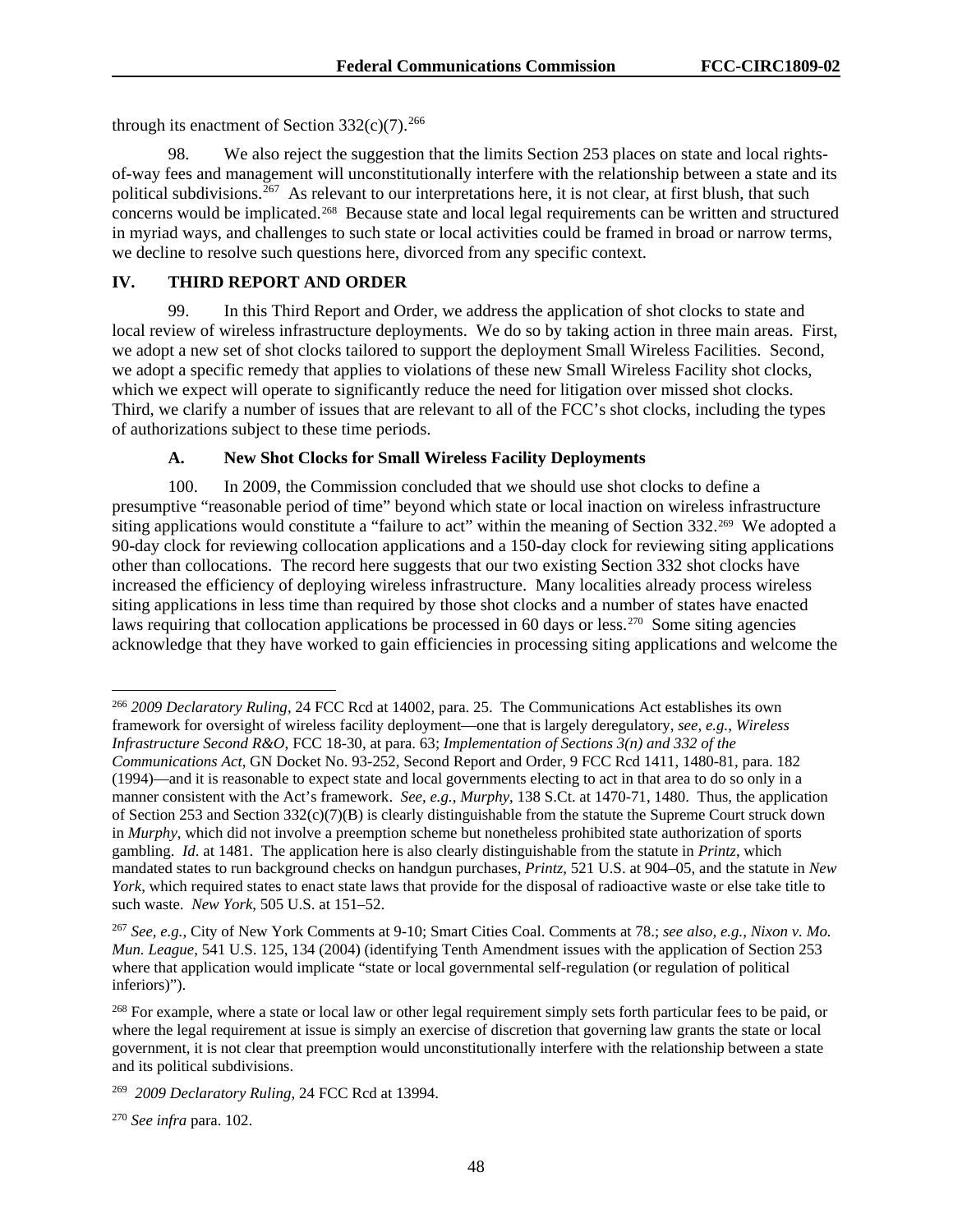addition of new shot clocks tailored to the deployment of small scale facilities.<sup>[271](#page-49-0)</sup> Given siting agencies' increased experience with existing shot clocks, the greater need for rapid siting of Small Wireless Facilities nationwide, and the lower burden siting of these facilities places on siting agencies in many cases, we take this opportunity to update our approach to speed the deployment of Small Wireless Facilities.[272](#page-49-1)

#### **1. Two New Section 332 Shot Clocks for Deployment of Small Wireless Facilities**

101. In this section, using authority confirmed in *City of Arlington*, we adopt two new Section 332 shot clocks for Small Wireless Facilities – 60 days for collocation of Small Wireless Facilities on preexisting structures and 90 days for new construction of such facilities. These new Section 332 shot clocks carefully balance the well-established authority that states and local authorities have over review of wireless siting applications with the requirements of Section  $332(c)(7)(ii)$  to exercise that authority "within a reasonable period of time... taking into account the nature and scope of the request."<sup>273</sup> Further, our decision is consistent with the Model Code for Municipalities recommended by the FCC's Broadband Deployment Advisory Committee, which utilizes this same 60-day and 90-day framework for collocation of Small Wireless Facilities and new structures.[274](#page-49-3) Our actions will modernize the framework for wireless facility siting by taking into consideration that states and localities should be able to address the siting of Small Wireless Facilities in a more expedited review period than needed for larger facilities.<sup>[275](#page-49-4)</sup>

102. We find compelling reasons to establish a new presumptively reasonable Section 332 shot clock of 60 days for collocations of Small Wireless Facilities on existing structures. The record demonstrates the need for, and reasonableness of, expediting the siting review of these collocations.[276](#page-49-5)

<span id="page-49-2"></span><sup>273</sup> 47 U.S.C. § 332(c)(7)(ii).

<span id="page-49-3"></span><sup>274</sup> BDAC Model Municipal Code at §  $3.2a(i)(B)$ .

<span id="page-49-0"></span><sup>&</sup>lt;sup>271</sup> Chicago Comments at 7 ("the City has worked to achieve efficient processing times even for applications where no federal deadline exists."); New Orleans Comments at 3 ("City supports the concept proposed by the Commission . . . to establish . . . more narrowly defined classes of deployments, with distinct reasonable times frames for action within each class).

<span id="page-49-1"></span><sup>272</sup> *See* Letter from LaWana Mayfield, City Council of Charlotte, North Carolina, to Marlene H. Dortch, Secretary, FCC, WT Docket No. 17-79, at 2 ("However, getting this infrastructure out in a timely manner can be a challenge that involves considerable time and financial resources. The solution is to streamline relevant policies – allowing more modern rules for modern infrastructure."); Letter from John Richard C. King, House of Representatives, South Carolina, to Brendan Carr, Commissioner, FCC, WT Docket No. 17-79, at 1 ("A patchwork system of town-totown, state-to-state rules slows the approval of small cell installations and delays the deployment of 5G. We need a national framework with guardrails to streamline the path forward to our wireless future"); Letter from Andy Thompson, State Representative, Ohio House District 95, to Marlene H. Dortch, Secretary, FCC, WT Docket No. 17-79, at 1 ("In order for 5G to arrive as quickly and as effectively as possible, relevant infrastructure regulations must be streamlined. It makes very little sense for rules designed for 100-foot cell towers to govern the path to deployment for modern equipment called small cells that can fit into a pizza box.").

<span id="page-49-4"></span><sup>&</sup>lt;sup>275</sup> Just like the shot clocks originally established in 2009—later affirmed by the Fifth Circuit and the Supreme Court—the shot clocks framework in this Third Report and Order are no more than an interpretation of "the limits Congress already imposed on State and local governments" through its enactment of Section 332(c)(7). *2009 Declaratory Ruling*, 24 FCC Rcd at 14002, para. 25. *See also City of Arlington*, 668 F.3d at 259. As explained in the *2009 Declaratory Ruling*, the shot clocks derived from Section 332(c)(7) "will not preempt State or local governments from reviewing applications for personal wireless service facilities placement, construction, or modification," and they "will continue to decide the outcome of personal wireless service facility siting applications pursuant to the authority Congress reserved to them in Section 332(c)(7)(A)." *2009 Declaratory Ruling*, 24 FCC Rcd at 14002, para. 25.

<span id="page-49-5"></span><sup>276</sup> CTIA Comments, WT Docket No 16-421, at 33 (filed Mar. 8, 2017); Letter from Juan Huizar, City Manager of the City of Pleasanton Texas, to Brendan Carr, Commissioner, FCC, WT Docket No. 17-79, at 1 (filed June 4, 2018) (continued….)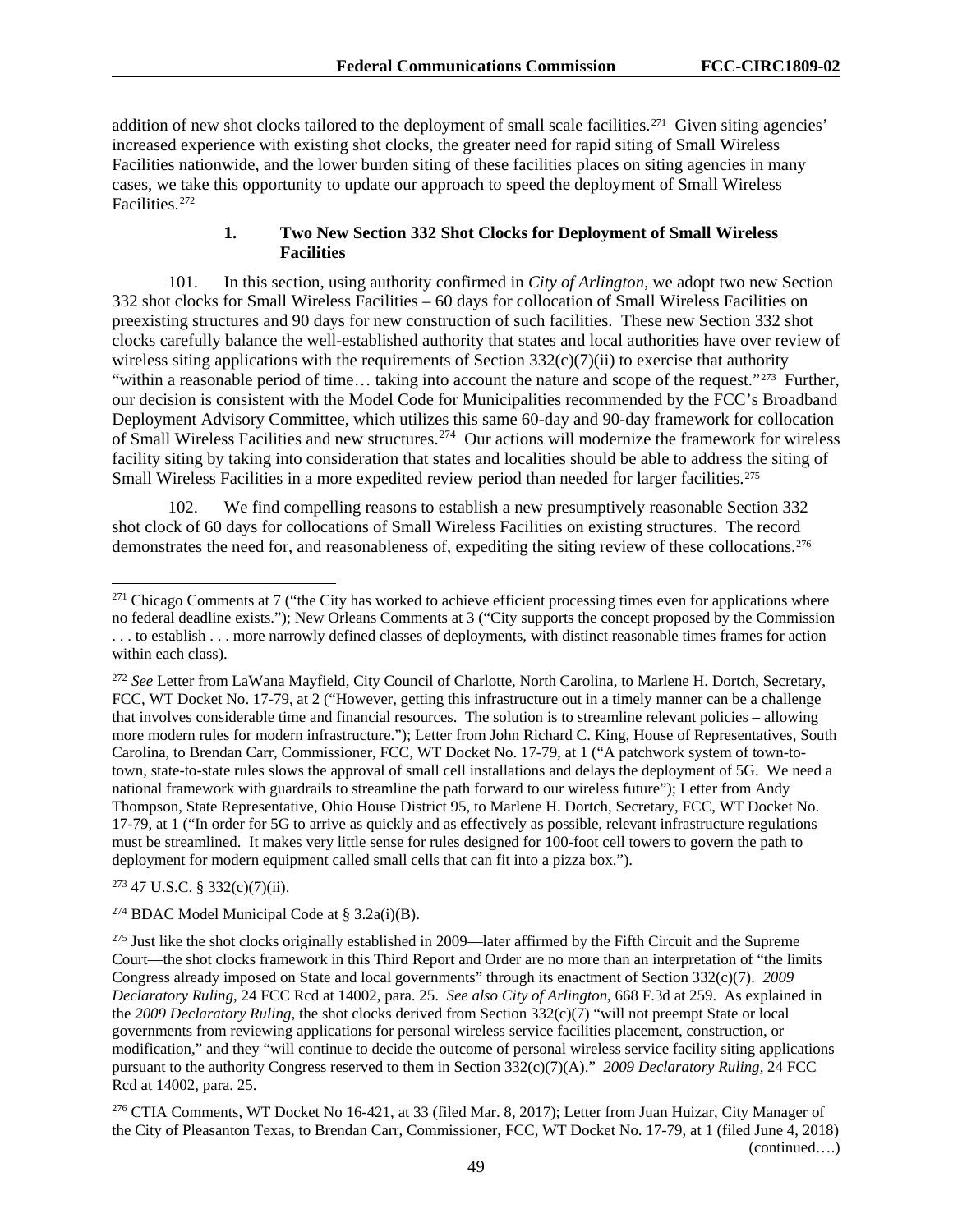Notwithstanding the implementation of the current shot clocks, more streamlined procedures are both reasonable and necessary to provide greater predictability for siting applications nationwide for the deployment of Small Wireless Facilities. The two current Section 332 shot clocks do not reflect the evolution of the application review process and evidence that localities can complete reviews more quickly than was the case when the existing Section 332 shot clocks were adopted nine years ago. Since 2009, localities have gained significant experience processing wireless siting applications.[277](#page-50-0) Indeed, many localities already process wireless siting applications in less than the required time<sup>[278](#page-50-1)</sup> and several jurisdictions require by law that collocation applications be processed in 60 days or less.[279](#page-50-2) With the passage of time, siting agencies have become more efficient in processing siting applications.<sup>[280](#page-50-3)</sup> These facts demonstrate that a shorter, 60-day shot clock for processing collocation applications for Small Wireless Facilities is reasonable.<sup>[281](#page-50-4)</sup>

103. As we found in 2009, collocation applications are generally easier to process than new

<span id="page-50-0"></span><sup>277</sup> T-Mobile Comments at 20; Crown Castle Reply at 5 (noting that the adoption of similar time frames by several states for small cell siting review confirms their reasonableness, and the Commission should apply these deadlines on a nationwide basis).

<span id="page-50-1"></span><sup>278</sup> Alaska Dep't of Natural Resources Comments at 2 ("[W]e are currently meeting or exceeding the proposed timeframe of the "Shot Clock."); *see also* Letter from Scott K. Bergmann, Senior Vice President, Regulatory Affairs, CTIA, to Marlene H. Dortch, Secretary, FCC, WT Docket No. 17-79, at 5 (filed Aug. 30, 2018) ("Eleven states – Delaware, Florida, Indiana, Kansas, Missouri, North Carolina, Rhode Island, Tennessee, Texas, Utah, and Virginia – recently adopted small cell legislation that includes 45-day or 60-day shot clocks for small cell collocations.").

<span id="page-50-2"></span><sup>279</sup> North Carolina requires its local governments to decide collocation applications within 45 days of submission of a complete application. N.C. Gen. Stat. Ann. § 153A-349.53(a2). The same 45-day shot clock applies to certain collocations in Florida. Fla. Stat. Ann. § 365.172(13)(a)(1), (d)(1). In New Hampshire, applications for collocation or modification of wireless facilities generally have to be decided within 45 days (subject to some exceptions under certain circumstances) or the application is deemed approved. N.H. Rev. Stat. Ann. § 12-K:10. Wisconsin requires local governments to decide within 45 days of receiving complete applications for collocation on existing support structure that does not involve substantial modification, or the application will be deemed approved, unless the local government and applicant agree to an extension. Wis. Stat. Ann. § 66.0404(3)(c). Local governments in Indiana have 45 days to decide complete collocation applications, unless an extension is allowed under the statute. Ind. Code Ann. § 8-1-32.3-22. Minnesota requires any zoning application, including both collocation and noncollocation applications, to be processed in 60 days. MINN. STAT. § 15.99, Subd. 2(a). By not requiring hearings, collocation applications in these states can be processed in a timely manner.

<span id="page-50-3"></span><sup>280</sup> Chicago Comments at 7 ("the City has worked to achieve efficient processing times even for applications where no federal deadline exists."); New Orleans Comments at 3 ("City supports the concept proposed by the Commission . . . to establish . . . more narrowly defined classes of deployments, with distinct reasonable times frames for action within each class); Letter from Sara Blackhurst, President, Action 22, to Brendan Carr, Commissioner, FCC, WT Docket 17-79, at 2 (filed May18, 2018) ("While we understand the need for relevant federal rules and protections appropriate for larger wireless infrastructure, we feel these same rules are not well-suited for smaller wireless facilities and risk slowing deployment in communities that need connectivity now.").

<span id="page-50-4"></span><sup>281</sup> CCA Comments at 11-14; T-Mobile Comments at 20; Incompas Reply at 9; Sprint Comments at 45-47 (noting that Florida, Indiana, Kansas, Texas and Virginia all have passed small cell legislation that requires small cell application attachments to be acted upon in 60 days); T-Mobile Comments at 18 (arguing that the Commission should accelerate the Section 332 shot clocks for all sites to 60 days for collocations, including small cells).

<sup>(</sup>Continued from previous page)

<sup>(</sup>describing the firsthand benefit of small cells and noting that communications infrastructure is a critical component of local growth); Letter from Sara Blackhurst, President, Action 22, to Brendan Carr, Commissioner, FCC, WT Docket 17-79, at 2 (filed May 18, 2018) ("While we understand the need for relevant federal rules and protections appropriate for larger wireless infrastructure, we feel these same rules are not well-suited for smaller wireless facilities and risk slowing deployment in communities that need connectivity now.").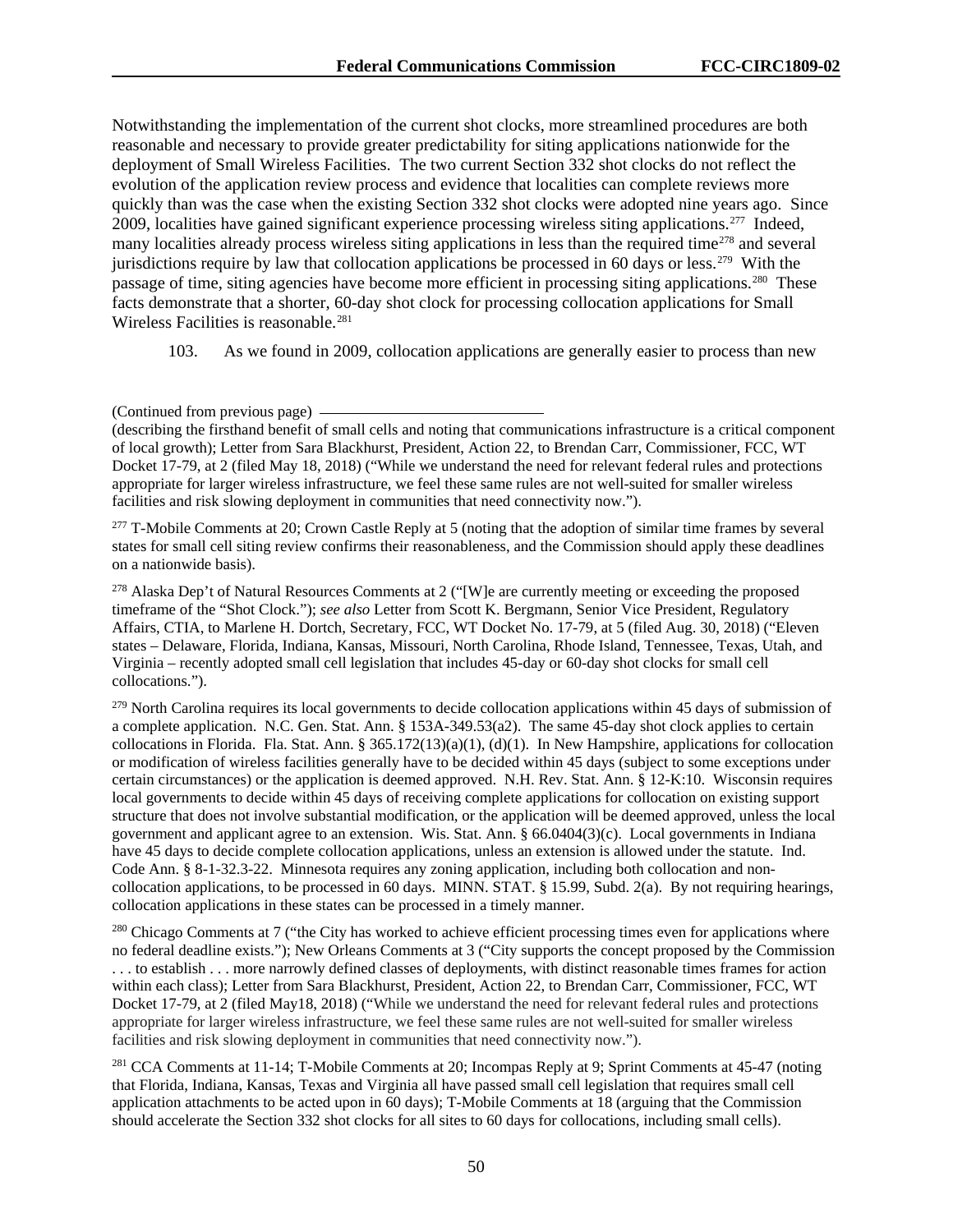construction because the community impact is likely to be smaller.<sup>[282](#page-51-0)</sup> In particular, the addition of an antenna to an existing tower or other structure is unlikely to have a significant visual impact on the community. [283](#page-51-1) The size of Small Wireless Facilities poses little or no risk of adverse effects on the environment or historic preservation.<sup>[284](#page-51-2)</sup> Indeed, many jurisdictions do not require public hearings for approval of such attachments, underscoring their belief that such attachments do not implicate complex issues requiring a more searching review.[285](#page-51-3)

104. Further, we find no reason to believe that applying a 60-day time frame for Small Wireless Facility collocations under Section 332 creates confusion with collocations that fall within the scope of "eligible facilities requests" under Section 6409 of the Spectrum Act, which are also subject to a 60-day review.[286](#page-51-4) The type of facilities at issue here are distinctly different and the definition of a Small Wireless Facility is clear. Further, siting authorities are required to process Section 6409 applications involving the swap out of certain equipment in 60 days, and we see no meaningful difference in processing these applications than processing Section 332 collocation applications in 60 days. There is no reason to apply different time periods (60 vs. 90 days) to what is essentially the same review: modification of an existing structure to accommodate new equipment. [287](#page-51-5) Finally, adopting a 60-day shot clock will encourage service providers to collocate rather than opting to build new siting structures which has numerous advantages.<sup>[288](#page-51-6)</sup>

105. Some municipalities argue that smaller facilities are neither objectively "small" nor less obtrusive than larger facilities.[289](#page-51-7) Others contend that shorter shot clocks for a broad category of "smaller" facilities would fail to take into account the varied and unique climate, historic architecture, infrastructure, and volume of siting applications that municipalities face.<sup>290</sup> We take those considerations into account by clearly defining the category of "Small Wireless Facility" in our rules and allowing siting agencies to rebut the presumptive reasonableness of the shot clocks based upon the actual circumstances

<span id="page-51-0"></span>282 *2009 Declaratory Ruling*, 24 FCC Rcd at 14012, para. 40.

<span id="page-51-2"></span><sup>284</sup> *Wireless Infrastructure Second R&O*, FCC 18-30 at para. 42 (citing Nationwide Programmatic Agreement for the Collocation of Wireless Antennas, 47 CFR Part 1, Appx. B, § VI (Collocation NPA); *see also* 47 CFR § 1.1306(c)(1) (excluding certain wireless facilities from NEPA review).

<span id="page-51-3"></span><sup>285</sup> *2009 Declaratory Ruling*, 24 FCC Rcd at 14012, para. 46.

<span id="page-51-4"></span><sup>286</sup> DESHPO Comments at 2 ("opposes the application of separate time limits for review of facility deployments not covered by the Spectrum Act, as it would lead to confusion within the process for all parties involved (Applicants/Carrier, Consultants, SHPO)").

<span id="page-51-5"></span><sup>287</sup> Letter from Scott K. Bergmann, Senior Vice President, Regulatory Affairs, CTIA, to Marlene H. Dortch, Secretary, FCC, WT Docket No. 17-79, at 6 (filed Aug. 30, 2018).

<span id="page-51-6"></span><sup>288</sup> Letter from Richard Rossi, Senior Vice President, General Counsel, U.S. Tower, to

Marlene Dortch, Secretary, FCC, WT Docket No. 17-79, at 3 (filed Aug. 10, 2018) ("The reason to encourage collocation is straightforward, it is faster, cheaper, more environmentally sound, and less disruptive than building new structures.").

<span id="page-51-7"></span><sup>289</sup> League of Az Cities and Towns Comments at 13, 29 (arguing that many small cells or micro cells can be taller and more visually intrusive than macro cells).

<span id="page-51-8"></span><sup>290</sup> Philadelphia Comments at 4-5 (arguing that shorter shot clocks should not be implemented because "cities are already resource constrained and any further attempt to further limit the current time periods for review of applications will seriously and adversely affect public safety as well as diminish the proper role, under our federalist system, of state and local governments in regulating local rights of way"); Smart Cities Coal. Comments, Docket 16- 421, at 13 (filed Mar. 8, 2017) (included by reference by Austin's Comments); Alaska Dept. of Trans. Comments at 2. *See, e.g.,* TX Hist. Comm. Comments at 2 (current shot clocks are appropriate and that further shortening these shot clocks is not warranted); Arlington, TX Comments at 2.

<span id="page-51-1"></span><sup>283</sup> TIA Comments at 4.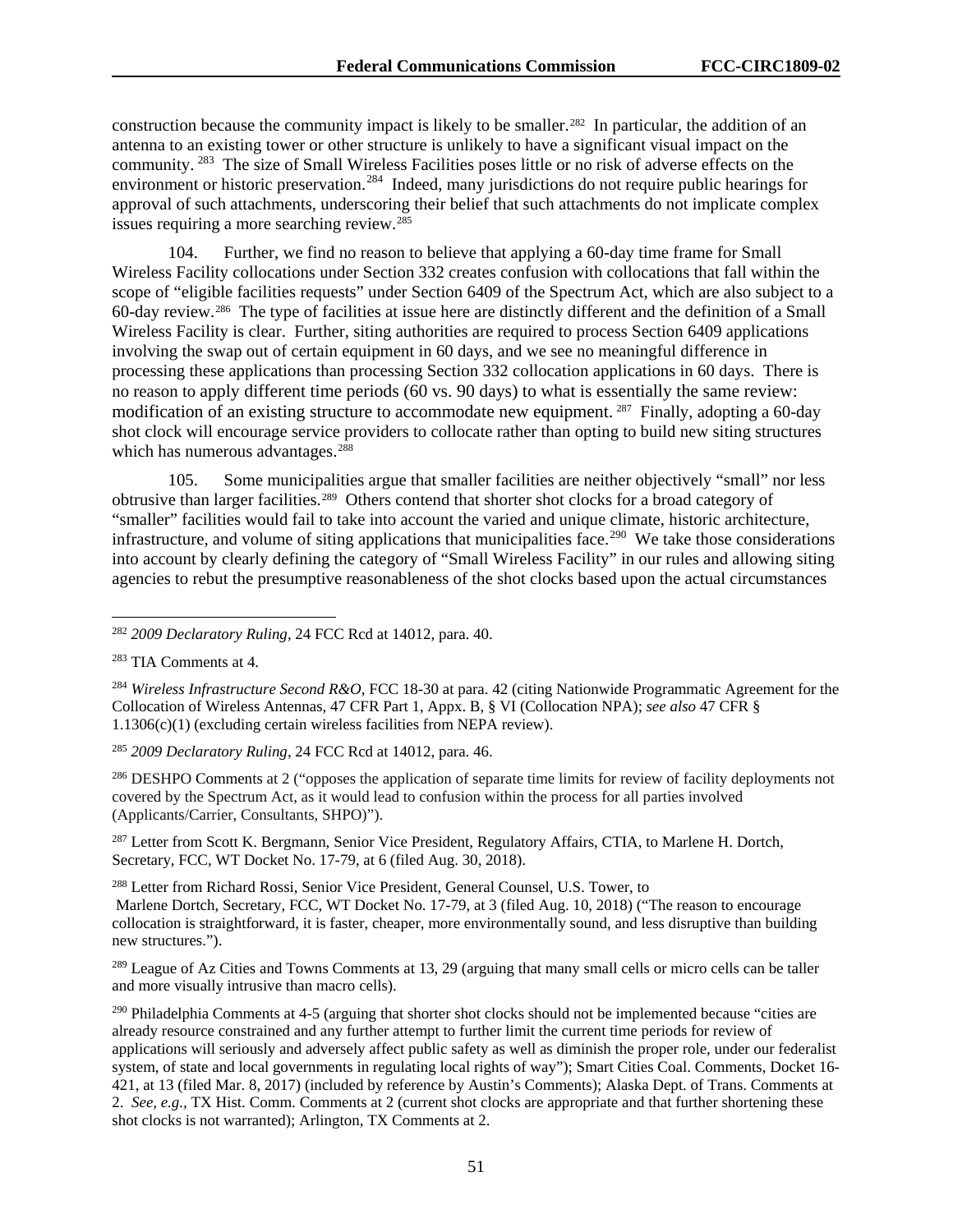they face. For similar reasons, we disagree that establishing shorter shot clocks for smaller facilities would impair states' and localities' authority to regulate local rights of way.<sup>[291](#page-52-0)</sup>

106. While some commenters argue that additional shot clock classifications would make the siting process needlessly more complex without any proven benefits,<sup>[292](#page-52-1)</sup> any additional administrative burden from increasing the number of Section 332 shot clocks from two to four is outweighed by the likely significant benefit of regulatory certainty and the resulting streamlined deployment process.<sup>[293](#page-52-2)</sup> We also reject the assertion that revising the period of time to review siting decisions would amount to a nationwide land use code for wireless siting.<sup>294</sup> Our approach is consistent with the Model Code for Municipalities that recognizes that the shot clocks that we are adopting for the review of Small Wireless Facility deployment applications correctly balance the needs of local siting agencies and wireless service providers.<sup>[295](#page-52-4)</sup> Our balance of the relevant considerations is informed by our experience with the previously adopted shot clocks, the record in this proceeding, and our predictive judgment about the effectiveness of actions taken here to promote the provision of personal wireless services.

107. For similar reasons as set forth above, we also find it reasonable to establish a new 90 day Section 332 shot clock for new construction of Small Wireless Facilities. Ninety days is a presumptively reasonable period of time for localities to review such siting applications. Small Wireless Facilities have far less visual and other impact than the facilities we considered in 2009, and should accordingly require less time to review.[296](#page-52-5) Indeed, some state and local governments have already adopted 60-day maximum reasonable periods of time for review of *all* small cell siting applications, and, even in the absence of such maximum requirements, several are already reviewing and approving small-cell siting applications within 60 days or less after filing.[297](#page-52-6) Numerous industry commenters advocated a 90-day shot clock for all non-

<span id="page-52-3"></span><sup>294</sup> Cities of San Antonio *et. al* Comments, Exh. A at 17-18. In the same vein, the Florida Department of Transportation contends that "[p]ermit review times should comply with state statutes," especially if the industry insists on being treated similarly as other utilities. AASHTO Comments, Attach. at 13 (Florida Dept. of Trans. Comments); *see also* Alaska Dept. of Trans. Comments at 2 and TX Dept. of Trans. Comments at 2 (explaining that variations in topography, weather, government interests, and state and local political structure counsel against standardized nationwide shot clocks). The Maryland Department of Transportation is concerned about the shortened shot clocks proposed because they would conflict with a Maryland law that requires a 90-day comment period in considering wireless siting applications and because certain applications can be complex and necessitate longer review periods. AASHTO Comments, Attach. at 40 (MD Dept. of Trans. Comments).

<span id="page-52-4"></span><sup>295</sup> BDAC Model Municipal Code at §  $3.2a(i)(B)$ ,.

<span id="page-52-5"></span><sup>296</sup> CTIA Comments, Attach. 1 at 38.

<span id="page-52-0"></span> <sup>291</sup> League of Az Cities and Towns *et al.* Comments at 26-27, 29-35; Cities of San Antonio *et. al* Comments at 8; Philadelphia Comments at 4.

<span id="page-52-1"></span> $292$  T-Mobile Comments at 22; Florida Coalition Comments at 9 (Creating new shot clocks would result in "too" many 'shot clocks' and both the industry and local governments would be confused as to which shot clock applied to what application").

<span id="page-52-2"></span><sup>&</sup>lt;sup>293</sup> While several parties proposed additional shot clock categories, we believe that the any benefit from a closer tailoring of categories to circumstances is not outweighed by the administrative burden on siting authorities and providers to manage these categories. *See* TX Hist. Comm. Comments at 2 (stating that it "could support a shorter review period for new structures less than fifty (50) feet tall, or where structures are located within or adjacent to existing utility rights-of-way (but not transportation rights-of-way) with existing utility structures taller than the proposed telecommunications structure"); Georgia Dept. Tran. Comments at 2 (stating that time frames based on the zoning area are reasonable).

<span id="page-52-6"></span> $297$  T-Mobile Comments at 19-20 (stating that some states already have adopted more expedited time frames to lower siting barriers and speed deployment, which demonstrates the reasonableness of the proposed 60-day and 90-day revised shot clocks); Incompas Reply at 9 (stating that there is no basis for differing time-periods for similarlysituated small cell installation requests, and the lack of harmonization could discourage the use of a more efficient infrastructure); CCA Comments at 14, n.52 (citing CCA Streamlining Reply at 7-8 that in Houston, Texas, the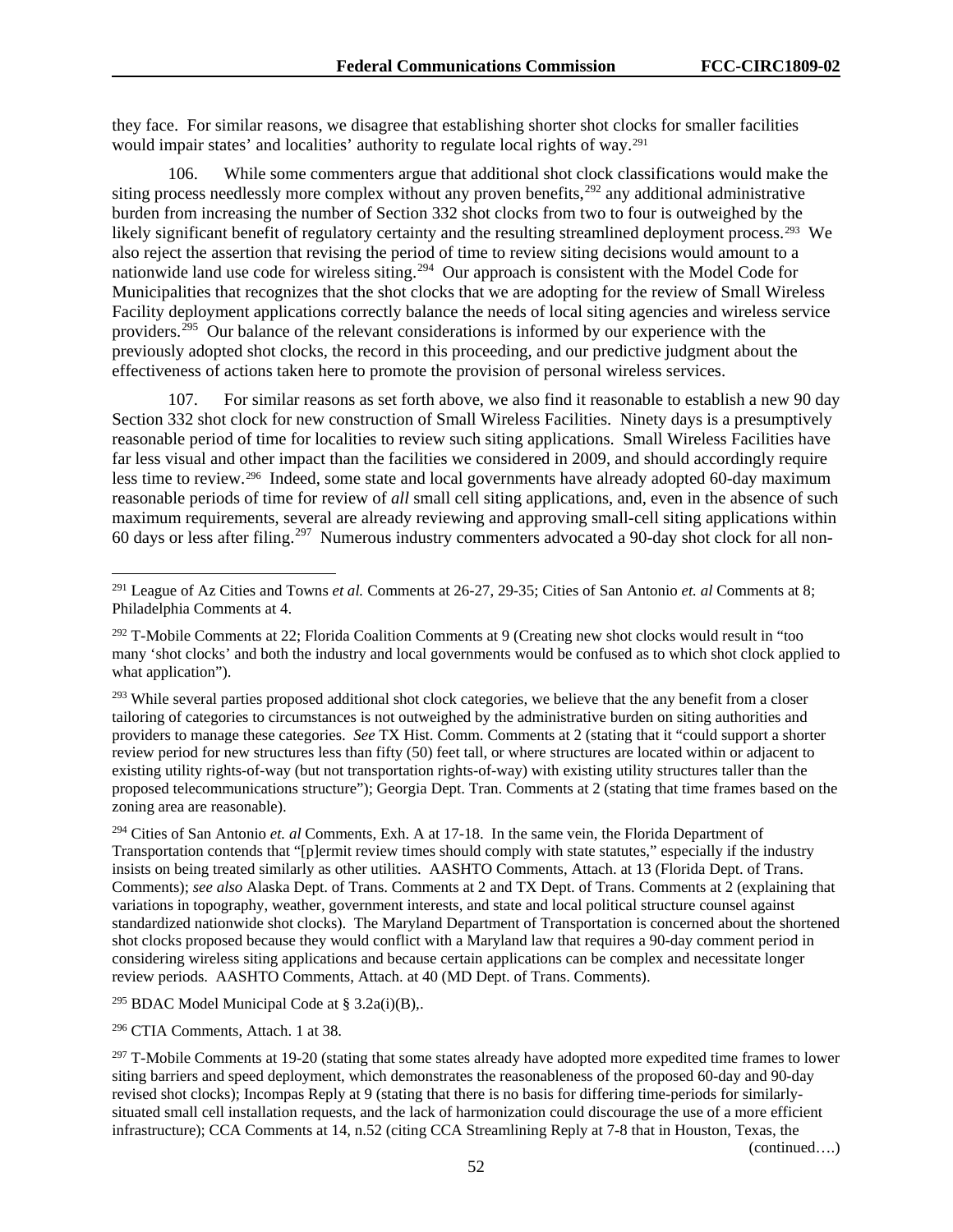collocation deployments. [298](#page-53-0) Based on this record, we find it reasonable to conclude that construction of a new Small Wireless Facility warrants more review time than a mere collocation of the same, but less than the construction of a macro tower.

108. Finally, we note that our 60- and 90-day approach is similar to that in pending legislation that has bipartisan congressional support, and is consistent with the Model Code for Municipalities. Specifically, the draft STREAMLINE Small Cell Deployment Act, would apply a 60-day shot clock to collocation of small personal wireless service facilities and a 90-day shot clock to any other action relating to small personal wireless service facilities.<sup>299</sup> Further, the Model Code for Municipalities recommended by the FCC's Broadband Deployment Advisory Committee also utilizes this same 60-day and 90-day framework for collocation of Small Wireless Facilities and new structures.[300](#page-53-2)

#### **2. Batched Applications for Small Wireless Facilities**

109. Given the way in which Small Wireless Facilities are likely to be deployed, in large numbers as part of a system meant to cover a particular area, we anticipate that some applicants will submit "batched" applications: multiple separate applications filed at the same time, each for one or more sites *or* a single application covering multiple sites.<sup>[301](#page-53-3)</sup> In the *Wireless Infrastructure NPRM/NOI*, the Commission asked whether batched applications should be subject to either longer or shorter shot clocks than would apply if each component of the batch were submitted separately.<sup>302</sup> Industry commenters contend that the shot clock applicable to a batch or a class of applications should be no longer than that applicable to an individual application of the same class.<sup>[303](#page-53-5)</sup> On the other hand, several commenters, contend that batched applications have often been proposed in historic districts and historic buildings (areas that require a more complex review process), and given the complexities associated with reviews of that type, they urge the Commission not to apply shorter shot clocks to batched applications.[304](#page-53-6) Some

<span id="page-53-0"></span><sup>298</sup> CTIA Reply at 3 (stating that the Commission should shorten the shot clocks to 90 days for new facilities); CTIA Comments at 11-12 (asserting that the existing 150-day review period for new wireless sites should be shortened to 90 days); Crown Castle Comments at 29 (stating that a 90-day shot clock for new facilities is appropriate for macro cells and small cells alike, to the extent such applications require review under Section 332 at all); ExteNet Comments at 8 (asserting that the Commission should accelerate the shot clock for all other non-collocation applications, including those for new DNS poles, from 150 days to 90 days); WIA Reply at 2.

<span id="page-53-1"></span><sup>299</sup> STREAMLINE Small Cell Deployment Act, S.3157, 115 Congress, 2D Session (June 28,2018).

<span id="page-53-2"></span> $300$  BDAC Model Municipal Code at § 3.2a(i)(B),

<span id="page-53-3"></span><sup>301</sup> We define either scenario as "batching" for the purpose of our discussion here.

<span id="page-53-4"></span><sup>302</sup> *Wireless Infrastructure NPRM/NOI*, 32 FCC Rcd at 3338, para. 18.

<span id="page-53-5"></span><sup>303</sup> *See, e.g.,* Extenet Comments at 10-11 ("The Commission should not adopt a longer shot clock for batches of multiple DNS applications."); Sprint Comments, Docket 16-421, at 43-44 (filed Mar. 8, 2017); CCA Comments at 16 ("The FCC also should ensure that batch applications are not saddled with a longer shot clock than those afforded to individual siting applications . . . ."); Verizon Comments at 42 ("The same 60-day shot clock should apply to applications proposing multiple facilities – so called 'batch applications.'"); Crown Castle Comments at 30 ("Crown Castle also does not support altering the deadline for 'batches' of requests."); T-Mobile Comments at 22-23 ("[A]n application that batches together similar numbers of small cells of like character and in proximity to one another should also be able to be reviewed within the same time frame . . . ."); CTIA Comments at 17 ("There is, however, no need for the Commission to establish different shot clocks for batch processing of similar facilities . . . .").

<span id="page-53-6"></span><sup>304</sup> San Antonio Comments, Exh. A at 17, 19-20; *see also* Smart Cities Coal. Comments, Docket 16-421, at 47 (filed Mar. 8, 2017) (referenced by Austin's Comments).

<sup>(</sup>Continued from previous page)

review process for small cell deployments "usually takes 2 weeks, but no more than 30 days to process and complete the site review. In Kenton County, Kentucky, the maximum time permitted to act upon new facility siting requests is 60 days. Louisville, Kentucky generally processes small cell siting requests within 30 days, and Matthews, North Carolina generally processes wireless siting applications within 10 days").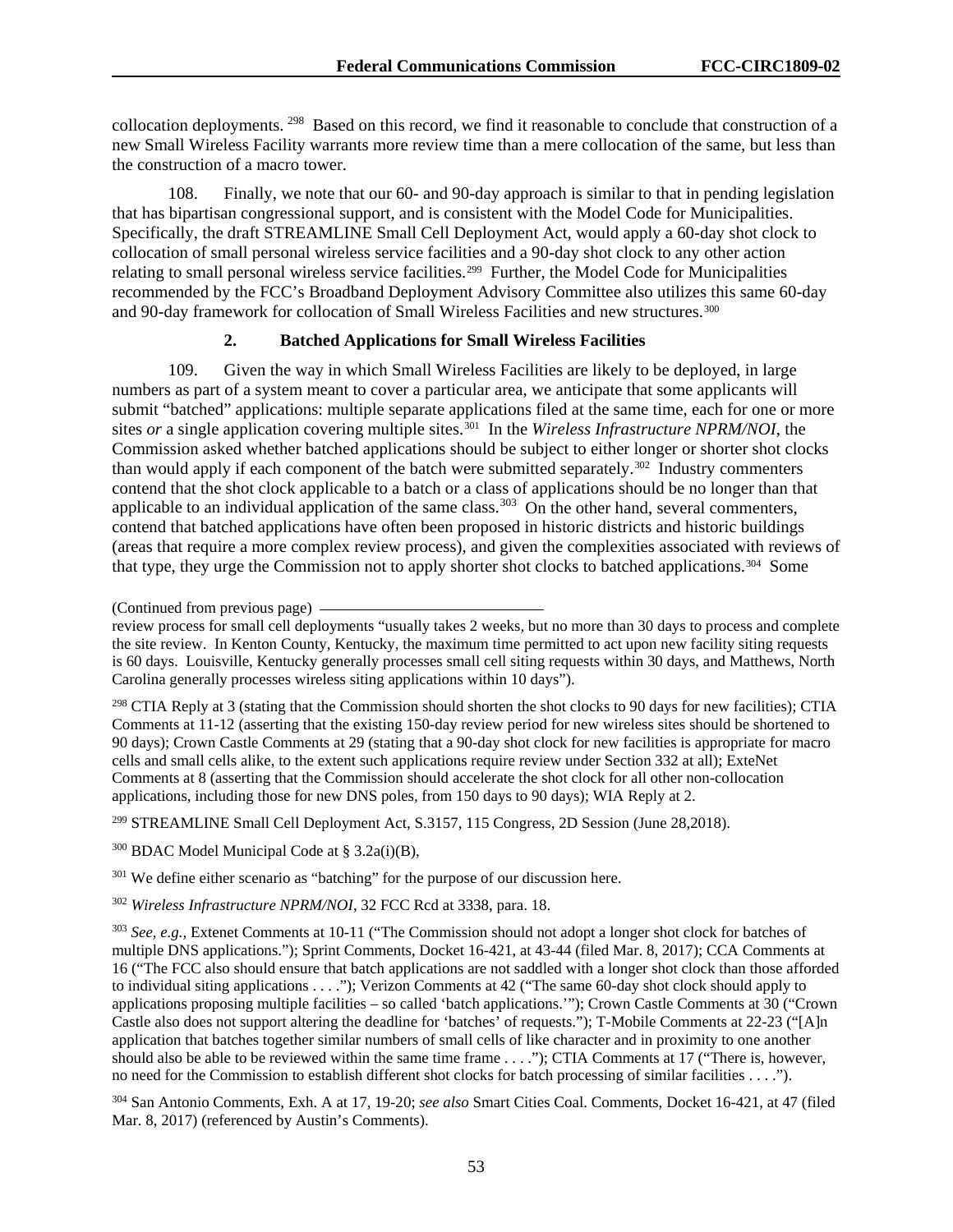localities also argue that a single, national shot clock for batched applications would fail to account for unique local circumstances.<sup>[305](#page-54-0)</sup>

110. We see no reason why the shot clocks for batched applications to deploy Small Wireless Facilities should be longer than those that apply to individual applications because, in many cases, the batching of such applications has advantages in terms of administrative efficiency that could actually make review easier.<sup>306</sup> Our decision flows from our current Section 332 shot clock policy. Under our two existing Section 332 shot clocks, if an applicant files multiple siting applications on the same day for the same type of facilities, each application is subject to the same number of review days by the siting agency.<sup>[307](#page-54-2)</sup> These multiple siting applications are equivalent to a batched application and therefore the shot clocks for batching should follow the same rules as if the applications were filed separately. Accordingly, when applications to deploy Small Wireless Facilities are filed in batches, the shot clock that applies to the batch is the same one that would apply had the applicant submitted individual applications. Should an applicant file a single application for a batch that includes both collocated and new construction of Small Wireless Facilities, the longer 90-day shot clock will apply, to ensure that the siting authority has adequate time to review the new construction sites.

111. We recognize the concerns raised by parties arguing for a longer time period for at least some batched applications, but conclude that a separate rule is not necessary to address these concerns. Under our approach, in extraordinary cases, a siting authority, as discussed below, can rebut the presumption of reasonableness of the applicable shot clock period where a batch application causes legitimate overload on the siting authority's resources. [308](#page-54-3) Thus, contrary to some localities' arguments, [309](#page-54-4) our approach provides for a certain degree of flexibility to account for exceptional circumstances. In addition, consistent with, and for the same reasons as our conclusion below that Section 332 does not permit states and localities to prohibit applicants from requesting multiple types of approvals simultaneously,<sup>[310](#page-54-5)</sup> we find that Section  $332(c)(7)(B)(ii)$  similarly does not allow states and localities to refuse to accept batches of applications to deploy Small Wireless Facilities.

#### **B. New Remedy for Violations of the Small Wireless Facilities Shot Clocks**

112. In adopting these new shot clocks for Small Wireless Facility applications, we also provide an additional remedy that we expect will substantially reduce the likelihood that applicants will need to pursue additional and costly relief in court at the expiration of those time periods.

113. At the outset, and for the reasons the Commission articulated when it adopted the 2009 shot clocks, we determine that the failure of a state or local government to issue a decision on a Small Wireless Facility siting application within the presumptively reasonable time periods above will constitute a "failure to act" within the meaning of Section  $332(c)(7)(B)(v)$ . Therefore, a provider is, at a minimum, entitled to the same process and remedies available for a failure to act within the new Small Wireless Facility shot clocks as they have been under the FCC's 2009 shot clocks. But we also add an

<span id="page-54-5"></span><sup>310</sup> *See infra* para. 139.

<span id="page-54-0"></span> <sup>305</sup> Cities of San Antonio *et al*. Comments, Exh. A at 17, 19-20; *see also* Smart Cities Coal. Comments, Docket 16- 421, at 47 (filed Mar. 8, 2017) (referenced by Austin's Comments).

<span id="page-54-1"></span><sup>306</sup> *See, e.g.,* Sprint Comments, Docket 16-421, at 43-44 (filed Mar. 8, 2017); Verizon Comments at 42; CTIA Comments at 17.

<span id="page-54-2"></span><sup>&</sup>lt;sup>307</sup> WIA Comments at 27 ("Merely bundling similar sites into a single batched application should not provide a locality with more time to review a single batched application than to process the same applications if submitted individually.").

<span id="page-54-3"></span><sup>308</sup> *See infra* para. 116.

<span id="page-54-4"></span><sup>309</sup> Cities of San Antonio *et al*. Comments, Exh. A at 17, 19-20; *see also* Smart Cities Coal. Comments, Docket 16- 421, at 47 (filed Mar. 8, 2017) (referenced by Austin's Comments).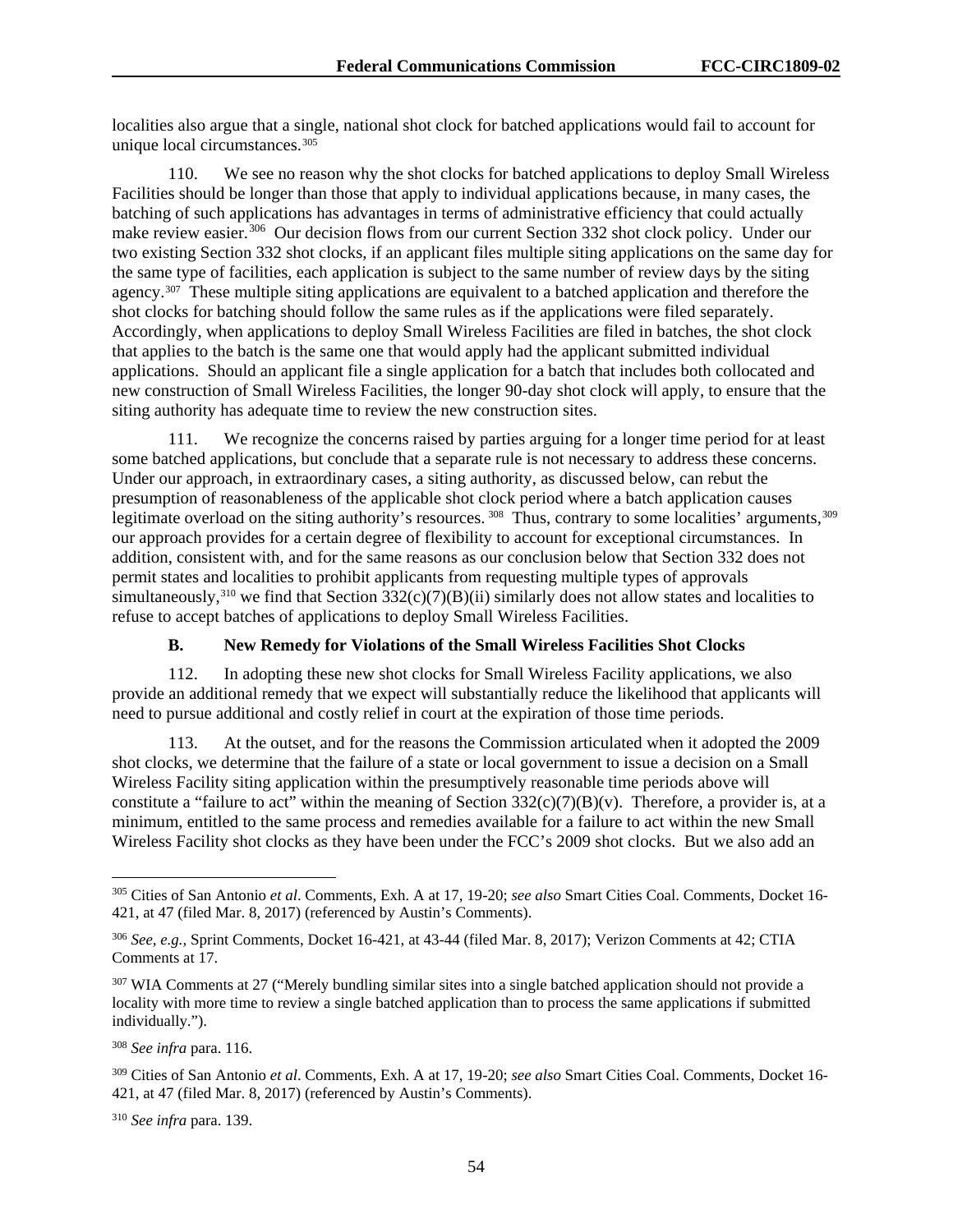additional remedy for our new Small Wireless Facility shot clocks.

114. State or local inaction by the end of the Small Wireless Facility shot clock will function not only as a Section  $332(c)(7)(B)(v)$  failure to act but also amount to a presumptive prohibition on the provision of personal wireless services within the meaning of Section  $332(c)(7)(B)(i)(II)$ . Accordingly, we would expect the state or local government to issue all necessary permits without further delay. In cases where such action is not taken, we assume, for the reasons discussed below, that the applicant would have a straightforward case for obtaining expedited relief in court.<sup>[311](#page-55-0)</sup>

115. As discussed in the Declaratory Ruling, a regulation under Section  $332(c)(7)(B)(i)(II)$ constitutes an effective prohibition if it materially limits or inhibits the ability of any competitor or potential competitor to compete in a fair and balanced legal and regulatory environment.<sup>312</sup> Missing shot clock deadlines would thus presumptively have the effect of unlawfully prohibiting service in that such failure to act can be expected to materially limit or inhibit the introduction of new services or the improvement of existing services.<sup>[313](#page-55-2)</sup> Thus, when a siting authority misses the applicable shot clock deadline, the applicant may commence suit in a court of competent jurisdiction alleging a violation of Section 332(c)(7)(B)(i)(II), in addition to a violation of Section 332(c)(7)(B)(ii), as discussed above. The siting authority then will have an opportunity to rebut the presumption of effective prohibition by demonstrating that the failure to act was reasonable under the circumstances and, therefore, did not materially limit or inhibit the applicant from introducing new services or improving existing services.

116. Given the seriousness of failure to act within a reasonable period of time, we expect, as noted above, siting authorities to issue without any further delay all necessary authorizations when notified by the applicant that they have missed the shot clock deadline, absent extraordinary circumstances. Where the siting authority nevertheless fails to issue all necessary authorizations and litigation is commenced based on violations of Sections  $332(c)(7)(B)(i)(II)$  and/or  $332(c)(7)(B)(ii)$ , we expect that applicants and other aggrieved parties will likely pursue equitable judicial remedies.<sup>[314](#page-55-3)</sup> Given the relatively low burden on state and local authorities of simply acting—one way or the other—within the Small Wireless Facility shot clocks, we think that applicants would have a relatively low hurdle to clear in establishing a right to expedited judicial relief. Indeed, for violations of Section  $332(c)(7)(B)$ , courts commonly have based the decision whether to award permanent injunctive relief on several factors. As courts have concluded, permanent injunctions fulfill Congressional intent that action on applications be timely and that courts consider violations of Section  $332(c)(7)(B)$  on an expedited basis.<sup>315</sup> In addition, courts have observed that "[a]lthough Congress in the Telecommunications Act left intact some of local zoning boards' authority under state law," they should not be owed deference on issues relating to Section  $332(c)(7)(B)(ii)$ , meaning that "in the majority of cases the proper remedy for a zoning board decision

<span id="page-55-0"></span><sup>&</sup>lt;sup>311</sup> Where we discuss litigation here, we refer, for convenience, to "the applicant" or the like, since that is normally the party that pursues such litigation. But we reiterate that under the Act, "[a]ny person adversely affected by" the siting authority's failure to act could pursue such litigation.  $47 \text{ U.S.C.} \$   $332(c)(7)(B)(v)$ .

<span id="page-55-1"></span><sup>312</sup> *See supra* paras. [34](#page-12-0)[-40.](#page-18-0)

<span id="page-55-2"></span><sup>313</sup> *See supra* paras. [34](#page-12-0)[-40.](#page-18-0)

<span id="page-55-3"></span><sup>314</sup> *See, e.g.*, *2014 Wireless Infrastructure Order*, 29 FCC Rcd at 12978, para. 284.

<span id="page-55-4"></span><sup>315</sup> *See, e.g.*, *Green Mountain Realty Corp. v. Leonard*, 750 F.3d 30, 41 (1st Cir. 2014) (addressing claimed violation of Section 332(c)(7)(B)(i)(II) of the Act); *Nat'l Tower, LLC v. Plainville Zoning Bd. of Appeals*, 297 F.3d 14, 21-22 (1st Cir. 2002) (same); *Cellular Telephone Co. v. Town of Oyster Bay*, 166 F.3d 490, 497 (2d Cir. 1999) (addressing violation of Section 332(c)(7)(B)(v) of the Act); *AT&T Mobility Svcs., LLC v. Village of Corrales*, 127 F. Supp. 3d 1169, 1175-76 (D.N.M. 2015) (addressing violation of Section 332(c)(7)(B)(i)(II)); *Bell Atlantic Mobile of Rochester v. Town of Irondequoit*, 848 F. Supp. 2d 391, 403 (W.D.N.Y. 2012) (addressing violation of Section 332(c)(7)(B)(ii)); *New Cingular Wireless PCS, LLC v. City of Manchester*, 2014 WL 79932, \*8 (D.N.H. Feb. 28, 2014) (addressing violation of Section  $332(c)(7)(B)(i)(II)$ ).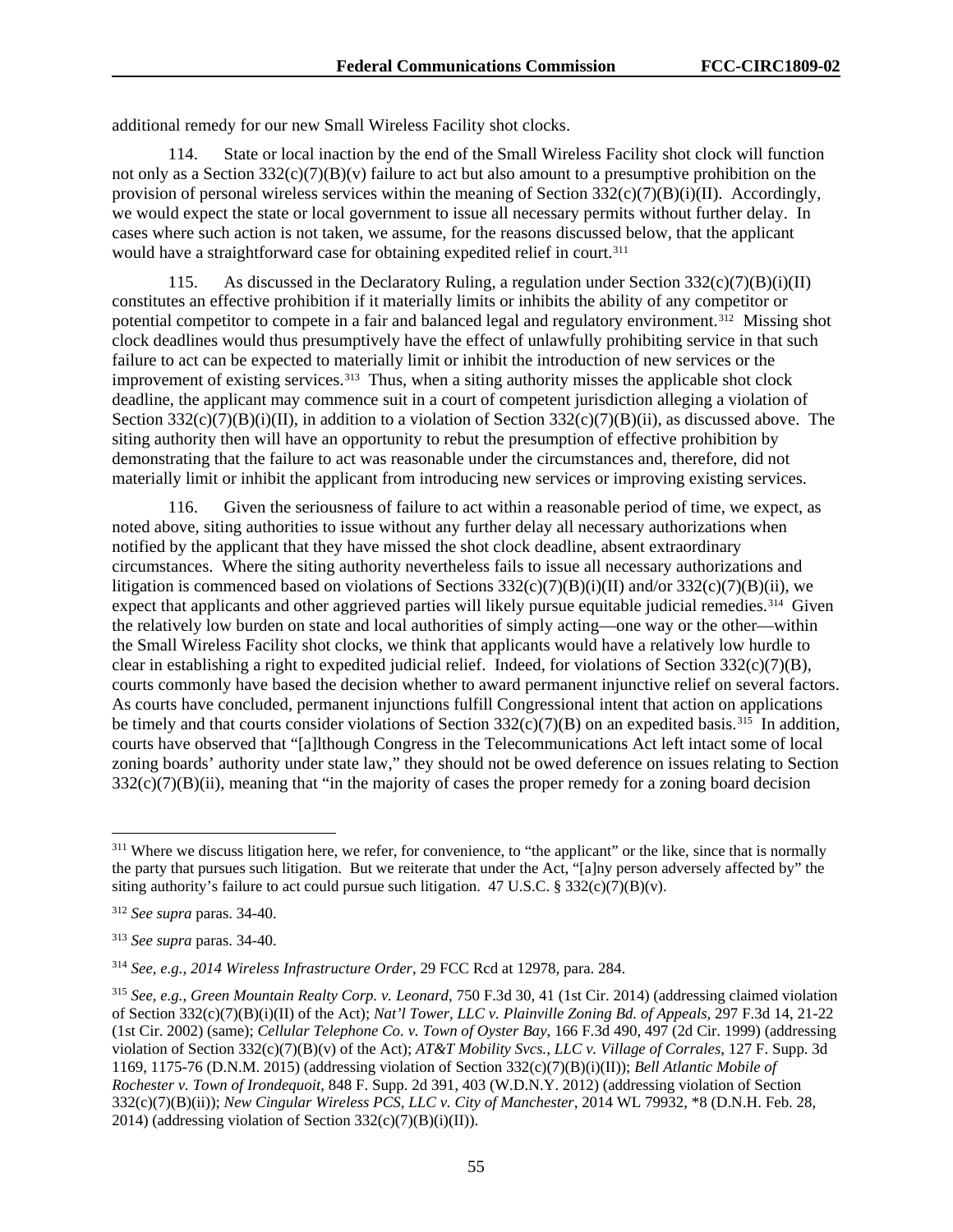that violates the Act will be an order. . . instructing the board to authorize construction."[316](#page-56-0) Such relief also is supported where few or no issues remain to be decided, and those that remain can be addressed by a court. $31\overline{7}$ 

117. Consistent with those sensible considerations reflected in prior precedent, we expect that courts will typically find expedited and permanent injunctive relief warranted for violations of Sections  $332(c)(7)(B)(i)(II)$  and  $332(c)(7)(B)(ii)$  of the Act when addressing the circumstances discussed in this Order. Prior findings that permanent injunctive relief best advances Congress's intent in assuring speedy resolution of issues encompassed by Section  $332(c)(7)(B)$  appear equally true in the case of deployments of Small Wireless Facilities covered by our interpretation of Section 332(c)(7)(B)(ii) in this Third Report and Order.<sup>[318](#page-56-2)</sup> Although some courts, in deciding whether a permanent injunction is the appropriate form of relief, have considered whether a siting authority's delay resulted from bad faith or involved other abusive conduct,<sup>[319](#page-56-3)</sup> we do not read the trend in court precedent overall to treat such considerations as more than relevant (as opposed to indispensable) to an injunction. We believe that this approach is sensible because guarding against barriers to the deployment of personal wireless facilities not only advances the goal of Section  $332(c)(7)(B)$  but also policies set out elsewhere in the Communications Act and 1996 Act, as the Commission recently has recognized in the case of Small Wireless Facilities. [320](#page-56-4) This is so whether or not these barriers stem from bad faith. Nor do we anticipate that there would be unresolved issues implicating the siting authority's expertise and therefore requiring remand in most instances.

118. In light of the more detailed interpretations that we adopt here regarding reasonable time frames for siting authority action on specific categories of requests—including guidance regarding circumstances in which longer time frames nonetheless can be reasonable—we expect that litigation generally will involve issues that can be resolved entirely by the relevant court. Thus, as the Commission has stated in the past, "in the case of a failure to act within the reasonable time frames set forth in our rules, and absent some compelling need for additional time to review the application, we believe that it would also be appropriate for the courts to treat such circumstances as significant factors weighing in favor of [injunctive] relief."<sup>321</sup> We therefore caution those involved in potential future disputes in this area against placing too much weight on the Commission's recognition that a siting authority's failure to act within the associated timeline might not always result in a permanent injunction under the Section 332(c)(7)(B) framework while placing too little weight on the Commission's recognition that policies established by federal communications laws are advanced by streamlining the process for deploying wireless facilities.

119. We anticipate that the traditional requirements for awarding permanent injunctive relief would likely be satisfied in most cases and in most jurisdictions where a violation of  $332(c)(7)(B)(i)(II)$ and/or 332(c)(7)(B)(ii) is found. Typically, courts require movants to establish the following elements of

<span id="page-56-0"></span> <sup>316</sup> *See, e.g.*, *Nat'l Tower*, 297 F.3d at 21-22; *AT&T Mobility*, 127 F. Supp. 3d at 1176.

<span id="page-56-1"></span><sup>317</sup> *See, e.g.*, *Green Mountain Realty*, 750 F.3d at 41-42; *Nat'l Tower*, 297 F.3d at 24-25; *Cellular Telephone Co.*, 166 F.3d at 497; *Bell Atlantic Mobile*, 848 F. Supp. 2d at 403; *New Cingular Wireless PCS*, 2014 WL 79932, \*8.

<span id="page-56-2"></span><sup>318</sup> *See Green Mountain Realty Corp.*, 750 F.3d at 41 (reasoning that remand to the siting authority "would not be in accordance with the text or spirit of the Telecommunications Act); *Cellular Telephone Co*, 166 F.3d at 497 (noting "that injunctive relief best serves the TCA's stated goal of expediting resolution" of cases brought under 47 U.S.C. §  $332(c)(7)(B)(v)$ .

<span id="page-56-3"></span><sup>319</sup> *See, e.g.*, *Nat'l Tower*, 297 F.3d at 23; *Up State Tower Co. v. Town of Kiantone*, 718 Fed. Appx. 29, 32 (2d Cir. 2017) (Summary Order).

<span id="page-56-4"></span><sup>320</sup> *See, e.g.*, *Wireless Infrastructure Second R&O*, FCC 18-30 at para. 62; *Wireless Infrastructure NPRM/NOI*, 32 FCC Rcd at 3332, para. 5.

<span id="page-56-5"></span><sup>321</sup> *2014 Wireless Infrastructure Order*, 29 FCC Rcd at 12978, para, 284.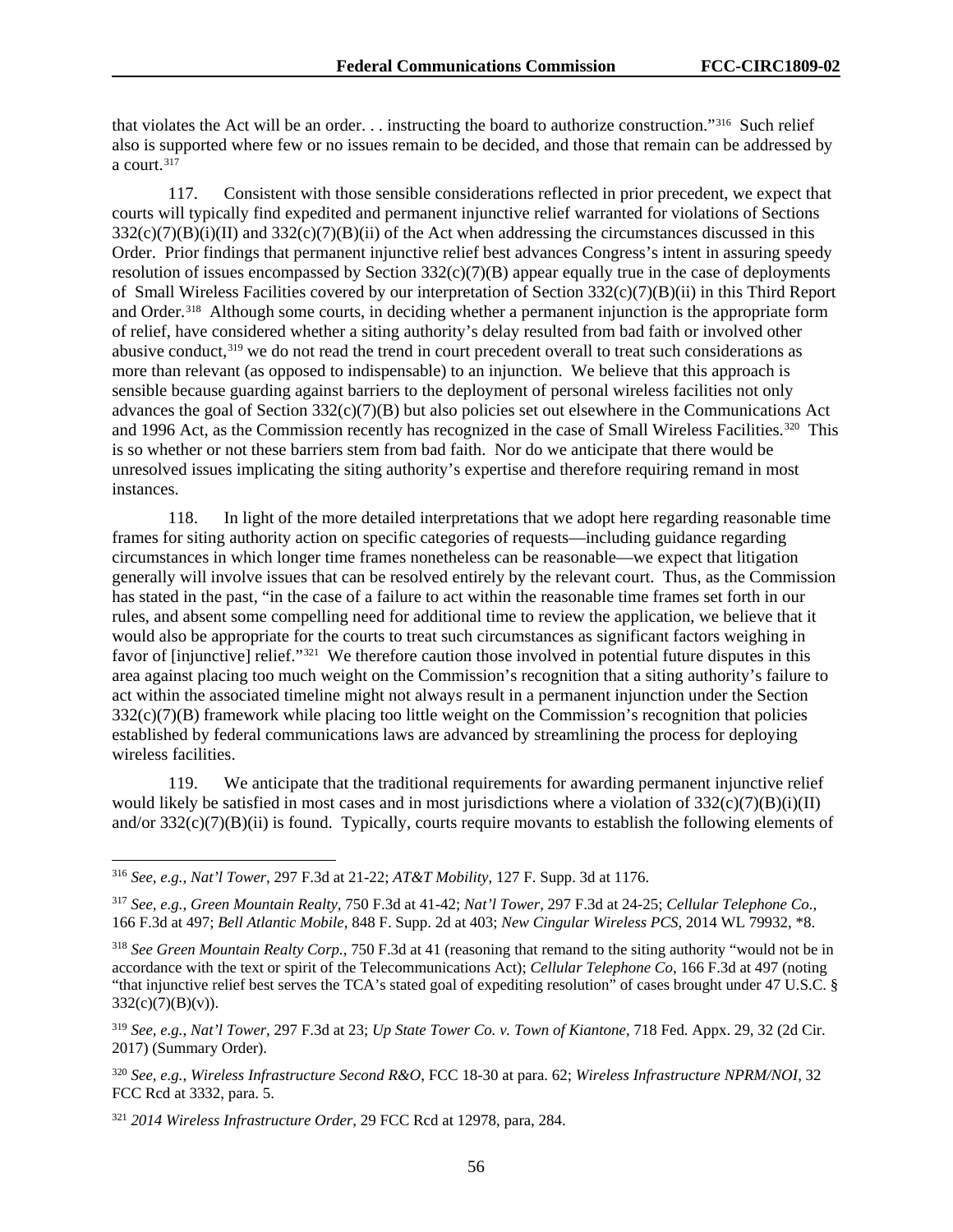permanent injunctive relief: (1) actual success on the merits, (2) continuing irreparable injury, (3) the absence of an adequate remedy at law, (4) the injury to the movant outweighs whatever damage the proposed injunction may cause the opposing party, and (5) award of injunctive relief would not be adverse to the public interest. [322](#page-57-0) Actual success on the merits would be demonstrated when an applicant prevails in its failure-to-act or effective prohibition case.<sup>323</sup> Continuing irreparable injury likely would be found because remand to the siting authority "would serve no useful purpose" and would further delay the applicant's ability to provide personal wireless service to the public in the area where deployment is proposed, as some courts have previously determined.<sup>[324](#page-57-2)</sup> There also would be no adequate remedy at law because applicants "have a federal statutory right to participate in a local [personal wireless services] market free from municipally-imposed barriers to entry," and money damages cannot directly substitute for this right.<sup>[325](#page-57-3)</sup> The public interest and the balance of harms also would likely favor the award of permanent injunction because the purpose of Section 332(c)(7) is to encourage the rapid deployment of personal wireless facilities while preserving, within bounds, the authority of states and localities to regulate the deployment of such facilities, and the public would benefit if further delays in the deployment of such facilities—which a remand would certainly cause—are prevented.<sup>326</sup> We also expect that the harm to the siting authority would be minimal because the only right of which it would be deprived by a permanent injunction is the right to act on the siting application beyond a reasonable time period,<sup>[327](#page-57-5)</sup> a right that "is not legally cognizable, because under [Sections  $332(c)(7)(B)(i)(II)$  and  $332(c)(7)(B)(ii)$ , the [siting authority] has no right to exercise this power."<sup>328</sup> Thus, in the context of Small Wireless Facilities, we expect that the most appropriate remedy in typical cases involving a violation of Sections  $332(c)(7)(B)(i)(II)$  and/or  $332(c)(7)(B)(ii)$  is the award of permanent injunctive relief in the form of an order to issue all necessary authorizations.<sup>[329](#page-57-7)</sup>

120. Our approach advances Section  $332(c)(7)(B)(v)$ 's provision that certain siting disputes, including those involving a siting authority's failure to act, shall be heard and decided by a court of

<span id="page-57-1"></span><sup>323</sup> *See New Jersey Payphone Ass'n, Inc. v. Town of W. New York*, 130 F. Supp. 2d 631, 640 (D.N.J. 2001), *aff'd*, 299 F.3d 235 (3d Cir. 2002).

<span id="page-57-0"></span> <sup>322</sup> *Pub. Serv. Tel. Co. v. Georgia Pub. Serv. Comm'n*, 755 F. Supp. 2d 1263, 1273 (N.D. Ga.), *aff'd*, 404 F. App'x 439 (11th Cir. 2010); *Klay v. United Healthgroup, Inc.*, 376 F.3d 1092, 1097 (11th Cir. 2004); *Nat. Res. Def. Council v. Texaco Ref. & Mktg., Inc.*, 906 F.2d 934, 941 (3d Cir. 1990); *Randolph v. Rodgers*, 170 F.3d 850, 857 (8th Cir. 1999); *Prairie Band Potawatomi Nation v. Wagnon*, 476 F.3d 818, 822 (10th Cir. 2007); *Walters v. Reno*, 145 F.3d 1032, 1048 (9th Cir. 1998); *K-Mart Corp. v. Oriental Plaza, Inc.*, 875 F.2d 907, 914–15 (1st Cir. 1989). Note that the standards for permanent injunctive relief differ in some respects among the circuits and the states. For example, "most courts do not consider the public interest element in deciding whether to issue a permanent injunction, though the Third Circuit has held otherwise." *Klay*, 376 F.3d at 1097. Courts in the Second Circuit consider only irreparable harm and success on the merits. *Omnipoint Commc'ns, Inc. v. Vill. of Tarrytown Planning Bd.*, 302 F. Supp. 2d 205, 225 (S.D.N.Y. 2004). The Third and Fifth Circuits have precedents holding that irreparable harm is not an essential element of a permanent injunction. *See Roe v. Operation Rescue*, 919 F.2d 857, 873 n. 8 (3d Cir. 1990); *Lewis v. S. S. Baune*, 534 F.2d 1115, 1123–24 (5th Cir. 1976). For the sake of completeness, our analysis discusses all of the elements that have been used in decided cases.

<span id="page-57-2"></span><sup>324</sup> *See Omnipoint Commc'ns, Inc. v. Vill. of Tarrytown Planning Bd.*, 302 F. Supp. 2d 205, 225–26 (S.D.N.Y. 2004) (quoting *Nextel Partners, Inc. v. Town of Amherst, N.Y.,* 251 F.Supp.2d 1187, 1201 (W.D.N.Y. 2003)); *see Upstate Cellular Network v. City of Auburn*, 257 F. Supp. 3d 309, 318 (N.D.N.Y. 2017).

<span id="page-57-3"></span><sup>325</sup> *New Jersey Payphone Ass'n, Inc. v. Town of W. New York*, 130 F. Supp. 2d 631, 641 (D.N.J. 2001), *aff'd*, 299 F.3d 235 (3d Cir. 2002).

<span id="page-57-4"></span><sup>326</sup> *City of Arlington v. FCC*, 668 F.3d at 234.

<span id="page-57-5"></span><sup>327</sup> *Contra* 47 U.S.C. 332(c)(7)(B)(ii).

<span id="page-57-6"></span><sup>328</sup> *New Jersey Payphone Ass'n, Inc.*, 130 F. Supp. 2d at 641.

<span id="page-57-7"></span><sup>329</sup> *See Cellular Telephone Co. v. The Town of Oyster Bay*, 166 F.3d 490, 496 (2d Cir.1999).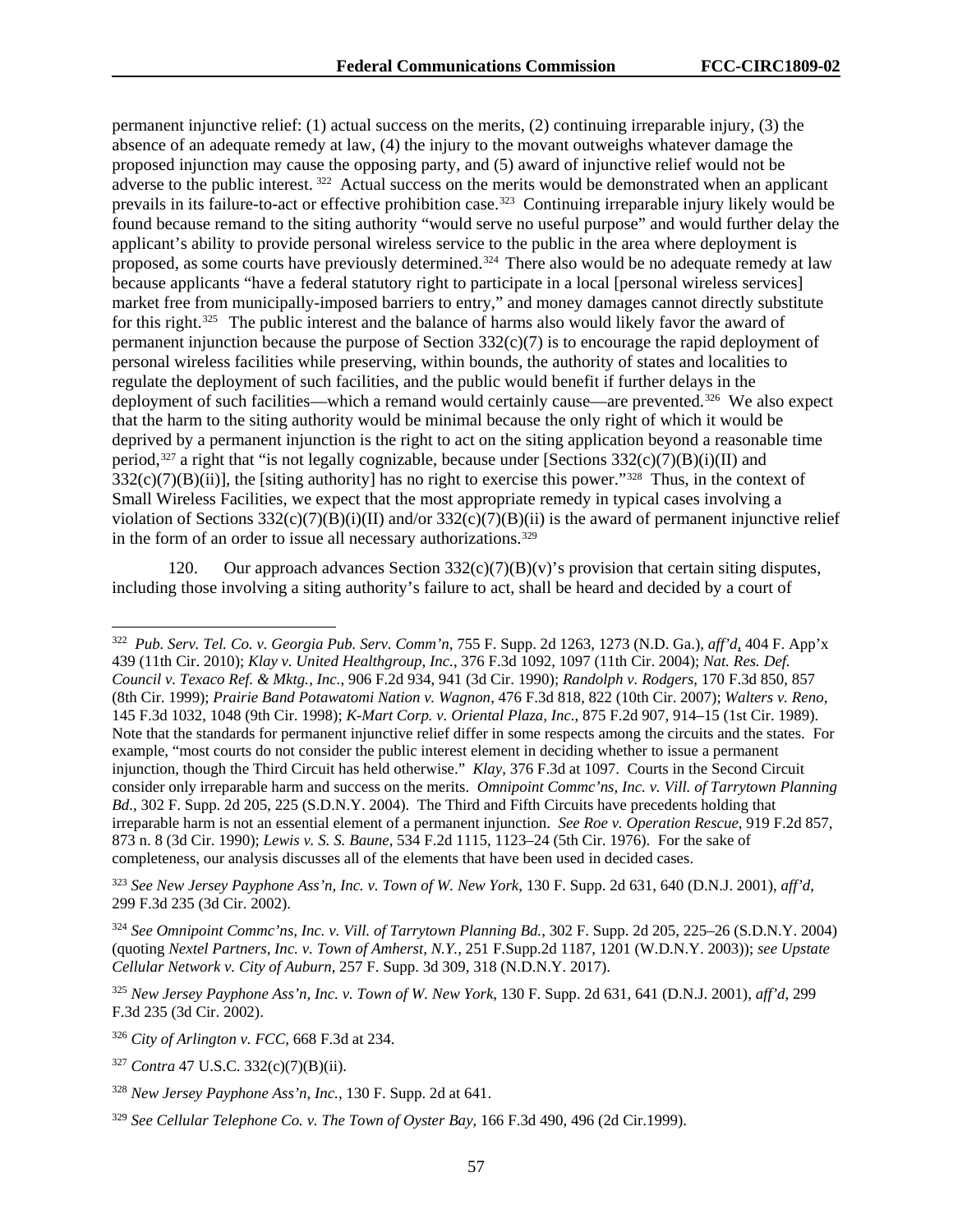competent jurisdiction on an expedited basis. The framework reflected in this Order will provide the courts with substantive guiding principles in adjudicating Section  $332(c)(7)(B)(v)$  cases, but it will not dictate the result or the remedy appropriate for any particular case; the determination of those issues will remain within the courts' domain.[330](#page-58-0) This accords with the Fifth Circuit's recognition in *City of Arlington* that the Act could be read "as establishing a framework in which a wireless service provider must seek a remedy for a state or local government's unreasonable delay in ruling on a wireless siting application in a court of competent jurisdiction while simultaneously allowing the FCC to issue an interpretation of § 332(c)(7)(B)(ii) that would guide courts' determinations of disputes under that provision."<sup>[331](#page-58-1)</sup>

121. The guidance provided here should reduce the need for, and complexity of, case-by-case litigation and reduce the likelihood of vastly different timing across various jurisdictions for the same type of deployment.[332](#page-58-2) This clarification, along with the other actions we take in this Third Report and Order, should streamline the courts' decision-making process and reduce the possibility of inconsistent rulings. Consequently, we believe that our approach helps facilitate courts' ability to "hear and decide such [lawsuits] on an expedited basis," as the statute requires.<sup>[333](#page-58-3)</sup>

Reducing the likelihood of litigation and expediting litigation where it cannot be avoided should significantly reduce the costs associated with wireless infrastructure deployment. For instance, WIA states that if one of its members were to challenge every shot clock violation it has encountered, it would be mired in lawsuits with forty-six localities.<sup>334</sup> And this issue is likely to be compounded given the expected densification of wireless networks. Estimates indicate that deployments of small cells could reach up to 150,000 in 2018 and nearly 800,000 by 2026.<sup>335</sup> If, for example, 30 percent (based on T-

<span id="page-58-1"></span><sup>331</sup> *City of Arlington*, 668 F.3d at 250.

<span id="page-58-3"></span><sup>333</sup> 47 U.S.C. § 332(c)(7)(B)(v).

<span id="page-58-4"></span><sup>334</sup> WIA Comments at 16.

<span id="page-58-0"></span><sup>&</sup>lt;sup>330</sup> Several commenters support this position, urging the Commission to reaffirm that adversely affected applicants must seek redress from the courts. *See, e.g.,* League of Ar Cities and Towns *et al*. Comments at 14-21; Philadelphia Comments at 2; Philadelphia Reply at 4-6; City of San Antonio *et al*. Comments, Exh. B at 14-15; San Francisco Comments at 16-17; Colorado Munis Comments at 7; CWA Reply at 5; Fairfax County Comments at 12-15; AASHTO Comments at 20-21, 23 (ID Dept. of Trans. Comments); NATOA Comments, Attach. 3 at 53-55; NLC Comments at 3-4; Smart Cities Coal Comments at 39-43. Our interpretation thus preserves a meaningful role for courts under Section  $332(c)(7)(B)(v)$ , contrary to the concern some commenters expressed with particular focus on alternative proposals we do not adopt, such as a deemed granted remedy. *See, e.g.*, Colorado Comm. and Utility All. *et al*. Comments at 6-7; League of Az Cities and Towns *et al*. Comments at 14-23; Philadelphia Comments at 2; Baltimore Reply at 11; City of San Antonio *et al*. Reply at 2; San Francisco Reply at 6; League of Az Cities and Towns *et al*. Reply at 2-3. In addition, our interpretation of Section 332(c)(7)(B)(ii) does not result in a regime in which the Commission could be seen as implicitly issuing local land use permits, a concern that states and localities raised regarding an absolute deemed granted remedy, because applicants are still required to petition a court for relief, which may include an injunction directing siting authorities to grant the application. *See* Alexandria Comments at 2; Baltimore Reply at 10; Philadelphia Reply at 8; Smart Cities Coal Comments at ii, 4, 39.

<span id="page-58-2"></span><sup>&</sup>lt;sup>332</sup> The likelihood of non-uniform or inconsistent rulings on what time frames are reasonable or what circumstances could rebut the presumptive reasonableness of the shot clock periods stems from the intrinsic ambiguity of the phrase "reasonable period of time," which makes it susceptible of varying constructions. *See City of Arlington v. FCC*, 668 F.3d at 255 (noting "that the phrase 'a reasonable period of time,' as it is used in § 332(c)(7)(B)(ii), is inherently ambiguous"); *Capital Network System, Inc. v. FCC*, 28 F.3d 201, 204 (D.C. Cir. 1994) ("Because 'just,' 'unjust,' 'reasonable,' and 'unreasonable' are ambiguous statutory terms, this court owes substantial deference to the interpretation the Commission accords them."). *See also* Lightower Comments at 3 ("The lack of consistent guidance regarding statutory interpretation is creating uncertainty at the state and local level, with many local jurisdictions seeming to simply make it up as they go. Differences in the federal courts are only exacerbating the patchwork of interpretations at the state and local level.").

<span id="page-58-5"></span><sup>335</sup> *Comment Sought on Streamlining Deployment of Small Cell Infrastructure by Improving Wireless Facilities Siting Policies; Mobilitie, LLC Petition for Declaratory Ruling*, Public Notice, 31 FCC Rcd 13360, 13363-64 (2016) (continued….)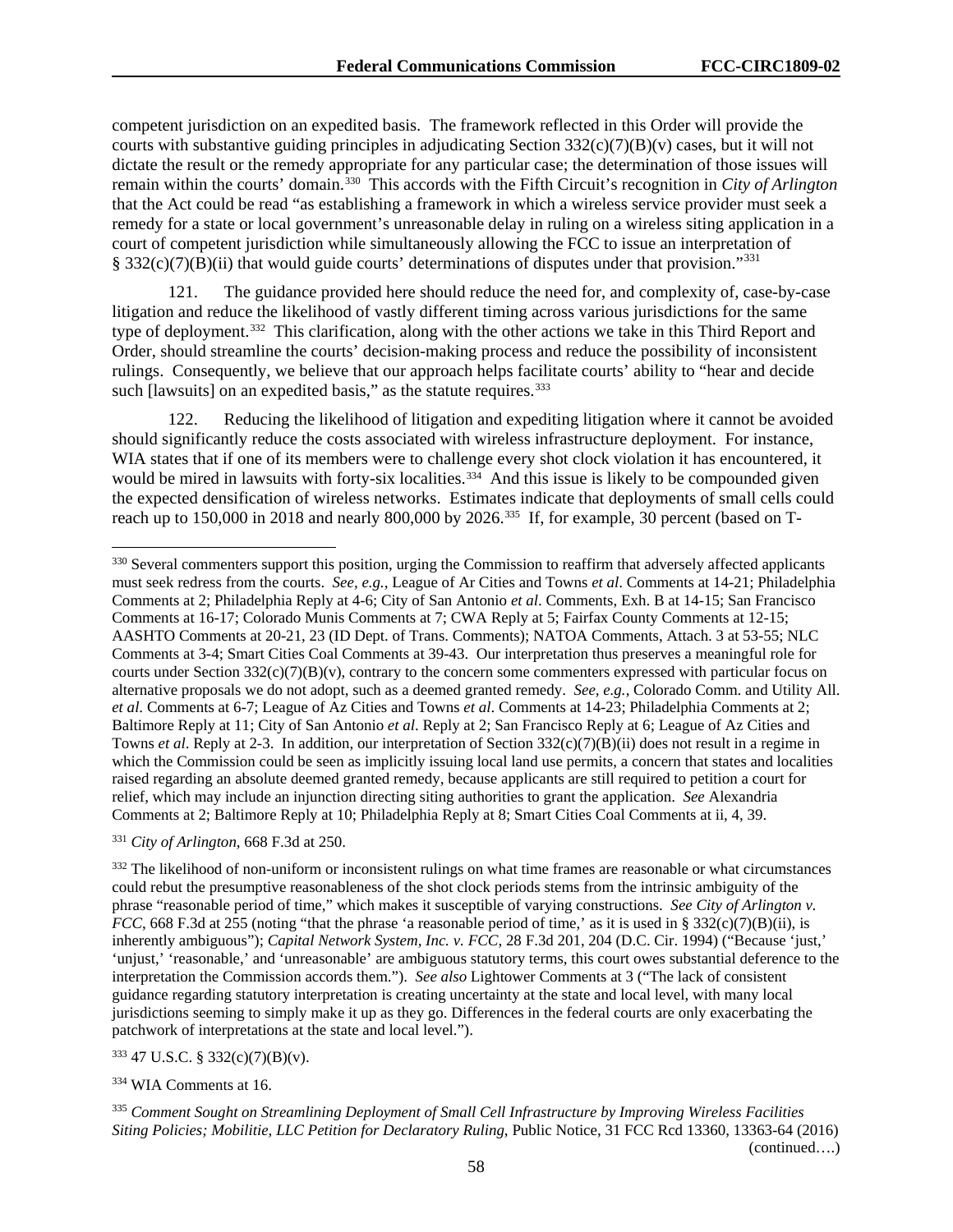Mobile's experience<sup>[336](#page-59-0)</sup>) of these expected deployments are not acted upon within the applicable shot clock period, that would translate to 45,000 violations in 2018 and 240,000 violations in 2026.[337](#page-59-1) These sheer numbers would render it practically impossible to commence Section 332(c)(7)(B)(v) cases for all violations, and litigation costs for such cases likely would be prohibitive and could virtually bar providers from deploying wireless facilities.<sup>[338](#page-59-2)</sup>

123. Our updated interpretation of Section  $332(c)(7)$  for Small Wireless Facilities effectively balances the interest of wireless service providers to have siting applications granted in a timely and streamlined manner<sup>[339](#page-59-3)</sup> and the interest of localities to protect public safety and welfare and preserve their authority over the permitting process.<sup>[340](#page-59-4)</sup> Our specialized deployment categories, in conjunction with the acknowledgement that in rare instances, it may legitimately take longer to act, recognize that the siting process is complex and handled in many different ways under various states' and localities' longestablished codes. Further, our approach tempers localities' concerns about the inflexibility of the *Wireless Infrastructure NPRM/NOI*'s deemed granted proposal because the new remedy we adopt here accounts for the breadth of potentially unforeseen circumstances that individual localities may face and the possibility that additional review time may be needed in truly exceptional circumstances.[341](#page-59-5) We further find that our interpretive framework will not be unduly burdensome on localities because a number of states have already adopted even more stringent deemed granted remedies.<sup>[342](#page-59-6)</sup>

124. At the same time, we see merit in the argument made by some commenters that the FCC has the authority to adopt a deemed granted remedy.<sup>343</sup> Nonetheless, we do not find it necessary to decide

(Continued from previous page)

(citing S&P Global Market Intelligence, John Fletcher, Small Cell and Tower Projections through 2026, SNL Kagan Wireless Investor (Sept. 27, 2016)).

<span id="page-59-0"></span><sup>336</sup> T-Mobile Comments at 8.

<span id="page-59-1"></span><sup>337</sup> These numbers would escalate under WIA's estimate that 70 percent of small cell deployment applications exceed the applicable shot clock. WIA Comments at 7.

<span id="page-59-2"></span><sup>338</sup> *See* CTIA Comments at 9 (explaining that, "[p]articularly for small cells, the expense of litigation can rarely be justified); WIA Comments at 16 (quoting and discussing Lightower's Comments in 2016 Streamlining Public Notice); T-Mobile Comment, Attach. A at 8.

<span id="page-59-3"></span><sup>339</sup> *See, e.g.,* AT&T Comments at 26; CCA Comments at 7, 9, 11-12; CCA Reply at 5-6, 8; Cityscape Consultants Comments at 1; CompTIA Comments at 3; CIC Comments at 17-18; Crown Castle Comments at 23-28; Crown Castle Reply at 3; CTIA Comments at 7-9, Attach. 1 at 5, 39-43, Attach. 2 at 3, 23-24; GCI Comments at 5-9; Lightower Comments at 7, 18-19; Samsung Comments at 6; T-Mobile Comments at 13, 16, Attach. A at 25; WIA Comments at 15-17.

<span id="page-59-4"></span><sup>340</sup> *See, e.g.,* Arizona Munis Comments at 23; Arizona Munis Reply at 8-9; Baltimore Reply at 10; Lansing Comments at 2; Philadelphia Reply at 9-12; Torrance Comments at 1-2; CPUC Comments at 14; CWA Reply at 5; Minnesota Munis Comments at 9; *but see* CTIA Reply at 9.

<span id="page-59-5"></span><sup>341</sup> *See, e.g.,* Chicago Comments at 2 (contending that wireless facilities siting entails fact-specific scenarios); AASHTO Comments, Attach. at 40 (MD Dept. of Trans. SHA Comments) (describing the complexity of reviewing proposed deployments on rights-of-way); AASHTO Comments, Attach. at 51 (Wyoming DOT Comments); Baltimore Reply at 11; Philadelphia Comments at 4; Alexandria Comments at 6; Mukilteo Comments at 1; Alaska Dept. of Trans. Comments at 2; Alaska SHPO Reply at 1.

<span id="page-59-6"></span><sup>342</sup> *See* Fla. Stat. Ann. § 365.172(13)(d)(3.b); Ariz. Rev. Stat. Ann. § 9-594(C) (3); 53 Pa. Stat. Ann. § 11702.4; Cal. Gov't Code § 65964.1; Va. Code Ann. § 15.2-2232; Va. Code Ann. § 15.2-2316.4; Va. Code Ann. § 56-484.29; Va. Code Ann. § 56-484.28; Ky. Rev. Stat. Ann. § 100.987; N.H. Rev. Stat. Ann. § 12-K:10; Wis. Stat. Ann. § 66.0404; Kan. Stat. Ann. § 66-2019(h)(3); Del. Code Ann. tit. 17, § 1609; Iowa Code Ann. § 8C.7A(3)(c)(2); Iowa Code Ann. § 8C.4(4)(5); Iowa Code Ann. § 8C.5; Mich. Comp. Laws Ann. § 125.3514. *See also* CCA Reply at 9.

<span id="page-59-7"></span><sup>343</sup> *See, e.g.*, CTIA Comments at 10-11; T-Mobile Comments at 15-18, Verizon Comments at 37, 39-41, WIA Comments at 17-20.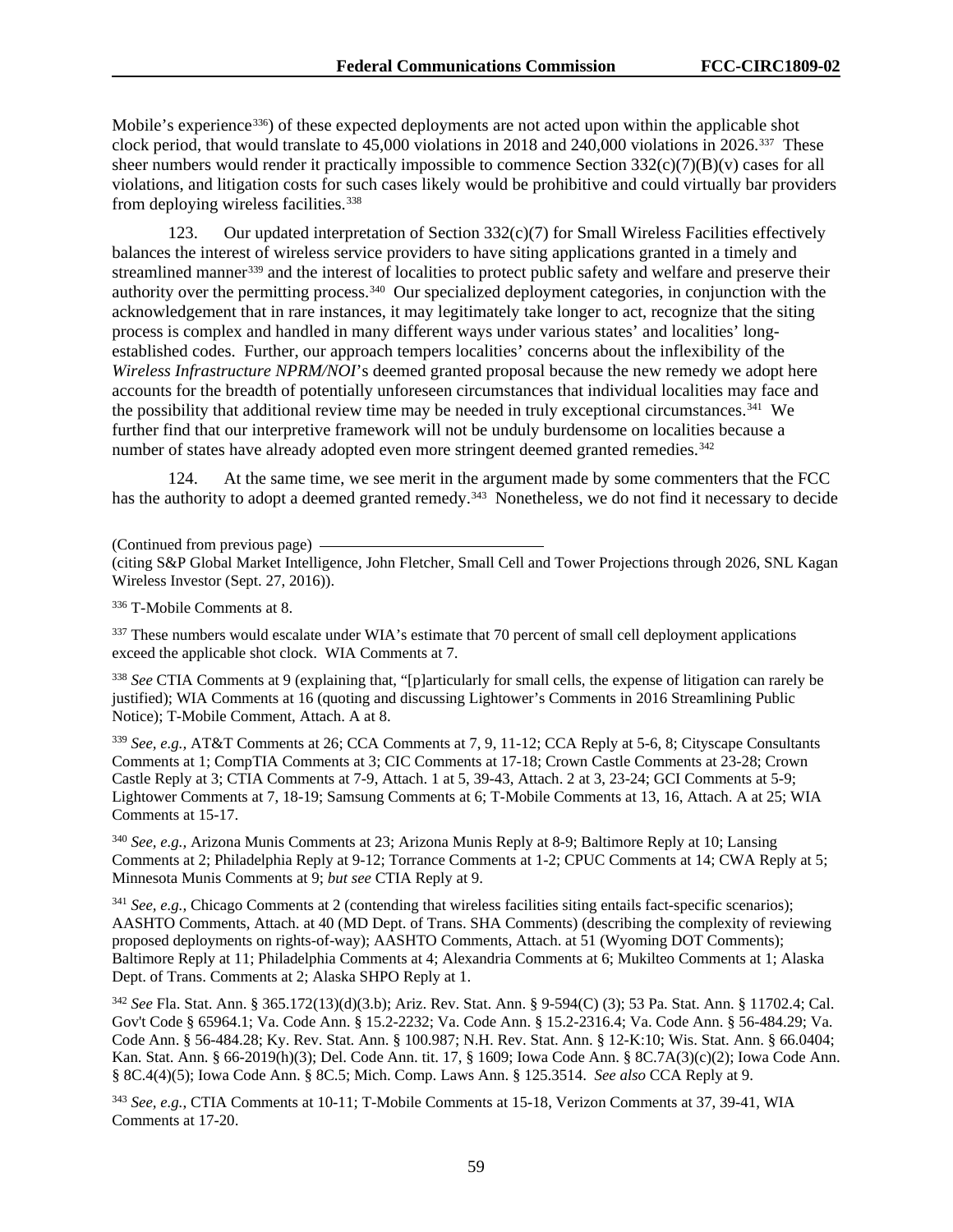that issue today, as we are confident that the rules and interpretations adopted here will provide substantial relief, effectively avert unnecessary litigation, allow for expeditious resolution of siting applications, and strike the appropriate balance between relevant policy considerations and statutory objectives<sup>[344](#page-60-0)</sup> guiding our analysis.<sup>345</sup>

125. We expect that our decision here will result in localities addressing applications within the applicable shot clocks in a far greater number of cases. Moreover, we expect that the limited instances in which a locality does not issue a decision within that time period will result in an increase in cases where the locality then issues all needed permits. In what we expect would then be only a few cases where litigation commences, our decision makes clear the burden that localities would need to clear in those circumstances. [346](#page-60-2) Our updated interpretation of Section 332 for Small Wireless Facilities will help courts to decide failure-to-act cases expeditiously and avoid delays in reaching final dispositions.<sup>347</sup>

<span id="page-60-2"></span><sup>346</sup> *See* App Association Comments at 9; CCI Comments at 6-8; Conterra Comments at 14-17; ExteNet Comments at 13; T-Mobile Comments at 17; Quintillion Reply at 6; Verizon Comments at 8-18; WIA Comments at 9-10. WIA contends that adoption of a deemed granted remedy is needed because various courts faced with shot clock claims have failed to provide meaningful remedies, citing as an example a case in which the court held that the town failed to act within the shot clock period but then declined to issue an injunction directing the siting agency to grant the application. WIA Comments at 16-17. However, a number of cases involving violations of the "reasonable period of time" requirement of Section  $332(c)(7)(B)(ii)$ —decided either before or after the promulgation of the Commission's Section 332(c)(7)(B)(ii) shot clocks—have concluded with an award of injunctive relief. *See, e.g.*, *Upstate Cellular Network v. City of Auburn*, 257 F. Supp. 3d 309, 318 (N.D.N.Y. 2017) (concluding that the siting authority's failure to act within the 150-day shot clock was unreasonable and awarding a permanent injunction in favor of the applicant); *Am. Towers, Inc. v. Wilson County*, No. 3:10-CV-1196, 2014 WL 28953, at \*13–14 (M.D. Tenn. Jan. 2, 2014) (finding that the county failed to act within a reasonable period of time, as required under Section  $332(c)(7)(B)(ii)$ , and granting an injunction directing the county to approve the applications and issue all necessary authorizations for the applicant to build and operate the proposed tower); *Cincinnati Bell Wireless, LLC v. Brown County*, Ohio, No. 1:04-CV-733, 2005 WL 1629824, at \*4–5 (S.D. Ohio July 6, 2005) (finding that the county failed to act within a reasonable period of time under Section 332(c)(7)(B)(ii) and awarding injunctive relief). *But see Up State Tower Co. v. Town of Kiantone*, 2017 WL 6003349 (2d Cir. 2017) (declining to reverse district court's refusal to issue injunction compelling immediate grant of application). Courts have also held "that injunctive relief best serves the TCA's stated goal of expediting resolution of" cases brought under Section 332(c)(7)(B)(v). *Cellular Tel. Co. v. Town of Oyster Bay*, 166 F.3d 490, 497 (2d Cir. 1999); *Brehmer v. Planning Bd. of Town of Wellfleet*, 238 F.3d 117, 121 (1st Cir. 2001). Under these circumstances, we do not agree with WIA that courts have failed to provide meaningful remedies to such an extent as would require the adoption of a deemed granted remedy.

<span id="page-60-3"></span><sup>347</sup> *Sprint Spectrum L.P. v. Zoning Bd. of Adjustment of the Borough of Paramus, N.J.*, 21 F. Supp. 3d 381, 383, 387 (D.N.J. 2014) (more than four-and-a-half years for Sprint to prevail in court), *aff'd*, 606 F. App'x 669 (3d Cir. 2015); *AT&T Mobility Servs. v. Village of Corrales*, 127 F. Supp. 3d 1169 (D.N.M.), *aff'd*, 642 Fed. App'x 886 (10th Cir.

<span id="page-60-0"></span> <sup>344</sup> *City of Arlington v. FCC*, 668 F.3d at 234 (noting that the purpose of Section 332(c)(7) is to balance the competing interests to preserve the traditional role of state and local governments in land use and zoning regulation and the rapid development of new telecommunications technologies).

<span id="page-60-1"></span><sup>345</sup> *See supra* paras. 116-7 (explaining how the remedy strikes the proper balance between competing interests). Because our approach to shot clocks involves our interpretation of Section  $332(c)(7)(B)(ii)$  and the consequences that flow from that—and does not rely on Section 253 of the Act—we need not, and thus do not, resolve disputes about the potential use of Section 253 in this specific context, such as whether it could serve as authority for a deemed granted or similar remedy. *See, e.g.*, San Francisco Comments at 9-10; CPUC Comments at 10; Smart Cities Coal. Comments at 6-11, 21; Smart Cities Coal. Reply at 78-79; League of Az Cities and Towns *et al*. Reply at 4; Alexandria Comments at 5; Irvine Comments at 5; Minnesota Cities Comments at 11-13; Smart Cities Coal. Comments at 4; Smart Cities Coal. Reply at 78-79; Philadelphia Reply at 2, 7; Fairfax County Comments at 17; Greenlining Reply at 4; NRUC Reply at 3-5; Smart Cities Coal. Reply at 78-79; NATOA June 21, 2018 *Ex Parte* Letter. To the extent that commenters raise arguments regarding the proper interpretation of "prohibit or have the effect of prohibiting" under Section 253 or the scope of Section 253, these issues are discussed in the Declaratory Ruling, *see supra* paras. [34](#page-12-0)[-40.](#page-18-0)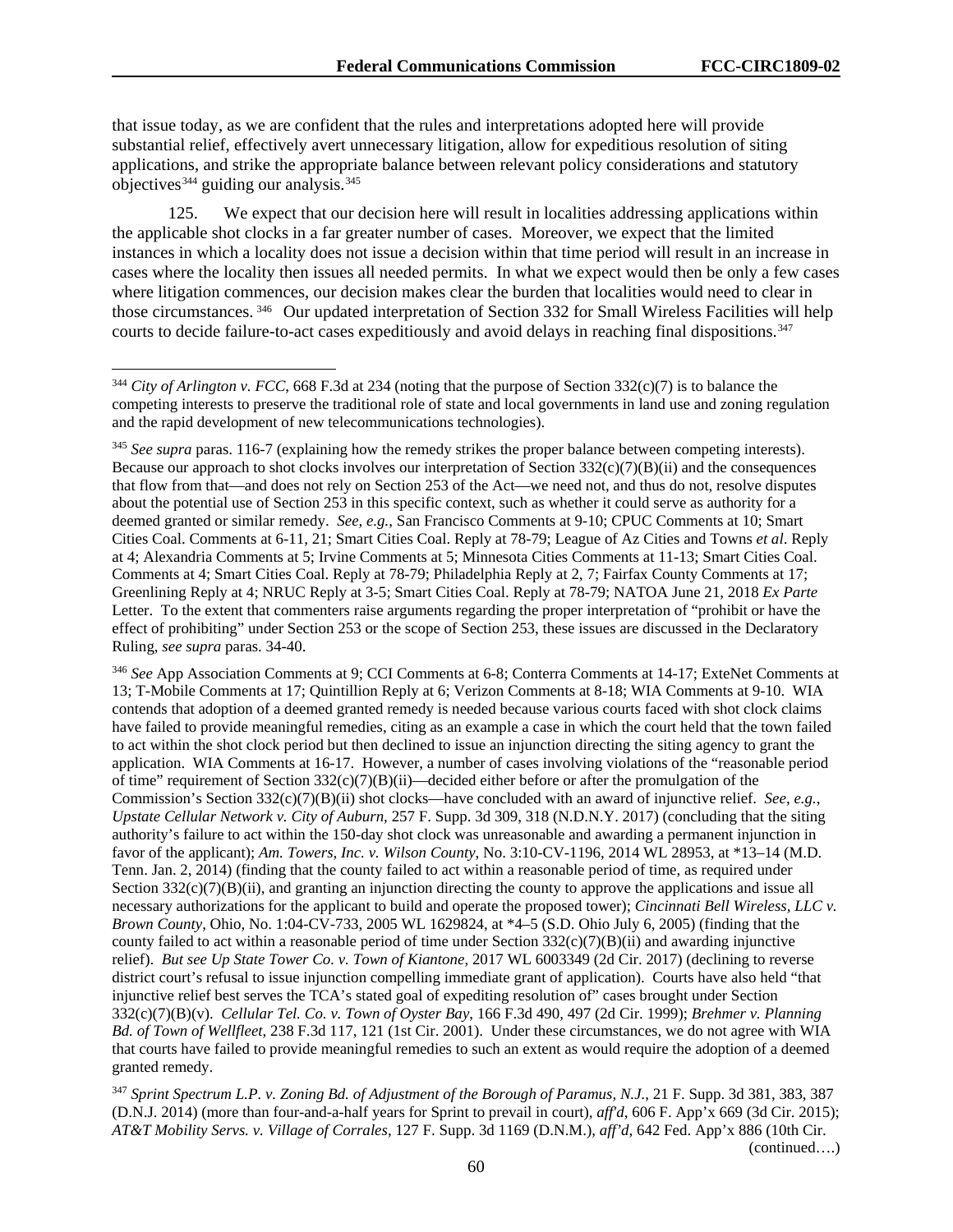Placing this burden on the siting authority should address the concerns raised by supporters of a deemed granted remedy—that filing suit in court to resolve a siting dispute is burdensome and expensive on applicants, the judicial system, and citizens—because our interpretations should expedite the courts' decision-making process.

126. We find that the more specific deployment categories and shot clocks, which presumptively represent the reasonable period within which to act, will prevent the outcome proponents of a deemed granted remedy seek to avoid: that siting agencies would be forced to reject applications because they would be unable to review the applications within the prescribed shot clock period.<sup>[348](#page-61-0)</sup> Because the more specific deployment categories and shot clocks inherently account for the nature and scope of a variety of deployment applications, our new approach should ensure that siting agencies have adequate time to process and decide applications and will minimize the risk that localities will fail to act within the established shot clock periods. Further, in cases where a siting authority misses the deadline, the opportunity to demonstrate exceptional circumstances provides an effective and flexible way for siting agencies to justify their inaction if genuinely warranted. Our overall framework, therefore, should prevent situations in which a siting authority would feel compelled to summarily deny an application instead of evaluating its merits within the applicable shot clock period.<sup>[349](#page-61-1)</sup> We also note that if the approach we take in this Order proves insufficient in addressing the issues it is intended to resolve, we may again consider adopting a deemed granted remedy in the future.

127. Some commenters also recommend that the Commission issue a list of "Best Practices" or "Recommended Practices."[350](#page-61-2) The joint comments filed by NATOA and other government associations suggest the "development of an informal dispute resolution process to remove parties from an adversarial relationship to a partnership process designed to bring about the best result for all involved" and the development of "a mediation program which could help facilitate negotiations for deployments for parties who seem to have reached a point of intractability."<sup>[351](#page-61-3)</sup> Although we do not at this time adopt these proposals, we note that the steps taken in this order are intended to facilitate cooperation between parties to reach mutually agreed upon solutions. For example, as explained below, mutual agreement between the parties will toll the running of the shot clock period, thereby allowing parties to resolve disagreements in a collaborative, instead of an adversarial, setting.<sup>[352](#page-61-4)</sup>

## **C. Clarification of Issues Related to All Section 332 Shot Clocks**

#### **1. Authorizations Subject to the "Reasonable Period of Time" Provision of Section 332(c)(7)(B)(ii)**

128. As indicated above, Section  $332(c)(7)(B)(ii)$  requires state and local governments to act "within a reasonable period of time" on "any request for authorization to place, construct, or modify personal wireless service facilities."[353](#page-61-5) Neither the *2009 Declaratory Ruling* nor the *2014 Wireless* 

<span id="page-61-1"></span> $349$  We also note that a summary denial of a deployment application is not permitted under Section 332(c)(7)(B)(iii), which requires the siting authority to base denials on "substantial evidence contained in a written record."

<span id="page-61-2"></span><sup>350</sup> KS Rep. Sloan Comments at 2; Nokia Comments at 10.

<sup>(</sup>Continued from previous page)

<sup>2016) (</sup>nineteen months from complaint to grant of summary judgment); *Orange County–Poughkeepsie Ltd. P'ship v. Town of E. Fishkill*, 84 F. Supp. 3d 274, 293 (S.D.N.Y.), *aff'd sub nom.*, *Orange County–County Poughkeepsie Ltd. P'ship v. Town of E. Fishkill*, 632 F. App'x 1 (2d Cir. 2015) (seventeen months from complaint to grant of summary judgment).

<span id="page-61-0"></span><sup>348</sup> Baltimore Reply at 12; Mukilteo Comments at 1; Cities of San Antonio *et al*. Reply at 10; Washington Munis Comments, Attach. 1 at 8-9; *but see* CTIA Reply at 9.

<span id="page-61-3"></span><sup>351</sup> NATOA *et al*. Comments at 16-17.

<span id="page-61-4"></span><sup>352</sup> *See infra* paras. 140-1.

<span id="page-61-5"></span><sup>353</sup> *See* 47 U.S.C. § 332(c)(7)(B)(ii).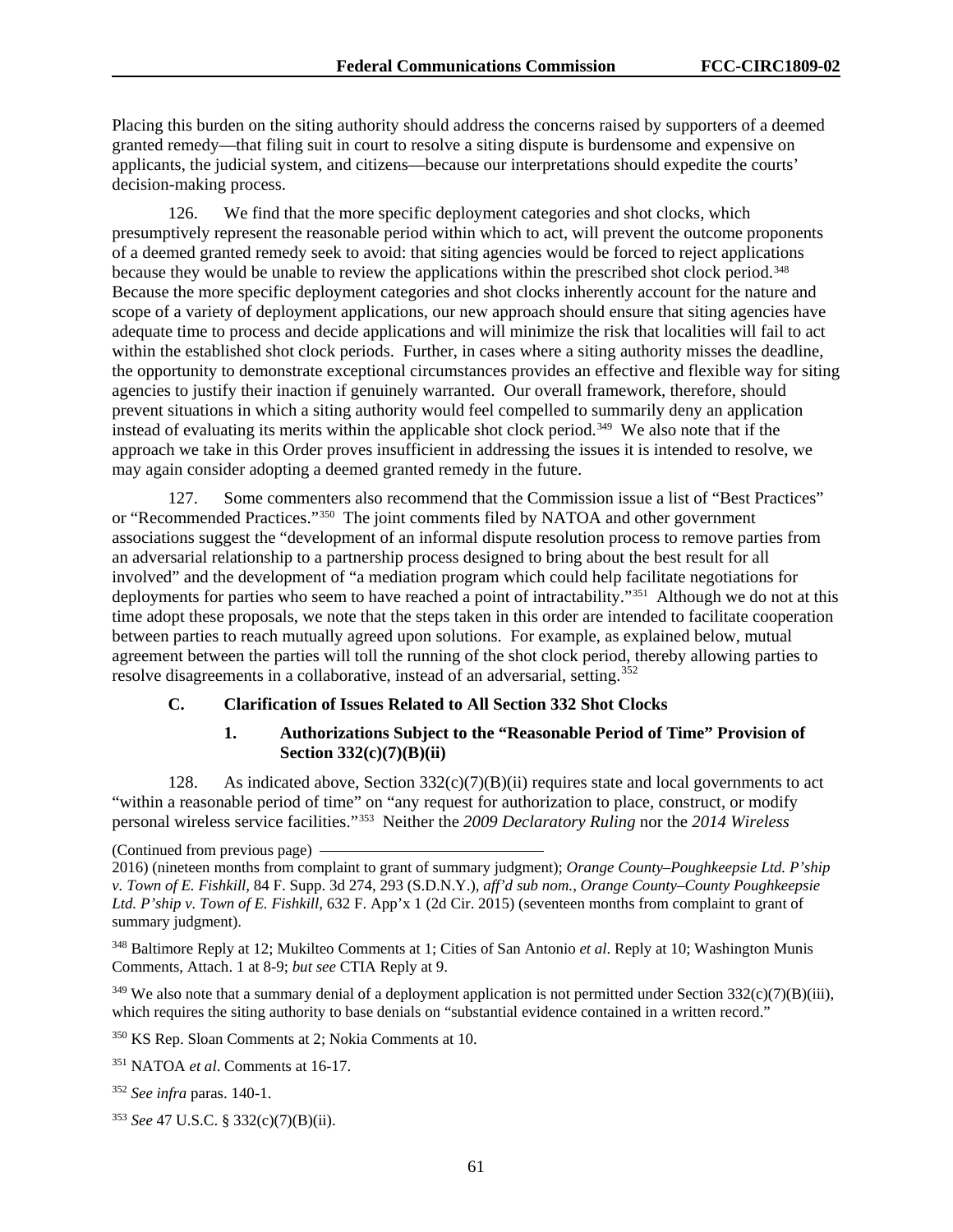*Infrastructure Order* addressed the specific types of authorizations subject to this requirement. Industry commenters contend that the shot clocks should apply to all authorizations a locality may require, and to all aspects of and steps in the siting process, including license or franchise agreements to access ROW, building permits, public notices and meetings, lease negotiations, electric permits, road closure permits, aesthetic approvals, and other authorizations needed for deployment.[354](#page-62-0) Local siting authorities, on the other hand, argue that a broad application of Section 332 will harm public safety and welfare by not giving them enough time to evaluate whether a proposed deployment endangers the public.[355](#page-62-1) They assert that building and encroachment permits should not be subsumed within the shot clocks because these permits incorporate essential health and safety reviews.<sup>356</sup> After carefully considering these arguments, we find that "any request for authorization to place, construct, or modify personal wireless service facilities" under Section 332(c)(7)(B)(ii) means all authorizations necessary for the deployment of personal wireless services infrastructure. This interpretation finds support in the record and is consistent with the courts' interpretation of this provision and the text and purpose of the Act.

129. The starting point for statutory interpretation is the text of the statute, <sup>[357](#page-62-3)</sup> and here, the statute is written broadly, applying to "any" request for authorization to place, construct, or modify personal wireless service facilities. The expansive modifier "any" typically has been interpreted to mean "one or some indiscriminately of whatever kind," unless Congress "add[ed] any language limiting the breadth of that word."[358](#page-62-4) The title of Section 332(c)(7) ("Preservation of local zoning authority") does not restrict the applicability of this section to zoning permits in light of the clear text of Section 332(c)(7)(B)(ii).[359](#page-62-5) The text encompasses not only requests for authorization to *place* personal wireless service facilities, e.g., zoning requests, but also requests for authorization to *construct* or *modify* personal wireless service facilities. These activities typically require more than just zoning permits. For example, in many instances, localities require building permits, road closure permits, and the like to make construction or modification possible.[360](#page-62-6) Accordingly, the fact that the title standing alone could be read

<span id="page-62-3"></span><sup>357</sup> *Implementation of Section 402(b)(1)(a) of the Telecommunications Act of 1996*, Notice of Proposed Rulemaking, 11 FCC Rcd 11233 (1996); *2002 Biennial Regulatory Review*, Report, 18 FCC Rcd 4726, 4731–32 (2003); *Perrin v. United States*, 444 U.S. 37, 42 (1979) ("A fundamental canon of statutory construction is that, unless otherwise defined, words will be interpreted as taking their ordinary, contemporary, common meaning."); *Communications Assistance for Law Enf't Act & Broadband Access & Servs.*, First Report and Order and Further Notice of Proposed Rulemaking, 20 FCC Rcd. 14989, 14992–93, para. 9 (2005) (interpreting an ambiguous statute by considering the "structure and history of the relevant provisions, including Congress's stated purposes" in order to "faithfully implement[] Congress's intent"); *Cohen v. JP Morgan Chase & Co.*, 498 F.3d 111, 116 (2d Cir. 2007) (using legislative history "to identify Congress's clear intent"); *Arnold v. United Parcel Serv., Inc.*, 136 F.3d 854, 858 (1st Cir. 1998) (same).

<span id="page-62-4"></span><sup>358</sup> *United States v. Gonzales*, 520 U.S. 1, 5 (1997) (quoting Webster's Third New International Dictionary 97 (1976)); *HUD v. Rucker*, 535 U.S. 125, 131 (2002).

<span id="page-62-5"></span><sup>359</sup> *See Bhd. of R. R. Trainmen v. Baltimore & O. R. Co.*, 331 U.S. 519, 528–29 (1947) ("[H]eadings and titles are not meant to take the place of the detailed provisions of the text." ). Our conclusion is also consistent with our interpretation that Sections 253 and  $332(c)(7)$  apply to fees for all applications related to a Small Wireless Facility. *See supra* para. 48.

<span id="page-62-6"></span><sup>360</sup> *See, e.g.,* Virginia Joint Commenters Comments at 21-22 (stating that deployment of personal wireless facilities generally requires excavation and building permits); San Francisco Comments at 4-7, 12, 20-22 (describing the permitting process in San Francisco, the layers of multi-departmental review involved, and the required authorizations before certain personal wireless facilities can be constructed); Smart Cities Coal Comments at 33-34 (describing several authorizations necessary to deploy personal wireless facilities depending on the location, e.g., public rights-of-way and other public properties, of the proposed site and the size of the proposed facility).

<span id="page-62-0"></span> <sup>354</sup> *See, e.g.,* CTIA Comments at 15; CTIA Reply at 10; Mobilitie Comments at 6-7; WIA Comments at 24; WIA Reply at 13; T-Mobile Comments at 21-22; CCA Reply at 9; Sprint June 18 *Ex Parte* at 3.

<span id="page-62-1"></span><sup>355</sup> League of Az Cities and Towns *et al*. Reply at 21-22.

<span id="page-62-2"></span><sup>356</sup> League of Az Cities and Towns *et al*. Reply at 21-22.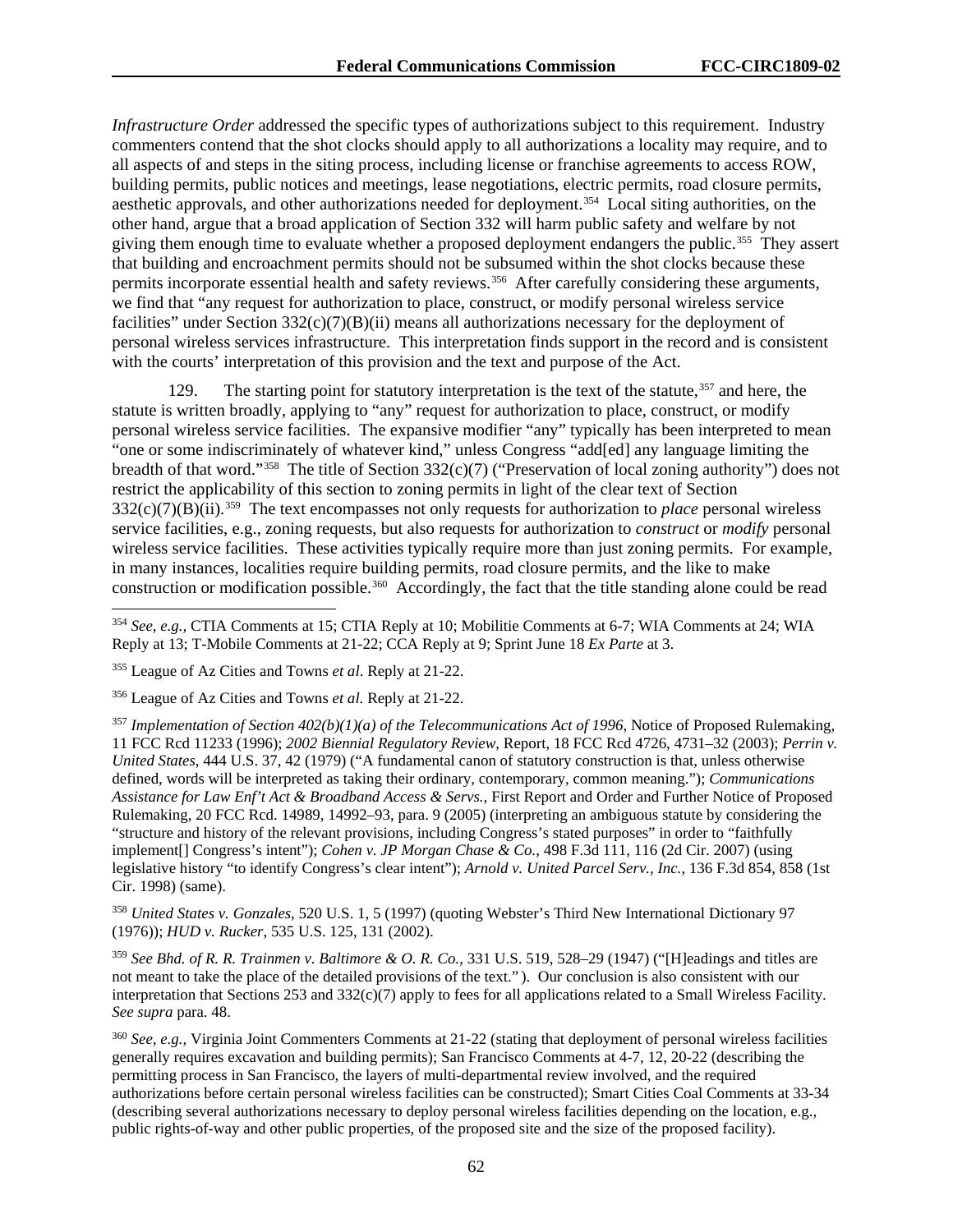to limit Section  $332(c)(7)$  to zoning decisions does not overcome the specific language of Section  $332(c)(7)(B)(ii)$ , which explicitly applies to a variety of authorizations.<sup>[361](#page-63-0)</sup>

130. The purpose of the statute also supports a broad interpretation. As noted above, the Supreme Court has stated that the 1996 Act was enacted "to promote competition and higher quality in American telecommunications services and to encourage the rapid deployment of new telecommunications technologies" by, *inter alia*, reducing "the impediments imposed by local governments upon the installation of facilities for wireless communications, such as antenna towers."[362](#page-63-1) A narrow reading of the scope of Section 332 would frustrate that purpose by allowing local governments to erect impediments to the deployment of personal wireless services facilities by using or creating other forms of authorizations outside of the scope of Section  $332(c)(7)(B)(ii)$ .<sup>[363](#page-63-2)</sup> This is especially true in jurisdictions requiring multi-departmental siting review or multiple authorizations. [364](#page-63-3)

131. In addition, our interpretation remains faithful to the purpose of Section 332(c)(7) to balance Congress's competing desires to preserve the traditional role of state and local governments in regulating land use and zoning, while encouraging the rapid development of new telecommunications technologies.[365](#page-63-4) Under our interpretation, states and localities retain their authority over personal wireless facilities deployment. At the same time, deployment will be kept on track by ensuring that the entire approval process necessary for deployment is completed within a reasonable period of time, as defined by the shot clocks addressed in this Third Report and Order.

132. A number of courts have either explicitly or implicitly adopted the same view, that all necessary permits are subject to Section 332. For example, in *Cox Communications PCS, L.P. v. San Marcos*, the court considered an excavation permit application as falling within the parameters of Section 332.[366](#page-63-5) In *USCOC of Greater Missouri, LLC v. County of Franklin*, the Eighth Circuit reasoned that "[t]he issuance of the requisite building permits" for the construction of a personal wireless services facility arises under Section 332(c)(7).[367](#page-63-6) In *Ogden Fire Co. No. 1 v. Upper Chichester Township*, the Third Circuit affirmed the district court's order compelling the township to issue a building permit for the

<span id="page-63-1"></span><sup>362</sup> *City of Rancho Palos Verdes v. Abrams*, 544 U.S. at 115 (internal quotation marks and citations omitted).

<span id="page-63-2"></span><sup>363</sup> For example, if we were to interpret Section  $332(c)(7)(B)(ii)$  to cover only zoning permits, states and localities could delay their consideration of other permits (e.g., building, electrical, road closure or other permits) to thwart the proposed deployment.

<span id="page-63-4"></span><sup>365</sup> *City of Arlington v. FCC*, 668 F.3d at 234.

<span id="page-63-0"></span> <sup>361</sup> *See Bhd. of R. R. Trainmen v. Baltimore & O. R. Co.*, 331 U.S. 519, 528-29 (1947). If the title of Section 332(c)(7) were to control the interpretation of the text, it would render superfluous the provision of Section  $332(c)(7)(B)(ii)$  that applies to "authorization to ... construct, or modify personal wireless service facilities" and give effect only to the provision that applies to "authorization to place . . . personal wireless service facilities." This result would "flout[] the rule that 'a statute should be construed so that effect is given to all its provisions, so that no part will be inoperative or superfluous.'" *Clark v. Rameker*, 134 S. Ct. 2242, 2248 (2014) (quoting *Corley v. United*  States, 556 U.S. 303, 314 (2009)).

<span id="page-63-3"></span><sup>364</sup> *See, e.g.*, Virginia Joint Commenters Comments at 21-22; San Francisco Comments at 4-7, 12, 20-22; Smart Cities Coal. at 33-34; CTIA Comments at 15 (stating that some jurisdictions "impose multiple, sequential stages of review"); WIA Comments at 24 (noting that "[m]any jurisdictions grant the application within the shot clock period only to stall on issuing the building permit"); Verizon Comments at 6 (stating that "[a] large Southwestern city requires applicants to obtain separate and sequential approvals from three different governmental bodies before it will consider issuing a temporary license agreement to access city rights-of-way"); Sprint June 18 *Ex Parte* at 3 (noting that "after a land-use permit or attachment permit is received, many localities still require electric permits, road closure permits, aesthetic approval, and other types of reviews that can extend the time required for final permission well beyond just the initial approval.").

<span id="page-63-5"></span><sup>366</sup> *Cox Communications PCS, L.P. v. San Marcos*, 204 F. Supp. 2d 1272 (S.D. Cal. 2002).

<span id="page-63-6"></span><sup>367</sup> *USCOC of Greater Mo., LLC v. County of Franklin*, 636 F.3d 927, 931-32 (8th Cir. 2011).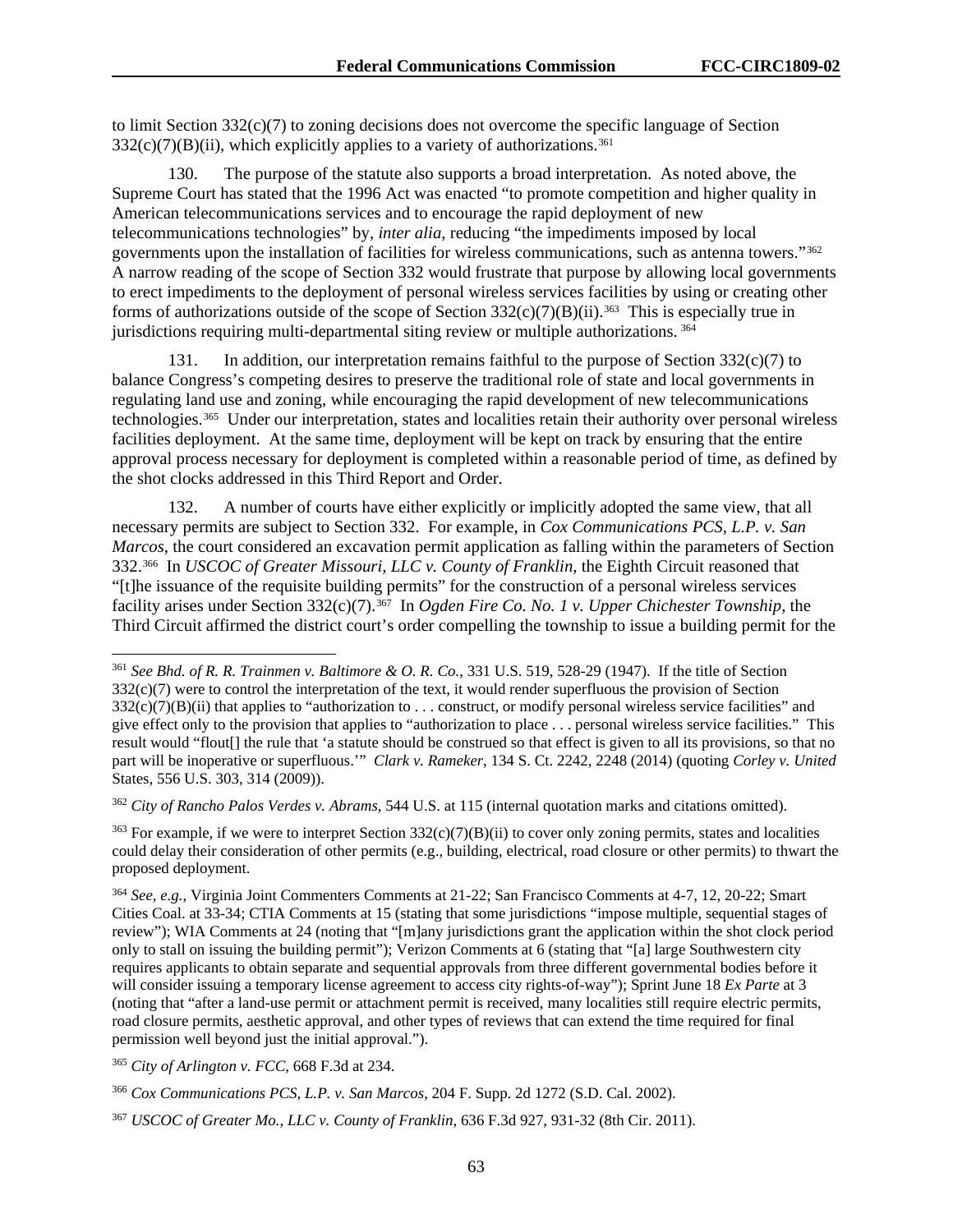construction of a wireless facility after finding that the township had violated Section  $332(c)(7)$ .<sup>[368](#page-64-0)</sup> In *Upstate Cellular Network v. Auburn*, the court directed the city to approve the application, including site plan approval by the planning board, granting a variance by the zoning authority, and "any other municipal approval or permission required by the City of Auburn and its boards or officers, including but not limited to, a building permit."[369](#page-64-1) And in *PI Telecom Infrastructure V, LLC v. Georgetown–Scott County Planning Commission*, the court ordered that the locality grant "any and all permits necessary for the construction of the proposed wireless facility."[370](#page-64-2) Our interpretation is also consistent with judicial precedents involving challenges under Section 332(c)(7)(B) to denials by a wide variety of governmental entities, many of which involved variances,  $371$  special use/conditional use permits,  $372$  land disturbing activity and excavation permits,<sup>[373](#page-64-5)</sup> building permits,<sup>[374](#page-64-6)</sup> and a state department of education permit to install an antenna at a high school.<sup>[375](#page-64-7)</sup> Notably, a lot of cases have involved local agencies that are separate and distinct from the local zoning authority,<sup>[376](#page-64-8)</sup> confirming that Section  $332(c)(7)(B)$  is not limited in application to decisions of zoning authorities. Our interpretation also reflects the examples in the record where providers are required to obtain other types of authorizations besides zoning permits before they can "place, construct, or modify personal wireless service facilities."[377](#page-64-9)

<span id="page-64-3"></span><sup>371</sup> *See, e.g., New Par v. City of Saginaw*, 161 F. Supp. 2d 759, 760 (E.D. Mich. 2001), *aff'd*, 301 F.3d 390 (6th Cir. 2002)

<span id="page-64-4"></span><sup>372</sup> *See, e.g., Virginia Metronet, Inc. v. Bd. of Sup'rs of James City County*, 984 F. Supp. 966, 968 (E.D. Va. 1998); *Cellular Tel. Co. v. Town of Oyster Bay*, 166 F.3d 490, 491 (2nd Cir. 1999); *T-Mobile Cent., LLC v. Unified Gov't of Wyandotte County*, 546 F.3d 1299, 1303 (10th Cir. 2008); T*-Mobile USA, Inc. v. City of Anacortes*, 572 F.3d 987, 989 (9th Cir. 2009); *Helcher v. Dearborn County*, 595 F.3d 710, 713–14 (7th Cir. 2010); *AT&T Wireless Servs. of California LLC v. City of Carlsbad*, 308 F. Supp. 2d 1148, 1152 (S.D. Cal. 2003); *Primeco Pers. Commc'ns v. City of Mequon*, 242 F. Supp. 2d 567, 570 (E.D. Wis.), *aff'd sub nom.*, *PrimeCo Pers. Commc'ns, L.P. v. City of Mequon*, 352 F.3d 1147 (7th Cir. 2003); *Preferred Sites, LLC v. Troup County*, 296 F.3d 1210, 1212 (11th Cir. 2002).

<span id="page-64-5"></span><sup>373</sup> *See, e.g., Tennessee ex rel. Wireless Income Properties, LLC v. City of Chattanooga*, 403 F.3d 392, 394 (6th Cir. 2005); *Cox Commc'ns PCS, L.P. v. San Marcos*, 204 F. Supp. 2d 1272 (S.D. Cal. 2002).

<span id="page-64-6"></span><sup>374</sup> *See, e.g., Upstate Cellular Network v. Auburn,* 257 F. Supp. 3d 309 (N.D.N.Y. 2017); *Ogden Fire Co. No. 1 v. Upper Chichester Twp.*, 504 F.3d 370, 395-96 (3rd Cir. 2007).

<span id="page-64-7"></span><sup>375</sup> *Sprint Spectrum, L.P. v. Mills*, 65 F. Supp. 2d 148, 150 (S.D.N.Y. 1999), *aff'd*, 283 F.3d 404 (2d Cir. 2002).

<span id="page-64-8"></span><sup>376</sup> *See, e.g., Tennessee ex rel. Wireless Income Properties, LLC v. City of Chattanooga*, 403 F.3d 392, 394 (6th Cir. 2005) (city public works department); *Sprint PCS Assets, L.L.C. v. City of Palos Verdes Estates*, 583 F.3d 716, 720 (9th Cir. 2009) (city public works director, city planning commission, and city council); *Sprint Spectrum, L.P. v. Mills*, 65 F. Supp. 2d at 150 (New York State Department of Education).

<span id="page-64-9"></span><sup>377</sup> *See, e.g.,* Virginia Joint Commenters Comments at 21-22 (stating that deployment of personal wireless facilities generally requires excavation and building permits); San Francisco Comments at 4-7, 12, 20-22 (describing the permitting process in San Francisco, the layers of multi-departmental review involved, and the required authorizations before certain personal wireless facilities can be constructed); Smart Cities Coal. Comments at 33-34 (describing several authorizations necessary to deploy personal wireless facilities depending on the location, e.g., public rights-of-way and other public properties, of the proposed site and the size of the proposed facility).

<span id="page-64-0"></span> <sup>368</sup> *Ogden Fire Co. No. 1 v. Upper Chichester TP.*, 504 F.3d 370, 395-96 (3d Cir. 2007).

<span id="page-64-1"></span><sup>369</sup> *Upstate Cellular Network v. Auburn*,257 F. Supp. 3d 309, 319 (N.D.N.Y. 2017).

<span id="page-64-2"></span><sup>370</sup> *PI Telecom Infrastructure V, LLC v. Georgetown–Scott County Planning Commission*, 234 F. Supp. 3d 856, 872 (E.D. Ky. 2017). *Accord T-Mobile Ne. LLC v. Lowell*, Civil Action No. 11–11551–NMG, 2012 WL 6681890, \*6-7, \*11 (D. Mass. Nov. 27, 2012) (directing the zoning board "to issue all permits and approvals necessary for the construction of the plaintiffs' proposed telecommunications facility"); *New Par v. Franklin County Bd. of Zoning Appeals*, No. 2:09–cv–1048, 2010 WL 3603645, \*4 (S.D. Ohio Sept. 10, 2010) (enjoining the zoning board to "grant the application and issue all permits required for the construction of the" proposed wireless facility).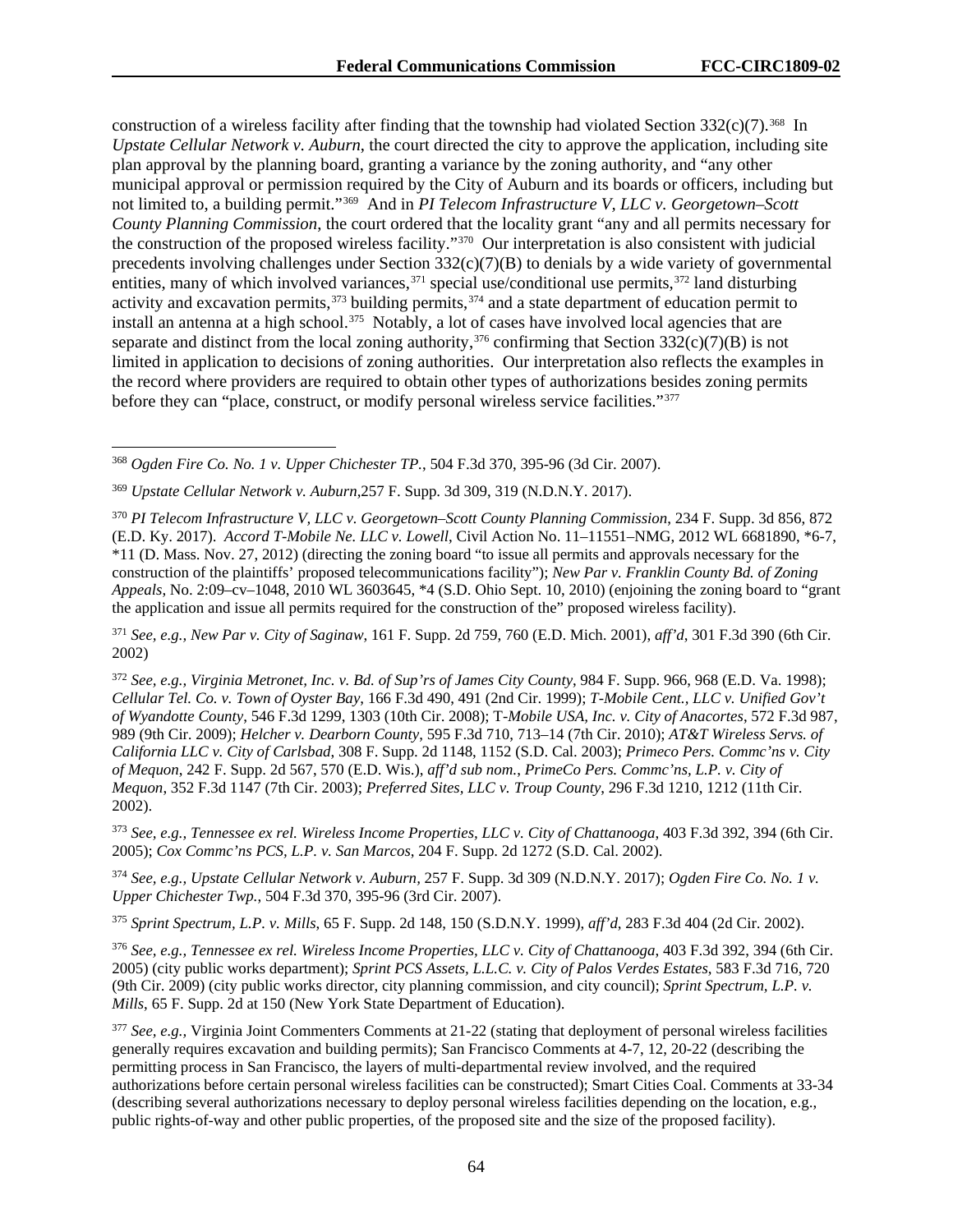133. We reject the argument that this interpretation of Section 332 will harm the public because it would "mean that building and safety officials would have potentially only a few days to evaluate whether a proposed deployment endangers the public."[378](#page-65-0) Building and safety officials will be subject to the same applicable shot clock as all other siting authorities involved in processing the siting application, with the amount of time allowed varying in the rare case where officials are unable to meet the shot clock because of exceptional circumstances.

#### **2. Codification of Section 332 Shot Clocks**

134. In addition to establishing two new Section 332 shot clocks for Small Wireless Facilities, we take this opportunity to codify our two existing Section 332 shot clocks for siting applications that do not involve Small Wireless Facilities. In the *2009 Declaratory Ruling*, the Commission found that 90 days is a reasonable time frame for processing collocation applications and 150 days is a reasonable time frame to process applications other than collocations. [379](#page-65-1) Since these Section 332 shot clocks were adopted as part of a declaratory ruling, they were not codified in our rules. In the *Wireless Infrastructure NPRM/NOI*, the Commission sought comment on whether to modify these shot clocks.<sup>[380](#page-65-2)</sup> We find no need to modify them here and will continue to use these shot clocks for processing Section 332 siting applications that do not involve Small Wireless Facilities. [381](#page-65-3) We do, though, codify these two existing shot clocks in our rules alongside the two newly-adopted shot clocks so that all interested parties can readily find the shot clock requirements in one place.

135. While some commenters argue for a 60-day shot clock for all collocation categories,<sup>[382](#page-65-4)</sup> we conclude that we should retain the existing 90-day shot clock for collocations not involving Small Wireless Facilities. Collocations that do not involve Small Wireless Facilities include deployments of larger antennas and other equipment that may require additional time for localities to review and process.[383](#page-65-5) For similar reasons, we maintain the existing 150-day shot clock for new construction applications that are not for Small Wireless Facilities. While some industry commenters such as WIA, Samsung, and Crown Castle argue for a 90-day shot clock for macro cells and small cells alike, we agree with commenters such as the City of New Orleans that there is a significant difference between the review of applications for a single 175-foot tower versus the review of a Small Wireless Facility with much smaller dimensions.<sup>384</sup>

<span id="page-65-5"></span><sup>383</sup> *Wireless Infrastructure Second R&O*, FCC 18-30 at paras. 74-76.

<span id="page-65-0"></span> <sup>378</sup> League of Az Cities and Towns *et al*. Reply at 21-22.

<span id="page-65-1"></span><sup>379</sup> *2009 Declaratory Ruling*, 24 FCC Rcd at 14012-013, paras. 45, 48.

<span id="page-65-2"></span><sup>380</sup> *Wireless Infrastructure NPRM/NOI*, 24 FCC Rcd at 3332-33, 3334, 3337-38, paras. 6, 9, 17-19.

<span id="page-65-3"></span><sup>381</sup> Chicago Comments at 2 (supporting maintaining existing shot clocks); Bellevue *et al*. Comments at 13-14 (supporting maintaining existing shot clocks).

<span id="page-65-4"></span><sup>382</sup> CCIA Comments at 10; CCA Comments at 13-14; CCA Reply at 6 (arguing for 30-day shot clock for collocations and a 60-to-75-day shot clock for all other siting applications); WIA Reply at 21. *See also* Letter from Jill Canfield, NTCA Vice President Legal & Industry and Assistant General Counsel, to Marlene H. Dortch, Secretary, FCC, WT Docket No. 17-79, at 2 (filed June 19, 2018) (stating that NTCA supports a revised interpretation of the phrase "reasonable period of time" as found in Section  $332(c)$  (7)(B)(ii) of the Communications Act as applicable to small cell facilities. Sixty days for collocations and 90 days for all other small cell siting applications should provide local officials sufficient time for review of requests to install small cell facilities in public rights-of-way).

<span id="page-65-6"></span><sup>384</sup> New Orleans Comments at 2-3; Samsung Comments at 4-5 (arguing that the Commission should reduce the shot clock applicable to new construction from 150 days to 90 days); Crown Castle Comments at 29 (stating that a 90 day shot clock for new facilities is appropriate for macro cells and small cells alike, to the extent such applications require review under Section 332 at all); TX Hist. Comm. Comments at 2 (arguing that the reasonable periods of time that the FCC proposed in 2009, 90 days for collocation applications and 150 days for other applications appear to be appropriate); WIA Comments at 20-23; WIA Reply at 11 (arguing for a 90-day shot clock for applications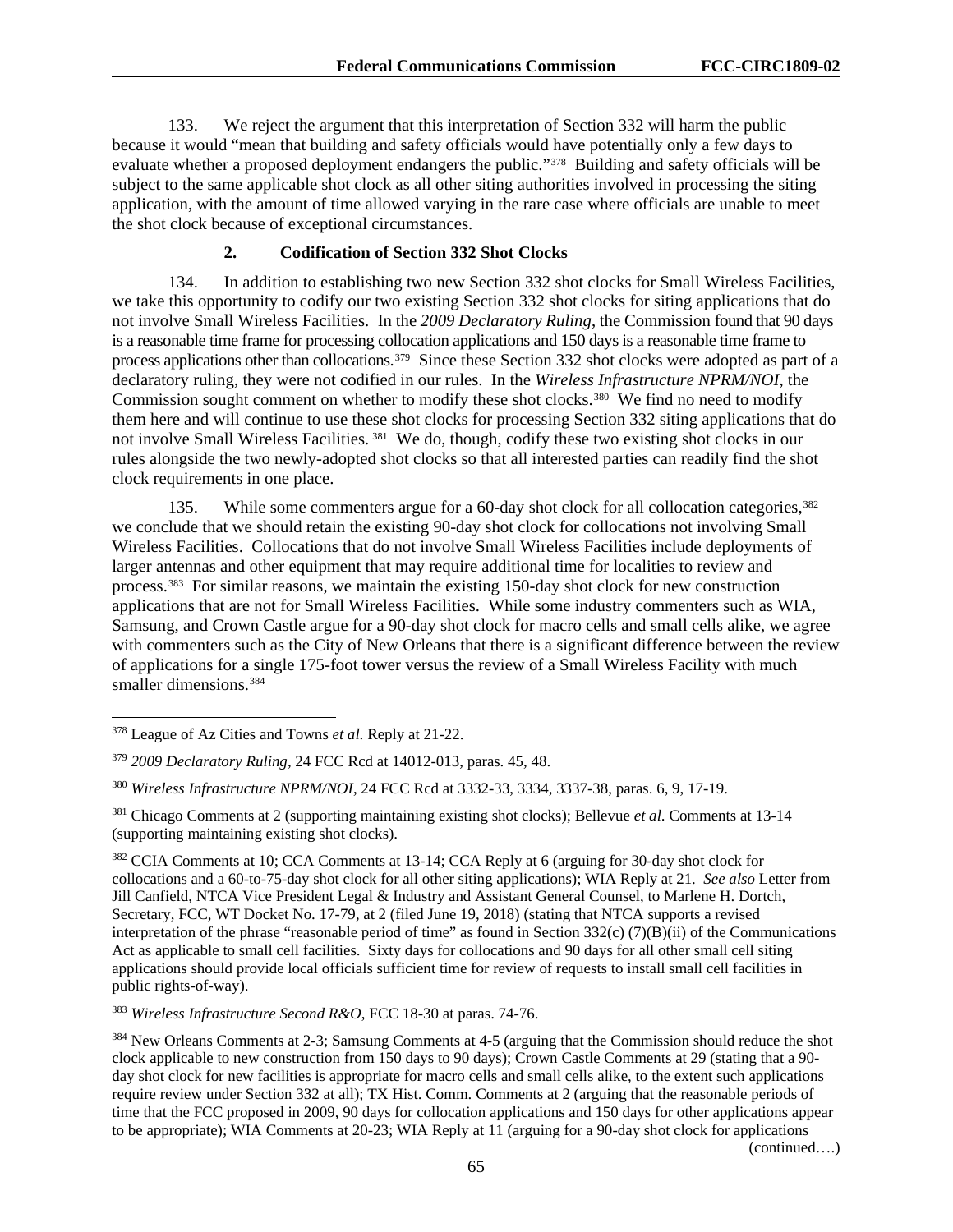#### **3. Collocations on Structures Not Previously Zoned for Wireless Use**

136. Wireless industry commenters assert that they should be able to take advantage of the Section 332 collocation shot clock even when collocating on structures that have not previously been approved for wireless use.<sup>385</sup> Siting agencies respond that the wireless industry is effectively seeking to have both the collocation definition and a reduced shot clock apply to sites that have never been approved by the local government as suitable for wireless facility deployment.<sup>[386](#page-66-1)</sup> We take this opportunity to clarify that for purposes of the Section 332 shot clocks, attachment of facilities to existing structures constitutes collocation, regardless whether the structure or the location has previously been zoned for wireless facilities. As the Commission stated in the *2009 Declaratory Ruling*, "an application is a request for collocation if it does not involve a 'substantial increase in the size of a tower' as defined in the Nationwide Programmatic Agreement (NPA) for the Collocation of Wireless Antennas."[387](#page-66-2) The definition of "[c]ollocation" in the NPA provides for the "mounting or installation of an antenna on an existing tower, *building or structure* for the purpose of transmitting and/or receiving radio frequency signals for communications purposes, *whether or not there is an existing antenna on the structure.*" [388](#page-66-3)  The NPA's definition of collocation explicitly encompasses collocations on structures and buildings that have not yet been zoned for wireless use. To interpret the NPA any other way would be unduly narrow and there is no persuasive reason to accept a narrower interpretation. This is particularly true given that the NPA definition of collocation stands in direct contrast with the definition of collocation in the Spectrum Act, pursuant to which facilities only fall within the scope of an "eligible facilities request" if they are attached to towers or base stations that have already been zoned for wireless use.<sup>[389](#page-66-4)</sup>

#### **4. When Shot Clocks Start and Incomplete Applications**

137. In the *2014 Wireless Infrastructure Order*, the Commission clarified, among other things, that a shot clock begins to run when an application is first submitted, not when the application is deemed complete.[390](#page-66-5) The clock can be paused, however, if the locality notifies the applicant within 30 days that the application is incomplete.  $3^{91}$  The locality may pause the clock again if it provides written notice within 10 days that the supplemental submission did not provide the information identified in the original notice delineating missing information. [392](#page-66-7) In the *Wireless Infrastructure NPRM/NOI*, the Commission

<span id="page-66-2"></span><sup>387</sup> *2009 Declaratory Ruling*, 24 FCC Rcd at 14012, para 46.

<span id="page-66-3"></span><sup>388</sup> 47 CFR Part 1, App. B, NPA, Subsection C, Definitions.

<span id="page-66-5"></span><sup>390</sup> *2014 Wireless Infrastructure Order*, 29 FCC Rcd at 12970, at para. 258.

<span id="page-66-6"></span><sup>391</sup> *2009 Declaratory Ruling*, 24 FCC Rcd at 14014, paras. 52-53 (providing that the "timeframes do not include the time that applicants take to respond to State and local governments' requests for additional information").

<span id="page-66-7"></span><sup>392</sup> *2014 Wireless Infrastructure Order*, 29 FCC Rcd at 12970, para. 259.

<sup>(</sup>Continued from previous page)

involving substantial modifications, including tower extensions; and a 120-day shot clock for applications for all other facilities, including new macro sites); CTIA Reply at 3 (stating that the Commission should shorten the shot clocks to 90 days for new facilities).

<span id="page-66-0"></span><sup>385</sup> AT&T Comments at 10; AT&T Reply at 9; Verizon Reply at 32; WIA Comments at 22; ExteNet Comments at 9.

<span id="page-66-1"></span><sup>386</sup> Bellevue *et al.* Reply at 6-7 (arguing that the Commission has rejected this argument twice and instead determined that a collocation occurs when a wireless facility is attached to an existing infrastructure that houses wireless communications facilities; San Francisco Reply at 7-8 (arguing that under Commission definitions, a utility pole is neither an existing base station nor a tower; thus, the Commission simply cannot find that adding wireless facilities to utility pole that has not previously been used for wireless facilities is an eligible facilities request).

<span id="page-66-4"></span><sup>389</sup> *See* 47 CFR § 1.40001(b)(3), (4), (5) (definitions of eligible facilities request, eligible support structure, and existing). Each of these definitions refers to facilities that have already been approved under local zoning or siting processes.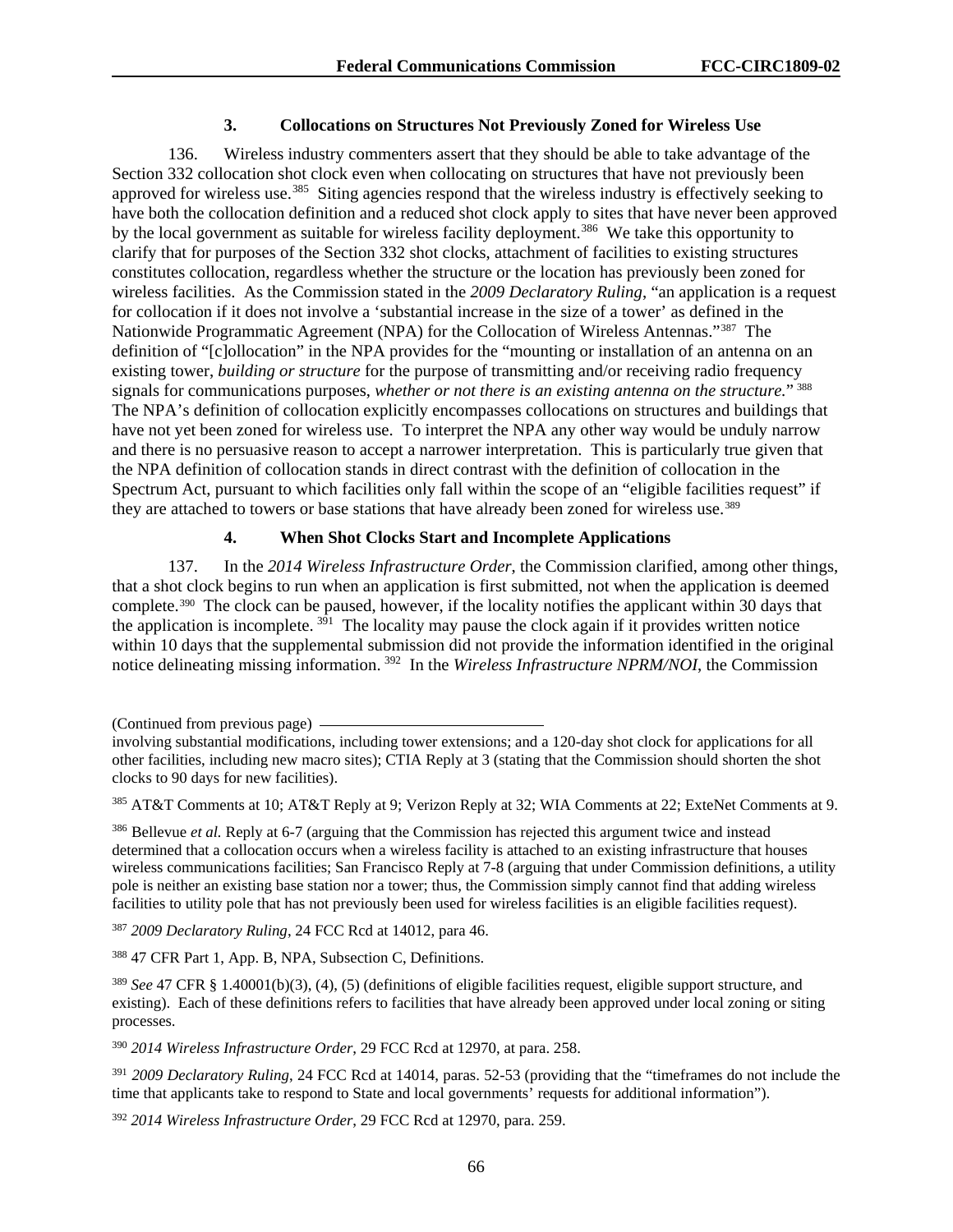sought comment on these determinations.<sup>[393](#page-67-0)</sup> Localities contend that the shot clock period should not begin until the application is deemed complete.<sup>[394](#page-67-1)</sup> Industry commenters argue that the review period for incompleteness should be decreased from 30 days to 15 days.<sup>[395](#page-67-2)</sup>

138. Based on the record, we find no cause to alter the Commission's prior determinations and now codify them in our rules. Codified rules, easily accessible to applicants and localities alike, should provide helpful clarity. The complaints by states and localities about the sufficiency of some of the applications they receive are adequately addressed by our current policy, which preserves the states' and localities' ability to pause review when they find an application to be incomplete. We do not find it necessary at this point to shorten our 30-day initial review period for completeness because, as was the case when this review period was adopted in the *2009 Declaratory Ruling*, it remains consistent with review periods for completeness under existing state wireless infrastructure deployment statutes<sup>[396](#page-67-3)</sup> and still "gives State and local governments sufficient time for reviewing applications for completeness, while protecting applicants from a last minute decision that an application should be denied as incomplete."<sup>[397](#page-67-4)</sup>

139. As noted above, multiple authorizations may be required before a deployment is allowed to move forward. For instance, a locality may require a zoning permit, a building permit, an electrical permit, a road closure permit, and an architectural or engineering permit for an applicant to place, construct, or modify its proposed personal wireless service facilities. [398](#page-67-5) All of these permits are subject to Section 332's requirement to act within a reasonable period of time, and thus all are subject to the shot clocks we adopt or codify here.

140. We also find that mandatory pre-application procedures and requirements do not toll the shot clocks. [399](#page-67-6) Industry commenters claim that some localities impose burdensome pre-application requirements before they will start the shot clock.<sup>[400](#page-67-7)</sup> Localities counter that in many instances, applicants submit applications that are incomplete in material respects, that pre-application interactions smooth the application process, and that many of their pre-application requirements go to important health and safety

<span id="page-67-3"></span><sup>396</sup> Most states have a 30-day review period for incompleteness. *See, e.g.*, Colo. Rev. Stat. Ann. § 29-27-403; Ga. Code Ann. § 36-66B-5; Iowa Code Ann. § 8C.4; Kan. Stat. Ann. § 66-2019; Minn. Stat. Ann. § 237.163(3c)(b); 53 Pa. Stat. Ann. § 11702.4(b)(1); Cal. Gov't Code § 65943. A minority of states have adopted either a longer or shorter review period for incompleteness, ranging from 5 days to 45 days. *See* N.C. Gen. Stat. Ann. § 153A-349.53 (45 days); Wash. Rev. Code Ann. § 36.70B.070 (28 days); N.H. Rev. Stat. Ann. § 12-K:10 (15 days); Del. Code Ann. tit. 17, § 1609 (14 days); Va. Code Ann. §§ 15.2-2316.4; 56-484.28; 56-484.29 (10 days); Wis. Stat. Ann. § 66.0404(3) (5 days).

<span id="page-67-4"></span><sup>397</sup> *2009 Declaratory Ruling*, 24 FCC Rcd at 14014-15, para. 53.

<span id="page-67-5"></span><sup>398</sup> *See* Sprint June 18 *Ex Parte* at 3; *cf.* Virginia Joint Commenters Comments at 21-22; San Francisco Comments at 4-7, 12, 20-22; CTIA Comments at 15 ("The Commission should declare that the shot clocks apply to the entire local review process.").

<span id="page-67-6"></span><sup>399</sup> *Wireless Infrastructure NPRM/NOI*, 32 FCC Rcd at 3338, para. 20.

<span id="page-67-0"></span> <sup>393</sup> *Wireless Infrastructure NPRM/NOI*, 32 FCC Rcd at 3338, para. 20.

<span id="page-67-1"></span><sup>394</sup> *See, e.g.*, Maine DOT Comments at 2-3; Philadelphia Comments at 6; League of Az Cities and Towns *et al.* at 4, 8-9.

<span id="page-67-2"></span><sup>395</sup> Verizon Comments at 43. *See* Sprint June 18 *Ex Parte* at 2 (asserting that the shot clocks should begin to run when the application is complete and that a siting authority should review the application for completeness within the first 15 days of receipt or it would waive the right to object on that basis).

<span id="page-67-7"></span><sup>400</sup> *See, e.g.*, CCA Reply at 7 (noting also that some localities unreasonably request additional information after submission that is either already provided or of unreasonable scope); GCI Comments at 8-9; WIA Comments at 24; Crown Castle Comments at 21-22; CTIA Reply at 21; CIC Comments at 18; WIA Reply at 14; Conterra Comments at 2-3; Crown Castle Comments at 30-31; CTIA Comments at 15; ExteNet Comments at 4, 15-16; Mobilitie Comments at 6; T-Mobile Comments at 21-22; Verizon Comment at 42-43; AT&T Comments at 26.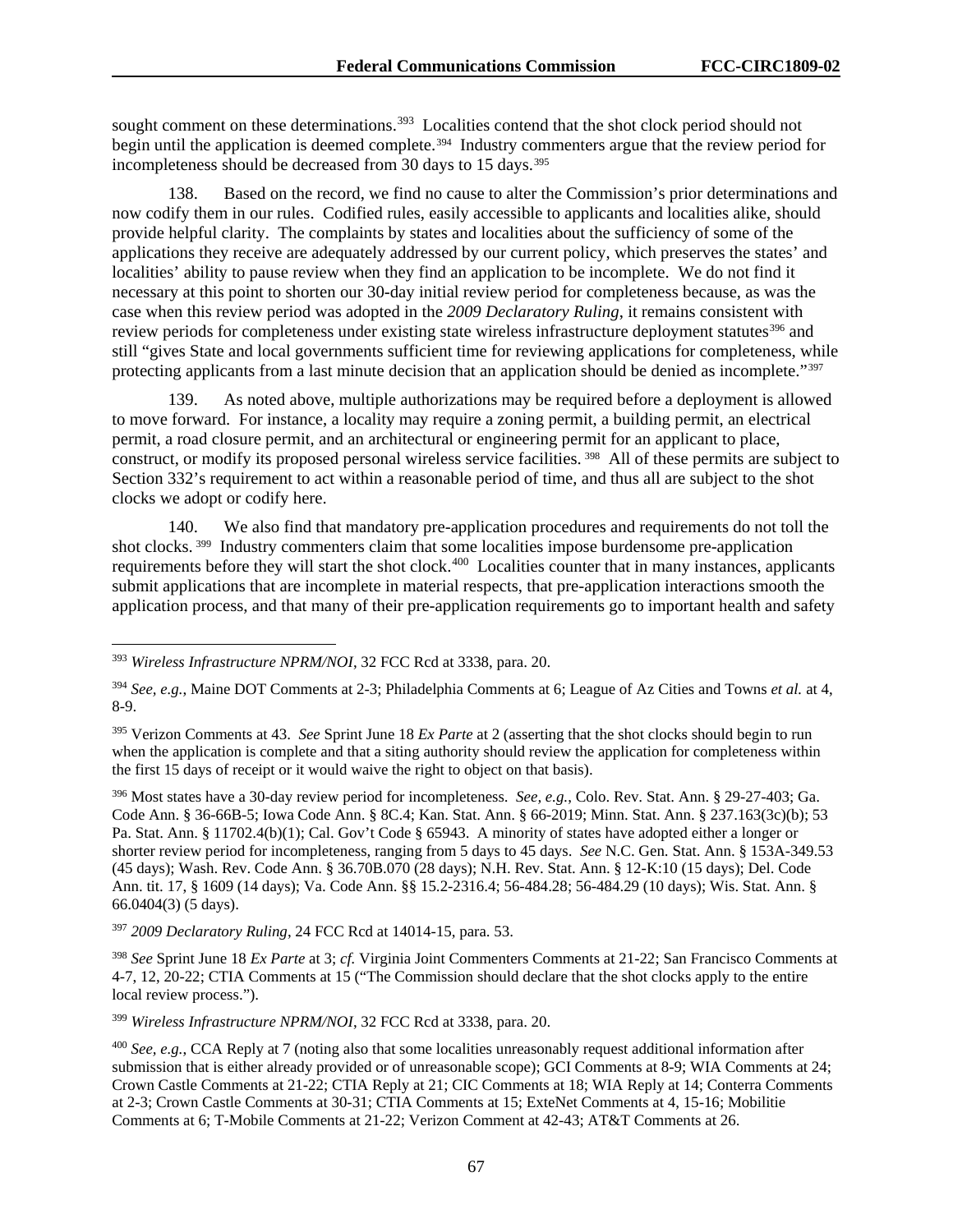matters.<sup>[401](#page-68-0)</sup> We conclude that the ability to toll a shot clock when an application is found incomplete or by mutual agreement by the applicant and the siting authority should be adequate to address these concerns. Much like a requirement to file applications one after another, requiring pre-application review would allow for a complete circumvention of the shot clocks by significantly delaying their start date. An application is not ruled on within "a reasonable period of time after the request is duly filed" if the state or locality takes the full ordinary review period after having delayed the filing in the first instance due to required pre-application review. Indeed, requiring a pre-application review before an application may be filed is similar to imposing a moratorium, which the Commission has made clear does not stop the shot clocks from running.[402](#page-68-1) Therefore, we conclude that if an applicant proffers an application, but a state or locality refuses to accept it until a pre-application review has been completed,<sup>[403](#page-68-2)</sup> the shot clock begins to run when the application is proffered. In other words, the request is "duly filed" at that time,<sup>[404](#page-68-3)</sup> notwithstanding the locality's refusal to accept it.

141. That said, we encourage *voluntary* pre-application discussions, which may well be useful to both parties. The record indicates that such meetings can clarify key aspects of the application review process, especially with respect to large submissions or applicants new to a particular locality's processes, and may speed the pace of review.<sup>405</sup> To the extent that an applicant voluntarily engages in a preapplication review to smooth the way for its filing, the shot clock will begin when an application is filed, presumably after the pre-application review has concluded.

142. We also reiterate, consistent with the *2009 Declaratory Ruling*, that the remedies granted under Section  $332(c)(7)(B)(v)$  are independent of, and in addition to, any remedies that may be available under state or local law.[406](#page-68-5) Thus, where a state or locality has established its own shot clocks, an

<span id="page-68-1"></span><sup>402</sup> *2014 Wireless Infrastructure Order*, 29 FCC Rcd at 12971, at para. 265.

<span id="page-68-2"></span><sup>403</sup> *See, e.g*., CCA Reply at 7; GCI Comments at 8-9; WIA Comments at 24; Crown Castle Comments at 21-22; CTIA Reply at 21; CIC Comments at 18; WIA Reply at 14; Conterra Comments at 2-3; Crown Castle Comments at 30-31; CTIA Comments at 15; ExteNet Comments at 4, 15-16; Mobilitie Comments at 6; T-Mobile Comments at 21-22; Verizon Comment at 42-43; AT&T Comments at 26.

<span id="page-68-3"></span><sup>404</sup> 47 U.S.C. § 332(c)(7)(B)(ii).

<span id="page-68-5"></span><sup>406</sup> *2009 Declaratory Ruling*, 24 FCC Rcd at 14013-14, para. 50.

<span id="page-68-0"></span> <sup>401</sup> *See, e.g.*, Philadelphia Reply at 9 (arguing that shot clocks should not run until a complete application with a full set of engineering drawings showing the placement, size and weight of the equipment, and a fully detailed structural analysis is submitted, to assess the safety of proposed installations); Philadelphia Comments at 6; League of Az Cities and Towns *et al*. Comments at 4 (arguing that the shot clock should not begin until after an application has been "duly filed," because "some applicants believe the shot clock commences to run no matter how they submit their request, or how inadequate their submittal may be"); Colorado Comm. and Utility All. *et al.* Comments at 14 (explaining that the pre-application meetings are intended "to give prospective applicants an opportunity to discuss code and regulatory provisions with local government staff, and gain a better understanding of the process that will be followed, in order to increase the probability that once an application is filed, it can proceed smoothly to final decision"); Smart Cities Coal. Comments at 15, 35 (pre-application procedures "may translate into faster consideration of individual applications over the longer term, as providers and communities alike, gain a better understanding of what is required of them, and providers submit applications that are tailored to community requirements"); UT Dept. of Trans. Comments at 5 ("The purpose of the pre-application access meeting is to help the entity or person with the application and provide information concerning the requirements contained in the rule."); CCUA *at al*. Reply at 6 ("[Preapplication meetings] provide an opportunity for informal discussion between prospective applicants and the local jurisdiction. Pre-application meetings serve to educate, answer questions, clarify process issues, and ultimately result in a more efficient process from application filing to final action."); AASHTO Comments, Attach. at 3 (GA Dept. of Trans. contending that pre-application procedures "should be encouraged and separated from an 'official' "application submittal"); League of Az Cities and Towns *et al*. Comments at 5-7 (providing examples of incomplete applications).

<span id="page-68-4"></span><sup>405</sup> *See* Colorado Comm. and Utility All. *et al*. Comments at 14; Smart Cities Coal. Comments at 15, 35; Utah Dept. of Trans. Comments at 5; CCUA *et al*. Reply at 6; Mukilteo Reply, Docket No. WC 17-84, at 1 (filed July 10, 2017).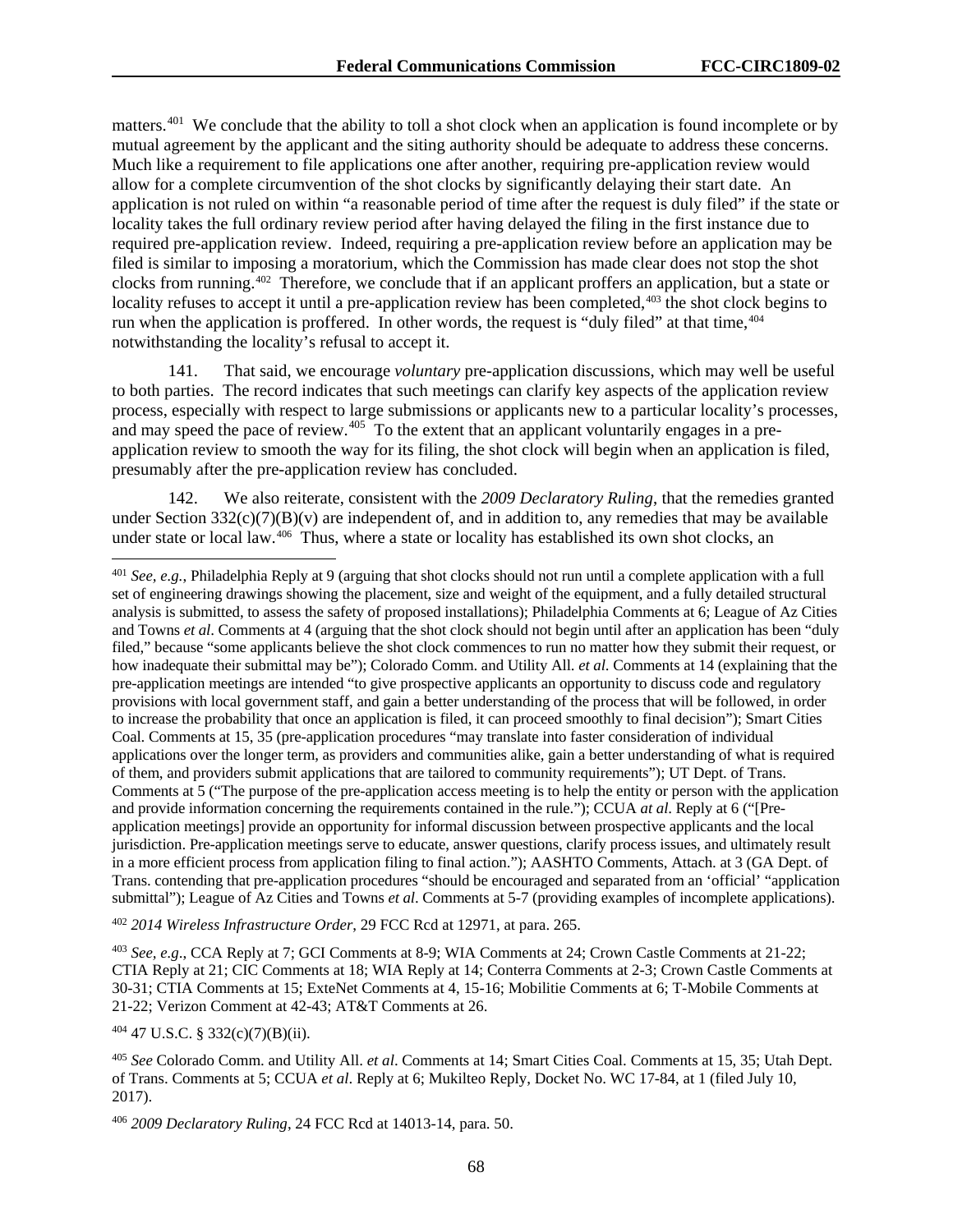applicant may pursue any remedies granted under state or local law in cases where the siting authority fails to act within those shot clocks.<sup>[407](#page-69-0)</sup> However, the applicant must wait until the Commission shot clock period has expired to bring suit for a "failure to act" under Section  $332(c)(7)(B)(v)$ .<sup>[408](#page-69-1)</sup>

#### **V. PROCEDURAL MATTERS**

143. *Final Regulatory Flexibility Analysis*. With respect to this Third Report and Order, a Final Regulatory Flexibility Analysis (FRFA) is contained in Appendix C. As required by Section 603 of the Regulatory Flexibility Act, the Commission has prepared a FRFA of the expected impact on small entities of the requirements adopted in this Third Report and Order. The Commission will send a copy of the Third Report and Order, including the FRFA, to the Chief Counsel for Advocacy of the Small Business Administration.

144. *Paperwork Reduction Act*. This Third Report and Order does not contain new or revised information collection requirements subject to the Paperwork Reduction Act of 1995 (PRA), Public Law 104-13.

145. *Congressional Review Act*. The Commission will send a copy of this Declaratory Ruling and Third Report and Order in a report to be sent to Congress and the Government Accountability Office pursuant to the Congressional Review Act (CRA), *see* 5 U.S.C. § 801(a)(1)(A).

#### **VI. ORDERING CLAUSES**

146. Accordingly, IT IS ORDERED, pursuant to Sections 1, 4(i)-(j), 7, 201, 253, 301, 303, 309, 319, and 332 of the Communications Act of 1934, as amended, 47 U.S.C. §§ 151, 154(i)-(j), 157, 201, 253, 301, 303, 309, 319, 332, that this Declaratory Ruling and Third Report and Order in WT Docket No. 17-79 IS hereby ADOPTED.

147. IT IS FURTHER ORDERED that Part 1 of the Commission's Rules is AMENDED as set forth in Appendix A, and that these changes SHALL BE EFFECTIVE 30 days after publication in the Federal Register.

148. IT IS FURTHER ORDERED that this Third Report and Order SHALL BE effective 30 days after its publication in the Federal Register. The Declaratory Ruling and the obligations set forth therein ARE EFFECTIVE on the same day that this Third Report and Order becomes effective. It is our intention in adopting the foregoing Declaratory Ruling and these rule changes that, if any provision of the Declaratory Ruling or the rules, or the application thereof to any person or circumstance, is held to be unlawful, the remaining portions of such Declaratory Ruling and the rules not deemed unlawful, and the application of such Declaratory Ruling and the rules to other person or circumstances, shall remain in effect to the fullest extent permitted by law.

149. IT IS FURTHER ORDERED that the Commission's Consumer & Governmental Affairs Bureau, Reference Information Center, SHALL SEND a copy of this Declaratory Ruling and Third Report and Order, including the Final Regulatory Flexibility Analysis, to the Chief Counsel for Advocacy of the Small Business Administration.

150. IT IS FURTHER ORDERED that this Declaratory Ruling and Third Report and Order SHALL BE sent to Congress and the Government Accountability Office pursuant to the Congressional Review Act, *see* 5 U.S.C. 801(a)(1)(A).

#### FEDERAL COMMUNICATIONS COMMISSION

<span id="page-69-0"></span> <sup>407</sup> *2009 Declaratory Ruling*, 24 FCC Rcd at 14013-14, para. 50.

<span id="page-69-1"></span><sup>408</sup> 47 U.S.C. § 332(c)(7)(B)(v).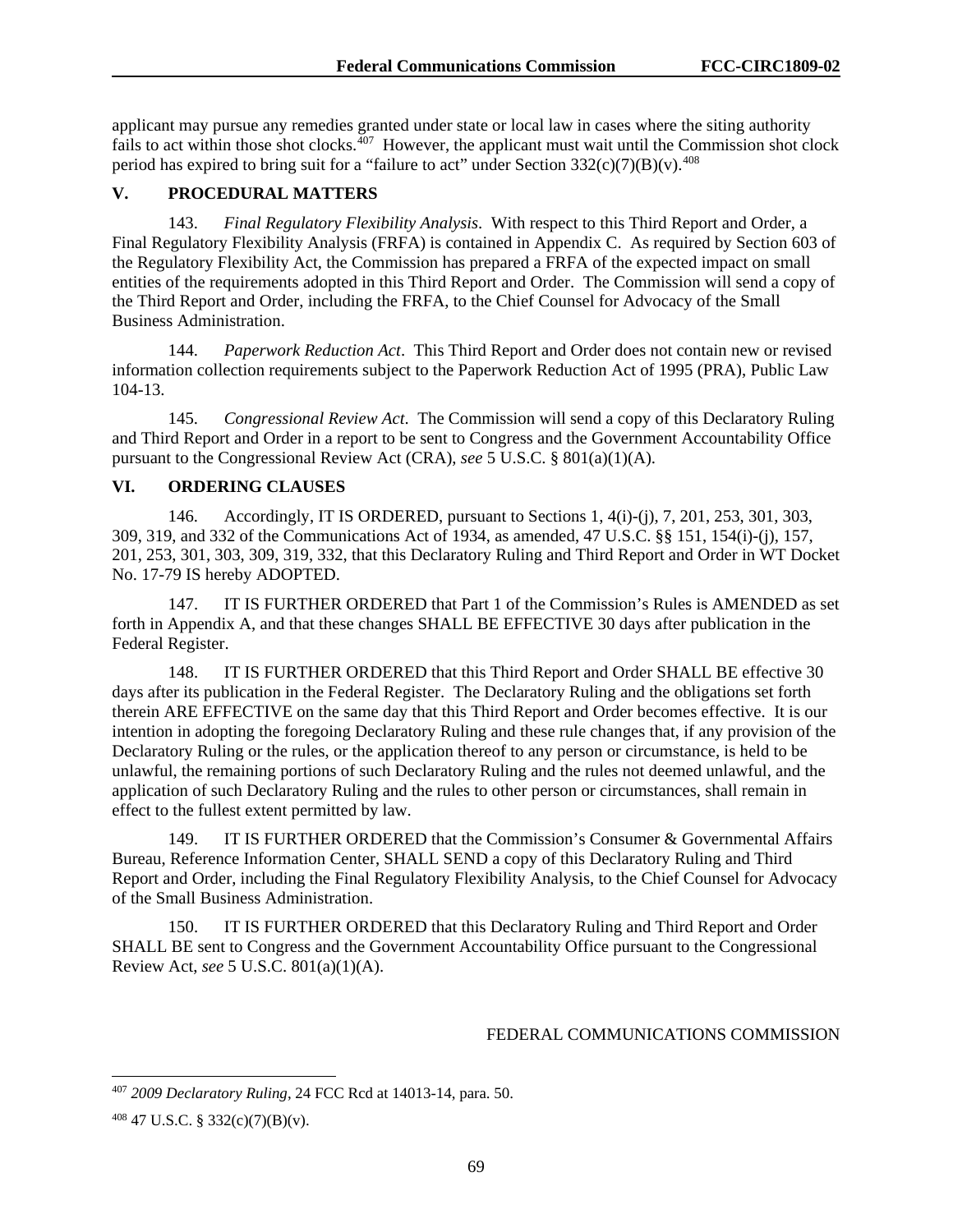Marlene H. Dortch Secretary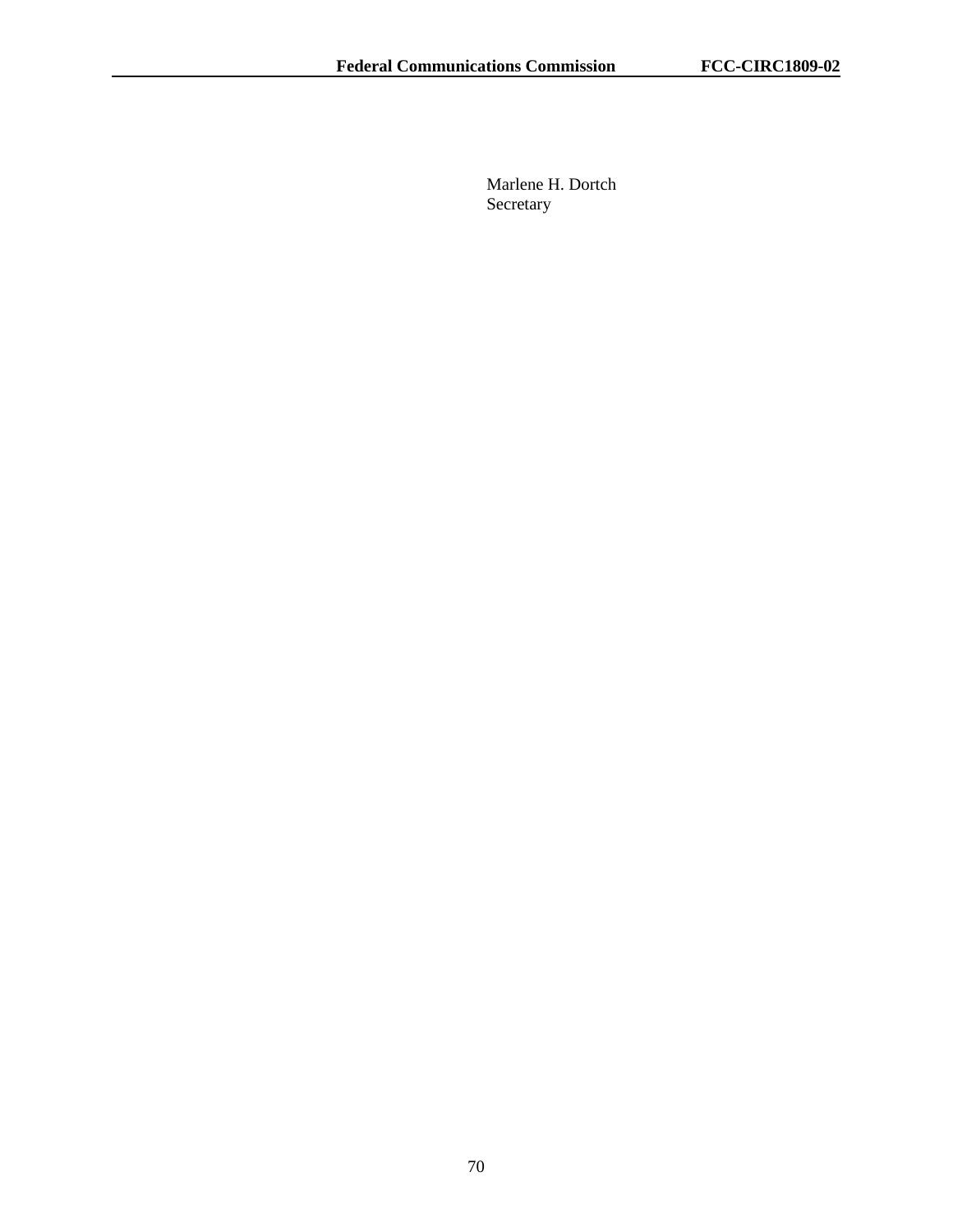## **APPENDIX A**

## **Final Rules**

## **Streamlining State and Local Review of Wireless Facility Siting Applications**

Part 1 – Practice and Procedure

1. authority citation for Part 1 continues to read as follows:

AUTHORITY: 47 U.S.C. 151, 154(i) and (j), 155, 157, 160, 201, 224, 225, 227, 303, 309, 310, 332, 1403, 1404, 1451, 1452, and 1455.

2. Add subpart U to Part 1 of Title 47 to read as follows:

# **Subpart U—State and Local Government Regulation of the Placement, Construction, and Modification of Personal Wireless Service Facilities**

## **§ 1.6001 Purpose.**

This subpart implements 47 U.S.C. 332(c)(7) and 1455.

## **§ 1.6002 Definitions.**

Terms used in this subpart have the following meanings:

(a) *Action* or *to act* on a siting application means a siting authority's grant of a siting application or issuance of a written decision denying a siting application.

(b) *Antenna*, consistent with Rule 1.1320(d), means an apparatus designed for the purpose of emitting radiofrequency (RF) radiation, to be operated or operating from a fixed location pursuant to Commission authorization, for the provision of personal wireless service and any commingled information services. For purposes of this definition, the term antenna does not include an unintentional radiator, mobile station, or device authorized under part 15 of this title.

(c) *Antenna equipment*, consistent with Rule 1.1320(d), means equipment, switches, wiring, cabling, power sources, shelters or cabinets associated with an antenna, located at the same fixed location as the antenna, and, when collocated on a structure, is mounted or installed at the same time as such antenna.

(d) *Antenna facility* means an antenna and associated antenna equipment.

(e) *Applicant* means a person or entity that submits a siting application and the agents, employees, and contractors of such person or entity.

(f) *Authorization* means any approval that a siting authority must issue under applicable law prior to the deployment of personal wireless service facilities, including, but not limited to, zoning approval and building permit.

(g) *Collocation*, consistent with the Nationwide Programmatic Agreement (NPA) for the Collocation of Wireless Antennas, means—

(1) Mounting or installing an antenna facility on a pre-existing structure, and/or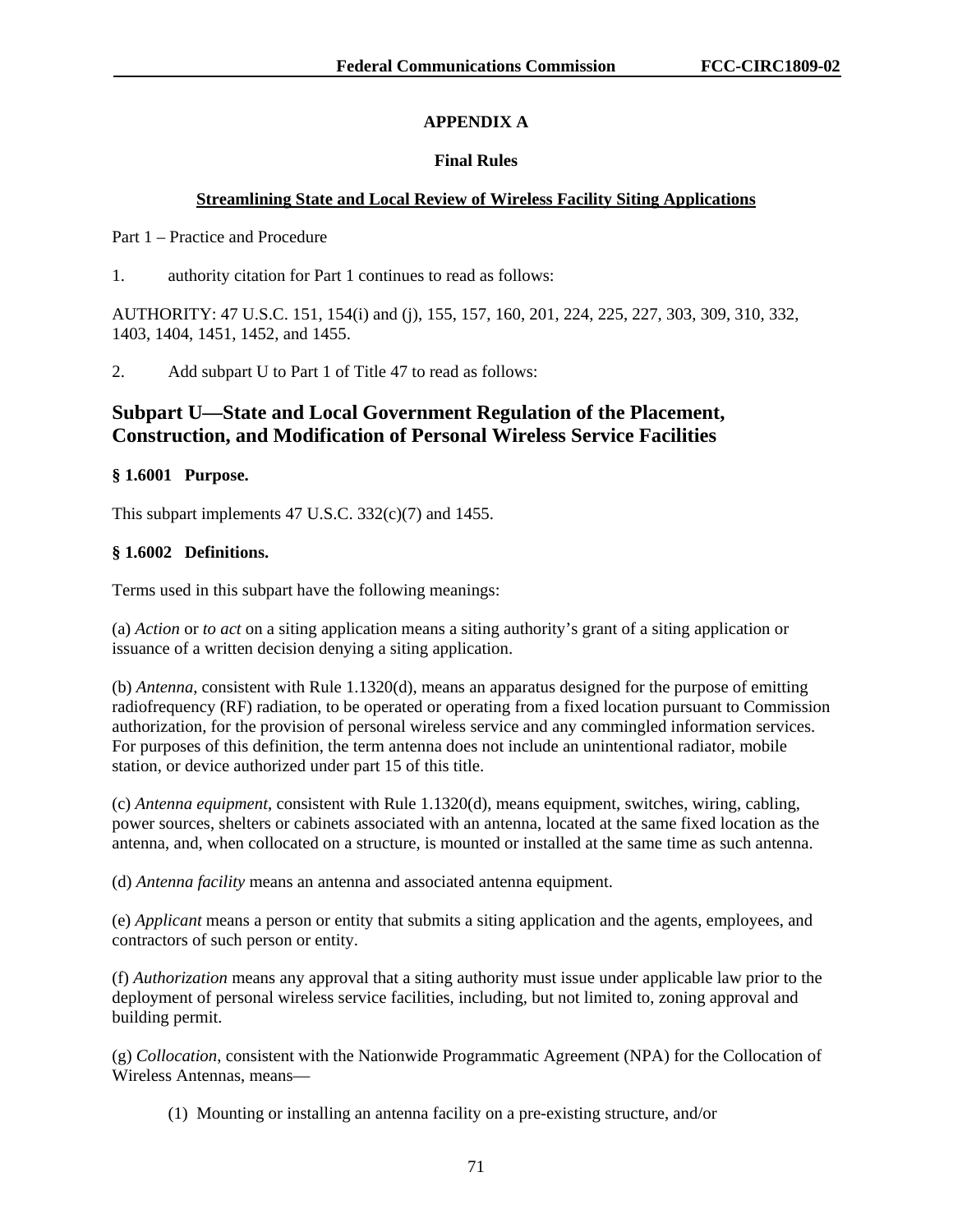(2) Modifying a structure for the purpose of mounting or installing an antenna facility on that structure.

(h) *Deployment* means placement, construction, or modification of a personal wireless service facility.

(i) *Facility* or *personal wireless service facility* means an antenna facility or a structure that is used for the provision of personal wireless service, whether such service is provided on a stand-alone basis or commingled with other wireless communications services.

(j) *Siting application* or *application* means a written submission to a siting authority requesting authorization for the deployment of a personal wireless service facility at a specified location.

(k) *Siting authority* means a State government, local government, or instrumentality of a State government or local government, including any official or organizational unit thereof, whose authorization is necessary prior to the deployment of personal wireless service facilities.

(l) *Small wireless facility*, consistent with Section 1.1312(e)(2), is a facility that meets each of the following conditions:

(1) The structure on which antenna facilities are mounted—

(i) Is 50 feet or less in height, or

(ii) Is no more than 10 percent taller than other adjacent structures, or

(iii) Is not extended to a height of more than 10 percent above its preexisting height as a result of the collocation of new antenna facilities; and

(2) Each antenna (excluding associated antenna equipment) is no more than three cubic feet in volume; and

(3) All antenna equipment associated with the facility (excluding antennas) are cumulatively no more than 28 cubic feet in volume; and

(4) The facility does not require antenna structure registration under part 17 of this chapter;

(5) The facility is not located on Tribal lands, as defined under 36 C.F.R. § 800.16(x); and

(6) The facility does not result in human exposure to radiofrequency radiation in excess of the applicable safety standards specified in Rule 1.1307(b)

(m) *Structure* means a pole, tower, base station, or other building, whether or not it has an existing antenna facility, that is used or to be used for the provision of personal wireless service (whether on its own or comingled with other types of services).

Terms not specifically defined in this section or elsewhere in this subpart have the meanings defined in Part 1 of Title 47 and the Communications Act of 1934, 47 U.S.C. § 151 *et seq*.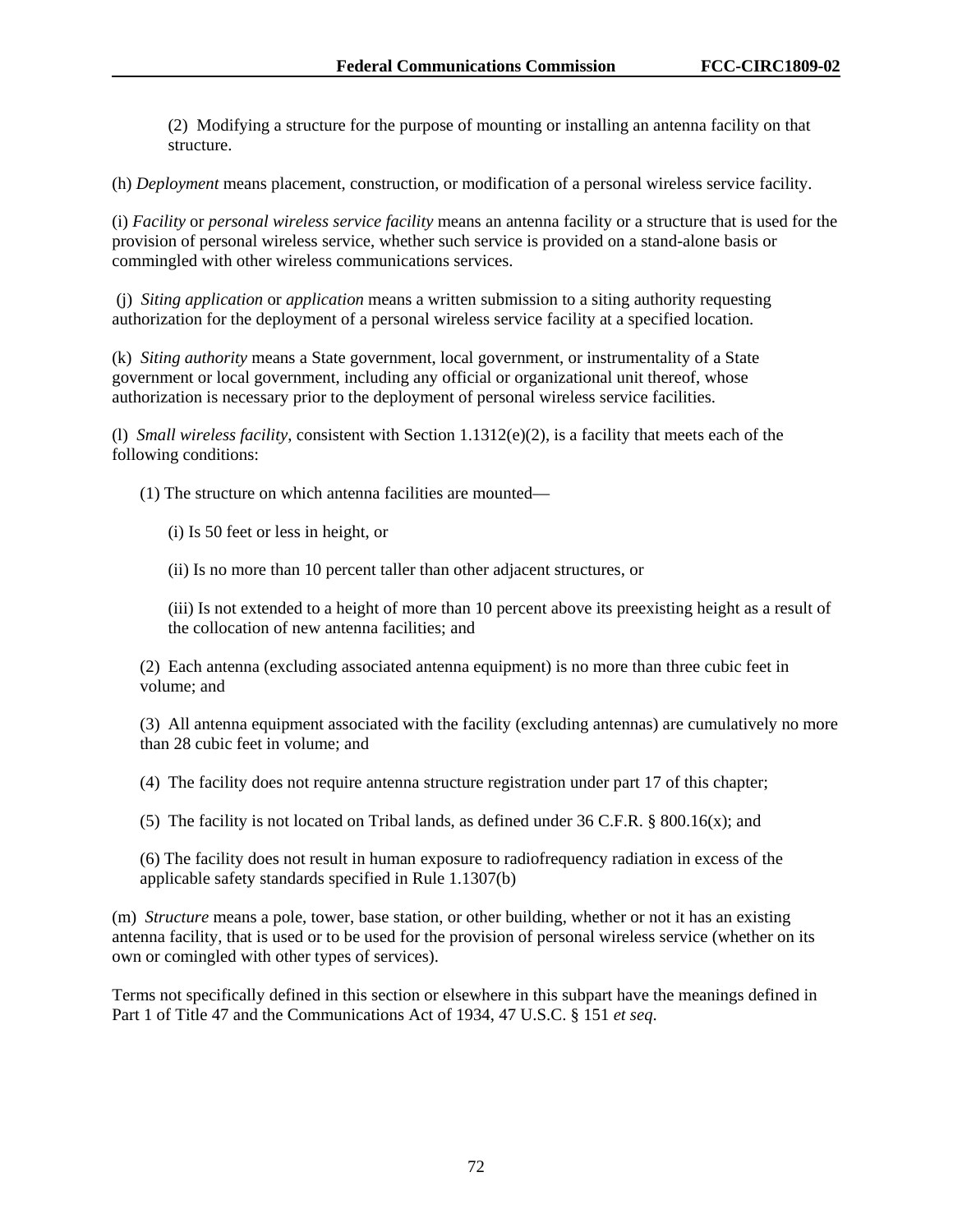## **§ 1.6003 Reasonable periods of time to act on siting applications**

(a) *Timely action required.* A siting authority that fails to act on a siting application on or before the shot clock date for the application, as defined in paragraph (e) of this section, is presumed not to have acted within a reasonable period of time.

(b) *Shot clock period*. The shot clock period for a siting application is the sum of—

(1) the number of days of the presumptively reasonable period of time for the pertinent type of application, pursuant to paragraph (c) of this section, plus

(2) the number of days of the tolling period, if any, pursuant to paragraph (d) of this section.

(c) *Presumptively reasonable periods of time*.

(1) The following are the presumptively reasonable periods of time for action on applications seeking authorization for deployments in the categories set forth below:

- (i) Collocation of small wireless facilities: 60 days.
- (ii) Collocation of facilities other than small wireless facilities: 90 days.
- (iii) Construction of new small wireless facilities: 90 days.
- (iv) Construction of new facilities other than small wireless facilities: 150 days.
- (2) *Batching*.

(i) If a single application seeks authorization for multiple deployments, all of which fall within a category set forth in either paragraph  $(c)(1)(i)$  or paragraph  $(c)(1)(iii)$  of this section, then the presumptively reasonable period of time for the application as a whole is equal to that for a single deployment within that category.

(ii) If a single application seeks authorization for multiple deployments, the components of which are a mix of deployments that fall within paragraph  $(c)(1)(i)$  and deployments that fall within paragraph  $(c)(1)(iii)$  of this section, then the presumptively reasonable period of time for the application as a whole is 90 days.

(iii) Siting authorities may not refuse to accept applications under paragraphs  $(c)(2)(i)$  and  $(c)(2)(ii)$ .

(d) *Tolling period*. The tolling period for an application (if any) is—

(1) The period of time established by written agreement of the applicant and the siting authority; or

(2) The number of days from—

(i) The day after the date when the siting authority notifies the applicant in writing that the application is materially incomplete and clearly and specifically identifies the missing documents or information that the applicant must submit to render the application complete, until

(ii) The date when the applicant submits all the documents and information identified by the siting authority to render the application complete,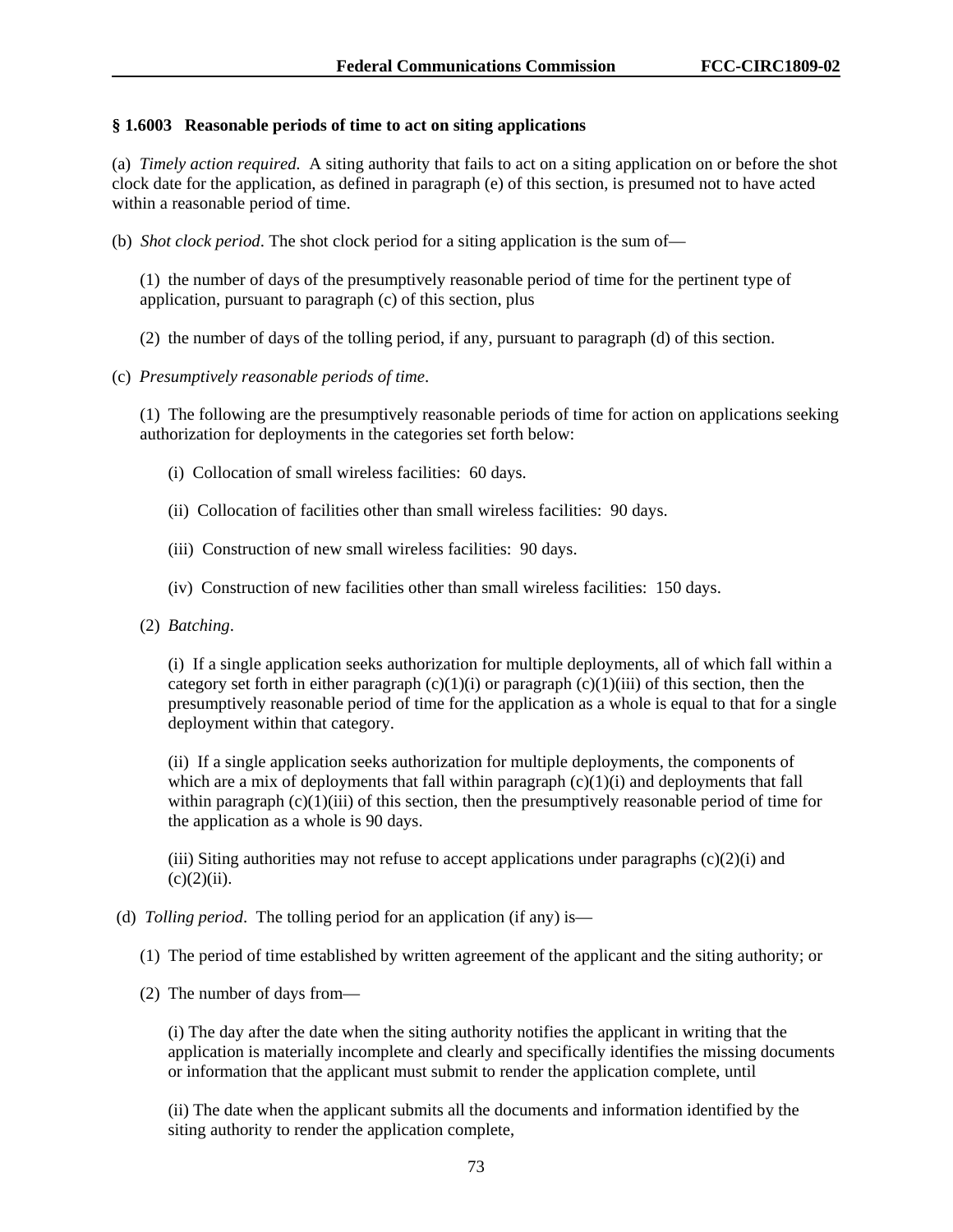(iii) But only if the notice pursuant to paragraph  $(d)(2)(i)$  is effectuated on or before the 30th day after the date when the application was submitted; or

(3) The number of days from—

(i) The day after the date when the siting authority notifies the applicant in writing that the applicant's supplemental submission was not sufficient to render the application complete and clearly and specifically identifies the missing documents or information that need to be submitted based on the siting authority's original request under paragraph  $(d)(2)$  of this section, until

(ii) The date when the applicant submits all the documents and information identified by the siting authority to render the application complete,

(iii) But only if the notice pursuant to paragraph  $(d)(3)(i)$  is effectuated on or before the 10th day after the date when the applicant makes a supplemental submission in response to the siting authority's request under paragraph (d)(2) of this section

(e) *Shot clock date*. The shot clock date for a siting application is determined by counting forward, beginning on the day after the date when the application was submitted, by the number of calendar days of the shot clock period identified pursuant to paragraph (b) of this section and including any preapplication period asserted by the siting authority; *provided*, that if the date calculated in this manner is a "holiday" as defined in Rule 1.4(e)(1) or a legal holiday within the relevant State or local jurisdiction, the shot clock date is the next business day after such date. The term "business day" means any day as defined in Rule 1.4(e)(2) and any day that is not a legal holiday as defined by the State or local jurisdiction.

1. Redesignate section 1.40001 as section 1.6100, and remove and reserve paragraph (a).

2. Remove subpart CC.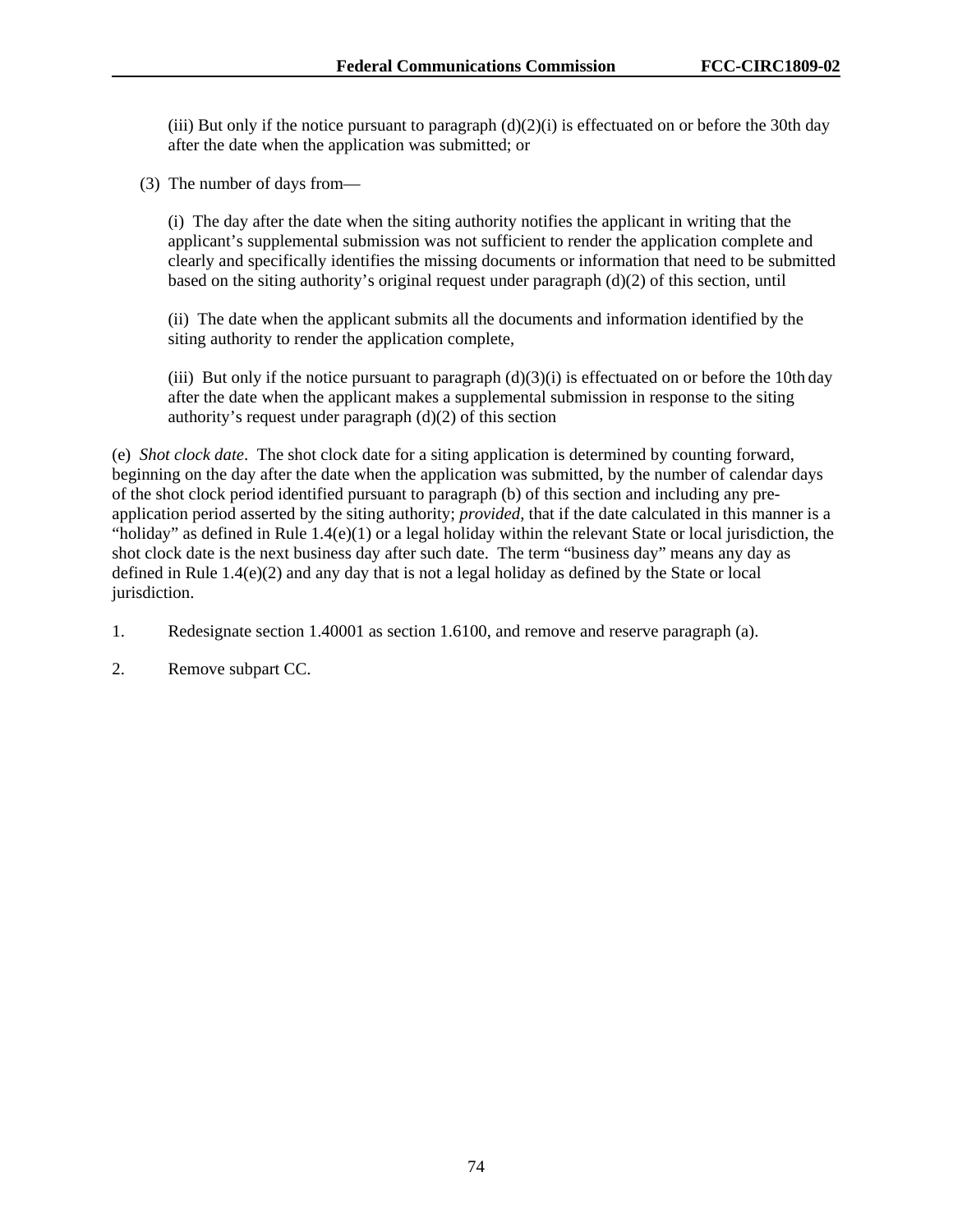#### **APPENDIX B Comments and Reply Comments**

#### **Comments**

5G Americas Aaron Rosenzweig ACT | The App Association Advisory Council on Historic Preservation Advisors to the International EMF Scientist Appeal African American Mayors Association Agua Caliente Band of Cahuilla Indians Tribal Historic Preservation Office Alaska Department of Transportation & Public Facilities Alaska Native Health Board Alaska Office of History and Archaeology Alexandra Ansell American Association of State Highway and Transportation Officials American Bird Conservancy American Cable Association American Petroleum Institute American Public Power Association Angela Fox Arctic Slope Regional Corporation Arizona State Parks & Trails, State Historic Preservation Office Arkansas SHPO Arnold A. McMahon Association of American Railroads AT&T B. Golomb Bad River Band of Lake Superior Tribe of Chippewa Indians Benjamin L. Yousef BioInitiative Working Group Blue Lake Rancheria Board of County Road Commissioners of the County of Oakland Bristol Bay Area Health Corporation Cahuilla Band of Indians California Office of Historic Preservation, Department of Parks and Recreation California Public Utilities Commission Cape Cod Bird Club, Inc. Catawba Indian Nation Tribal Historic Preservation Office Charter Communications, Inc. Cheyenne River Sioux Tribe Cultural Preservation Office Chickasaw Nation Chippewa Cree Tribe Choctaw Nation of Oklahoma Chuck Matzker Cindy Li Cindy Russell Cities of San Antonio, Texas; Eugene, Oregon; Bowie, Maryland; Huntsville, Alabama; and Knoxville, Tennessee Citizen Potawatomi Nation Citizens Against Government Waste City and County of San Francisco City of Alexandria, Virginia; Arlington County, Virginia; and Henrico County, Virginia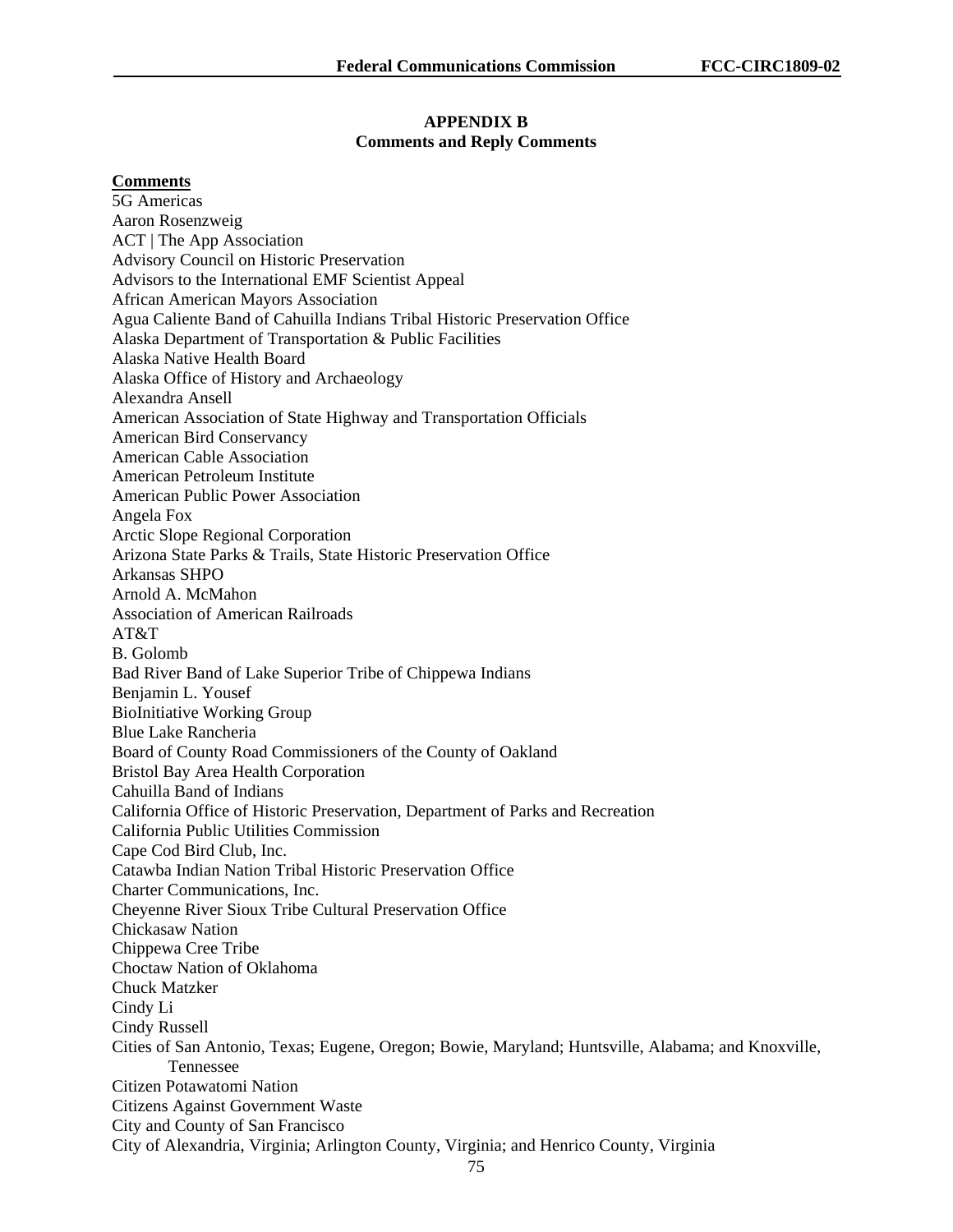City of Arlington, Texas City of Austin, Texas City of Bellevue, City of Bothell, City of Burien, City of Ellensburg, City of Gig Harbor, City of Kirkland, City of Mountlake Terrace, City of Mukilteo, City of Normandy Park, City of Puyallup, City of Redmond, and City of Walla Walla City of Chicago City of Claremont (Tony Ramos, City Manager) City of Eden Prairie, MN City of Houston City of Irvine, California City of Kenmore, Washington, and David Baker, Vice-Chair, National League of Cities Information Technology and Communications Committee City of Lansing, Michigan City of Mukilteo City of New Orleans, Louisiana City of New York City of Philadelphia City of Springfield, Oregon Cityscape Consultants, Inc. Coalition for American Heritage, Society for American Archaeology, American Cultural Resources Association, Society for Historical Archaeology, and American Anthropological Association Colorado Communications and Utility Alliance (CCUA), Rainier Communications Commission (RCC), City of Seattle, Washington, City of Tacoma, Washington, King County, Washington, Jersey Access Group (JAG), and Colorado Municipal League (CML) Colorado River Indian Tribes Colorado State Historic Preservation Office Comcast Corporation Commissioner Sal Pace, Pueblo Board of County Commissioners Community Associations Institute Competitive Carriers Association CompTIA (The Computing Technology Industry Association) Computer & Communications Industry Association (CCIA) Confederated Tribes of the Colville Reservation Confederated Tribes of the Umatilla Indian Reservation Cultural Resources Protection Program Consumer Technology Association Conterra Broadband Services, Southern Light, LLC, and Uniti Group, Inc. Critical Infrastructure Coalition Crow Creek Sioux Tribe Crown Castle **CTIA** CTIA and Wireless Infrastructure Association David Roetman, Minnehaha County GOP Chairman Defenders of Wildlife Department of Arkansas Heritage (Arkansas Historic Preservation Program) DuPage Mayors and Managers Conference East Bay Municipal Utility District Eastern Shawnee Tribe of Oklahoma Edward Czelada Elijah Mondy Elizabeth Doonan Ellen Marks EMF Safety Network, Ecological Options Network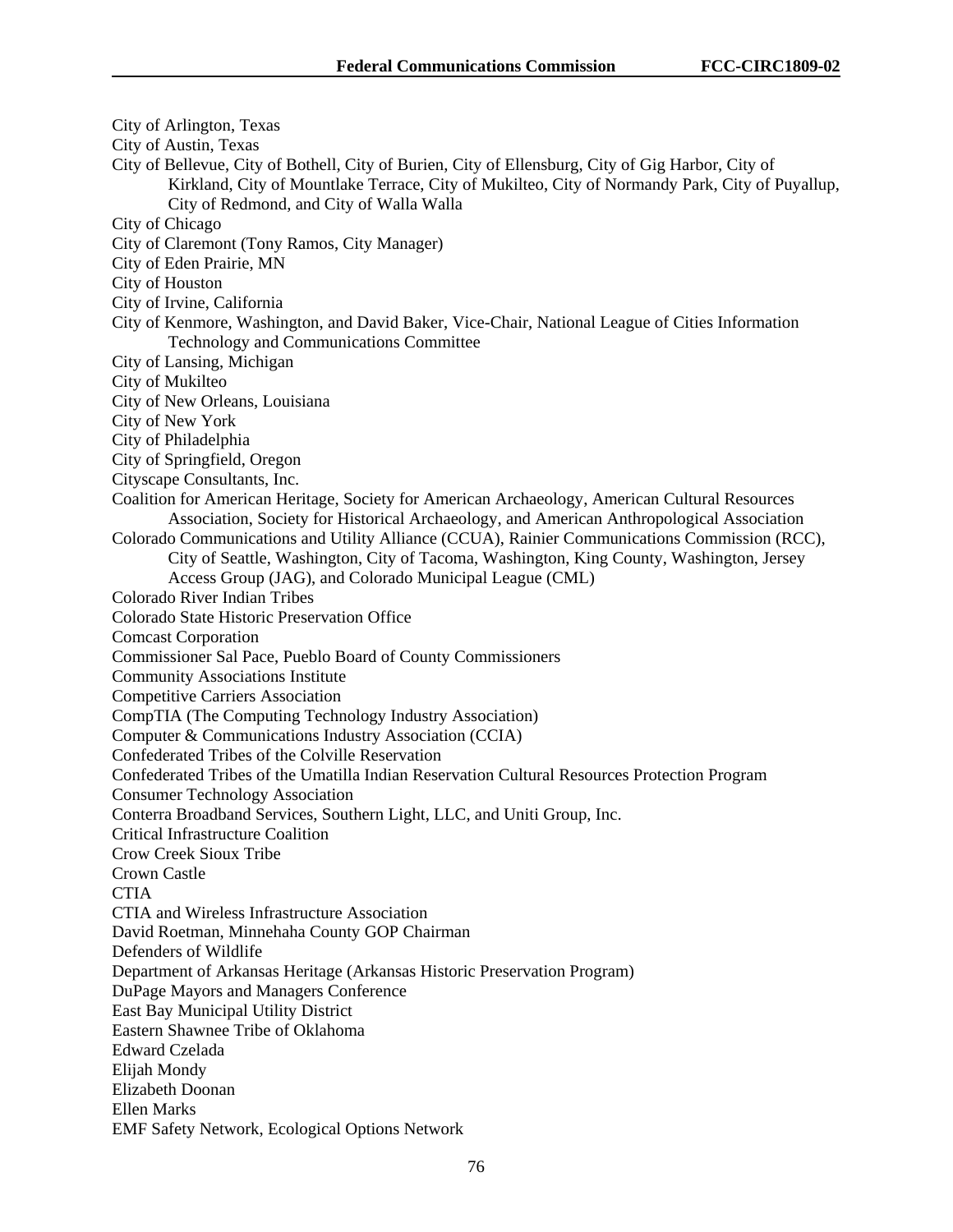Environmental Health Trust ExteNet Systems, Inc. Fairfax County, Virginia FibAire Communications, LLC d/b/a AireBeam Florida Coalition of Local Governments Fond du Lac Band of Lake Superior Chippewa Forest County Potawatomi Community of Wisconsin Fort Belknap Indian Community Free State Foundation General Communication, Inc. Georgia Department of Transportation Georgia Historic Preservation Division Georgia Municipal Association, Inc. Gila River Indian Community Greywale Advisors History Colorado (Colorado State Historic Preservation Office) Hongwei Dong Hualapai Department of Cultural Resources Illinois Department of Transportation Illinois Municipal League INCOMPAS Information Technology and Innovation Foundation International Telecommunications Users Group Jack Li Jackie Cale Jerry Day Joel M. Moskowitz, Ph.D. Jonathan Mirin Joyce Barrett Karen Li Karen Spencer Karon Gubbrud Kate Kheel Kaw Nation Kevin Mottus Keweenaw Bay Indian Community Kialegee Tribal Town League of Arizona Cities and Towns, League of California Cities, and League of Oregon Cities League of Minnesota Cities Leo Cashman Lower Brule Sioux Tribe Li Sun Lightower Fiber Networks Lisbeth Britt Lower Brule Sioux Tribe Maine Department of Transportation Marty Feffer Mary Whisenand, Iowa Governor's Commission on Community Action Agencies Mashantucket (Western) Pequot Tribe Mashpee Wampanoag Tribe Matthew Goulet Mayor Patrick Furey, City of Torrance, California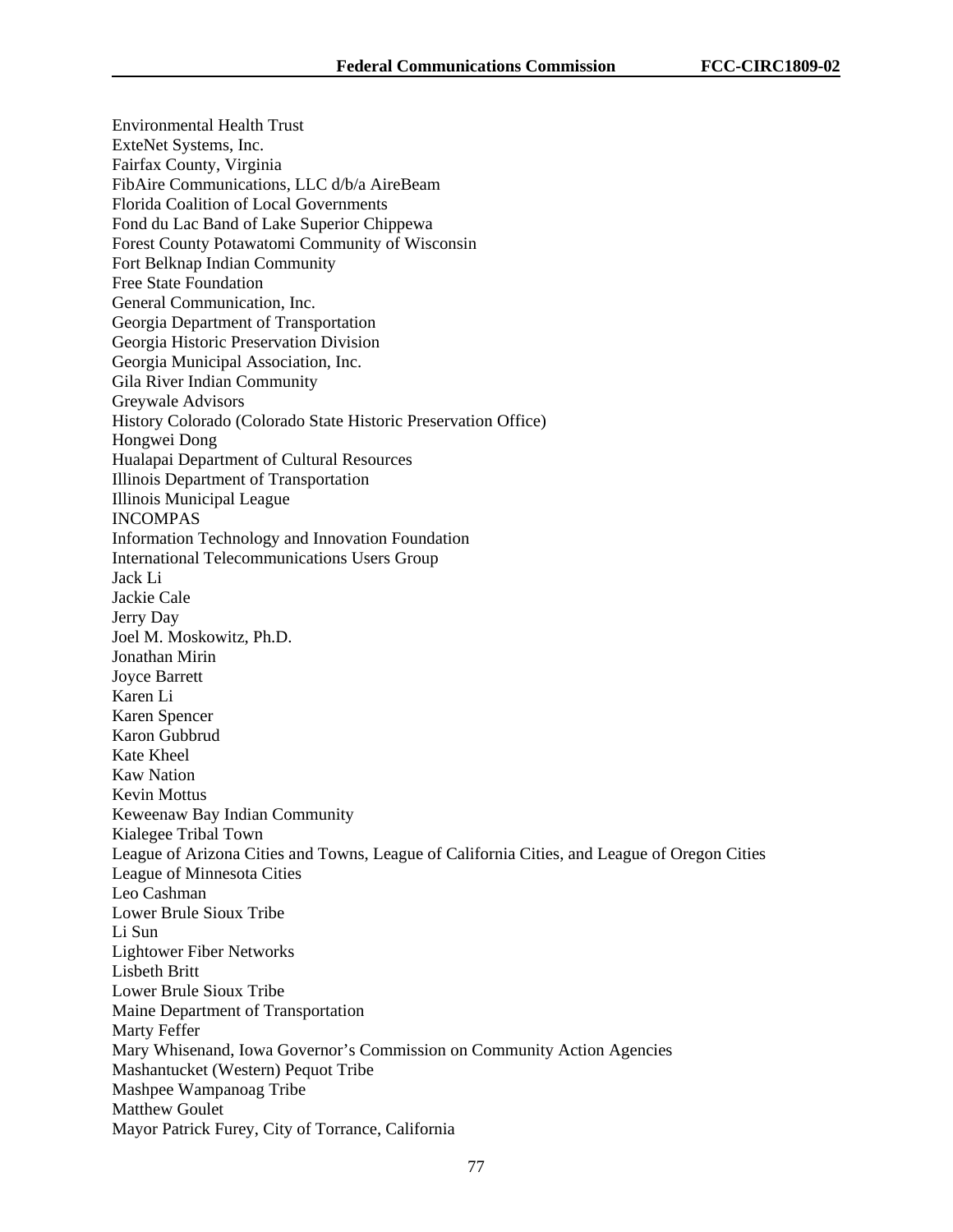McLean Citizens Association Miami Tribe of Oklahoma Missouri State Historic Preservation Office Mobile Future Mobilitie, LLC Mohegan Tribe of Indians of Connecticut Montana State Historic Preservation Office Monte R. Lee and Company Muckleshoot Indian Tribe Muscogee (Creek) Nation National Association of Tower Erectors (NATE) National Association of Tribal Historic Preservation Officers National Black Caucus of State Legislators National Conference of State Historic Preservation Officers National Congress of American Indians National Congress of American Indians, National Association of Tribal Historic Preservation Officers, and United South and Eastern Tribes Sovereignty Protection Fund National Congress of American Indians and United South and Eastern Tribes Sovereignty Protection Fund National League of Cities National League of Cities, United States Conference of Mayors, International Municipal Lawyers Association, Government Finance Officers Association, National Association of Counties, National Association of Regional Councils, National Association of Towns and Townships, and National Association of Telecommunications Officers and Advisors National Tribal Telecommunications Association National Trust for Historic Preservation Native Public Media NATOA Natural Resources Defense Council Navajo Nation and the Navajo Nation Telecommunications Regulatory Commission Naveen Albert NCTA – The Internet & Television Association nepsa solutions LLC New Mexico Department of Cultural Affairs, Historic Preservation Division Nez Perce Tribe Nina Beety Nokia North Carolina State Historic Preservation Office Northern Cheyenne Tribal Historic Preservation Office NTCA – The Rural Broadband Association Office of Historic Preservation for the Mashantucket Pequot Tribal Nation of Connecticut Ohio State Historic Preservation Office Oklahoma History Center State Historic Preservation Office Olemara Peters Omaha Tribe of Nebraska ONE Media, LLC Oregon State Historic Preservation Office Osage Nation Otoe-Missouria Tribe Pala Band of Mission Indians Patrick Wronkiewicz Pechanga Band of Luiseno Indians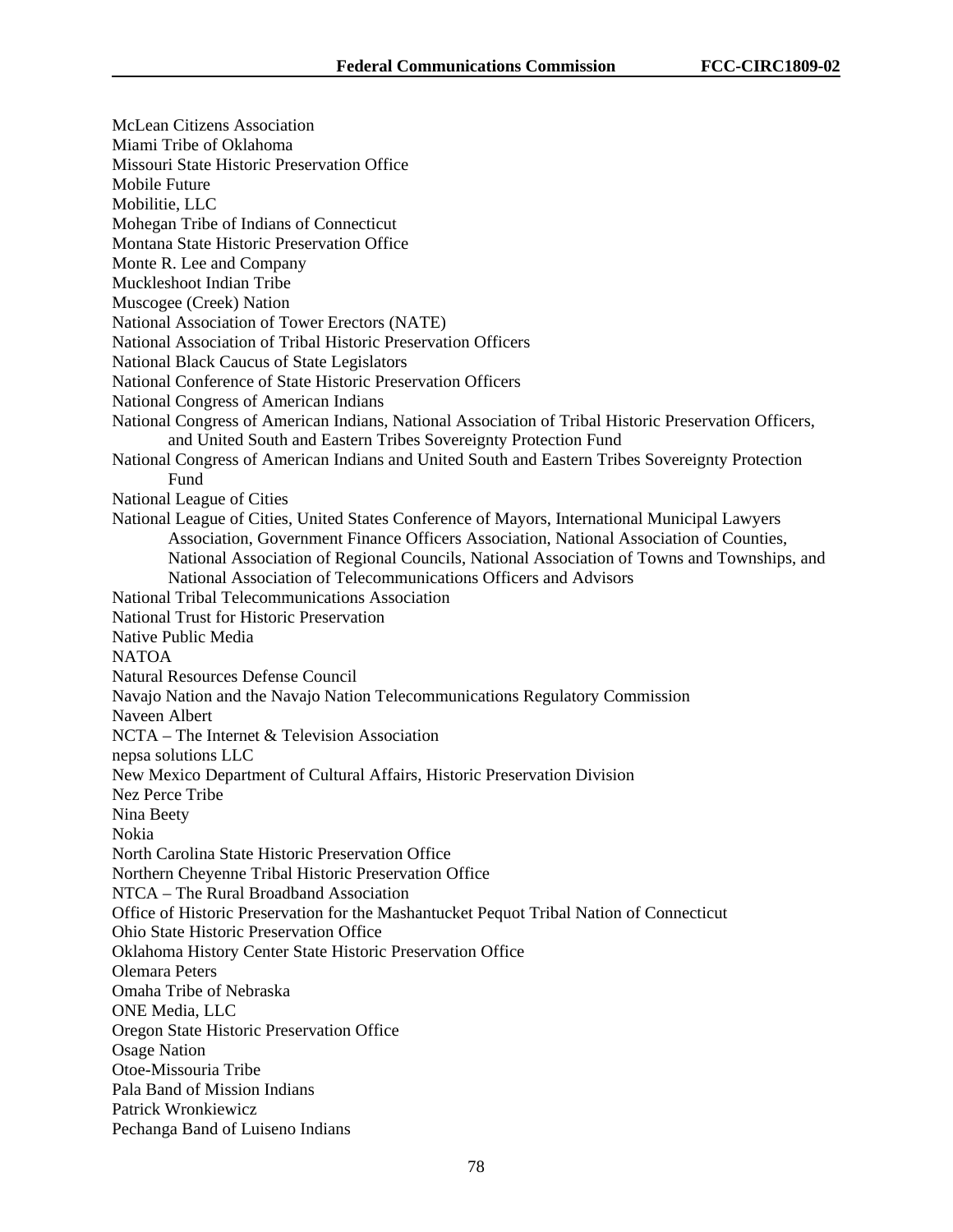Pennsylvania State Historic Preservation Office Prairie Island Indian Community PTA-FLA, Inc . Pueblo of Laguna Pueblo of Pojoaque Pueblo of Tesuque Puerto Rico State Historic Preservation Office Quad Cities Cable Communications Commission Quapaw Tribe of Oklahoma R Street Institute Rebecca Carol Smith Red Cliff Band of Lake Superior Chippewa Representative Tom Sloan, State of Kansas House of Representatives Representatives Anna G. Eshoo, Frank Pallone, Jr., and Raul Ruiz, U.S. House of Representatives Rhode Island Historical Preservation and Heritage Commission Rosebud Sioux Tribe Tribal Historic Preservation Cultural Resource Management Office Ronald M. Powell, Ph.D. S. Quick Sacred Wind Communications, Inc. Samsung Electronics America, Inc. Santa Clara Pueblo Sault Ste. Marie Tribe of Chippewa Indians SCAN NATOA, Inc. Seminole Nation of Oklahoma Seminole Tribe of Florida Senator Duane Ankney, Montana State Senate Shawnee Tribe Sisseton Wahpeton Oyate Skokomish Indian Tribe Tribal Historic Preservation Office Skull Valley Band of Goshute Smart Communities and Special Districts Coalition Soula Culver Sprint Standing Rock Sioux Tribe Starry, Inc. State of Washington Department of Archaeology & Historic Preservation Sue Present Swinomish Indian Tribal Community Table Mountain Rancheria Tribal Government Office Tanana Chiefs Conference Telecommunications Industry Association Texas Department of Transportation Texas Historical Commission Thlopthlocco Tribal Town T-Mobile USA, Inc. Tonkawa Tribe of Oklahoma Triangle Communication System, Inc. Twenty-Nine Palms Band of Mission Indians United Keetoowah Band of Cherokee Indians In Oklahoma Utah Department of Transportation Ute Mountain Ute Tribe Utilities Technology Council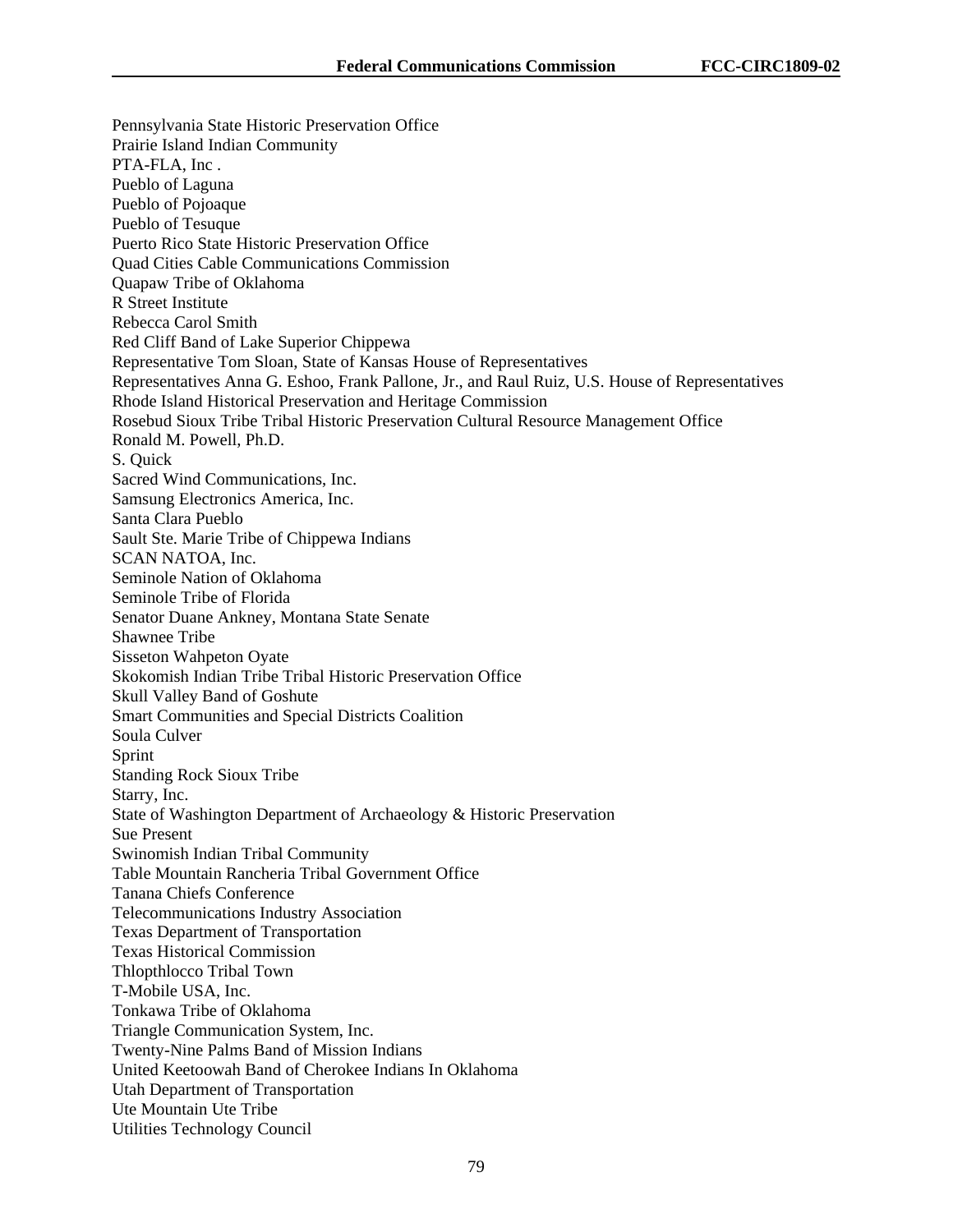Verizon Wampanoag Tribe of Gay Head (Aquinnah) WEC Energy Group, Inc. Wei Shen Wei-Ching Lee, MD, California Medical Association Delegate of Los Angeles County Winnebago Tribe of Nebraska Wireless Infrastructure Association Wireless Internet Service Providers Association Xcel Energy Services Inc. **Reply Comments** Alaska State Historic Preservation Office American Cable Association American Public Power Association Association of American Railroads California Public Utilities Commission Catherine Kleiber Chippewa Cree Tribe Cities of San Antonio, Texas; Eugene, Oregon; Bowie, Maryland; Huntsville, Alabama; and Knoxville, Tennessee City of Baltimore, Maryland City of New York City of Philadelphia Colorado Communications and Utility Alliance (CCUA), Rainier Communications Commission (RCC), City of Seattle, Washington, City of Tacoma, Washington, King County, Washington, Jersey Access Group (JAG), and Colorado Municipal League (CML) Comcast Corporation Communications Workers of America Competitive Carriers Association Consumer Technology Association Conterra Broadband Services, Southern Light, LLC, and Uniti Group Inc. Critical Infrastructure Coalition **CTIA** Dan Kleiber Enterprise Wireless Alliance Environmental Health Trust ExteNet Systems, Inc. Florida Coalition of Local Governments Confederated Tribes of Grand Ronde Community of Oregon Historic Preservation Department INCOMPAS Irregulators League of Arizona Cities and Towns, League of California Cities, and League of Oregon Cities National Association of Regulatory Utility Commissioners National Association of Telecommunications Officers and Advisors, National League of Cities, National Association of Towns and Townships, National Association of Regional Councils, United States Conference of Mayors, and Government Finance Officers Association National Congress of American Indians, United South and Eastern Tribes Sovereignty Protection Fund, and National Association of Tribal Historic Preservation Officers National Organization of Black Elected Legislative (NOBEL) Women National Rural Electric Cooperative Association Navajo Nation and the Navajo Nation Telecommunications Regulatory Commission NCTA – The Internet & Television Association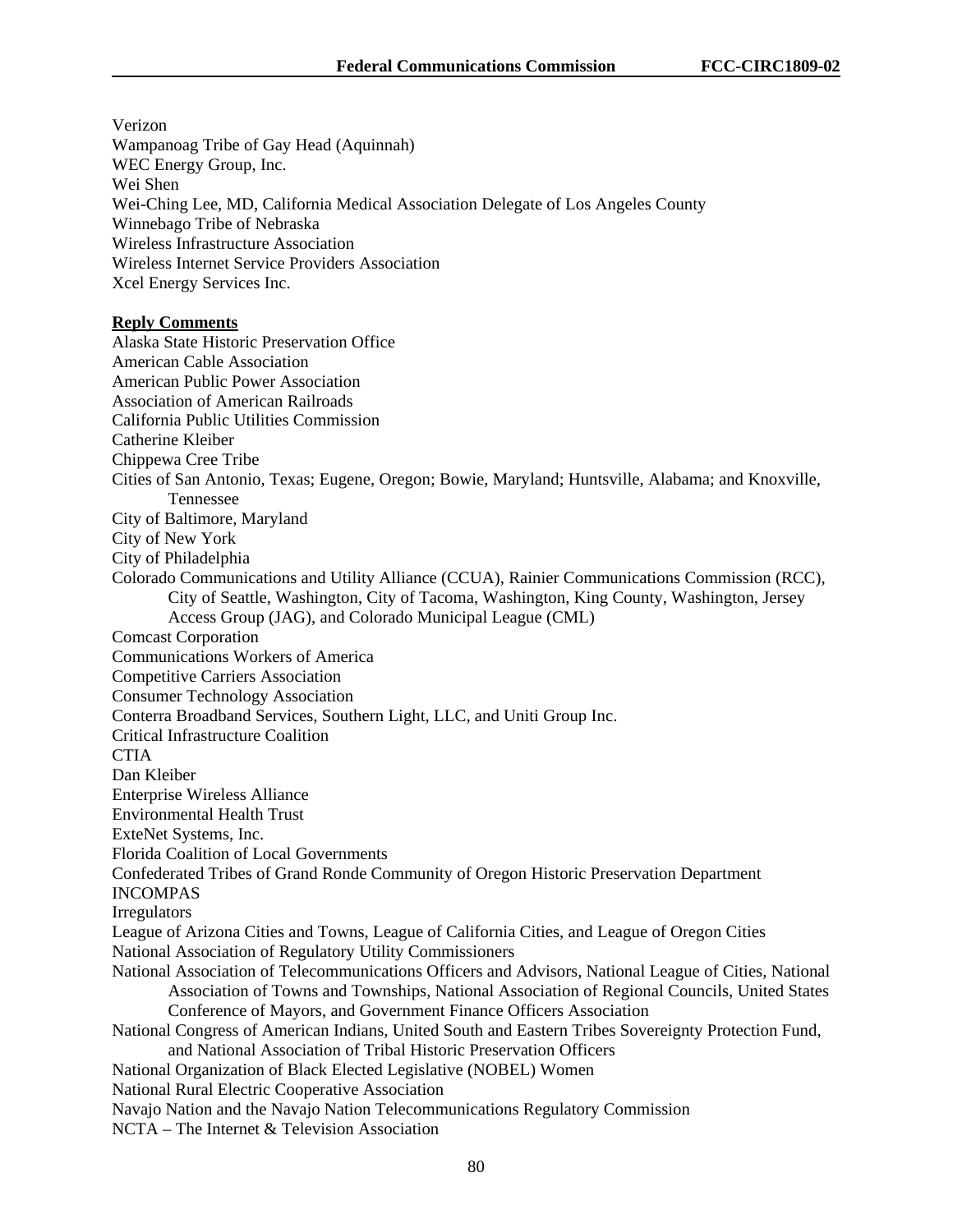Pueblo of Acoma Puerto Rico Telephone Company, Inc., d/b/a Claro Quintillion Networks, LLC, and Quintillion Subsea Operations, LLC Rebecca Carol Smith SDN Communications Skyway Towers, LLC SmallCellSite.Com Smart Communities and Special Districts Coalition Sue Present The Greenlining Institute T-Mobile USA, Inc. Triangle Communication System, Inc. United States Conference of Mayors Verizon Washington, D.C. Office of the Chief Technology Officer Wireless Internet Service Providers Association Xcel Energy Services Inc.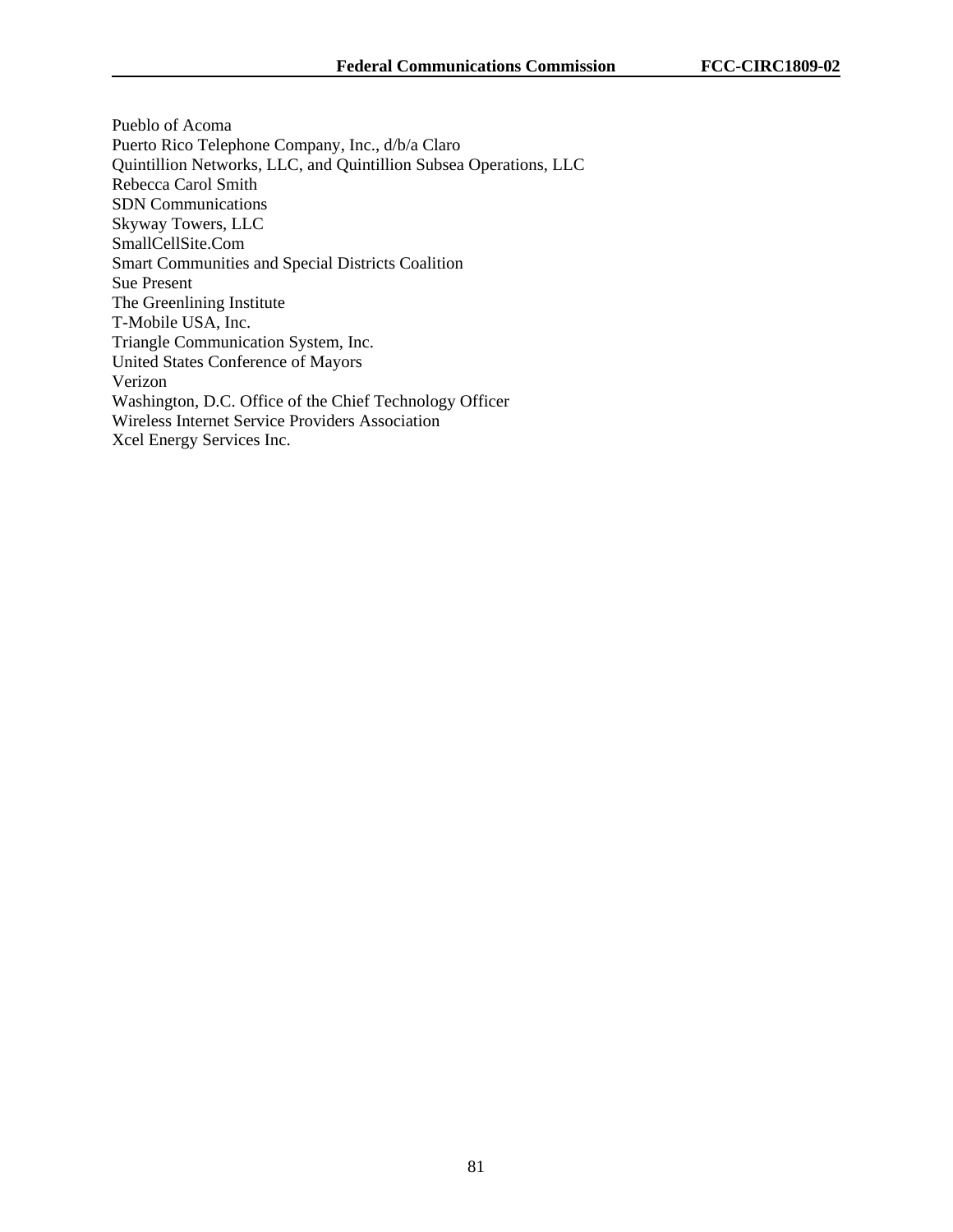# **APPENDIX C**

## **Final Regulatory Flexibility Analysis**

1. As required by the Regulatory Flexibility Act of 1980, as amended  $(RFA)$ ,  $409$  an Initial Regulatory Flexibility Analysis (IRFA) was incorporated in the *Notice of Proposed Rulemaking* (*NPRM*), released in April 2017.<sup>410</sup> The Commission sought written public comment on the proposals in the *NPRM*, including comment on the IRFA. The comments received are addressed below in Section B. This present Final Regulatory Flexibility Analysis (FRFA) conforms to the RFA.<sup>[411](#page-82-2)</sup>

## **A. Need for and Objectives of the Rules**

2. In the *Third Report and Order*, the Commission continues its efforts to promote the timely buildout of wireless infrastructure across the country by eliminating regulatory impediments that unnecessarily delay bringing personal wireless services to consumers. The record shows that lengthy delays in approving siting applications by siting agencies has been a persistent problem.<sup>[412](#page-82-3)</sup> With this in mind, the *Third Report and Order* establishes and codifies specific rules concerning the amount of time siting agencies may take to review and approve certain categories of wireless infrastructure siting applications. More specifically, the Commission addresses its Section 332 shot clock rules for infrastructure applications which will be presumed reasonable under the Communications Act. As an initial matter, the Commission establishes two new shot clocks for Small Wireless Facilities applications. For collocation of Small Wireless Facilities on preexisting structures, the Commission adopts a 60-day shot clock which applies to both individual and batched applications. For applications associated with Small Wireless Facilities new construction we adopt a 90-day shot clock for both individual and batched applications.[413](#page-82-4) Next, the Commission codifies two existing Section 332 shot clocks for all other Non-Small Wireless Facilities that were established in the 2009 Declaratory Ruling without codification.<sup>[414](#page-82-5)</sup> These existing shot clocks require 90-days for processing of all other Non-Small Wireless Facilities collocation applications, and 150-days for processing of all other Non-Small Wireless Facilities applications other than collocations.

3. The Commission then addresses other issues related to both the existing and new shot clocks. In particular we address the specific types of authorizations subject to the "Reasonable Period of Time" provisions of Section  $332(c)(7)(B)(ii)$ , finding that "any request for authorization to place, construct, or modify personal wireless service facilities" under Section  $332(c)(7)(B)(ii)$  means all authorizations a locality may require, and to all aspects of and steps in the siting process, including license or franchise agreements to access ROW, building permits, public notices and meetings, lease negotiations, electric permits, road closure permits, aesthetic approvals, and other authorizations needed for deployment of personal wireless services infrastructure. <sup>[415](#page-82-6)</sup> The Commission also addresses collocation on structures not previously zoned for wireless use,[416](#page-82-7) when the four Section 332 shot clocks

<span id="page-82-0"></span> <sup>409</sup> *See* 5 U.S.C. § 603. The RFA, *see* 5 U.S.C. §§ 601 – 612, has been amended by the Small Business Regulatory Enforcement Fairness Act of 1996 (SBREFA), Pub. L. No. 104-121, Title II, 110 Stat. 857 (1996).

<span id="page-82-1"></span><sup>410</sup> *See Accelerating Wireless Broadband Deployment by Removing Barriers to Infrastructure Deployment*, Notice of Proposed Rulemaking, 32 FCC Rcd 3330 (2017).

<span id="page-82-2"></span><sup>411</sup> *See* 5 U.S.C. § 604.

<span id="page-82-3"></span><sup>412</sup> *See supra* paras. 23-9.

<span id="page-82-4"></span><sup>413</sup> *See supra* paras. 107, 109-12.

<span id="page-82-5"></span><sup>414</sup> *See supra* paras. 134-5; *2009 Declaratory Ruling*.

<span id="page-82-6"></span><sup>415</sup> *See supra* paras. 128-33.

<span id="page-82-7"></span><sup>416</sup> *See supra* para. 138.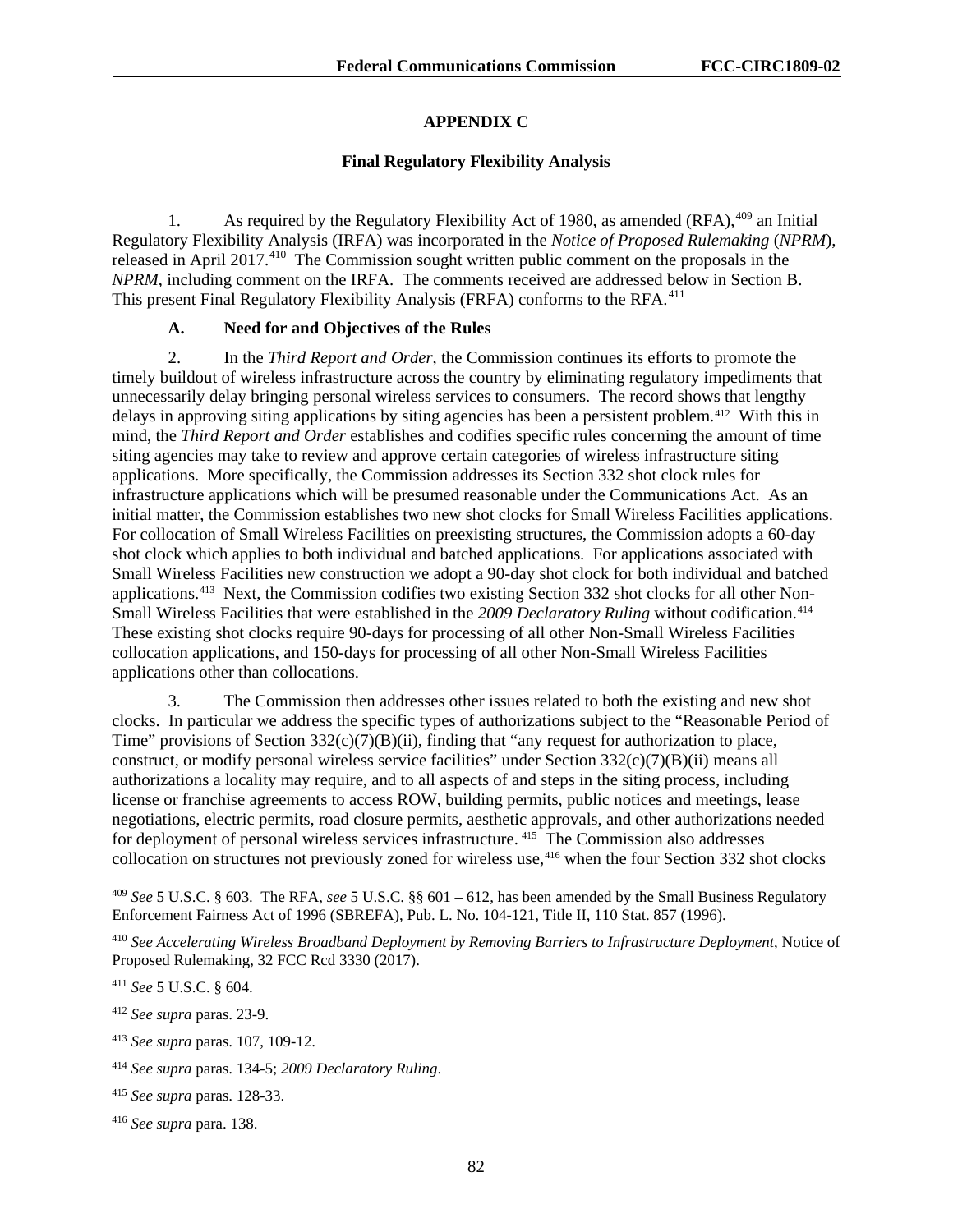begin to run, <sup>[417](#page-83-0)</sup> the impact of incomplete applications on our Section 332 shot clocks, <sup>[418](#page-83-1)</sup> and how state imposed shot clocks effect our Section 332 shot clocks.<sup>[419](#page-83-2)</sup>

4. Finally, the Commission discuss the appropriate judicial remedy that applicants may pursue in cases where a siting authority fails to act within the applicable shot clock period.[420](#page-83-3) In those situations, applicants may commence an action in a court of competent jurisdiction alleging a violation of Section  $332(c)(7)(B)(i)(II)$  and seek injunctive relief granting the application. Notwithstanding the availability of a judicial remedy if a shot clock deadline is missed, the Commission recognizes that the Section 332 time frames might not be met in exceptional circumstances and has refined its interpretation of the circumstances when a period of time longer than the relevant shot clock would nonetheless be a reasonable period of time for action by a siting agency.[421](#page-83-4) In addition, a siting authority that is subject to a court action for missing an applicable shot clock deadline has the opportunity to demonstrate that the failure to act was reasonable under the circumstances and, therefore, did not materially limit or inhibit the applicant from introducing new services or improving existing services thereby rebutting the effective prohibition presumption.

5. The rules adopted in the *Third Report and Order* will accelerate the deployment of wireless infrastructure needed for the mobile wireless services of the future, while preserving the fundamental role of localities in this process. Under the Commission's new rules, localities will maintain control over the placement, construction and modification of personal wireless facilities, while at the same time the Commission's new process will streamline the review of wireless siting applications.

## **B. Summary of Significant Issues Raised by Public Comments in Response to the IRFA**

6. Only one party—the Smart Cities and Special Districts Coalition—filed comments specifically addressing the rules and policies proposed in the IRFA. They argue that any shortening or alternation of the Commission's existing shot clocks or the adoption of a deemed granted remedy will adversely affect small local governments, special districts, property owners, small developers, and others by placing their siting applications behind wireless provider siting applications.<sup>[422](#page-83-5)</sup> This argument, however, fails to acknowledge that Section 332 shot clocks have been in place for years and reflect Congressional intent as seen in the statutory language of Section 332. The Commission has carefully considered this issue and has established shot clocks that take into consideration the nature and scope of siting requests by establishing shot clocks of different lengths of time that depend on the nature of the siting request at issue. <sup>[423](#page-83-6)</sup> The length of these shot clocks is based in part on the need to ensure that local governments have ample time to take any steps needed to protect public safety and welfare and to process other pending utility applications.[424](#page-83-7) The Commission, therefore, has taken into consideration the concerns of the Smart Cities and Special Districts Coalition and established shot clocks that will not favor wireless providers over other applicants with pending siting applications. Further, instead of adopting a deemed granted remedy that would grant a siting application when a shot clock lapses without a decision on the merits, the Commission provides guidance as to the appropriate judicial remedy that applicants may pursue and examples of exceptional circumstance where a siting authority may be justified in

<span id="page-83-0"></span> <sup>417</sup> *See supra* paras. 137-42.

<span id="page-83-1"></span><sup>418</sup> *Id*.

<span id="page-83-2"></span><sup>419</sup> *See supra* para. 142.

<span id="page-83-3"></span><sup>420</sup> *See supra* paras. 112-27

<span id="page-83-4"></span><sup>421</sup> *See supra* para. 126.

<span id="page-83-5"></span><sup>422</sup> Smart Cities Coal. Comments at 81.

<span id="page-83-6"></span><sup>423</sup> *See supra* paras. 101-8, 134-5.

<span id="page-83-7"></span><sup>424</sup> *See supra id*.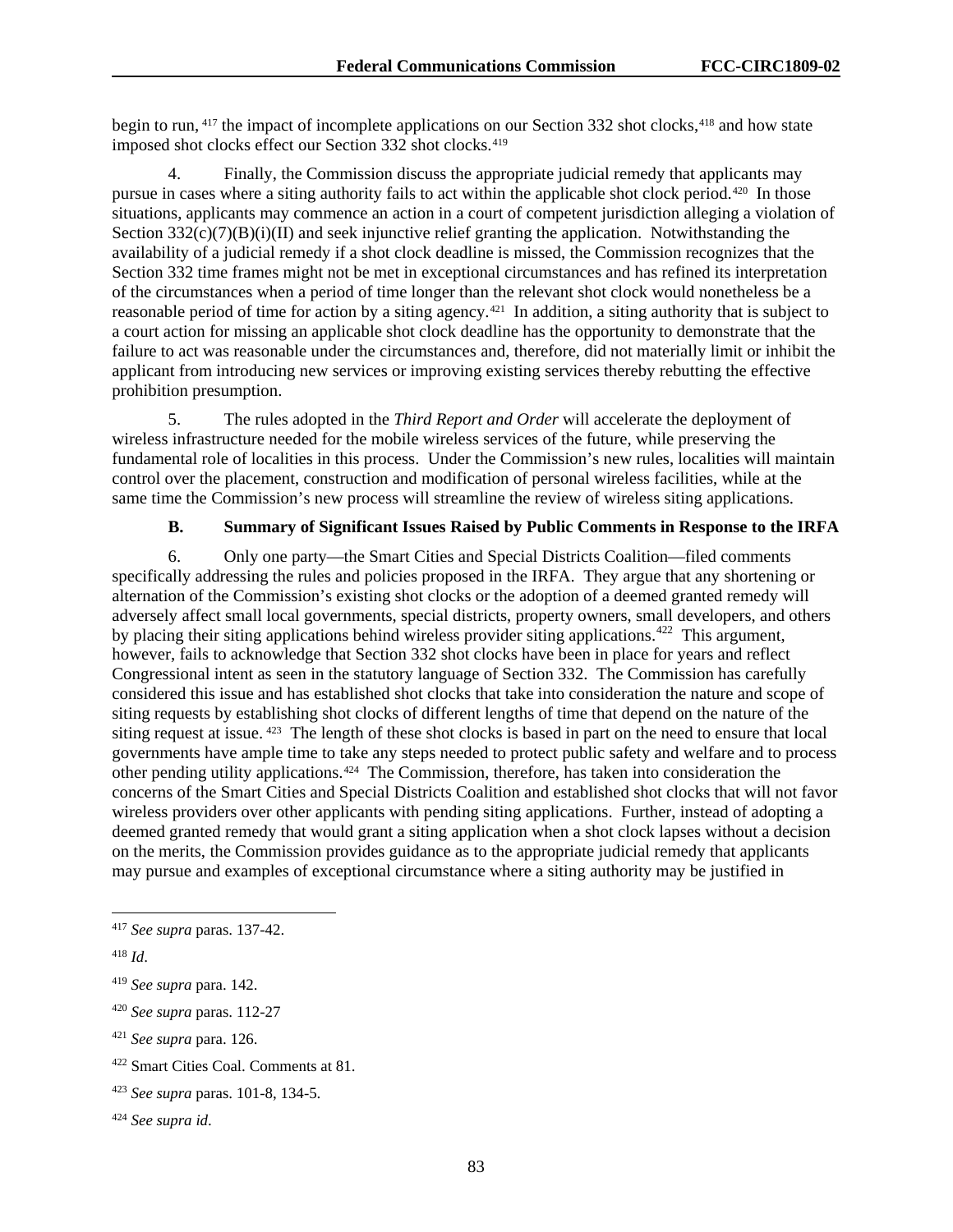needing additional time to review a siting application then the applicable shot clock allows. [425](#page-84-0) Under this approach, the applicant may seek injunctive relief as long as several minimum requirements are met. The siting authority, however, can rebut the presumptive reasonableness of the applicable shot clock under certain circumstances. Under this carefully crafted approach, the interests of siting applicants, siting authorities, and citizens are protected.

## **C. Response to Comments by the Chief Counsel for Advocacy of the Small Business Administration**

7. Pursuant to the Small Business Jobs Act of 2010, which amended the RFA, the Commission is required to respond to any comments filed by the Chief Counsel for Advocacy of the Small Business Administration (SBA), and to provide a detailed statement of any change made to the proposed rules as a result of those comments. $4\overline{26}$ 

8. The Chief Counsel did not file any comments in response to the proposed rules in this proceeding.

# **D. Description and Estimate of the Number of Small Entities to Which the Rules Will Apply**

9. The RFA directs agencies to provide a description of, and where feasible, an estimate of the number of small entities that may be affected by the rules adopted herein.<sup>427</sup> The RFA generally defines the term "small entity" as having the same meaning as the terms "small business," "small organization," and "small governmental jurisdiction."[428](#page-84-3) In addition, the term "small business" has the same meaning as the term "small business concern" under the Small Business Act.<sup>429</sup> A "small business" concern" is one which: (1) is independently owned and operated; (2) is not dominant in its field of operation; and  $(3)$  satisfies any additional criteria established by the SBA.<sup>[430](#page-84-5)</sup>

10. *Small Businesses, Small Organizations, Small Governmental Jurisdictions*. Our actions, over time, may affect small entities that are not easily categorized at present. We therefore describe here, at the outset, three broad groups of small entities that could be directly affected herein.<sup>[431](#page-84-6)</sup> First, while there are industry specific size standards for small businesses that are used in the regulatory flexibility analysis, according to data from the SBA's Office of Advocacy, in general a small business is an independent business having fewer than 500 employees.<sup>432</sup> These types of small businesses represent 99.9 percent of all businesses in the United States which translates to 28.8 million businesses.<sup>[433](#page-84-8)</sup>

<span id="page-84-2"></span><sup>427</sup> *See* 5 U.S.C. § 604(a)(3).

<span id="page-84-3"></span><sup>428</sup> 5 U.S.C. § 601(6).

<span id="page-84-4"></span> $429\,5$  U.S.C. § 601(3) (incorporating by reference the definition of "small-business concern" in the Small Business Act, 15 U.S.C. § 632). Pursuant to 5 U.S.C. § 601(3), the statutory definition of a small business applies "unless an agency, after consultation with the Office of Advocacy of the Small Business Administration and after opportunity for public comment, establishes one or more definitions of such term which are appropriate to the activities of the agency and publishes such definition(s) in the Federal Register."

<span id="page-84-5"></span><sup>430</sup> 15 U.S.C. § 632.

<span id="page-84-6"></span><sup>431</sup> *See* 5 U.S.C. § 601(3)-(6).

<span id="page-84-7"></span><sup>432</sup> *See* SBA, Office of Advocacy, "Frequently Asked Questions, Question 1 – What is a small business?" https://www.sba.gov/sites/default/files/advocacy/SB-FAQ-2016\_WEB.pdf (June 2016).

<span id="page-84-8"></span><sup>433</sup> *See* SBA, Office of Advocacy, "Frequently Asked Questions, Question 2- How many small businesses are there in the U.S.?" https://www.sba.gov/sites/default/files/advocacy/SB-FAQ-2016\_WEB.pdf (June 2016).

<span id="page-84-0"></span> <sup>425</sup> *See supra* paras. 112-127.

<span id="page-84-1"></span> $426$  5 U.S.C. § 604(a)(3).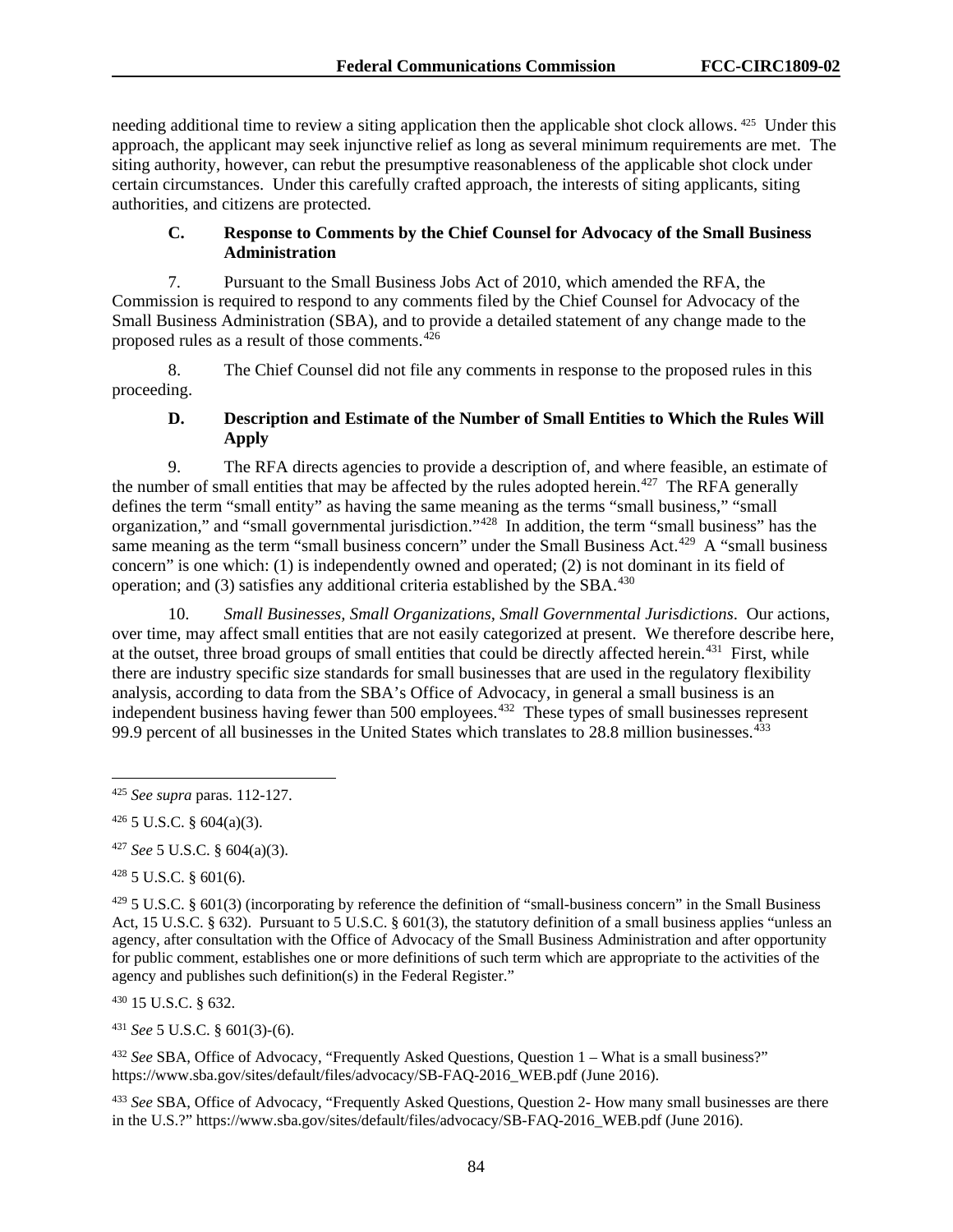11. Next, the type of small entity described as a "small organization" is generally "any not-for-profit enterprise which is independently owned and operated and is not dominant in its field."<sup>[434](#page-85-0)</sup> Nationwide, as of August 2016, there were approximately 356,494 small organizations based on registration and tax data filed by nonprofits with the Internal Revenue Service (IRS).<sup>[435](#page-85-1)</sup>

12. Finally, the small entity described as a "small governmental jurisdiction" is defined generally as "governments of cities, counties, towns, townships, villages, school districts, or special districts, with a population of less than fifty thousand."<sup>[436](#page-85-2)</sup> U.S. Census Bureau data from the 2012 Census of Governments<sup> $437$ </sup> indicate that there were 90,056 local governmental jurisdictions consisting of general purpose governments and special purpose governments in the United States.<sup>438</sup> Of this number there were 37, 132 General purpose governments (county<sup>[439](#page-85-5)</sup>, municipal and town or township<sup>[440](#page-85-6)</sup>) with populations of less than  $50,000$  and  $12,184$  Special purpose governments (independent school districts<sup> $441$ </sup> and special districts<sup>442</sup>) with populations of less than 50,000. The 2012 U.S. Census Bureau data for most types of governments in the local government category show that the majority of these governments have

<span id="page-85-2"></span><sup>436</sup> 5 U.S.C. § 601(5).

<span id="page-85-3"></span><sup>437</sup> *See* 13 U.S.C. § 161. The Census of Government is conducted every five (5) years compiling data for years ending with "2" and "7". *See also* Program Description Census of Government *https://factfinder.census.gov/faces/affhelp/jsf/pages/metadata.xhtml?lang=en&type=program&id=program.en.CO G#*.

<span id="page-85-4"></span><sup>438</sup> *See* U.S. Census Bureau, 2012 Census of Governments, Local Governments by Type and State: 2012 - United States-States. https://factfinder.census.gov/bkmk/table/1.0/en/COG/2012/ORG02.US01. Local governmental jurisdictions are classified in two categories - General purpose governments (county, municipal and town or township) and Special purpose governments (special districts and independent school districts).

<span id="page-85-5"></span><sup>439</sup> *See* U.S. Census Bureau, 2012 Census of Governments, County Governments by Population-Size Group and State: 2012 **-** United States-States. https://factfinder.census.gov/bkmk/table/1.0/en/COG/2012/ORG06.US01. There were 2,114 county governments with populations less than 50,000.

<span id="page-85-6"></span><sup>440</sup> *See* U.S. Census Bureau, 2012 Census of Governments, Subcounty General-Purpose Governments by Population-Size Group and State: 2012 - United States – States. https://factfinder.census.gov/bkmk/table/1.0/en/COG/2012/ORG07.US01. There were 18,811 municipal and 16,207 town and township governments with populations less than 50,000.

<span id="page-85-7"></span><sup>441</sup> *See* U.S. Census Bureau, 2012 Census of Governments, Elementary and Secondary School Systems by Enrollment-Size Group and State: 2012 - United States-States. https://factfinder.census.gov/bkmk/table/1.0/en/COG/2012/ORG11.US01. There were 12,184 independent school districts with enrollment populations less than 50,000.

<span id="page-85-8"></span><sup>442</sup> *See* U.S. Census Bureau, 2012 Census of Governments, Special District Governments by Function and State: 2012 - United States-States. https://factfinder.census.gov/bkmk/table/1.0/en/COG/2012/ORG09.US01. The U.S. Census Bureau data did not provide a population breakout for special district governments.

<span id="page-85-0"></span> <sup>434</sup> 5 U.S.C. § 601(4).

<span id="page-85-1"></span><sup>&</sup>lt;sup>435</sup> Data from the Urban Institute, National Center for Charitable Statistics (NCCS) reporting on nonprofit organizations registered with the IRS was used to estimate the number of small organizations. Reports generated using the NCCS online database indicated that as of August 2016 there were 356,494 registered nonprofits with total revenues of less than \$100,000. Of this number 326,897 entities filed tax returns with 65,113 registered nonprofits reporting total revenues of \$50,000 or less on the IRS Form 990-N for Small Exempt Organizations and 261,784 nonprofits reporting total revenues of \$100,000 or less on some other version of the IRS Form 990 within 24 months of the August 2016 data release date. *See* http://nccs.urban.org/sites/all/nccs-archive/html//tablewiz/tw.php where the report showing this data can be generated by selecting the following data fields: Report: "The Number and Finances of All Registered 501(c) Nonprofits"; Show: "Registered Nonprofits"; By: "Total Revenue Level (years 1995, Aug to 2016, Aug)"; and For: "2016, Aug" then selecting "Show Results".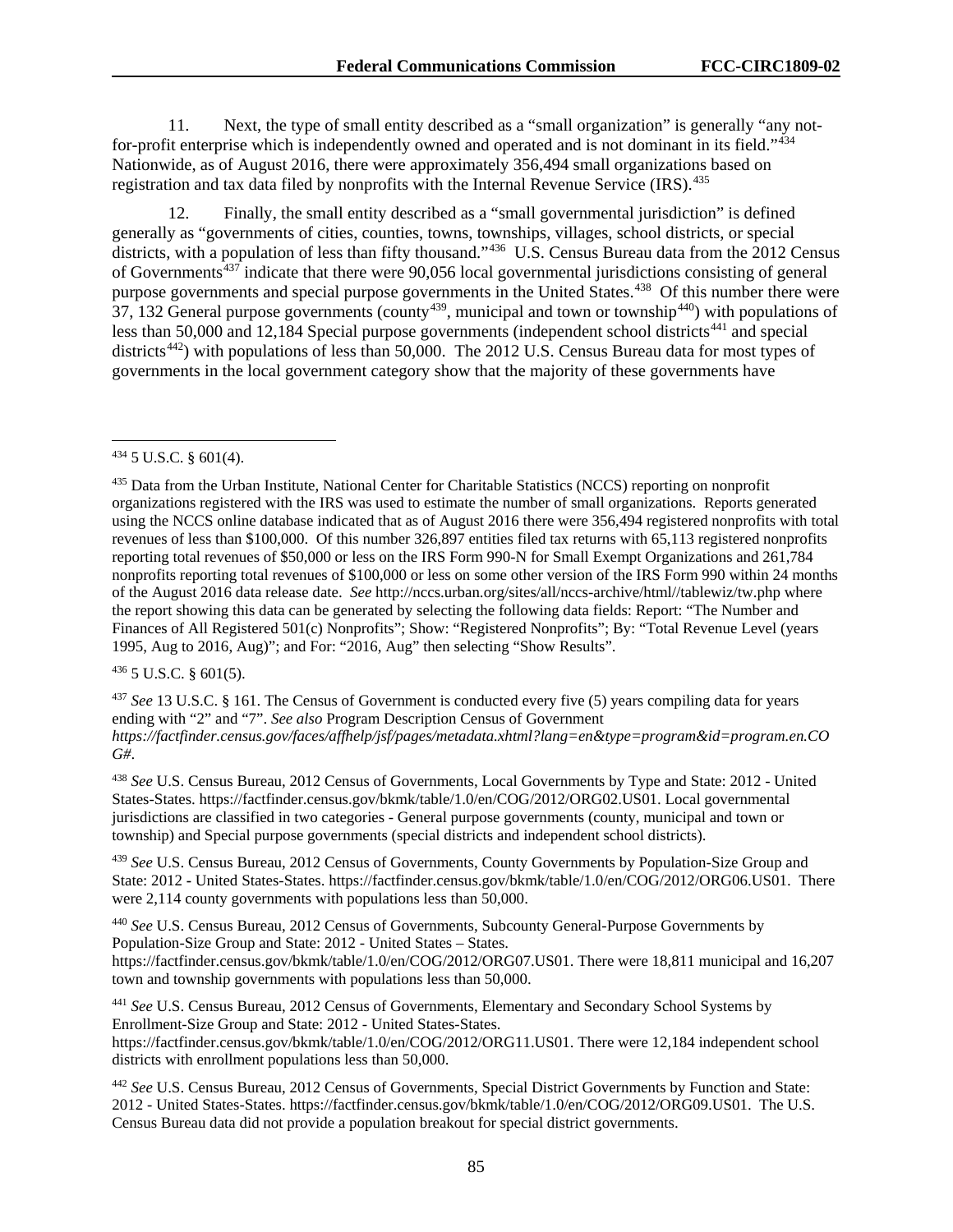populations of less than 50,000.[443](#page-86-0) Based on this data we estimate that at least 49,316 local government jurisdictions fall in the category of "small governmental jurisdictions."[444](#page-86-1).

13. *Wireless Telecommunications Carriers (except Satellite).* This industry comprises establishments engaged in operating and maintaining switching and transmission facilities to provide communications via the airwaves. Establishments in this industry have spectrum licenses and provide services using that spectrum, such as cellular services, paging services, wireless Internet access, and wireless video services.<sup>[445](#page-86-2)</sup> The appropriate size standard under SBA rules is that such a business is small if it has 1,500 or fewer employees.<sup>446</sup> For this industry, U.S. Census data for 2012 show that there were 967 firms that operated for the entire year.<sup>[447](#page-86-4)</sup> Of this total, 955 firms had employment of 999 or fewer employees and 12 had employment of 1000 employees or more.<sup>[448](#page-86-5)</sup> Thus under this category and the associated size standard, the Commission estimates that the majority of wireless telecommunications carriers (except satellite) are small entities.

14. The Commission's own data—available in its Universal Licensing System—indicate that, as of May 17, 2018, there are 264 Cellular licensees that will be affected by our actions.[449](#page-86-6) The Commission does not know how many of these licensees are small, as the Commission does not collect that information for these types of entities. Similarly, according to Commission data, 413 carriers reported that they were engaged in the provision of wireless telephony, including cellular service, Personal Communications Service (PCS), and Specialized Mobile Radio (SMR) Telephony services.<sup>450</sup> Of this total, an estimated 261 have 1,500 or fewer employees and 152 have more than 1,500 employees.<sup>451</sup> Thus, using available data, we estimate that the majority of wireless firms can be considered small.

<span id="page-86-3"></span><sup>446</sup> 13 CFR § 121.201, NAICS Code 517210.

<span id="page-86-0"></span> <sup>443</sup> *See* U.S. Census Bureau, 2012 Census of Governments, **C**ounty Governments by Population-Size Group and State: 2012 - United States-States **-** [https://factfinder.census.gov/bkmk/table/1.0/en/COG/2012/ORG06.US01;](https://factfinder.census.gov/bkmk/table/1.0/en/COG/2012/ORG06.US01) Subcounty General-Purpose Governments by Population-Size Group and State: 2012 - United States–States [https://factfinder.census.gov/bkmk/table/1.0/en/COG/2012/ORG07.US01;](https://factfinder.census.gov/bkmk/table/1.0/en/COG/2012/ORG07.US01) and Elementary and Secondary School Systems by Enrollment-Size Group and State: 2012 - United States-States.

[https://factfinder.census.gov/bkmk/table/1.0/en/COG/2012/ORG11.US01.](https://factfinder.census.gov/bkmk/table/1.0/en/COG/2012/ORG11.US01) While U.S. Census Bureau data did not provide a population breakout for special district governments, if the population of less than 50,000 for this category of local government is consistent with the other types of local governments the majority of the 38, 266 special district governments have populations of less than 50,000.

<span id="page-86-1"></span><sup>444</sup> *Id.*

<span id="page-86-2"></span><sup>445</sup> U.S. Census Bureau, 2012 NAICS Definitions, "517210 Wireless Telecommunications Carriers (Except Satellite)," *See*

https://factfinder.census.gov/faces/affhelp/jsf/pages/metadata.xhtml?lang=en&typib&id=ib.en./ECN.NAICS2012.51 7210.

<span id="page-86-4"></span><sup>447</sup> U.S. Census Bureau, *2012 Economic Census of the United States*, Table EC1251SSSZ5*, Information: Subject Series: Estab and Firm Size: Employment Size of Firms for the U.S.: 2012* NAICS Code 517210, [https://factfinder.census.gov/bkmk/table/1.0/en/ECN/2012\\_US/51SSSZ5//naics~517210.](https://factfinder.census.gov/bkmk/table/1.0/en/ECN/2012_US/51SSSZ5/naics%7E517210)

<span id="page-86-5"></span><sup>448</sup> *Id*. Available census data do not provide a more precise estimate of the number of firms that have employment of 1,500 or fewer employees; the largest category provided is for firms with "1000 employees or more."

<span id="page-86-6"></span><sup>449</sup> *See* [http://wireless.fcc.gov/uls.](http://wireless.fcc.gov/uls) For the purposes of this FRFA, consistent with Commission practice for wireless services, the Commission estimates the number of licensees based on the number of unique FCC Registration Numbers.

<span id="page-86-7"></span><sup>450</sup> *See* Federal Communications Commission, Wireline Competition Bureau, Industry Analysis and Technology Division, Trends in Telephone Service at Table 5.3 (Sept. 2010) (*Trends in Telephone Service*), [https://apps.fcc.gov/edocs\\_public/attachmatch/DOC-301823A1.pdf.](https://apps.fcc.gov/edocs_public/attachmatch/DOC-301823A1.pdf)

<span id="page-86-8"></span><sup>451</sup> *See id*.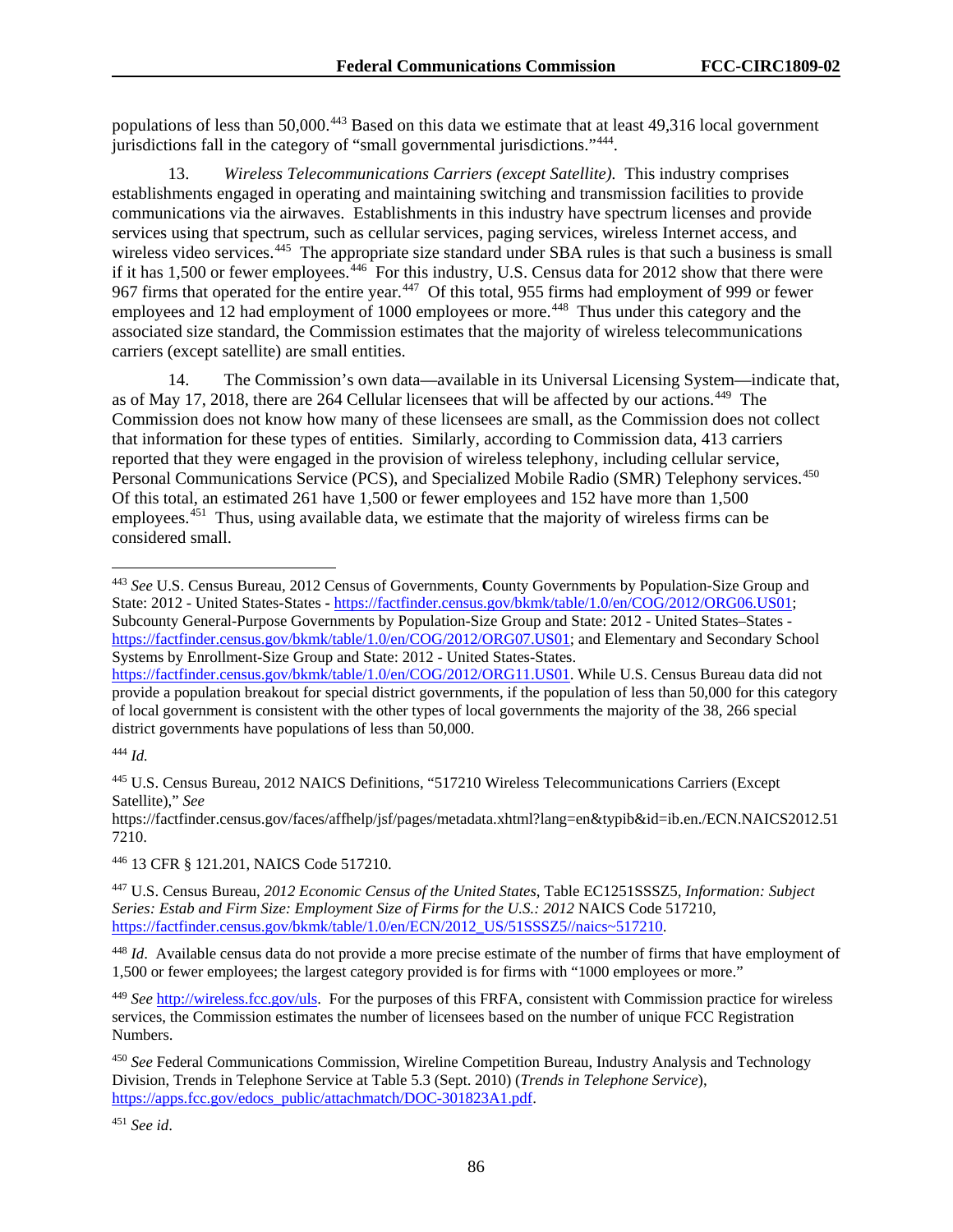15. *Personal Radio Services.* Personal radio services provide short-range, low-power radio for personal communications, radio signaling, and business communications not provided for in other services. Personal radio services include services operating in spectrum licensed under Part 95 of our rules.[452](#page-87-0) These services include Citizen Band Radio Service, General Mobile Radio Service, Radio Control Radio Service, Family Radio Service, Wireless Medical Telemetry Service, Medical Implant Communications Service, Low Power Radio Service, and Multi-Use Radio Service.<sup>[453](#page-87-1)</sup> There are a variety of methods used to license the spectrum in these rule parts, from licensing by rule, to conditioning operation on successful completion of a required test, to site-based licensing, to geographic area licensing. All such entities in this category are wireless, therefore we apply the definition of Wireless Telecommunications Carriers (except Satellite), pursuant to which the SBA's small entity size standard is defined as those entities employing 1,500 or fewer persons.[454](#page-87-2) For this industry, U.S. Census data for 2012 show that there were 967 firms that operated for the entire year.<sup>[455](#page-87-3)</sup> Of this total, 955 firms had employment of 999 or fewer employees and 12 had employment of 1000 employees or more.<sup>[456](#page-87-4)</sup> Thus under this category and the associated size standard, the Commission estimates that the majority of firms can be considered small. We note however that many of the licensees in this category are individuals and not small entities. In addition, due to the mostly unlicensed and shared nature of the spectrum utilized in many of these services, the Commission lacks direct information upon which to base an estimation of the number of small entities that may be affected by our actions in this proceeding.

16. *Public Safety Radio Licensees.* Public Safety Radio Pool licensees as a general matter, include police, fire, local government, forestry conservation, highway maintenance, and emergency medical services.[457](#page-87-5) Because of the vast array of public safety licensees, the Commission has not developed a small business size standard specifically applicable to public safety licensees. The closest applicable SBA category is Wireless Telecommunications Carriers (except Satellite) which encompasses business entities engaged in radiotelephone communications. The appropriate size standard for this

<span id="page-87-2"></span><sup>454</sup> 13 CFR § 121.201, NAICS Code 517312.

<span id="page-87-3"></span><sup>455</sup> U.S. Census Bureau, *2012 Economic Census of the United States*, Table EC1251SSSZ5*, Information: Subject Series: Estab and Firm Size: Employment Size of Firms for the U.S.: 2012* NAICS Code 517210, [https://factfinder.census.gov/bkmk/table/1.0/en/ECN/2012\\_US/51SSSZ5//naics~517210.](https://factfinder.census.gov/bkmk/table/1.0/en/ECN/2012_US/51SSSZ5/naics%7E517210)

<span id="page-87-4"></span><sup>456</sup> *Id*. Available census data do not provide a more precise estimate of the number of firms that have employment of 1,500 or fewer employees; the largest category provided is for firms with "1000 employees or more."

<span id="page-87-5"></span><sup>457</sup> *See* subparts A and B of Part 90 of the Commission's Rules, 47 CFR §§ 90.1-90.22. Police licensees serve state, county, and municipal enforcement through telephony (voice), telegraphy (code), and teletype and facsimile (printed material). Fire licensees are comprised of private volunteer or professional fire companies, as well as units under governmental control. Public Safety Radio Pool licensees also include state, county, or municipal entities that use radio for official purposes. State departments of conservation and private forest organizations comprise forestry service licensees that set up communications networks among fire lookout towers and ground crews. State and local governments are highway maintenance licensees that provide emergency and routine communications to aid other public safety services to keep main roads safe for vehicular traffic. Emergency medical licensees use these channels for emergency medical service communications related to the delivery of emergency medical treatment. Additional licensees include medical services, rescue organizations, veterinarians, persons with disabilities, disaster relief organizations, school buses, beach patrols, establishments in isolated areas, communications standby facilities, and emergency repair of public communications facilities.

<span id="page-87-0"></span> <sup>452</sup> 47 CFR Part 90.

<span id="page-87-1"></span><sup>453</sup> The Citizens Band Radio Service, General Mobile Radio Service, Radio Control Radio Service, Family Radio Service, Wireless Medical Telemetry Service, Medical Implant Communications Service, Low Power Radio Service, and Multi-Use Radio Service are governed by subpart D, subpart A, subpart C, subpart B, subpart H, subpart I, subpart G, and subpart J, respectively, of Part 95 of the Commission's rules. *See generally* 47 CFR Part 95.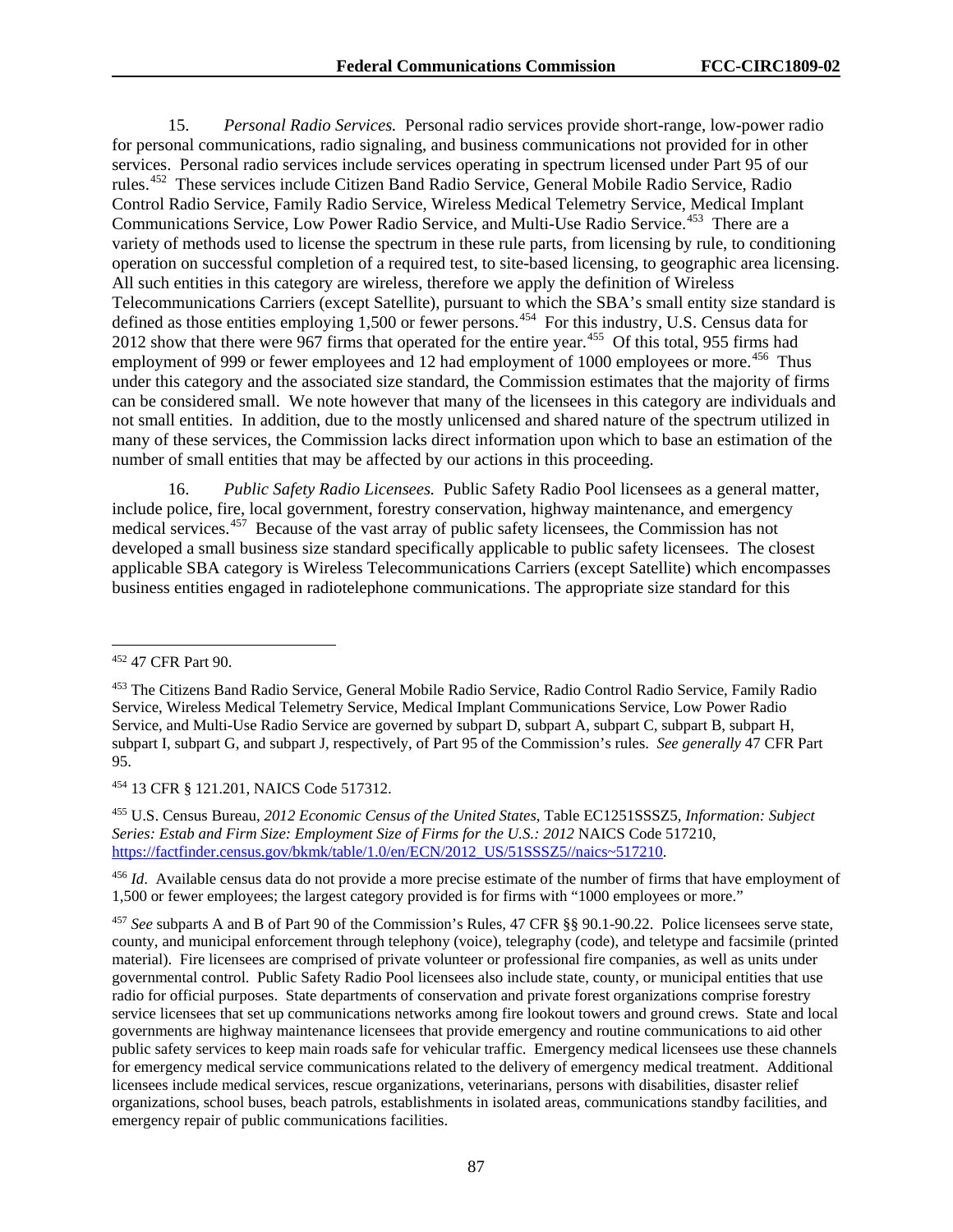category under SBA rules is that such a business is small if it has 1,500 or fewer employees*.* [458](#page-88-0) For this industry, U.S. Census data for 2012 show that there were 967 firms that operated for the entire year.<sup>[459](#page-88-1)</sup> Of this total, 955 firms had employment of 999 or fewer employees and 12 had employment of 1000 employees or more.<sup>[460](#page-88-2)</sup> Thus under this category and the associated size standard, the Commission estimates that the majority of firms can be considered small. With respect to local governments, in particular, since many governmental entities comprise the licensees for these services, we include under public safety services the number of government entities affected. According to Commission records, there are a total of approximately  $133,870$  licenses within these services.<sup>461</sup> There are 3,121 licenses in the 4.9 GHz band, based on an FCC Universal Licensing System search of March 29, 2017.<sup>462</sup> We estimate that fewer than 2,442 public safety radio licensees hold these licenses because certain entities may have multiple licenses.

17. *Private Land Mobile Radio Licensees*. Private land mobile radio (PLMR) systems serve an essential role in a vast range of industrial, business, land transportation, and public safety activities. These radios are used by companies of all sizes operating in all U.S. business categories. Because of the vast array of PLMR users, the Commission has not developed a small business size standard specifically applicable to PLMR users. The closest applicable SBA category is Wireless Telecommunications Carriers (except Satellite) which encompasses business entities engag*ed in radiotelephone communications.* [463](#page-88-5)The appropriate size standard for this category under SBA rules is that such a business is small if it has 1,500 or fewer employees.<sup>464</sup> For this industry, U.S. Census data for 2012 show that there were 967 firms that operated for the entire year.<sup>465</sup> Of this total, 955 firms had employment of 999 or fewer employees and 12 had employment of 1000 employees or more.<sup>[466](#page-88-8)</sup> Thus under this category and the associated size standard, the Commission estimates that the majority of PLMR Licensees are small entities.

<span id="page-88-3"></span><sup>461</sup> This figure was derived from Commission licensing records as of June 27, 2008. Licensing numbers change daily. We do not expect this number to be significantly smaller as of the date of this order. This does not indicate the number of licensees, as licensees may hold multiple licenses. There is no information currently available about the number of public safety licensees that have less than 1,500 employees.

<span id="page-88-4"></span><sup>462</sup> Based on an FCC Universal Licensing System search of March 29, 2017. Search parameters: Radio Service = PA – Public Safety 4940-4990 MHz Band; Authorization Type = Regular; Status = Active.

<span id="page-88-5"></span><sup>463</sup> U.S. Census Bureau, 2012 NAICS Definitions, "517210 Wireless Telecommunications Carriers (Except Satellite)," *See* https://factfinder.census.gov/faces/affhelp/jsf/pages/metadata.xhtml?lang=en&type= ib&id=ib.en./ECN.NAICS2012.517210 (last visited Mar. 6, 2018).

<span id="page-88-6"></span><sup>464</sup> *See* 13 CFR § 121.201, NAICS Code 517210.

<span id="page-88-0"></span> <sup>458</sup> *See* 13 CFR § 121.201, NAICS Code 517210.

<span id="page-88-1"></span><sup>459</sup> U.S. Census Bureau, *2012 Economic Census of the United States*, Table EC1251SSSZ5, *Information: Subject Series: Estab and Firm Size: Employment Size of Firms for the U.S.: 2012* NAICS Code 517210. [https://factfinder.census.gov/bkmk/table/1.0/en/ECN/2012\\_US/51SSSZ5//naics~517210.](https://factfinder.census.gov/bkmk/table/1.0/en/ECN/2012_US/51SSSZ5/naics%7E517210)

<span id="page-88-2"></span><sup>460</sup> *Id*. Available census data do not provide a more precise estimate of the number of firms that have employment of 1,500 or fewer employees; the largest category provided is for firms with "1000 employees or more."

<span id="page-88-7"></span><sup>465</sup> U.S. Census Bureau, *2012 Economic Census of the United States*, Table EC1251SSSZ5, *Information: Subject Series: Estab and Firm Size: Employment Size of Firms for the U.S.: 2012* NAICS Code 517210. https://factfinder.census.gov/bkmk/table/1.0/en/ECN/2012\_US/51SSSZ5//naics~517210.

<span id="page-88-8"></span><sup>466</sup> *Id*. Available census data do not provide a more precise estimate of the number of firms that have employment of 1,500 or fewer employees; the largest category provided is for firms with "1000 employees or more."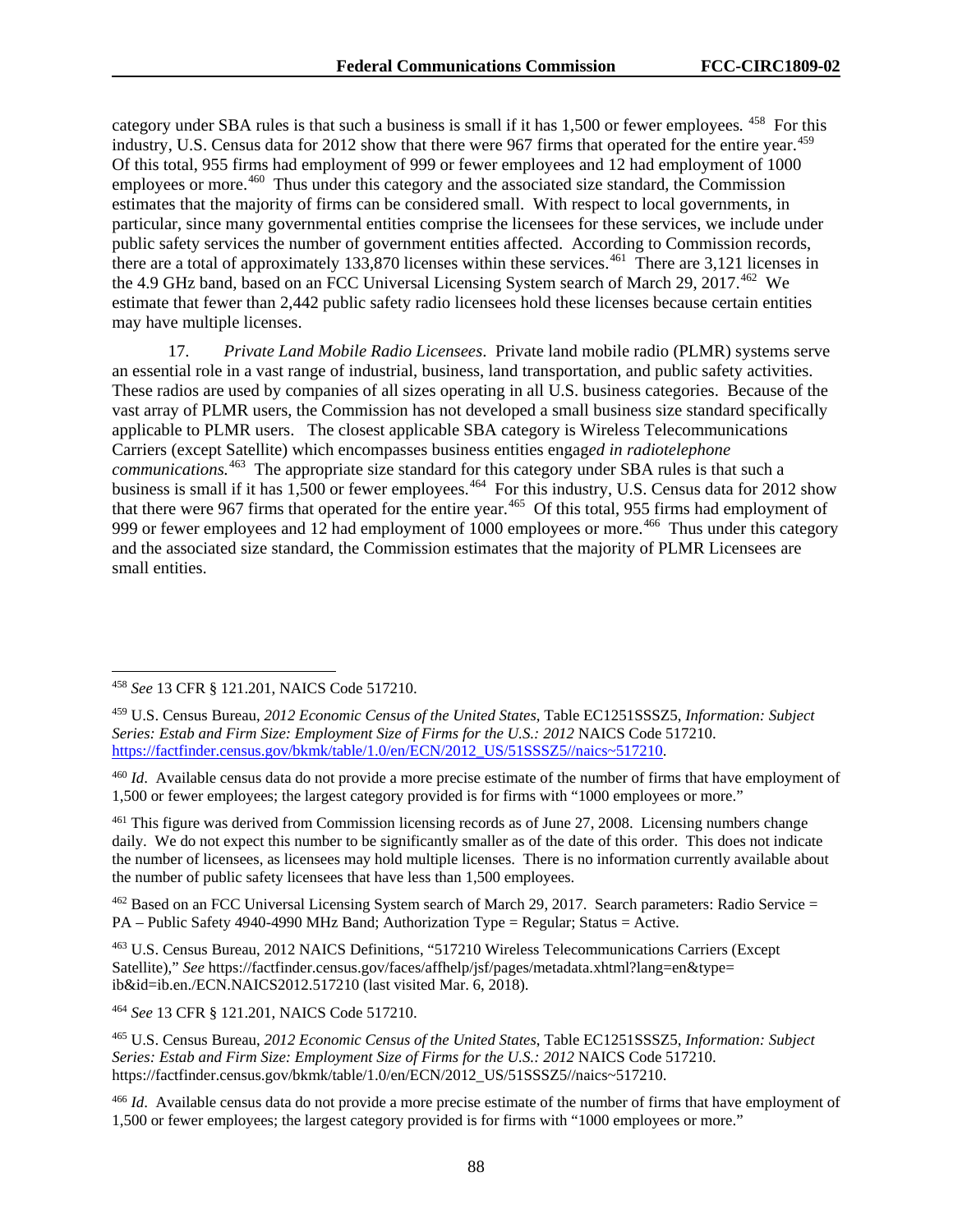18. According to the Commission's records, a total of approximately 400,622 licenses comprise PLMR users.  $467$  Of this number there are a total of 3,374 licenses in the frequencies range 173.225 MHz to 173.375 MHz, which is the range affected by the *Third Report and Order*. [468](#page-89-1) The Commission does not require PLMR licensees to disclose information about number of employees, and does not have information that could be used to determine how many PLMR licensees constitute small entities under this definition. The Commission however believes that a substantial number of PLMR licensees may be small entities despite the lack of specific information.

19. *Multiple Address Systems***.** Entities using Multiple Address Systems (MAS) spectrum, in general, fall into two categories: (1) those using the spectrum for profit-based uses, and (2) those using the spectrum for private internal uses. With respect to the first category, Profit-based Spectrum use, the size standards established by the Commission define "small entity" for MAS licensees as an entity that has average annual gross revenues of less than \$15 million over the three previous calendar years.<sup>469</sup> A "Very small business" is defined as an entity that, together with its affiliates, has average annual gross revenues of not more than \$3 million over the preceding three calendar years.<sup>[470](#page-89-3)</sup> The SBA has approved these definitions.[471](#page-89-4) The majority of MAS operators are licensed in bands where the Commission has implemented a geographic area licensing approach that requires the use of competitive bidding procedures to resolve mutually exclusive applications.

20. The Commission's licensing database indicates that, as of April 16, 2010, there were a total of 11,653 site-based MAS station authorizations. Of these, 58 authorizations were associated with common carrier service. In addition, the Commission's licensing database indicates that, as of April 16, 2010, there were a total of 3,330 Economic Area market area MAS authorizations. The Commission's licensing database also indicates that, as of April 16, 2010, of the 11,653 total MAS station authorizations, 10,773 authorizations were for private radio service. In 2001, an auction for 5,104 MAS licenses in 176 EAs was conducted.<sup>472</sup> Seven winning bidders claimed status as small or very small businesses and won 611 licenses. In 2005, the Commission completed an auction (Auction 59) of 4,226 MAS licenses in the Fixed Microwave Services from the 928/959 and 932/941 MHz bands. Twenty-six winning bidders won a total of 2,323 licenses. Of the 26 winning bidders in this auction, five claimed small business status and won 1,891 licenses.

21. With respect to the second category, Internal Private Spectrum use consists of entities that use, or seek to use, MAS spectrum to accommodate their own internal communications needs, MAS serves an essential role in a range of industrial, safety, business, and land transportation activities. MAS radios are used by companies of all sizes, operating in virtually all U.S. business categories, and by all types of public safety entities. For the majority of private internal users, the definition developed by the SBA would be more appropriate than the Commission's definition. The closest applicable definition of a

<span id="page-89-0"></span> <sup>467</sup> This figure was derived from Commission licensing records as of September 19, 2016. Licensing numbers change on a daily basis. This does not indicate the number of licensees, as licensees may hold multiple licenses. There is no information currently available about the number of PLMR licensees that have fewer than 1,500 employees.

<span id="page-89-1"></span><sup>468</sup> This figure was derived from Commission licensing records as of August 16, 2013. Licensing numbers change daily. We do not expect this number to be significantly smaller as of the date of this order. This does not indicate the number of licensees, as licensees may hold multiple licenses. There is no information currently available about the number of licensees that have fewer than 1,500 employees.

<span id="page-89-2"></span><sup>469</sup> *See Amendment of the Commission's Rules Regarding Multiple Address Systems*, Report and Order, 15 FCC Rcd 11956, 12008 para. 123 (2000).

<span id="page-89-3"></span><sup>470</sup> *Id*.

<span id="page-89-4"></span><sup>471</sup> *See* Letter from Aida Alvarez, Administrator, Small Business Administration, to Thomas Sugrue, Chief, Wireless Telecommunications Bureau, FCC (June 4, 1999).

<span id="page-89-5"></span><sup>472</sup> *See Multiple Address Systems Spectrum Auction Closes*, Public Notice, 16 FCC Rcd 21011 (2001).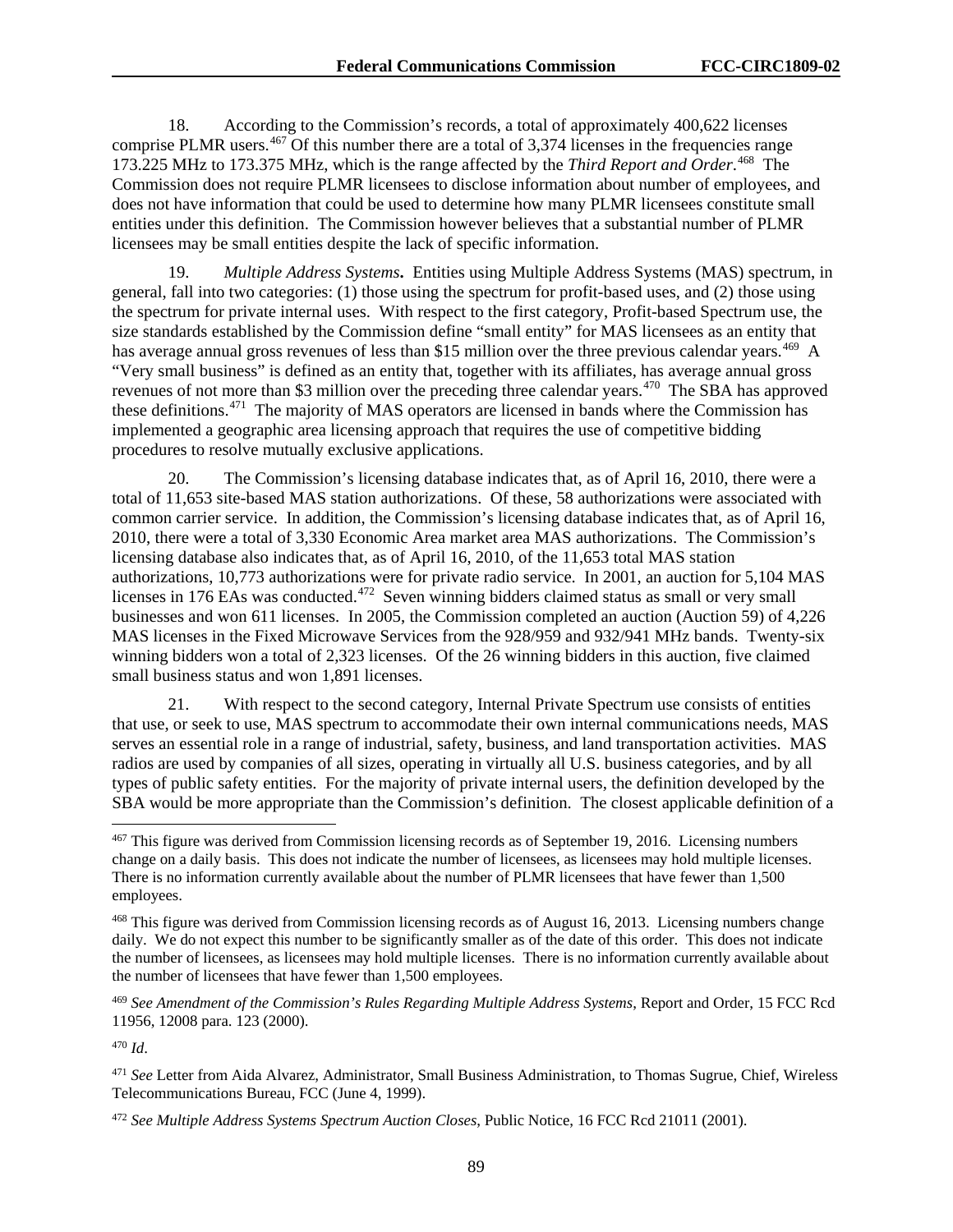small entity is the "Wireless Telecommunications Carriers (except Satellite)" definition under the SBA rules.[473](#page-90-0) The appropriate size standard under SBA rules is that such a business is small if it has 1,500 or fewer employees.[474](#page-90-1) For this category, U.S. Census data for 2012 show that there were 967 firms that operated for the entire year.[475](#page-90-2) Of this total, 955 firms had employment of 999 or fewer employees and 12 had employment of 1000 employees or more.<sup>[476](#page-90-3)</sup> Thus under this category and the associated small business size standard, the Commission estimates that the majority of firms that may be affected by our action can be considered small.

22. *Broadband Radio Service and Educational Broadband Service.* Broadband Radio Service systems, previously referred to as Multipoint Distribution Service (MDS) and Multichannel Multipoint Distribution Service (MMDS) systems, and "wireless cable," transmit video programming to subscribers and provide two-way high-speed data operations using the microwave frequencies of the Broadband Radio Service (BRS) and Educational Broadband Service (EBS) (previously referred to as the Instructional Television Fixed Service (ITFS)).<sup>[477](#page-90-4)</sup>

23. *BRS* - In connection with the 1996 BRS auction, the Commission established a small business size standard as an entity that had annual average gross revenues of no more than \$40 million in the previous three calendar years.<sup> $478$ </sup> The BRS auctions resulted in 67 successful bidders obtaining licensing opportunities for 493 Basic Trading Areas (BTAs). Of the 67 auction winners, 61 met the definition of a small business. BRS also includes licensees of stations authorized prior to the auction. At this time, we estimate that of the 61 small business BRS auction winners, 48 remain small business licensees. In addition to the 48 small businesses that hold BTA authorizations, there are approximately there are approximately 86 incumbent BRS licensees that are considered small entities (18 incumbent BRS licensees do not meet the small business size standard).<sup>[479](#page-90-6)</sup> After adding the number of small business auction licensees to the number of incumbent licensees not already counted, we find that there are currently approximately 133 BRS licensees that are defined as small businesses under either the SBA or the Commission's rules.

24. In 2009, the Commission conducted Auction 86, the sale of 78 licenses in the BRS areas.[480](#page-90-7) The Commission offered three levels of bidding credits: (i) a bidder with attributed average annual gross revenues that exceed \$15 million and do not exceed \$40 million for the preceding three years (small business) received a 15 percent discount on its winning bid; (ii) a bidder with attributed average annual gross revenues that exceed \$3 million and do not exceed \$15 million for the preceding

<span id="page-90-2"></span><sup>475</sup> U.S. Census Bureau, *2012 Economic Census of the United States*, Table EC1251SSSZ5, *Information: Subject Series: Estab and Firm Size: Employment Size of Firms for the U.S.: 2012* NAICS Code 517210, [https://factfinder.census.gov/bkmk/table/1.0/en/ECN/2012\\_US/51SSSZ5//naics~517210.](https://factfinder.census.gov/bkmk/table/1.0/en/ECN/2012_US/51SSSZ5/naics%7E517210)

<span id="page-90-3"></span><sup>476</sup> *Id*. Available census data do not provide a more precise estimate of the number of firms that have employment of 1,500 or fewer employees; the largest category provided is for firms with "1000 employees or more."

<span id="page-90-4"></span><sup>477</sup> *Amendment of Parts 21 and 74 of the Commission's Rules with Regard to Filing Procedures in the Multipoint Distribution Service and in the Instructional Television Fixed Service and Implementation of Section 309(j) of the Communications Act—Competitive Bidding*, Report and Order, 10 FCC Rcd 9589, 9593, para. 7 (1995).

<span id="page-90-5"></span><sup>478</sup> 47 CFR § 21.961(b)(1).

<span id="page-90-6"></span> $479$  47 U.S.C. § 309(j). Hundreds of stations were licensed to incumbent MDS licensees prior to implementation of Section 309(j) of the Communications Act of 1934, 47 U.S.C. § 309(j). For these pre-auction licenses, the applicable standard is SBA's small business size standard of 1500 or fewer employees.

<span id="page-90-7"></span><sup>480</sup> *Auction of Broadband Radio Service (BRS) Licenses, Scheduled for October 27, 2009, Notice and Filing Requirements, Minimum Opening Bids, Upfront Payments, and Other Procedures for Auction 86*, Public Notice, 24 FCC Rcd 8277 (2009).

<span id="page-90-0"></span> <sup>473</sup> 13 CFR § 121.201, NAICS Code 517210.

<span id="page-90-1"></span><sup>474</sup> *Id*.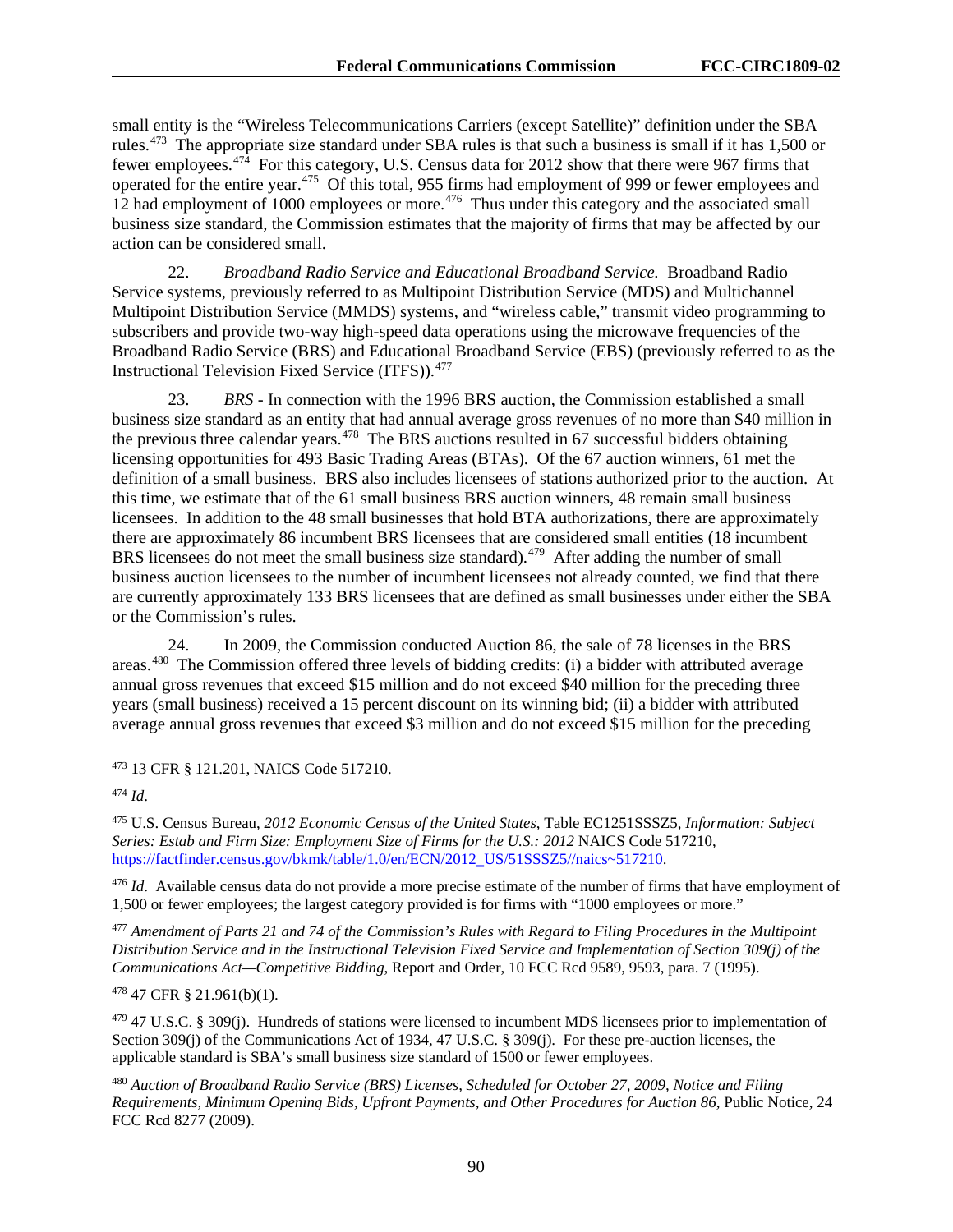three years (very small business) received a 25 percent discount on its winning bid; and (iii) a bidder with attributed average annual gross revenues that do not exceed \$3 million for the preceding three years (entrepreneur) received a  $35$  percent discount on its winning bid.<sup>481</sup> Auction 86 concluded in 2009 with the sale of 61 licenses.<sup>[482](#page-91-1)</sup> Of the ten winning bidders, two bidders that claimed small business status won 4 licenses; one bidder that claimed very small business status won three licenses; and two bidders that claimed entrepreneur status won six licenses.

25. *EBS* - The Educational Broadband Service has been included within the broad economic census category and SBA size standard for Wired Telecommunications Carriers since 2007. Wired Telecommunications Carriers are comprised of establishments primarily engaged in operating and/or providing access to transmission facilities and infrastructure that they own and/or lease for the transmission of voice, data, text, sound, and video using wired telecommunications networks. Transmission facilities may be based on a single technology or a combination of technologies.<sup>[483](#page-91-2)</sup> The SBA's small business size standard for this category is all such firms having 1,500 or fewer employees.<sup>484</sup> U.S. Census Bureau data for 2012 show that there were 3,117 firms that operated that year.<sup>[485](#page-91-4)</sup> Of this total, 3,083 operated with fewer than 1,000 employees.<sup>[486](#page-91-5)</sup> Thus, under this size standard, the majority of firms in this industry can be considered small. In addition to Census Bureau data, the Commission's Universal Licensing System indicates that as of October 2014, there are 2,206 active EBS licenses. The Commission estimates that of these 2,206 licenses, the majority are held by non-profit educational institutions and school districts, which are by statute defined as small businesses.<sup>[487](#page-91-6)</sup>

26. *Location and Monitoring Service (LMS)*. LMS systems use non-voice radio techniques to determine the location and status of mobile radio units. For purposes of auctioning LMS licenses, the Commission has defined a "small business" as an entity that, together with controlling interests and affiliates, has average annual gross revenues for the preceding three years not to exceed \$15 million.<sup>[488](#page-91-7)</sup> A "very small business" is defined as an entity that, together with controlling interests and affiliates, has average annual gross revenues for the preceding three years not to exceed \$3 million.<sup>[489](#page-91-8)</sup> These definitions

<span id="page-91-5"></span><sup>486</sup> *Id.*

<span id="page-91-0"></span> <sup>481</sup> *Id.* at 8296 para. 73.

<span id="page-91-1"></span><sup>482</sup> *Auction of Broadband Radio Service Licenses Closes, Winning Bidders Announced for Auction 86, Down Payments Due November 23, 2009, Final Payments Due December 8, 2009, Ten-Day Petition to Deny Period*, Public Notice, 24 FCC Rcd 13572 (2009).

<span id="page-91-2"></span><sup>483</sup> U.S. Census Bureau, 2017 NAICS Definitions, "517311 Wired Telecommunications Carriers,", [https://www.census.gov/cgi-bin/sssd/naics/naicsrch?code=517110&search=2017.](https://www.census.gov/cgi-bin/sssd/naics/naicsrch?code=517110&search=2017)

<span id="page-91-3"></span><sup>484</sup> *See* 13 CFR § 121.201. The Wired Telecommunications Carrier category formerly used the NAICS code of 517110. As of 2017 the U.S. Census Bureau definition shows the NAICs code as 517311 for Wired Telecommunications Carriers. *See*, [https://www.census.gov/cgi](https://www.census.gov/cgi-bin/sssd/naics/naicsrch?code=517311&search=2017)[bin/sssd/naics/naicsrch?code=517311&search=2017.](https://www.census.gov/cgi-bin/sssd/naics/naicsrch?code=517311&search=2017)

<span id="page-91-4"></span><sup>485</sup> *See* U.S. Census Bureau, *2012 Economic Census of the United States,* Table No. EC1251SSSZ5, *Information: Subject Series - Estab & Firm Size: Employment Size of Firms: 2012* (517110 Wired Telecommunications Carriers). [https://factfinder.census.gov/bkmk/table/1.0/en/ECN/2012\\_US/51SSSZ5//naics~517110.](https://factfinder.census.gov/bkmk/table/1.0/en/ECN/2012_US/51SSSZ5/naics%7E517110)

<span id="page-91-6"></span><sup>&</sup>lt;sup>487</sup> The term "small entity" within SBREFA applies to small organizations (non-profits) and to small governmental jurisdictions (cities, counties, towns, townships, villages, school districts, and special districts with populations of less than 50,000). 5 U.S.C. §§ 601(4)-(6).

<span id="page-91-7"></span><sup>488</sup> *Amendment of Part 90 of the Commission's Rules to Adopt Regulations for Automatic Vehicle Monitoring Systems*, Second Report and Order, 13 FCC Rcd 15182, 15192 para. 20 (1998); *see also* 47 CFR § 90.1103.

<span id="page-91-8"></span><sup>489</sup> *Id*.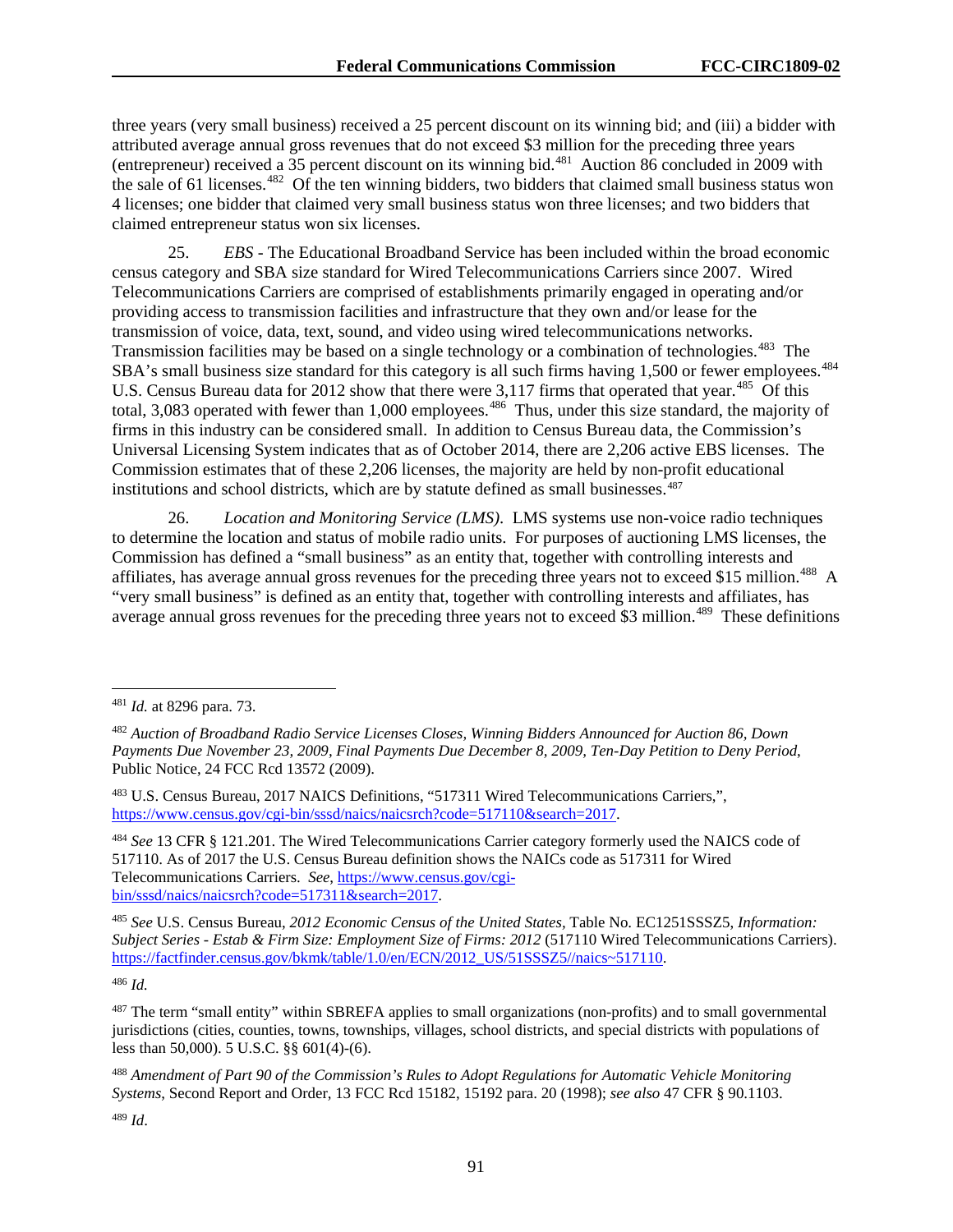have been approved by the SBA.<sup>490</sup> An auction for LMS licenses commenced on February 23, 1999 and closed on March 5, 1999. Of the 528 licenses auctioned, 289 licenses were sold to four small businesses.

27. *Television Broadcasting*. This Economic Census category "comprises establishments primarily engaged in broadcasting images together with sound."[491](#page-92-1) These establishments operate television broadcast studios and facilities for the programming and transmission of programs to the public.[492](#page-92-2) These establishments also produce or transmit visual programming to affiliated broadcast television stations, which in turn broadcast the programs to the public on a predetermined schedule. Programming may originate in their own studio, from an affiliated network, or from external sources. The SBA has created the following small business size standard for such businesses: those having \$38.5 million or less in annual receipts.<sup>[493](#page-92-3)</sup> The 2012 Economic Census reports that 751 firms in this category operated in that year.[494](#page-92-4) Of that number, 656 had annual receipts of \$25,000,000 or less, 25 had annual receipts between \$25,000,000 and \$49,999,999 and 70 had annual receipts of \$50,000,000 or more.<sup>[495](#page-92-5)</sup> Based on this data we therefore estimate that the majority of commercial television broadcasters are small entities under the applicable SBA size standard.

28. The Commission has estimated the number of licensed commercial television stations to be 1,377.[496](#page-92-6) Of this total, 1,258 stations (or about 91 percent) had revenues of \$38.5 million or less, according to Commission staff review of the BIA Kelsey Inc. Media Access Pro Television Database (BIA) on November 16, 2017, and therefore these licensees qualify as small entities under the SBA definition. In addition, the Commission has estimated the number of licensed noncommercial educational (NCE) television stations to be 384.[497](#page-92-7) Notwithstanding, the Commission does not compile and otherwise does not have access to information on the revenue of NCE stations that would permit it to determine how many such stations would qualify as small entities. There are also 2,300 low power television stations, including Class A stations (LPTV) and 3,681 TV translator stations.<sup>498</sup> Given the nature of these services, we will presume that all of these entities qualify as small entities under the above SBA small business size standard.

29. We note, however, that in assessing whether a business concern qualifies as "small" under the above definition, business (control) affiliations must be included.<sup>[499](#page-92-9)</sup> Our estimate, therefore likely overstates the number of small entities that might be affected by our action, because the revenue figure on which it is based does not include or aggregate revenues from affiliated companies. In addition, another element of the definition of "small business" requires that an entity not be dominant in its field of

<span id="page-92-1"></span><sup>491</sup> U.S. Census Bureau, 2017 NAICS Definitions, "515120 Television Broadcasting,[" https://www.census.gov/cgi](https://www.census.gov/cgi-bin/sssd/naics/naicsrch?input=515120&search=2017+NAICS+Search&search=2017)[bin/sssd/naics/naicsrch?input=515120&search=2017+NAICS+Search&search=2017.](https://www.census.gov/cgi-bin/sssd/naics/naicsrch?input=515120&search=2017+NAICS+Search&search=2017)

<span id="page-92-2"></span><sup>492</sup> *Id*.

<span id="page-92-3"></span><sup>493</sup> 13 CFR § 121.201; 2012 NAICS Code 515120.

<span id="page-92-4"></span><sup>494</sup> U.S. Census Bureau, Table No. EC1251SSSZ4, *Information: Subject Series - Establishment and Firm Size: Receipts Size of Firms for the United States: 2012* (515120 Television Broadcasting). [https://factfinder.census.gov/bkmk/table/1.0/en/ECN/2012\\_US/51SSSZ4//naics~515120.](https://factfinder.census.gov/bkmk/table/1.0/en/ECN/2012_US/51SSSZ4/naics%7E515120)

<span id="page-92-5"></span><sup>495</sup> *Id*.

<span id="page-92-6"></span><sup>496</sup> *Broadcast Station Totals as of* June 30, 2018, Press Release (MB, rel. Jul. 3, 2018) (June 30, 2018 Broadcast Station Totals Press Release), [https://docs.fcc.gov/public/attachments/DOC-352168A1.pdf.](https://docs.fcc.gov/public/attachments/DOC-352168A1.pdf) 

<span id="page-92-7"></span><sup>497</sup> *Id*.

<span id="page-92-8"></span><sup>498</sup> *Id.*

<span id="page-92-0"></span> <sup>490</sup> *See* Letter from Aida Alvarez, Administrator, Small Business Administration to Thomas J. Sugrue, Chief, Wireless Telecommunications Bureau, FCC (Feb. 22, 1999).

<span id="page-92-9"></span><sup>499</sup> *See* 13 CFR § 21.103(a)(1) "[Business concerns] are affiliates of each other when one concern controls or has the power to control the other or a third party or parties controls or has the power to control both."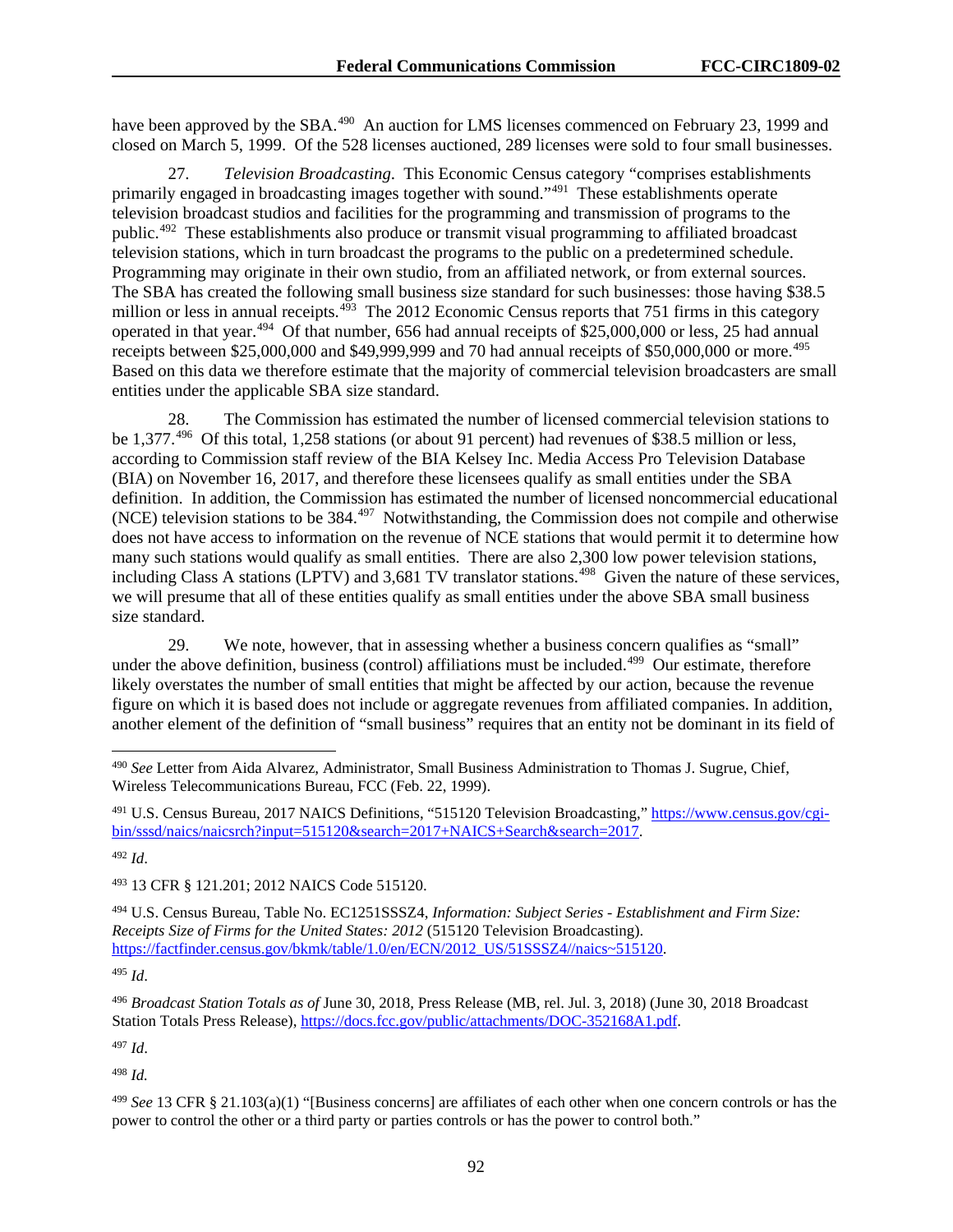operation. We are unable at this time to define or quantify the criteria that would establish whether a specific television broadcast station is dominant in its field of operation. Accordingly, the estimate of small businesses to which rules may apply does not exclude any television station from the definition of a small business on this basis and is therefore possibly over-inclusive. Also, as noted above, an additional element of the definition of "small business" is that the entity must be independently owned and operated. The Commission notes that it is difficult at times to assess these criteria in the context of media entities and its estimates of small businesses to which they apply may be over-inclusive to this extent.

30. *Radio Stations.* This Economic Census category "comprises establishments primarily engaged in broadcasting aural programs by radio to the public. Programming may originate in their own studio, from an affiliated network, or from external sources."[500](#page-93-0) The SBA has established a small business size standard for this category as firms having \$38.5 million or less in annual receipts.<sup>501</sup> Economic Census data for 2012 show that 2,849 radio station firms operated during that year.<sup>502</sup> Of that number, 2,806 operated with annual receipts of less than \$25 million per year, 17 with annual receipts between \$25 million and \$49,999,999 million and 26 with annual receipts of \$50 million or more.<sup>503</sup> Therefore, based on the SBA's size standard the majority of such entities are small entities.

31. According to Commission staff review of the BIA/Kelsey, LLC's Publications, Inc. Media Access Pro Radio Database (BIA) as of January 2018, about 11,261 (or about 99.92 percent) of 11,270 commercial radio stations had revenues of \$38.5 million or less and thus qualify as small entities under the SBA definition.<sup>504</sup> The Commission has estimated the number of licensed commercial AM radio stations to be 4,633 stations and the number of commercial FM radio stations to be 6,738, for a total number of 11,371.<sup>[505](#page-93-5)</sup> We note, that the Commission has also estimated the number of licensed NCE radio stations to be  $4,128^{506}$  $4,128^{506}$  $4,128^{506}$  Nevertheless, the Commission does not compile and otherwise does not have access to information on the revenue of NCE stations that would permit it to determine how many such stations would qualify as small entities.

32. We also note, that in assessing whether a business entity qualifies as small under the above definition, business control affiliations must be included.<sup>507</sup> The Commission's estimate therefore likely overstates the number of small entities that might be affected by its action, because the revenue figure on which it is based does not include or aggregate revenues from affiliated companies. In addition, to be determined a "small business," an entity may not be dominant in its field of operation.<sup>508</sup> We further note, that it is difficult at times to assess these criteria in the context of media entities, and the estimate of small businesses to which these rules may apply does not exclude any radio station from the definition of a small business on these basis, thus our estimate of small businesses may therefore be over-

<span id="page-93-2"></span><sup>502</sup> U.S. Census Bureau, *2012 Economic Census of the United States*, Table No. EC1251SSSZ4, *Information: Subject Series - Establishment and Firm Size: Receipts Size of Firms for the United States: 2012* NAICS Code 515112, [https://factfinder.census.gov/bkmk/table/1.0/en/ECN/2012\\_US/51SSSZ4//naics~515112.](https://factfinder.census.gov/bkmk/table/1.0/en/ECN/2012_US/51SSSZ4/naics%7E515112)

<span id="page-93-3"></span><sup>503</sup> *Id.*

<span id="page-93-4"></span><sup>504</sup> BIA/Kelsey, MEDIA Access Pro Database (viewed Jan. 26, 2018).

<span id="page-93-5"></span><sup>505</sup> Broadcast Station Totals as of June 30, 2018, Press Release (MB Jul. 3, 2018) (June 30, 2018 Broadcast Station Totals), [https://docs.fcc.gov/public/attachments/DOC-352168A1.pdf.](https://docs.fcc.gov/public/attachments/DOC-352168A1.pdf)

<span id="page-93-6"></span><sup>506</sup> *Id*.

<span id="page-93-7"></span> $507$  13 CFR § 121.103(a)(1). "[Business concerns] are affiliates of each other when one concern controls or has the power to control the other, or a third party or parties controls or has power to control both."

<span id="page-93-8"></span><sup>508</sup> 13 CFR § 121.102(b).

<span id="page-93-0"></span> <sup>500</sup> U.S. Census Bureau, 2017 NAICS Definitions, "515112 Radio Stations," [https://www.census.gov/cgi](https://www.census.gov/cgi-bin/sssd/naics/naicsrch?input=515112&search=2017+NAICS+Search&search=2017)[bin/sssd/naics/naicsrch?input=515112&search=2017+NAICS+Search&search=2017.](https://www.census.gov/cgi-bin/sssd/naics/naicsrch?input=515112&search=2017+NAICS+Search&search=2017)

<span id="page-93-1"></span><sup>501</sup> 13 CFR § 121.201, NAICS Code 515112.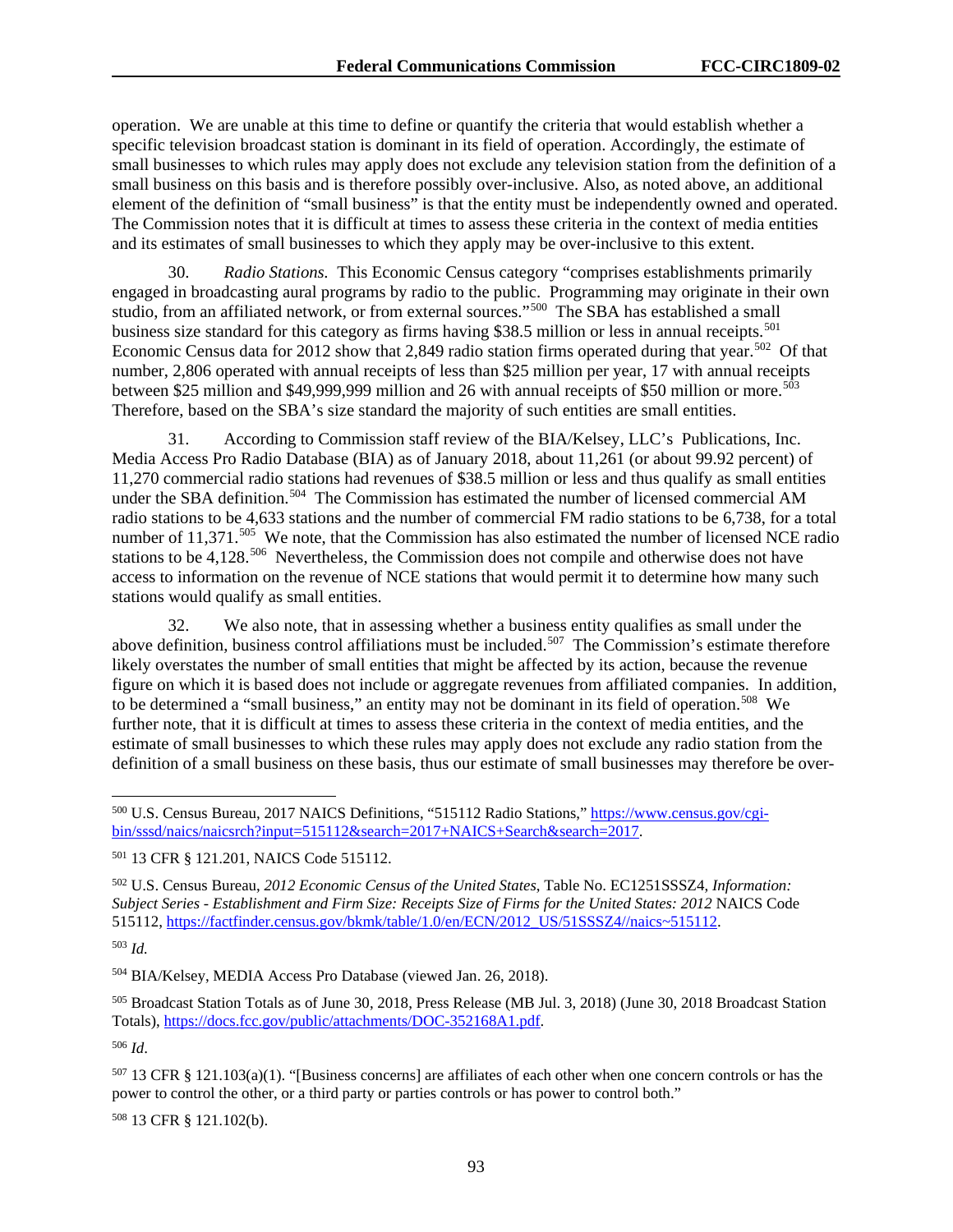inclusive. Also, as noted above, an additional element of the definition of "small business" is that the entity must be independently owned and operated. The Commission notes that it is difficult at times to assess these criteria in the context of media entities and the estimates of small businesses to which they apply may be over-inclusive to this extent.

33. *FM Translator Stations and Low Power FM Stations.* FM translators and Low Power FM Stations are classified in the category of Radio Stations and are assigned the same NAICS Code as licensees of radio stations.<sup>[509](#page-94-0)</sup> This U.S. industry, Radio Stations, comprises establishments primarily engaged in broadcasting aural programs by radio to the public.<sup>510</sup> Programming may originate in their own studio, from an affiliated network, or from external sources.[511](#page-94-2) The SBA has established a small business size standard which consists of all radio stations whose annual receipts are \$38.5 million dollars or less.<sup>[512](#page-94-3)</sup> U.S. Census Bureau data for 2012 indicate that 2,849 radio station firms operated during that year.<sup>513</sup> Of that number, 2,806 operated with annual receipts of less than \$25 million per year, 17 with annual receipts between \$25 million and \$49,999,999 million and 26 with annual receipts of \$50 million or more.[514](#page-94-5) Therefore, based on the SBA's size standard, we conclude that the majority of FM Translator Stations and Low Power FM Stations are small.

34. *Multichannel Video Distribution and Data Service (MVDDS)*. MVDDS is a terrestrial fixed microwave service operating in the 12.2-12.7 GHz band. The Commission adopted criteria for defining three groups of small businesses for purposes of determining their eligibility for special provisions such as bidding credits. It defined a very small business as an entity with average annual gross revenues not exceeding \$3 million for the preceding three years; a small business as an entity with average annual gross revenues not exceeding \$15 million for the preceding three years; and an entrepreneur as an entity with average annual gross revenues not exceeding \$40 million for the preceding three years.<sup>515</sup> These definitions were approved by the SBA.<sup>[516](#page-94-7)</sup> On January 27, 2004, the Commission completed an auction of 214 MVDDS licenses (Auction No. 53). In this auction, ten winning bidders won a total of 192 MVDDS licenses.<sup>517</sup> Eight of the ten winning bidders claimed small business status and won 144 of the licenses. The Commission also held an auction of MVDDS licenses on December 7,

<span id="page-94-3"></span><sup>512</sup> 13 CFR § 121.201, NAICS code 515112.

<span id="page-94-4"></span><sup>513</sup> U.S. Census Bureau, *2012 Economic Census of the United States*, Table No. EC1251SSSZ4, *Information: Subject Series - Establishment and Firm Size: Receipts Size of Firms for the United States: 2012* NAICS Code 515112, [https://factfinder.census.gov/bkmk/table/1.0/en/ECN/2012\\_US/51SSSZ4//naics~515112.](https://factfinder.census.gov/bkmk/table/1.0/en/ECN/2012_US/51SSSZ4/naics%7E515112)

<span id="page-94-5"></span><sup>514</sup> *Id.*

<span id="page-94-0"></span> <sup>509</sup> *See*, U.S. Census Bureau, 2017 NAICS Definitions, "515112 Radio Stations,[" https://www.census.gov/cgi](https://www.census.gov/cgi-bin/sssd/naics/naicsrch?input=515112&search=2017+NAICS+Search&search=2017)[bin/sssd/naics/naicsrch?input=515112&search=2017+NAICS+Search&search=2017.](https://www.census.gov/cgi-bin/sssd/naics/naicsrch?input=515112&search=2017+NAICS+Search&search=2017)

<span id="page-94-1"></span><sup>510</sup> *Id.*

<span id="page-94-2"></span><sup>511</sup> *Id*.

<span id="page-94-6"></span><sup>515</sup> *Amendment of Parts 2 and 25 of the Commission's Rules to Permit Operation of NGSO FSS Systems Co-Frequency with GSO and Terrestrial Systems in the Ku-Band Frequency Range; Amendment of the Commission's Rules to Authorize Subsidiary Terrestrial Use of the 12.2–12.7 GHz Band by Direct Broadcast Satellite Licensees and their Affiliates; and Applications of Broadwave USA, PDC Broadband Corporation, and Satellite Receivers, Ltd. to Provide A Fixed Service in the 12.2–12.7 GHz Band*, Memorandum Opinion and Order and Second Report and Order, 17 FCC Rcd 9614, 9711, para. 252 (2002).

<span id="page-94-7"></span><sup>516</sup> *See* Letter from Hector V. Barreto, Administrator, U.S. Small Business Administration, to Margaret W. Wiener, Chief, Auctions and Industry Analysis Division, Wireless Telecommunications Bureau, FCC (Feb. 13, 2002).

<span id="page-94-8"></span><sup>517</sup> *See* "*Multichannel Video Distribution and Data Service Spectrum Auction Closes; Winning Bidders Announced*," Public Notice, 19 FCC Rcd 1834 (2004).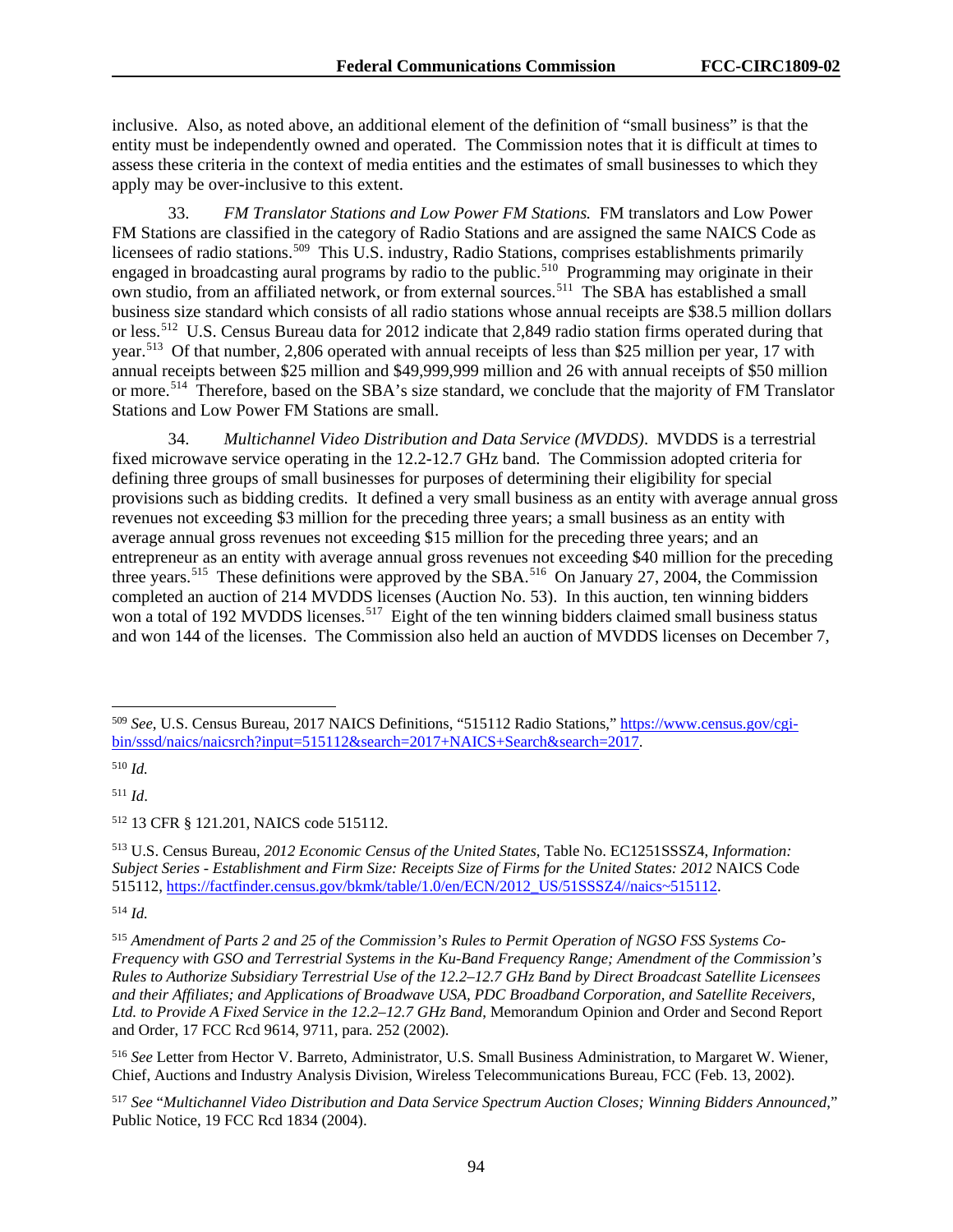2005 (Auction 63). Of the three winning bidders who won 22 licenses, two winning bidders, winning 21 of the licenses, claimed small business status.<sup>[518](#page-95-0)</sup>

35. *Satellite Telecommunications.* This category comprises firms "primarily engaged in providing telecommunications services to other establishments in the telecommunications and broadcasting industries by forwarding and receiving communications signals via a system of satellites or reselling satellite telecommunications."[519](#page-95-1) Satellite telecommunications service providers include satellite and earth station operators. The category has a small business size standard of \$32.5 million or less in average annual receipts, under SBA rules.<sup>520</sup> For this category, U.S. Census Bureau data for 2012 show that there were a total of 333 firms that operated for the entire year.[521](#page-95-3) Of this total, 299 firms had annual receipts of less than \$25 million.<sup>522</sup> Consequently, we estimate that the majority of satellite telecommunications providers are small entities.

36. *All Other Telecommunications.* The **"**All Other Telecommunications" category is comprised of establishments that are primarily engaged in providing specialized telecommunications services, such as satellite tracking, communications telemetry, and radar station operation.<sup>[523](#page-95-5)</sup> This industry also includes establishments primarily engaged in providing satellite terminal stations and associated facilities connected with one or more terrestrial systems and capable of transmitting telecommunications to, and receiving telecommunications from, satellite systems.<sup>524</sup> Establishments providing Internet services or voice over Internet protocol (VoIP) services via client-supplied telecommunications connections are also included in this industry.<sup>525</sup> The SBA has developed a small business size standard for "All Other Telecommunications," which consists of all such firms with gross annual receipts of \$32.5 million or less.<sup>[526](#page-95-8)</sup> For this category, U.S. Census data for 2012 show that there were 1,442 firms that operated for the entire year.<sup>527</sup> Of these firms, a total of 1,400 had gross annual receipts of less than  $$25$  million and 42 firms had annual receipts of \$25 million to \$49, 999,999.<sup>[528](#page-95-10)</sup> Thus, a majority of "All Other Telecommunications" firms potentially affected by our action can be considered small.

37. *Fixed Microwave Services*. Microwave services include common carrier,<sup>[529](#page-95-11)</sup> privateoperational fixed,[530](#page-95-12) and broadcast auxiliary radio services.[531](#page-95-13) They also include the Local Multipoint

<span id="page-95-2"></span><sup>520</sup> 13 CFR § 121.201, NAICS Code 517410.

<span id="page-95-3"></span><sup>521</sup> U.S. Census Bureau, *2012 Economic Census of the United States*, Table EC1251SSSZ4, *Information: Subject Series - Estab and Firm Size: Receipts Size of Firms for the United States: 2012*, NAICS Code 517410, [https://factfinder.census.gov/bkmk/table/1.0/en/ECN/2012\\_US/51SSSZ4//naics~517410.](https://factfinder.census.gov/bkmk/table/1.0/en/ECN/2012_US/51SSSZ4/naics%7E517410)

<span id="page-95-4"></span><sup>522</sup> *Id.*

<span id="page-95-5"></span><sup>523</sup> *See* U.S. Census Bureau, 2017 NAICS Definitions, NAICS Code "517919 All Other Telecommunications", [https://www.census.gov/cgi-bin/sssd/naics/naicsrch?input=517919&search=2017+NAICS+Search&search=2017.](https://www.census.gov/cgi-bin/sssd/naics/naicsrch?input=517919&search=2017+NAICS+Search&search=2017)

<span id="page-95-6"></span><sup>524</sup> *Id.*

<span id="page-95-7"></span><sup>525</sup> *Id*.

<span id="page-95-8"></span><sup>526</sup> 13 CFR § 121.201, NAICS Code 517919.

<span id="page-95-9"></span><sup>527</sup> U.S. Census Bureau, *2012 Economic Census of the United States*, Table EC1251SSSZ4, *Information: Subject Series - Estab and Firm Size: Receipts Size of Firms for the United States: 2012*, NAICS code 517919, [https://factfinder.census.gov/bkmk/table/1.0/en/ECN/2012\\_US/51SSSZ4//naics~517919.](https://factfinder.census.gov/bkmk/table/1.0/en/ECN/2012_US/51SSSZ4/naics%7E517919)

<span id="page-95-10"></span><sup>528</sup> *Id*.

<span id="page-95-12"></span><span id="page-95-0"></span> <sup>518</sup> *See* "*Auction of Multichannel Video Distribution and Data Service Licenses Closes; Winning Bidders Announced for Auction No. 63*," Public Notice, 20 FCC Rcd 19807 (2005).

<span id="page-95-13"></span><span id="page-95-1"></span><sup>519</sup> U.S. Census Bureau, 2017 NAICS Definitions, "517410 Satellite Telecommunications," [https://www.census.gov/cgi-bin/sssd/naics/naicsrch?input=517410&search=2017+NAICS+Search&search=2017.](https://www.census.gov/cgi-bin/sssd/naics/naicsrch?input=517410&search=2017+NAICS+Search&search=2017)

<span id="page-95-11"></span><sup>529</sup> *See* 47 CFR Part 101, Subpart I.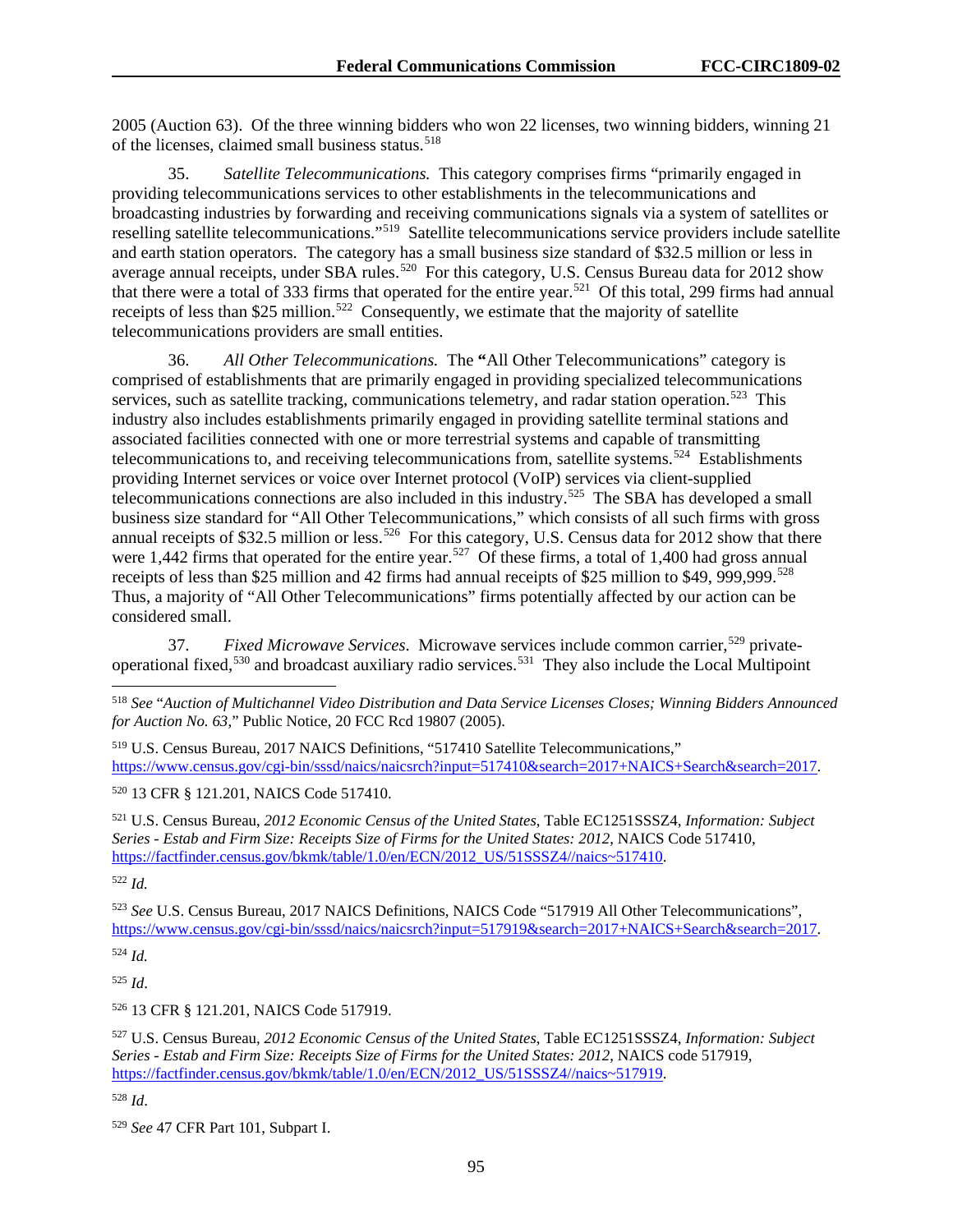Distribution Service (LMDS),<sup>[532](#page-96-0)</sup> the Digital Electronic Message Service (DEMS),<sup>[533](#page-96-1)</sup> the 39 GHz Service  $(39 \text{ GHz})$ ,  $^{534}$  $^{534}$  $^{534}$  the 24 GHz Service,  $^{535}$  $^{535}$  $^{535}$  and the Millimeter Wave Service<sup>[536](#page-96-4)</sup> where licensees can choose between common carrier and non-common carrier status.<sup>[537](#page-96-5)</sup> At present, there are approximately 66,680 common carrier fixed licensees, 69,360 private and public safety operational-fixed licensees, 20,150 broadcast auxiliary radio licensees, 411 LMDS licenses, 33 24 GHz DEMS licenses, 777 39 GHz licenses, and five 24 GHz licenses, and 467 Millimeter Wave licenses in the microwave services.<sup>[538](#page-96-6)</sup> The Commission has not yet defined a small business size standard for microwave services. The closest applicable SBA category is Wireless Telecommunications Carriers (except Satellite) and the appropriate size standard for this category under SBA rules is that such a business is small if it has 1,500 or fewer employees.<sup>539</sup> U.S. Census Bureau data for 2012, show that there were 967 firms in this category that operated for the entire year.[540](#page-96-8) Of this total, 955 had employment of 999 or fewer, and 12 firms had employment of 1,000 employees or more. Thus, under this category and the associated small business size standard, the Commission estimates that a majority of fixed microwave service licensees can be considered small.

38. The Commission notes that the number of firms does not necessarily track the number of licensees. The Commission also notes that it does not have data specifying the number of these licensees that have more than 1,500 employees, and thus is unable at this time to estimate with greater precision the number of fixed microwave service licensees that would qualify as small business concerns under the SBA's small business size standard. The Commission estimates however, that virtually all of the Fixed Microwave licensees (excluding broadcast auxiliary licensees) would qualify as small entities under the SBA definition.

39. *Non-Licensee Owners of Towers and Other Infrastructure*. Although at one time most communications towers were owned by the licensee using the tower to provide communications service, many towers are now owned by third-party businesses that do not provide communications services themselves but lease space on their towers to other companies that provide communications services. The Commission's rules require that any entity, including a non-licensee, proposing to construct a tower over

<sup>531</sup> *See* 47 CFR Parts 74, 78 (governing Auxiliary Microwave Service) Available to licensees of broadcast stations, cable operators, and to broadcast and cable network entities. Auxiliary microwave stations are used for relaying broadcast television signals from the studio to the transmitter, or between two points such as a main studio and an auxiliary studio. The service also includes TV pickup and CARS pickup, which relay signals from a remote location back to the studio.

<span id="page-96-0"></span><sup>532</sup> *See* 47 CFR §§ 101, 1001-101, 1017.

<span id="page-96-1"></span><sup>533</sup> *See* 47 CFR §§ 101, 101.501-101.538.

<span id="page-96-2"></span><sup>534</sup> *See* 47 CFR Part 101, Subpart N (reserved for Competitive bidding procedures for the 38.6-40 GHz Band).

<span id="page-96-3"></span><sup>535</sup> *See id.*

<span id="page-96-4"></span><sup>536</sup> *See* 47 CFR §§ 101, 101.1501-101.1527.

<span id="page-96-5"></span><sup>537</sup> *See* 47 CFR §§ 101.533, 101.1017.

<span id="page-96-6"></span><sup>538</sup> These statistics are based on a review of the Universal Licensing System on September 22, 2015.

<span id="page-96-7"></span><sup>539</sup> 13 CFR § 121.201.

<span id="page-96-8"></span><sup>540</sup> U.S. Census Bureau, *2012 Economic Census of the United States*, Table EC1251SSSZ5, *Information: Subject Series, "Estab and Firm Size: Employment Size of Firms for the U.S.: 2012* NAICS Code 517210, [https://factfinder.census.gov/bkmk/table/1.0/en/ECN/2012\\_US/51SSSZ5//naics~517210.](https://factfinder.census.gov/bkmk/table/1.0/en/ECN/2012_US/51SSSZ5/naics%7E517210)

<sup>(</sup>Continued from previous page) 530 Persons eligible under parts 80 and 90 of the Commission's rules can use Private-Operational Fixed Microwave services. *See* 47 CFR Parts 80 and 90. Stations in this service are called operational-fixed to distinguish them from common carrier and public fixed stations. Only the licensee may use the operational-fixed station, and only for communications related to the licensee's commercial, industrial, or safety operations.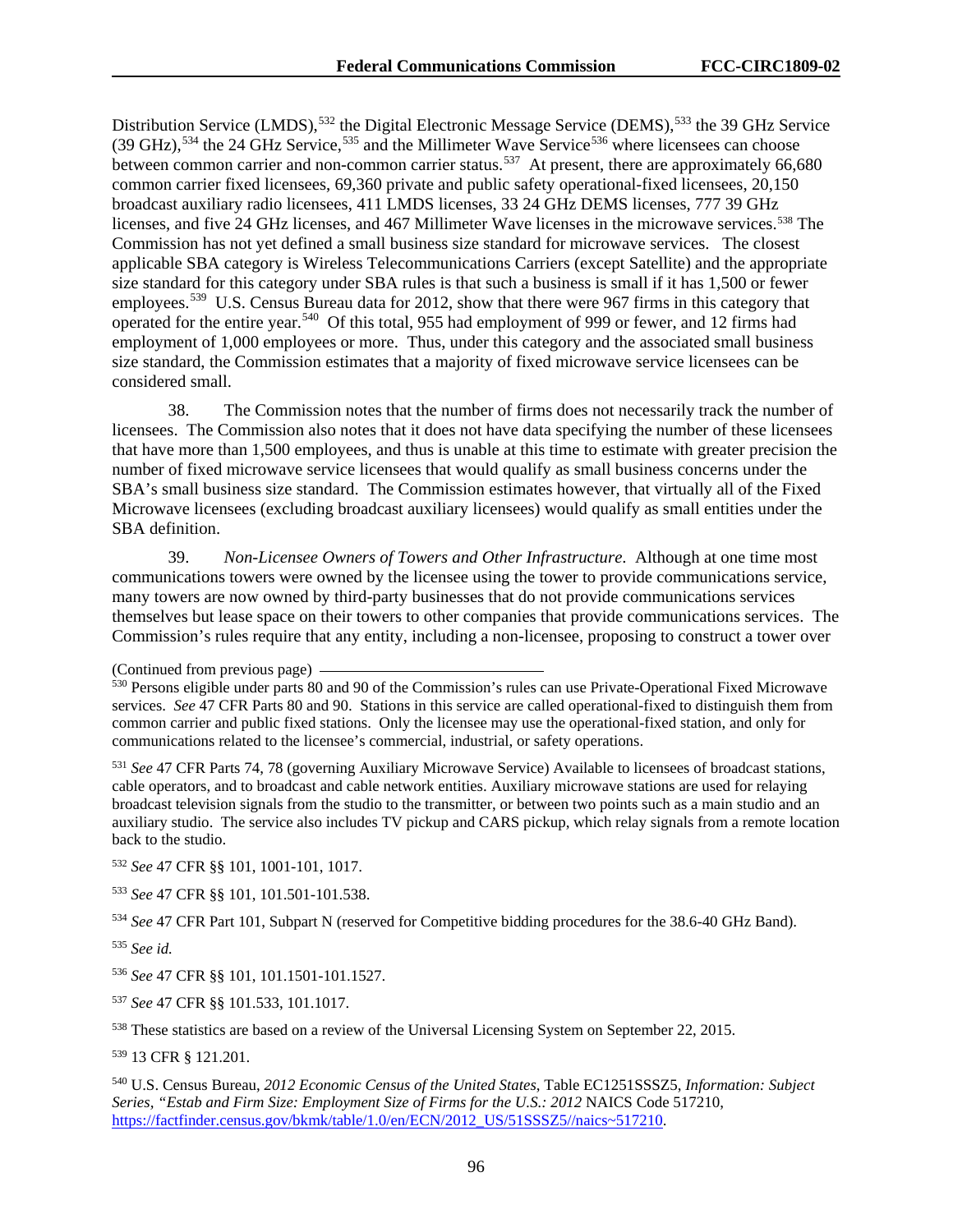200 feet in height or within the glide slope of an airport must register the tower with the Commission's Antenna Structure Registration ("ASR") system and comply with applicable rules regarding review for impact on the environment and historic properties.

40. As of March 1, 2017, the ASR database includes approximately 122,157 registration records reflecting a "Constructed" status and 13,987 registration records reflecting a "Granted, Not Constructed" status. These figures include both towers registered to licensees and towers registered to non-licensee tower owners. The Commission does not keep information from which we can easily determine how many of these towers are registered to non-licensees or how many non-licensees have registered towers.<sup>[541](#page-97-0)</sup> Regarding towers that do not require ASR registration, we do not collect information as to the number of such towers in use and therefore cannot estimate the number of tower owners that would be subject to the rules on which we seek comment. Moreover, the SBA has not developed a size standard for small businesses in the category "Tower Owners." Therefore, we are unable to determine the number of non-licensee tower owners that are small entities. We believe, however, that when all entities owning 10 or fewer towers and leasing space for collocation are included, non-licensee tower owners number in the thousands. In addition, there may be other non-licensee owners of other wireless infrastructure, including Distributed Antenna Systems (DAS) and small cells that might be affected by the measures on which we seek comment. We do not have any basis for estimating the number of such non-licensee owners that are small entities.

41. The closest applicable SBA category is All Other Telecommunications, and the appropriate size standard consists of all such firms with gross annual receipts of \$32.5 million or less.<sup>[542](#page-97-1)</sup> For this category, U.S. Census data for 2012 show that there were 1,442 firms that operated for the entire year.<sup>543</sup> Of these firms, a total of 1,400 had gross annual receipts of less than \$25 million and 15 firms had annual receipts of \$25 million to \$49, 999,999.<sup>[544](#page-97-3)</sup> Thus, under this SBA size standard a majority of the firms potentially affected by our action can be considered small.

# **E. Description of Projected Reporting, Recordkeeping, and Other Compliance Requirements for Small Entities**

42. The *Third Report and Order* does not establish any reporting, recordkeeping, or other compliance requirements for companies involved in wireless infrastructure deployment.<sup>[545](#page-97-4)</sup> In addition to not adopting any reporting, recordkeeping or other compliance requirements, the Commission takes significant steps to reduce regulatory impediments to infrastructure deployment and, therefore, to spur the growth of personal wireless services. Under the Commission's approach, small entities as well as large companies will be assured that their deployment requests will be acted upon within a reasonable period of time and, if their applications are not addressed within the established time frames, applicants may seek injunctive relief granting their siting applications. The Commission, therefore, has taken concrete steps to relieve companies of all sizes of uncertainly and has eliminated unnecessary delays.

43. The *Third Report and Order* also does not impose any reporting or recordkeeping requirements on state and local governments. While some commenters argue that additional shot clock classifications would make the siting process needlessly complex without any proven benefits, the

<span id="page-97-0"></span><sup>&</sup>lt;sup>541</sup> We note, however, that approximately 13,000 towers are registered to 10 cellular carriers with 1,000 or more employees.

<span id="page-97-1"></span><sup>542</sup> 13 CFR § 121.201, NAICS Code 517919.

<span id="page-97-2"></span><sup>543</sup> U.S. Census Bureau, *2012 Economic Census of the United States*, Table EC1251SSSZ4, *Information: Subject Series - Estab and Firm Size: Receipts Size of Firms for the United States: 2012,* NAICS code 517919, [https://factfinder.census.gov/bkmk/table/1.0/en/ECN/2012\\_US/51SSSZ4//naics~517919.](https://factfinder.census.gov/bkmk/table/1.0/en/ECN/2012_US/51SSSZ4/naics%7E517919)

<span id="page-97-3"></span><sup>544</sup> *Id*.

<span id="page-97-4"></span><sup>545</sup> *See supra* para. 144.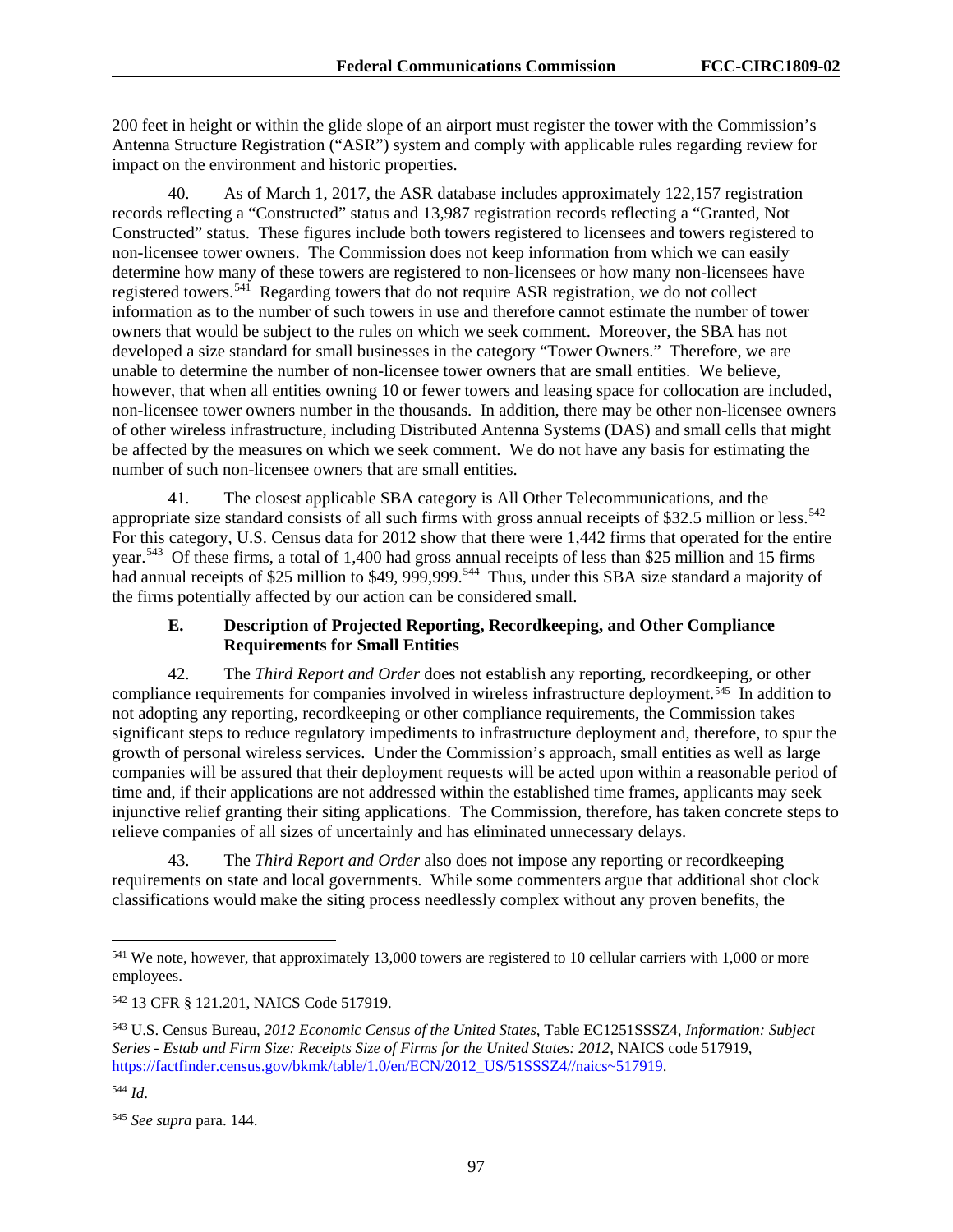Commission concludes that any additional administrative burden from increasing the number of Section 332 shot clocks from two to four is outweighed by the likely significant benefit of regulatory certainty and the resulting streamlined deployment process.<sup>546</sup> The Commission's actions are consistent with the statutory language of Section 332 and therefore reflect Congressional intent. As a result, the additional shot clocks that the Commission adopts will foster the deployment of the latest wireless technology and serve consumer interests.

### **F. Steps Taken to Minimize the Significant Economic Impact on Small Entities, and Significant Alternatives Considered**

44. The RFA requires an agency to describe any significant alternatives that it has considered in reaching its approach, which may include the following four alternatives (among others): "(1) the establishment of differing compliance or reporting requirements or timetables that take into account the resources available to small entities; (2) the clarification, consolidation, or simplification of compliance and reporting requirements under the rule for such small entities; (3) the use of performance rather than design standards; and (4) an exemption from coverage of the rule, or any part thereof, for such small entities."<sup>[547](#page-98-1)</sup>

45. The steps taken by the Commission in the *Third Report and Order* eliminate regulatory burdens for small entities as well as large companies that are involved with the deployment of person wireless services infrastructure. By establishing shot clocks and guidance on injunctive relief for personal wireless services infrastructure deployments, the Commission has standardized and streamlined the permitting process. These changes will significantly minimize the economic impact of the siting process on all entities, including small entities, involved in deploying personal wireless services infrastructure. The record shows that permitting delays imposes significant economic and financial burdens on companies with pending wireless infrastructure permits. Eliminating permitting delays will remove the associated cost burdens, and enabling significant public interest benefits by speeding up the deployment of personal wireless services and infrastructure.

46. The Commission considered but did not adopt proposals by commenters to issue "Best Practices" or "Recommended Practices,"<sup>[548](#page-98-2)</sup> and to develop an informal dispute resolution process and mediation program, [549](#page-98-3) noting that the steps taken in the *Third Report and Order* address the concerns underlying these proposals to facilitate cooperation between parties to reach mutually agreed upon solutions.[550](#page-98-4) The Commission anticipates that the changes it has made to the permitting process will provide significant efficiencies in the deployment of personal wireless services facilities and this in turn will benefit all companies, but particularly small entities, that may not have the resources and economies of scale of larger entities to navigate the permitting process. By adopting these changes, the Commission will continue to fulfill its statutory responsibilities, while reducing the burden on small entities by removing unnecessary impediments to the rapid deployment of personal wireless services facilities and infrastructure across the country.

# **Report to Congress**

47. The Commission will send a copy of the *Third Report and Order*, including this FRFA, in a report to Congress pursuant to the Congressional Review Act.<sup>551</sup> In addition, the Commission will

<span id="page-98-0"></span> <sup>546</sup> *See supra* para. 106.

<span id="page-98-1"></span><sup>547 5</sup> U.S.C. §  $603(c)(1)-(4)$ .

<span id="page-98-2"></span><sup>548</sup> KS Rep. Sloan Comments at 2; Nokia Comments at 10.

<span id="page-98-3"></span><sup>549</sup> NATOA *et al*. Comments at 16-17.

<span id="page-98-4"></span><sup>550</sup> *See supra* para. 127.

<span id="page-98-5"></span><sup>551</sup> 5 U.S.C. § 801(a)(1)(A).